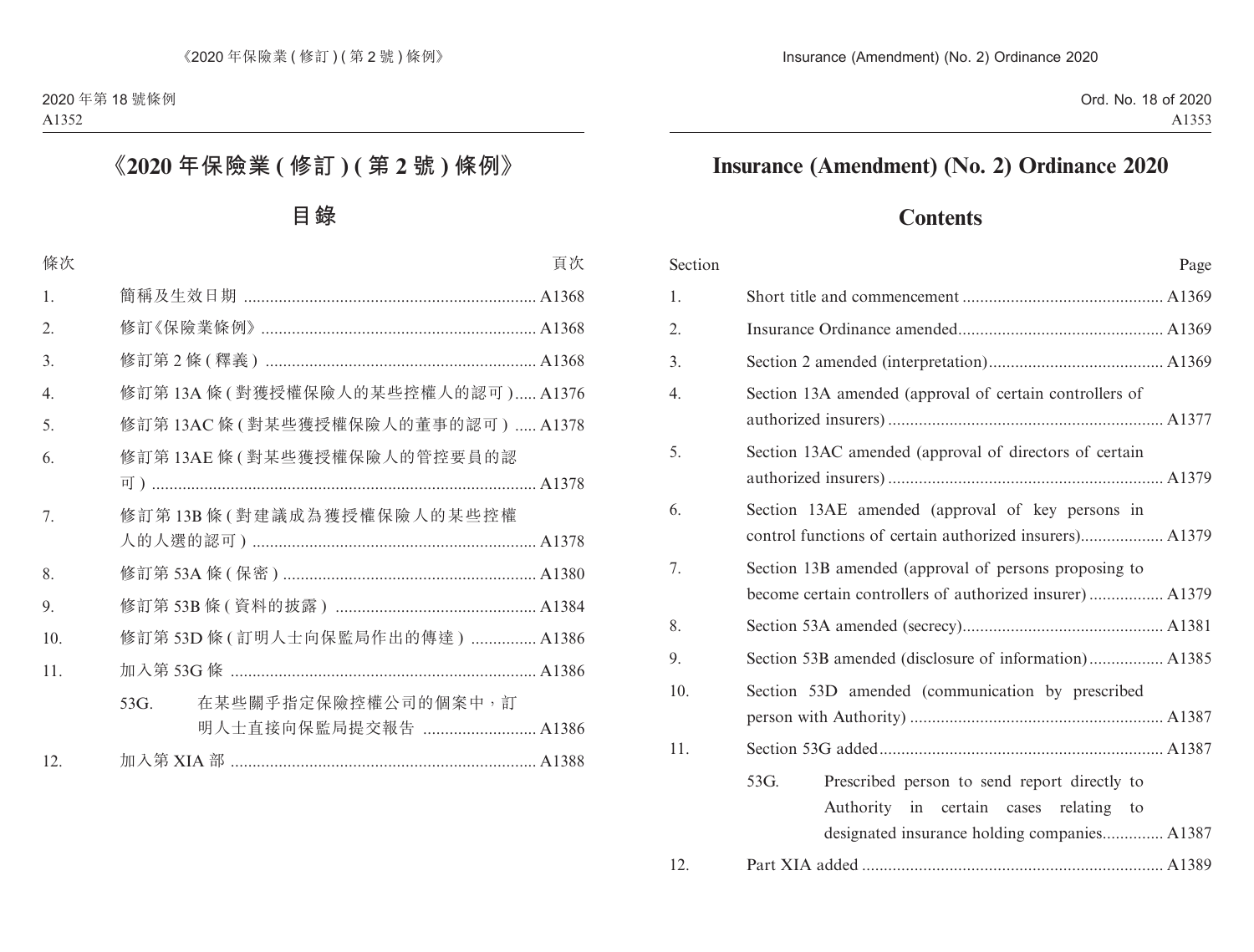#### Section Page

# **Part XIA**

#### **Insurance Groups and Insurance Holding Companies**

#### **Division 1—Preliminary**

| 95A.                                                      |                                                                   |  |  |  |
|-----------------------------------------------------------|-------------------------------------------------------------------|--|--|--|
| 95B.                                                      | Functions of Authority in relation to                             |  |  |  |
|                                                           |                                                                   |  |  |  |
|                                                           | Division 2-Designation of Insurance Holding Company               |  |  |  |
| 95C.                                                      |                                                                   |  |  |  |
| 95D.                                                      | Supervised group of designated insurance                          |  |  |  |
|                                                           |                                                                   |  |  |  |
| 95E.                                                      |                                                                   |  |  |  |
| Division 3-General Duties of Designated Insurance Holding |                                                                   |  |  |  |
| Company                                                   |                                                                   |  |  |  |
| 95F.                                                      |                                                                   |  |  |  |
| 95G.                                                      | Waiver or reduction of prescribed fees  A1421                     |  |  |  |
| 95H.                                                      | Maintaining arrangements with holding                             |  |  |  |
|                                                           |                                                                   |  |  |  |
|                                                           | Division 4-Shareholder Controller of Designated Insurance Holding |  |  |  |
| Company                                                   |                                                                   |  |  |  |
| 95I.                                                      | Prohibition against becoming shareholder                          |  |  |  |
|                                                           |                                                                   |  |  |  |
| 95J.                                                      | Person becoming shareholder controller with                       |  |  |  |
|                                                           |                                                                   |  |  |  |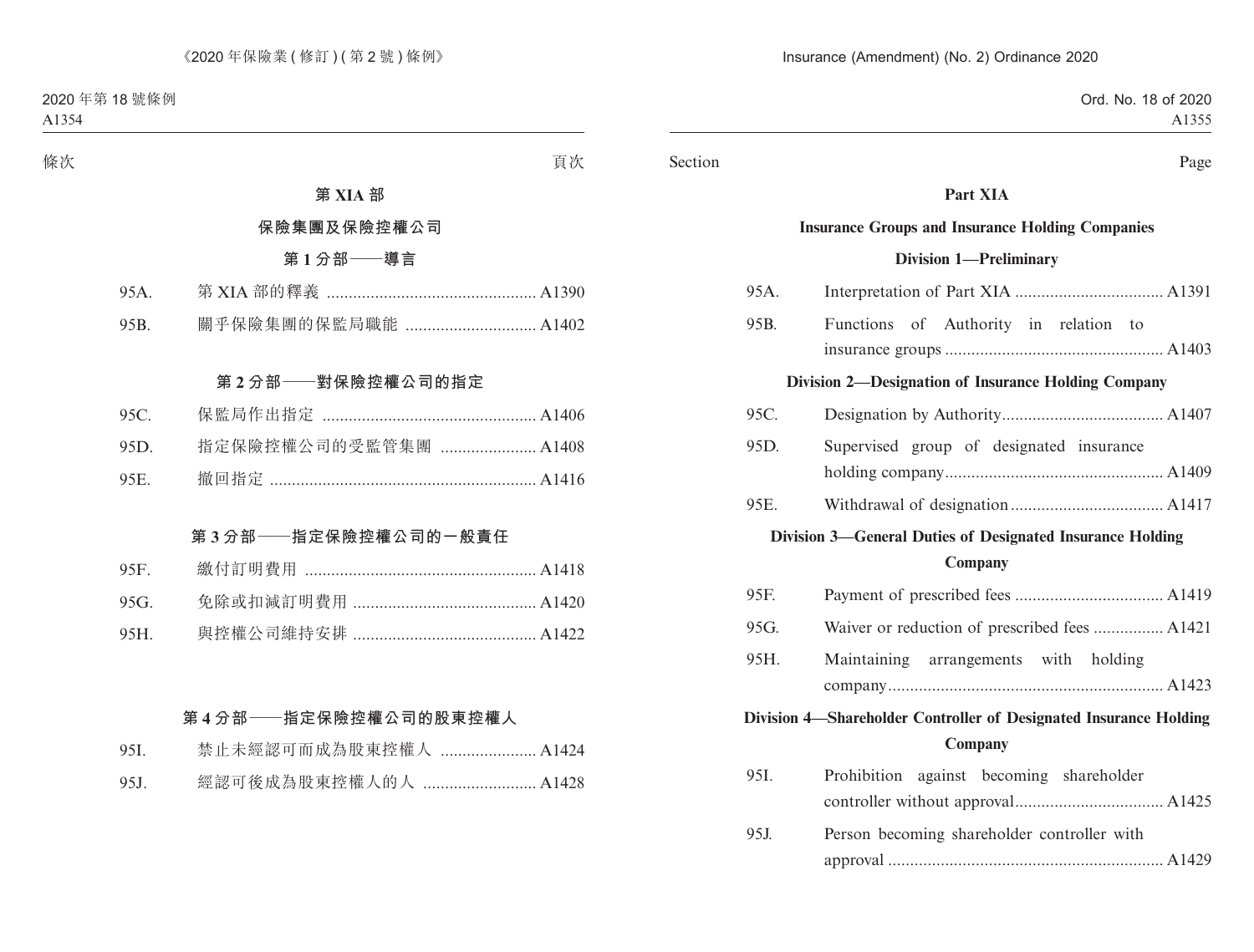| Section |      | Page                                                                                                                       |
|---------|------|----------------------------------------------------------------------------------------------------------------------------|
|         | 95K. | Person becoming unapproved shareholder                                                                                     |
|         | 95L. |                                                                                                                            |
|         | 95M. |                                                                                                                            |
|         | 95N. | Objection to being shareholder controller A1441                                                                            |
|         | 95O. | Person ceasing to be shareholder controller A1443                                                                          |
|         | 95P. | Restrictions on shares if shareholder                                                                                      |
|         | 95Q. | Sale of shares if shareholder controller                                                                                   |
|         | 95R. | Punishment for attempted evasion of                                                                                        |
|         |      | Division 5—Chief Executive, Director and Key Person in Control<br><b>Functions of Designated Insurance Holding Company</b> |
|         | 95S. | Prohibition against appointment without                                                                                    |
|         | 95T. | Pre-existing chief executive, director or key                                                                              |
|         | 95U. |                                                                                                                            |
|         |      |                                                                                                                            |
|         | 95V. |                                                                                                                            |
|         | 95W. | Restrictions on acting if appointment                                                                                      |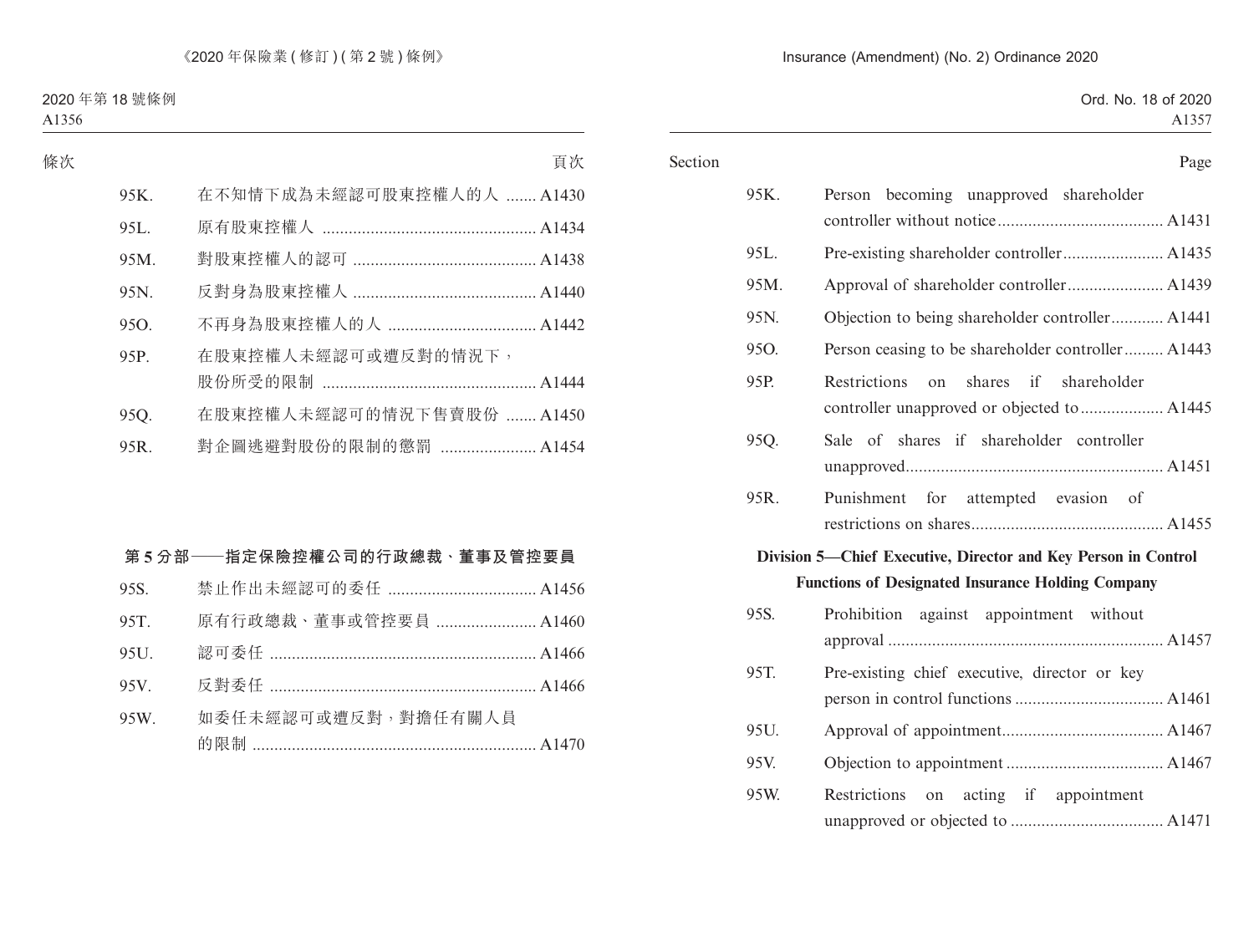#### Section Page

# **Division 6—Supplementary Provisions Regarding Shareholder Controller, Chief Executive, Director and Key Person in Control Functions**

| 95X.                                | Return of pre-existing shareholder controllers,<br>chief executives, directors and key persons in |  |  |  |  |
|-------------------------------------|---------------------------------------------------------------------------------------------------|--|--|--|--|
|                                     |                                                                                                   |  |  |  |  |
| 95Y.                                |                                                                                                   |  |  |  |  |
| 95Z.                                |                                                                                                   |  |  |  |  |
| 95ZA.                               | Offences in relation to application for                                                           |  |  |  |  |
| 95ZB.                               | Effect of application under section 95I in                                                        |  |  |  |  |
| 95ZC.                               | Effect of application under section 95K in                                                        |  |  |  |  |
| 95ZD.                               | Effect of approval under section 95U in<br>relation to sections 13A, 13AC and 13AE  A1489         |  |  |  |  |
| <b>Division 7-Financial Matters</b> |                                                                                                   |  |  |  |  |
| 95ZE.                               | Interpretation of Part XIA, Division 7 A1491                                                      |  |  |  |  |
| 95ZF.                               |                                                                                                   |  |  |  |  |
| 95ZG.                               |                                                                                                   |  |  |  |  |
| 95ZH.                               | Submission of<br>financial statements and                                                         |  |  |  |  |
| 95ZI.                               | Requirements in relation to group capital A1503                                                   |  |  |  |  |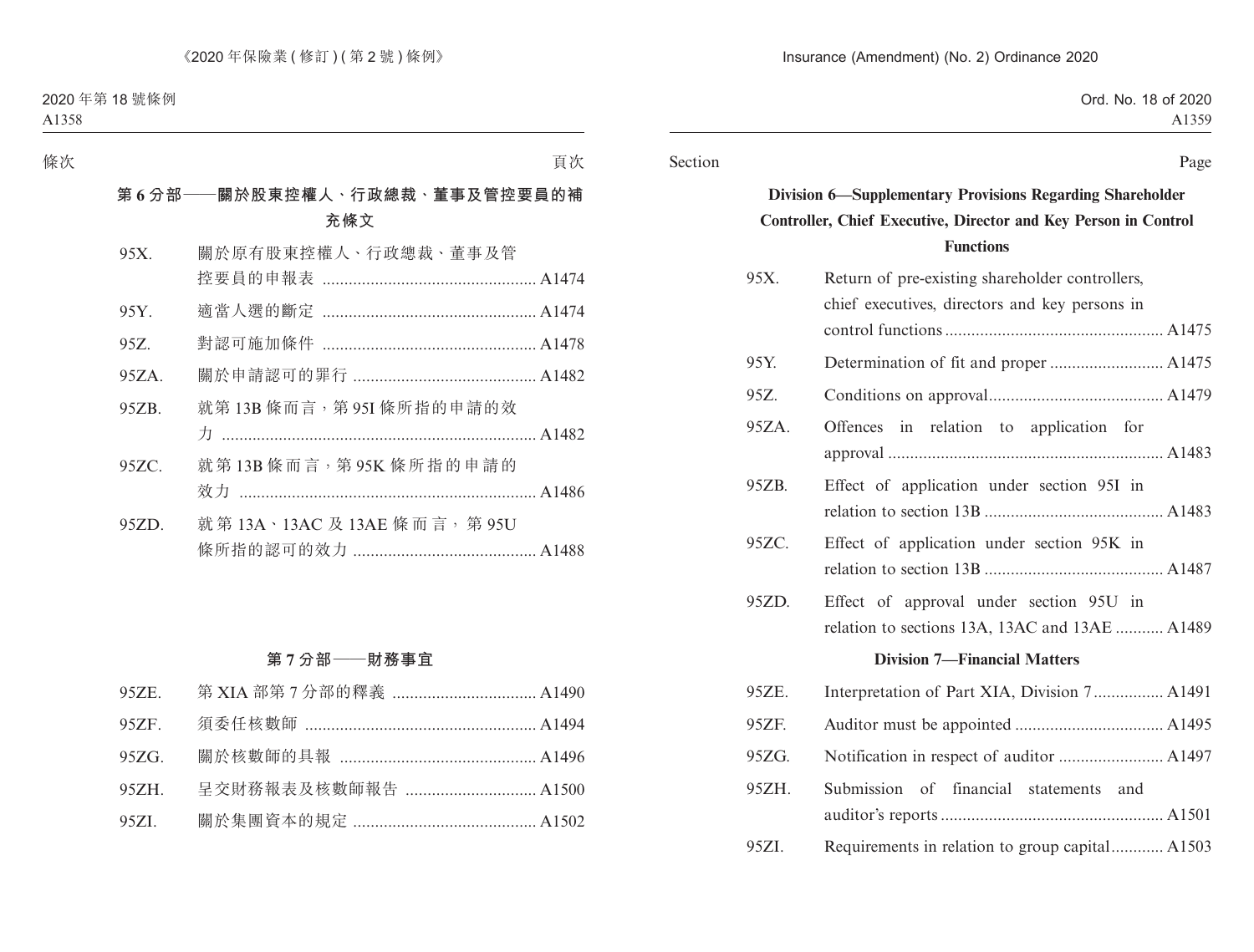| Page                                                 |       |
|------------------------------------------------------|-------|
| Requirements in relation to major acquisition A1511  | 95ZJ. |
|                                                      | 95ZK. |
| Assessment framework for major acquisition  A1517    | 95ZL. |
| Approval of assessment framework for major           | 95ZM. |
|                                                      |       |
| <b>Division 8-Intervention Powers</b>                |       |
| Conditions for exercising intervention powers  A1519 | 95ZN. |
| Power to require information and documents A1523     | 95ZO. |
|                                                      | 95ZP. |
| Power to require compliance with restrictions        | 95ZQ. |
|                                                      |       |
| Power to require action in relation to               | 95ZR. |
|                                                      |       |
| Variation and rescission of requirements  A1531      | 95ZS. |
| Direction for company to be managed by               | 95ZT. |
|                                                      |       |
| Restriction on meetings when direction given         | 95ZU. |
|                                                      |       |
|                                                      | 95ZV. |
| Remuneration and expenses of supervisory             | 95ZW. |
|                                                      |       |
| Revocation of direction given under section          | 95ZX. |
|                                                      |       |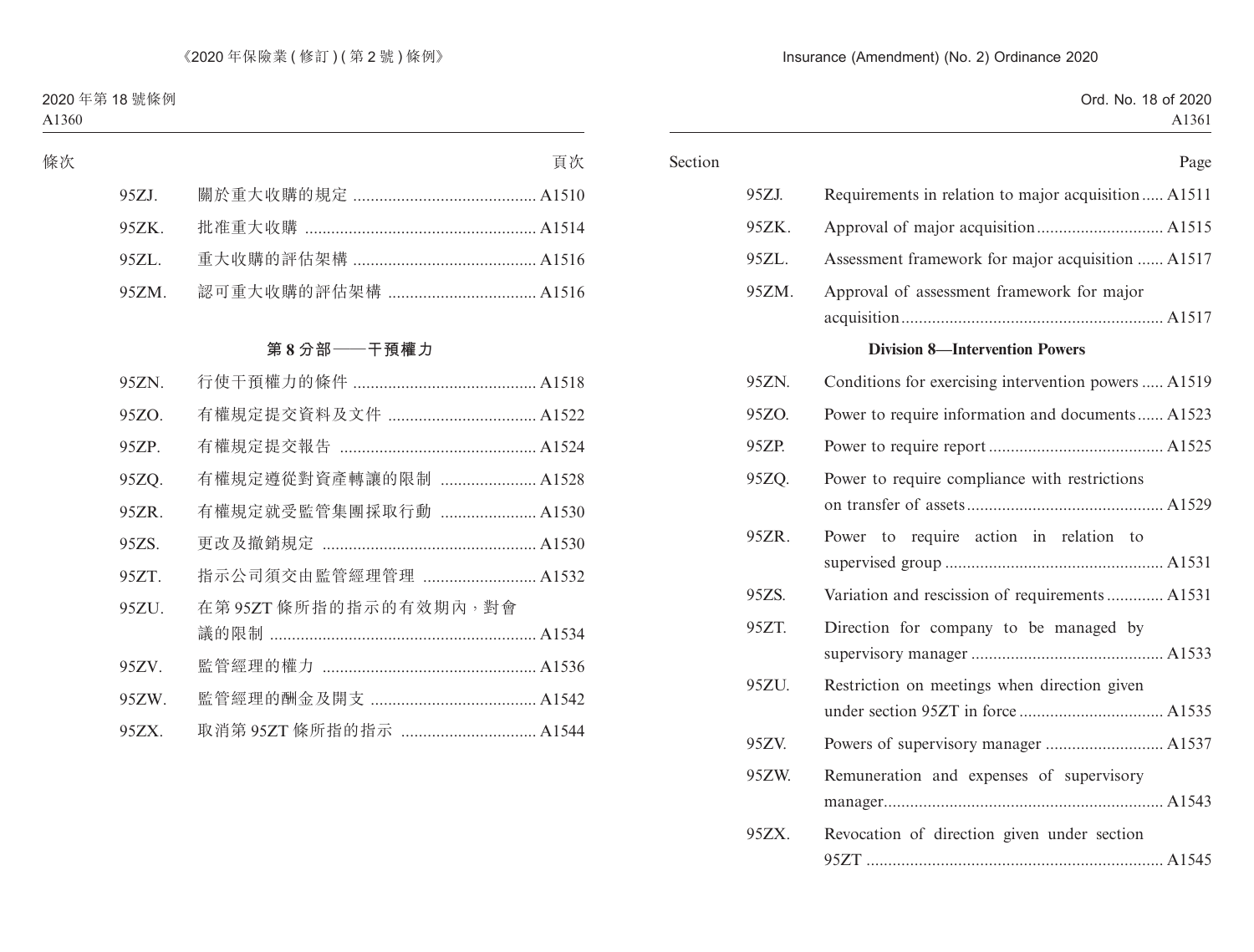| Section |        | Page                                                          |
|---------|--------|---------------------------------------------------------------|
|         | 95ZY.  | Offences in relation to Part XIA, Division 8 A1547            |
|         | 95ZZ.  | Defences in relation to offences under section                |
|         |        |                                                               |
|         |        | Division 9—Winding Up of Designated Insurance Holding Company |
|         | 95ZZA. | Interpretation of Part XIA, Division 9 A1555                  |
|         | 95ZZB. | Winding up on petition by Authority or                        |
|         |        |                                                               |
|         | 95ZZC. |                                                               |
|         | 95ZZD. | Winding up where direction given under                        |
|         |        |                                                               |
|         |        | Division 10—Inspection, Investigation and Disciplinary Action |
|         |        | Subdivision 1—Inspection and Investigation Without Warrant    |
|         | 95ZZE. |                                                               |
|         | 95ZZF. | Inspector may require answer to be verified                   |
|         |        |                                                               |
|         | 95ZZG. |                                                               |
|         | 95ZZH. | Investigator may require explanation etc. to                  |
|         |        |                                                               |
|         | 95ZZI. | Application to Court of First Instance for                    |
|         |        |                                                               |
|         | 95ZZJ. | Offences in relation to inspections and                       |
|         |        |                                                               |
|         | 95ZZK. | Use of incriminating evidence in proceedings A1587            |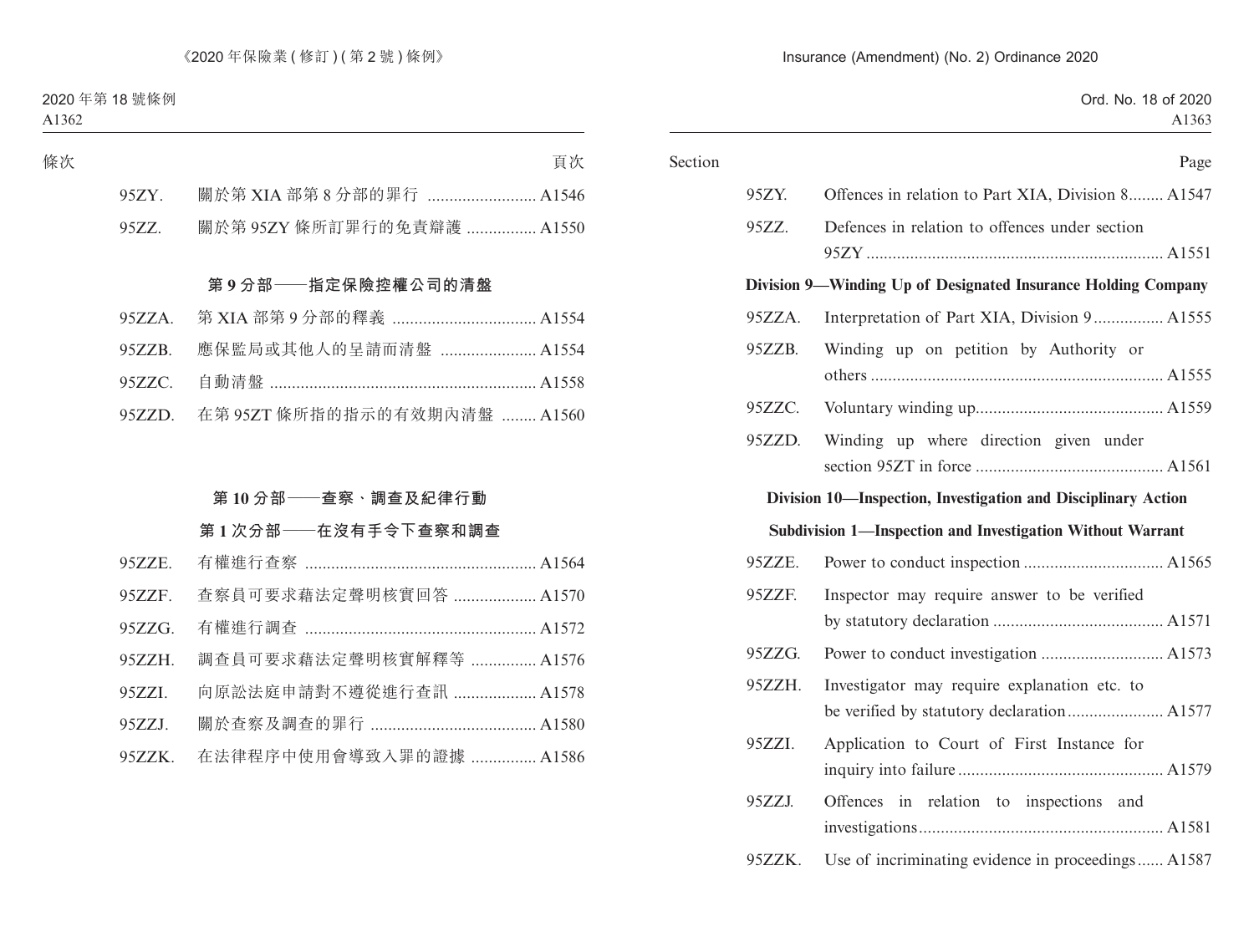|                                                                                           | Section   |  |
|-------------------------------------------------------------------------------------------|-----------|--|
| Offences in relation to destruction of records                                            | 95ZZL.    |  |
|                                                                                           |           |  |
|                                                                                           | $95ZZM$ . |  |
| <b>Subdivision 2-Magistrate's Warrants</b>                                                |           |  |
| Magistrate's warrants to enter premises etc.  A1591                                       | 95ZZN.    |  |
| Removal of records and documents under                                                    | 95ZZO.    |  |
| Subdivision 3-Miscellaneous Provisions for Inspection and<br>Investigation                |           |  |
| Lien claimed on records or documents  A1597                                               | 95ZZP.    |  |
| Production of information in information                                                  | 95ZZQ.    |  |
| Inspection of records or documents seized                                                 | 95ZZR.    |  |
| <b>Subdivision 4-Disciplinary Action</b>                                                  |           |  |
| Disciplinary action in respect of designated                                              | 95ZZS.    |  |
| Procedural requirements in respect of exercise                                            | 95ZZT.    |  |
| Guidelines for exercise of power to impose<br>pecuniary penalty under section 95ZZS A1605 | 95ZZU.    |  |
| General provisions relating to exercise of                                                | 95ZZV.    |  |
|                                                                                           |           |  |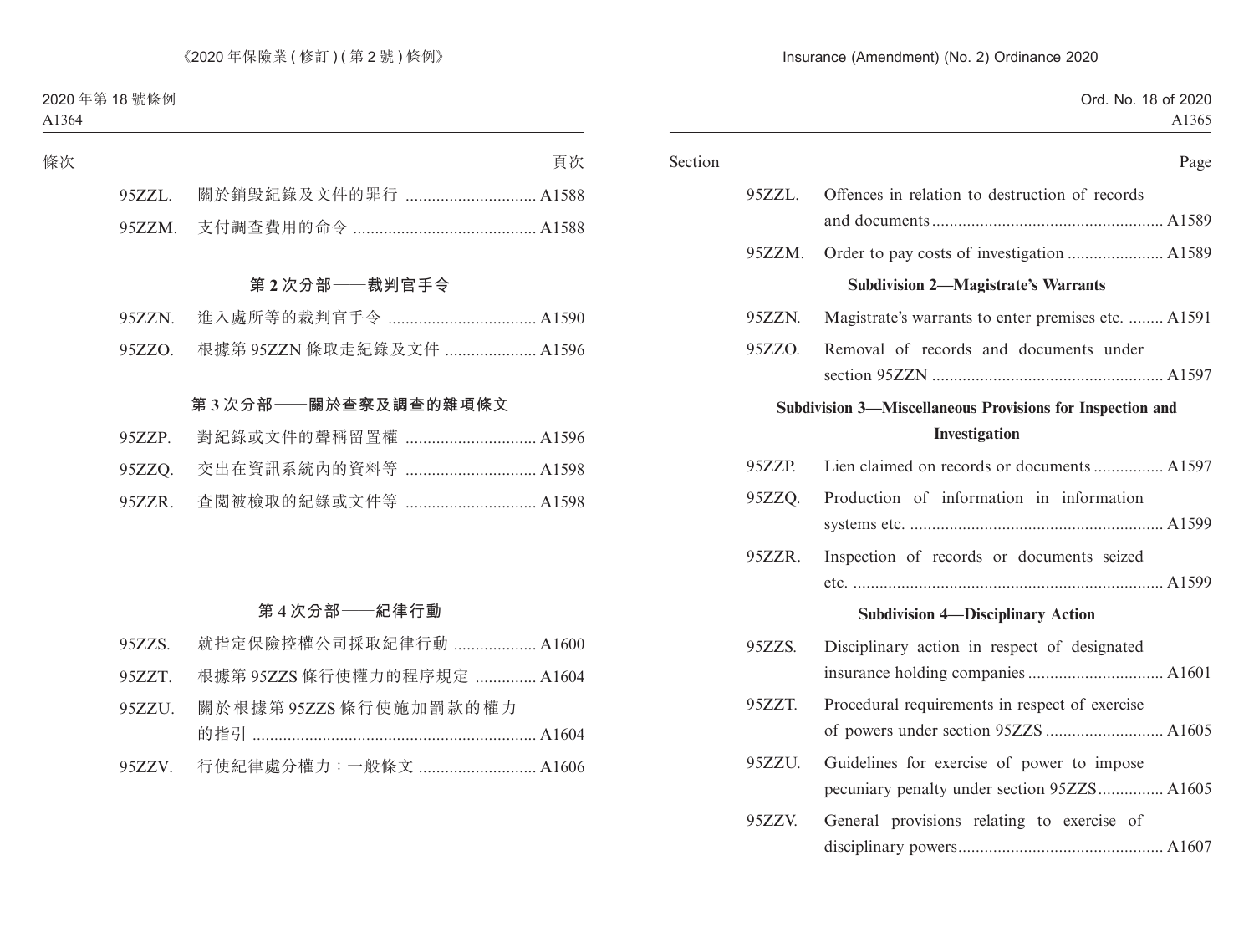#### Insurance (Amendment) (No. 2) Ordinance 2020

| Section | Page                                                                                                                   |
|---------|------------------------------------------------------------------------------------------------------------------------|
|         | Order for payment of pecuniary penalty A1609<br>$95ZZW$ .                                                              |
| 13.     |                                                                                                                        |
| 14.     |                                                                                                                        |
| 15.     | Section 121 amended (person not to disclose information<br>obtained in the course of inspection, investigation or      |
| 16.     | Section 124 amended (offences by bodies corporate and                                                                  |
| 17.     | Section 129 amended (Authority may make rules)  A1617                                                                  |
| 18.     | Section 136 amended (procedural requirements for<br>publishing notices under sections $13AE(14)$ and $123(7)$ )  A1617 |
| 19.     | Section 138 amended (amendment of Schedules) A1619                                                                     |
| 20.     | Schedule 1D amended (non-delegable functions of                                                                        |
| 21.     |                                                                                                                        |
|         | Schedule 7A<br>Powers of<br>Supervisory<br>Manager<br>Designated<br>Insurance<br>Holding<br>of                         |
| 22.     |                                                                                                                        |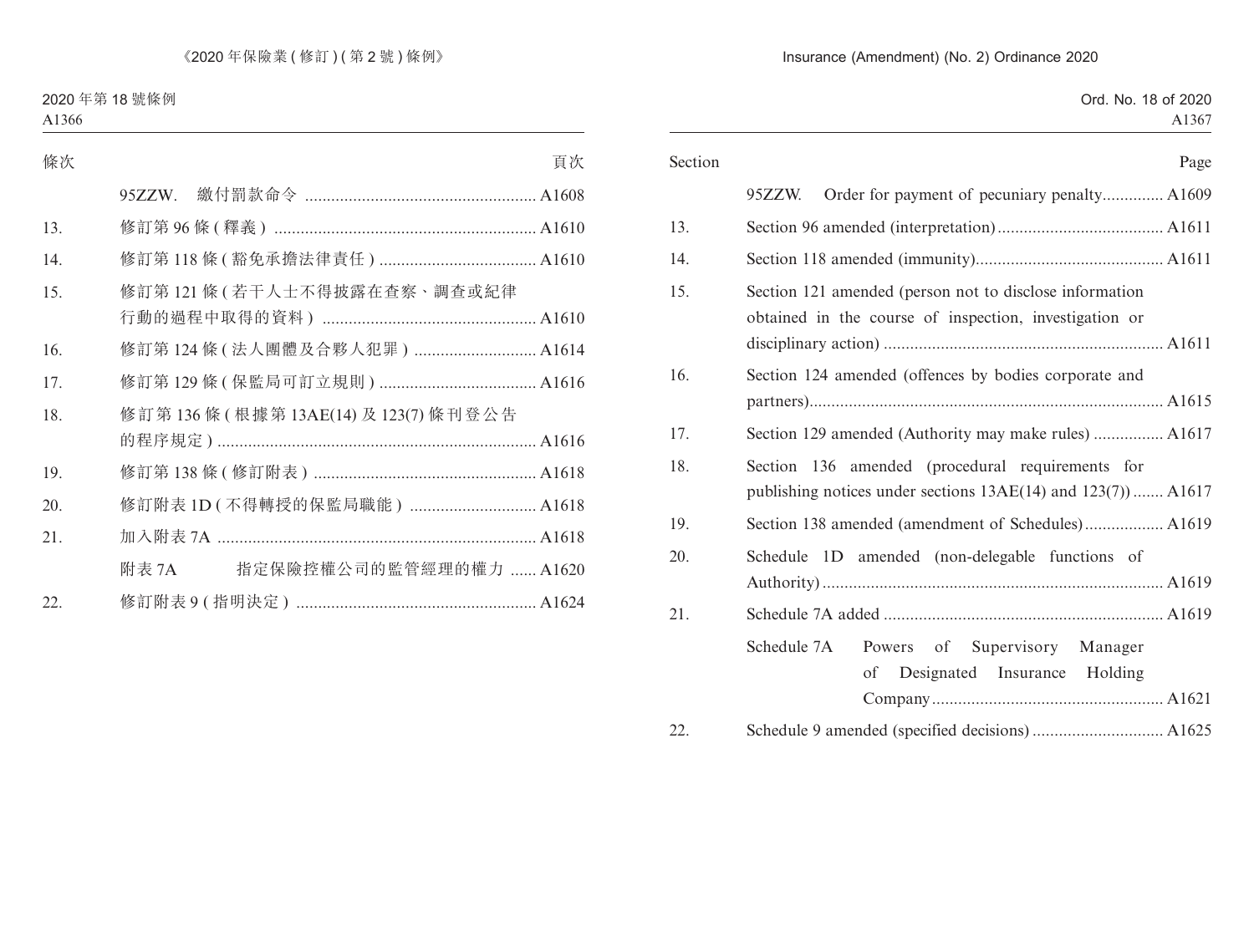Section 1

Ord. No. 18 of 2020 A1369

#### **HONG KONG SPECIAL ADMINISTRATIVE REGION**

#### ORDINANCE NO. 18 OF 2020



Carrie LAM Chief Executive 23 July 2020

 $[$   $]$ 

An Ordinance to amend the Insurance Ordinance to provide for the regulation and supervision of insurance groups by the Insurance Authority; and to provide for related matters.

Enacted by the Legislative Council.

#### **1. Short title and commencement**

- (1) This Ordinance may be cited as the Insurance (Amendment) (No. 2) Ordinance 2020.
- (2) This Ordinance comes into operation on a day to be appointed by the Secretary for Financial Services and the Treasury by notice published in the Gazette.

#### **2. Insurance Ordinance amended**

The Insurance Ordinance (Cap. 41) is amended as set out in sections 3 to 22.

#### **3. Section 2 amended (interpretation)**

(1) Section 2(1), definition of *chief executive*— **Repeal**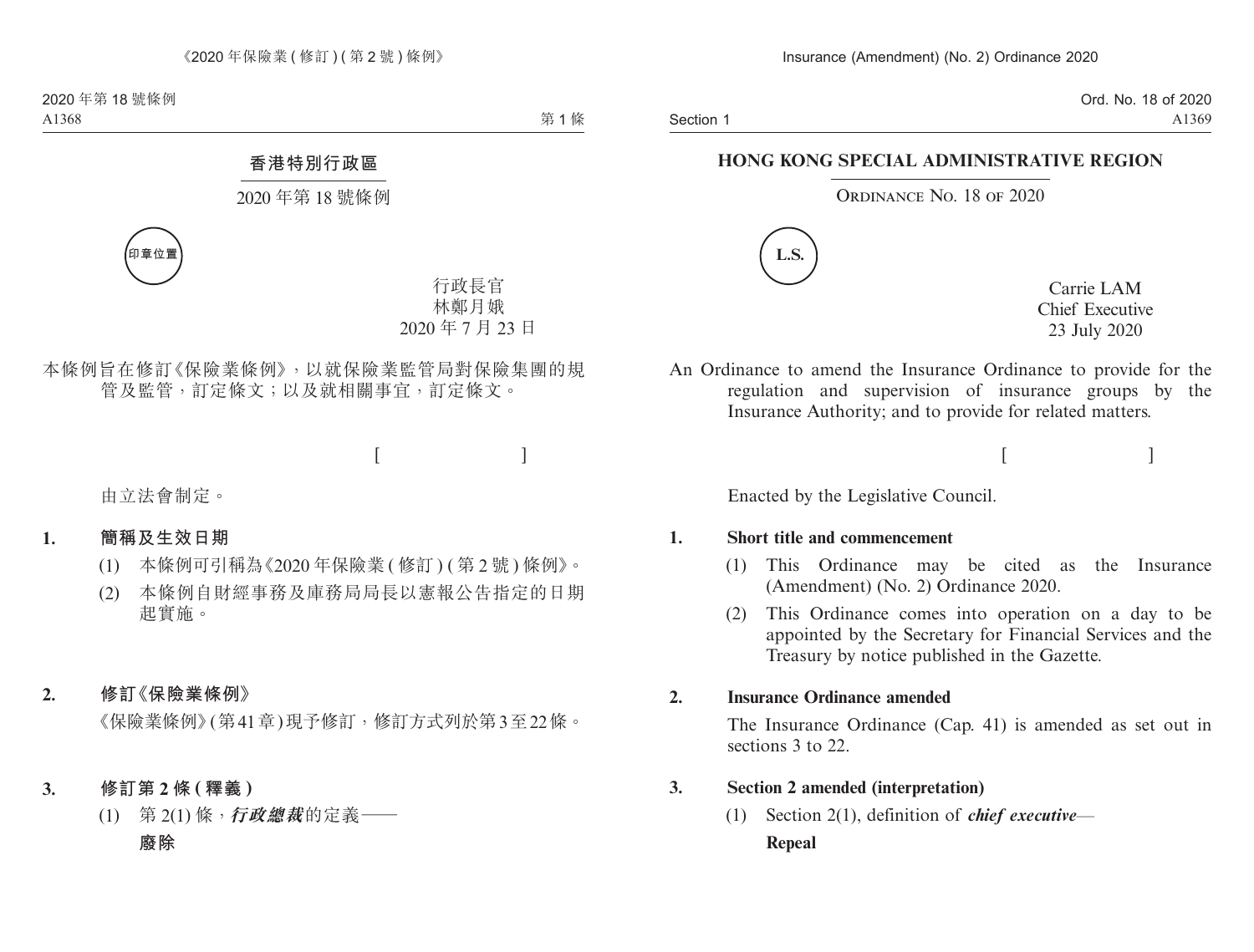"assigned to it by section 9(2)"

#### **Substitute**

"given by section 9(2) or 95A(1) (as the case requires)".

 $(2)$  Section  $2(1)$ —

# **Repeal the definition of** *director*

### **Substitute**

"*director* (董事)—

- (a) includes any person occupying the position of director (by whatever name called); and
- (b) in relation to a designated insurance holding company—also has the meaning given by section  $95A(1)$ ;".
- (3) Section 2(1)—

#### **Repeal the definition of** *former accountant*

# **Substitute**

"*former accountant* (前任會計師) means a person who was formerly the accountant of—

- (a) an authorized insurer or a former insurer; or
- (b) a designated insurance holding company or former designated insurance holding company;".
- (4) Section 2(1)—

# **Repeal the definition of** *former actuary*

# **Substitute**

"*former actuary* (前任精算師) means a person who was formerly the actuary of—

- (a) an authorized insurer or a former insurer; or
- (b) a designated insurance holding company or former designated insurance holding company;".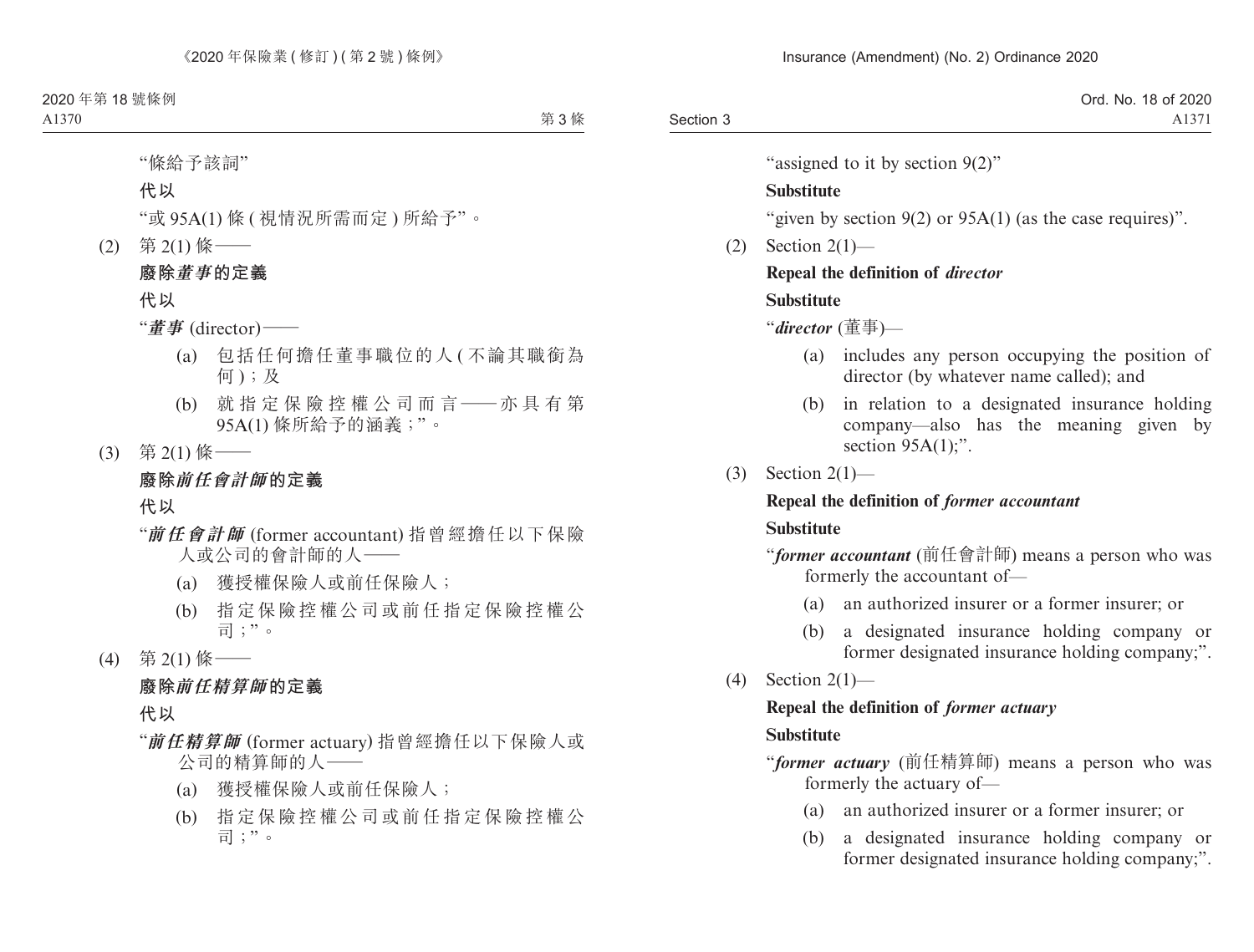|           | Ord. No. 18 of 2020 |
|-----------|---------------------|
| Section 3 | A1373               |

 $(5)$  Section  $2(1)$ —

# **Repeal the definition of** *former auditor* **Substitute**

"*former auditor* (前任核數師)—

- (a) in relation to—
	- (i) an authorized insurer;
	- (ii) a former insurer;
	- (iii) a licensed insurance broker company;
	- (iv) a former licensed insurance broker company; or
	- (v) a person who was formerly an authorized insurance broker within the meaning of the pre-amended Ordinance,

means a person who was formerly the auditor of the insurer, company or person; and

- (b) in relation to—
	- (i) the supervised group of a designated insurance holding company; or
	- (ii) the supervised group of a former designated insurance holding company,

means a person who was formerly the auditor appointed under section 95ZF for the group;".

(6) Section 2(1)—

# **Repeal the definition of** *key person in control functions* **Substitute**

"*key person in control functions* (管控要員) has the meaning given by section 13AE(12) or 95A(1) (as the case requires);".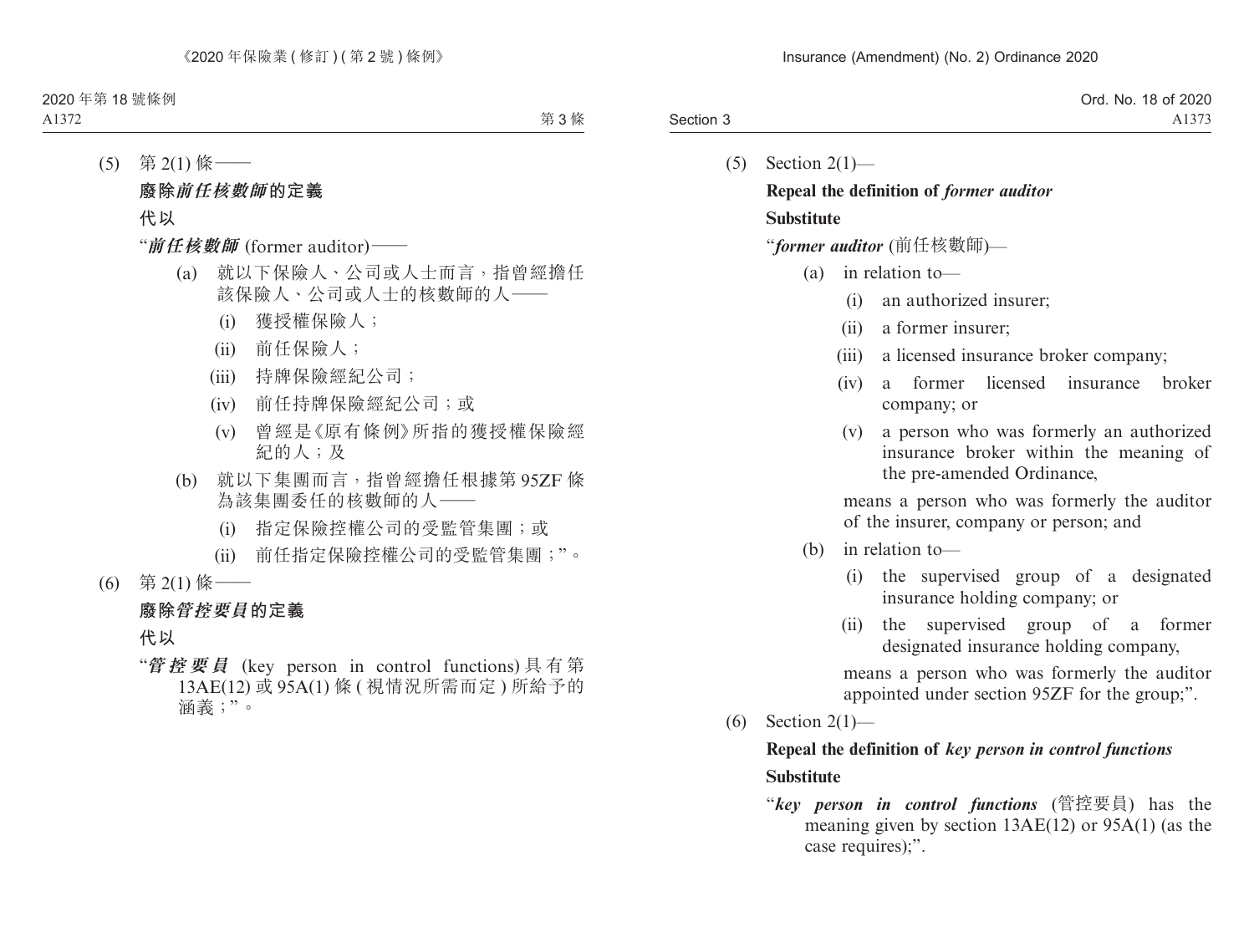|           | Ord. No. 18 of 2020 |
|-----------|---------------------|
| Section 3 | A1375               |

(7) Section 2(1), definition of *policy holder*, before "means"— **Add**

", except for the purposes of Part XIA,".

- (8) Section 2(1), definition of *prescribed person*
	- (a) paragraph  $(b)(ii)$ —

**Repeal**

 $\lq\lq$ ; or"

#### **Substitute a semicolon;**

(b) after paragraph (c)—

# **Add**

- "(d) an auditor appointed under section 95ZF for, or a former auditor of—
	- (i) the supervised group of a designated insurance holding company; or
	- (ii) the supervised group of a former designated insurance holding company; or
	- (e) an accountant, former accountant, actuary or former actuary appointed in compliance with a requirement under section 95ZR by—
		- (i) a designated insurance holding company; or
		- (ii) a former designated insurance holding company;".
- (9) Section 2(1), definition of *public*, before "means"— **Add**

", except for the purposes of Part XIA,".

 $(10)$  Section 2(1)— **Add in alphabetical order**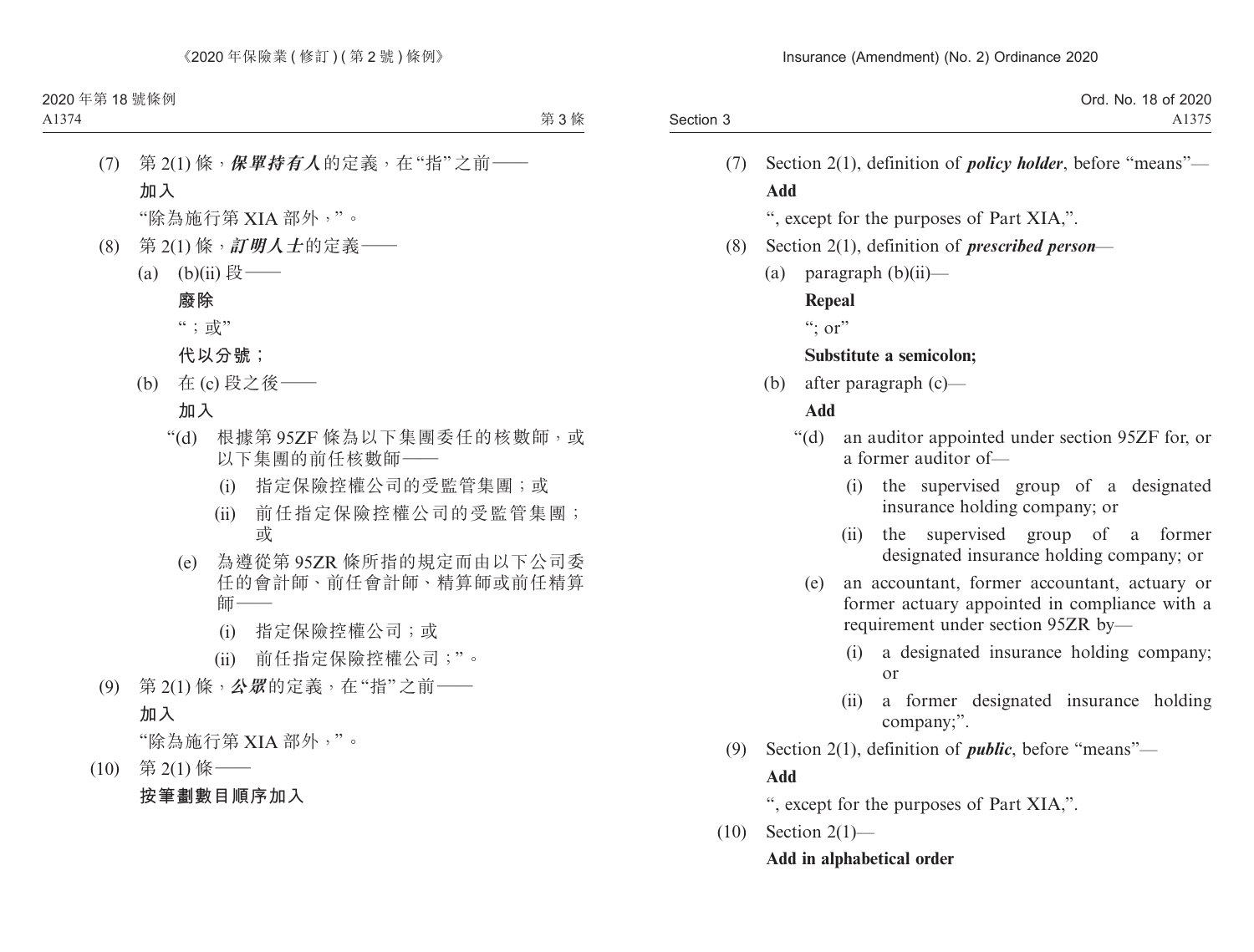|           | Ord. No. 18 of 2020 |
|-----------|---------------------|
| Section 4 | A1377               |

"*designated insurance holding company* (指定保險控權公司) has the meaning given by section 95A(1);

*group of companies* (公司集團) has the meaning given by section 2(1) of the Companies Ordinance (Cap. 622);

*shareholder controller* (股東控權人) has the meaning given by section 95A(1);

*supervised group* (受監管集團)—

- (a) in relation to a designated insurance holding company—see section 95D; and
- (b) in relation to a former designated insurance holding company—means the supervised group of the company when it was a designated insurance holding company;".
- $(11)$  Section  $2(7)(b)(iii)$  **Repeal the semicolon**

**Substitute a full stop.**

(12) Section 2(7)—

**Repeal paragraph (c).**

(13) At the end of section 2—

**Add**

"(9) A note located in the text of this Ordinance is provided for information only and has no legislative effect.".

# **4. Section 13A amended (approval of certain controllers of authorized insurers)**

At the end of section 13A(1)—

**Add**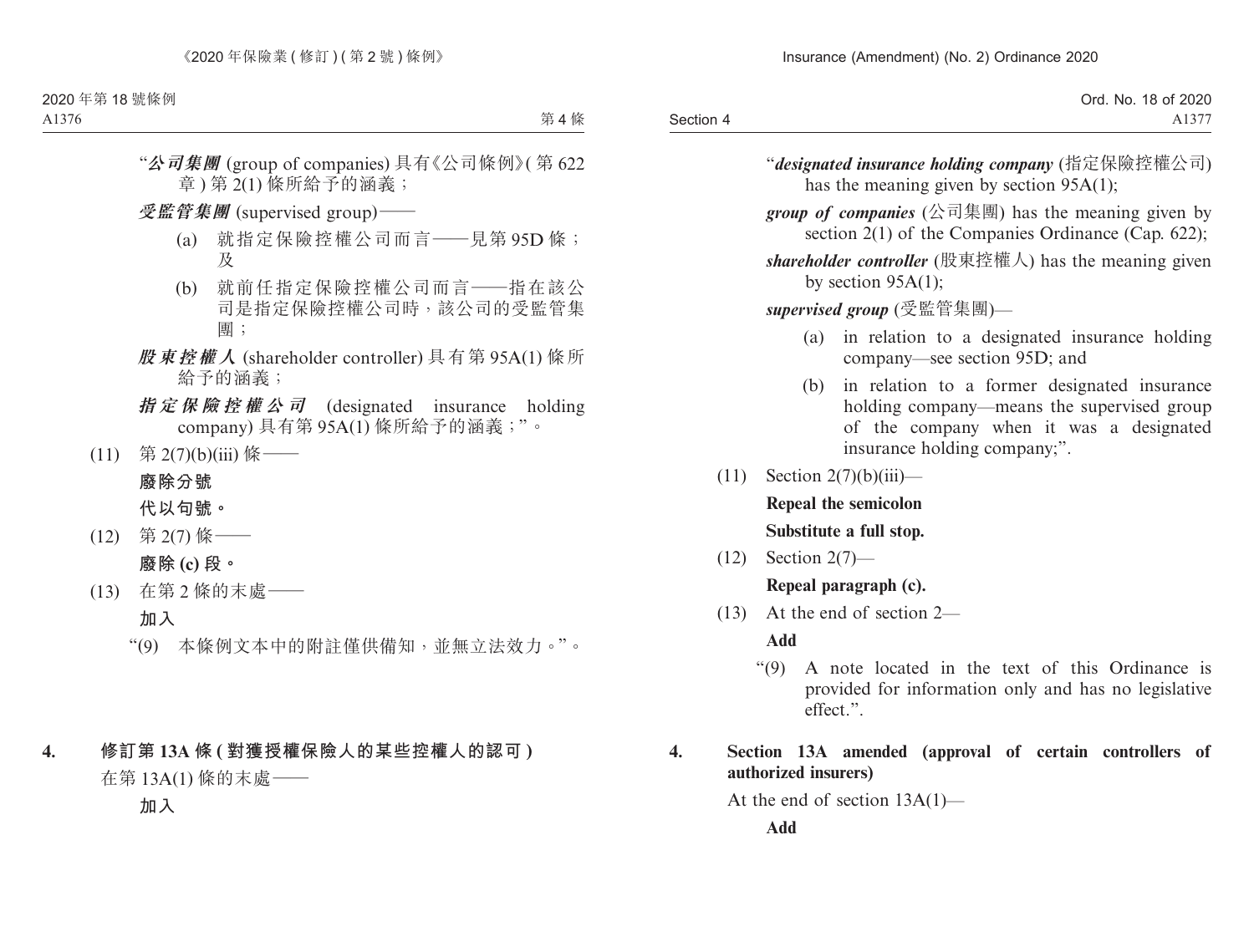|           | Ord. No. 18 of 2020 |
|-----------|---------------------|
| Section 5 | A1379               |

"**Note—**

See also section 95ZD if the authorized insurer is also a designated insurance holding company.".

#### **5. Section 13AC amended (approval of directors of certain authorized insurers)**

At the end of section 13AC(1)—

**Add**

"**Note—**

See also section 95ZD if the authorized insurer is also a designated insurance holding company.".

#### **6. Section 13AE amended (approval of key persons in control functions of certain authorized insurers)**

At the end of section 13AE(1)—

**Add**

"**Note—**

See also section 95ZD if the authorized insurer is also a designated insurance holding company.".

#### **7. Section 13B amended (approval of persons proposing to become certain controllers of authorized insurer)**

(1) At the end of section 13B(2)—

**Add**

"**Note—**

See also section 95ZB if the authorized insurer is also a designated insurance holding company or a member of the supervised group of such a company.".

(2) At the end of section 13B(3)—

**Add**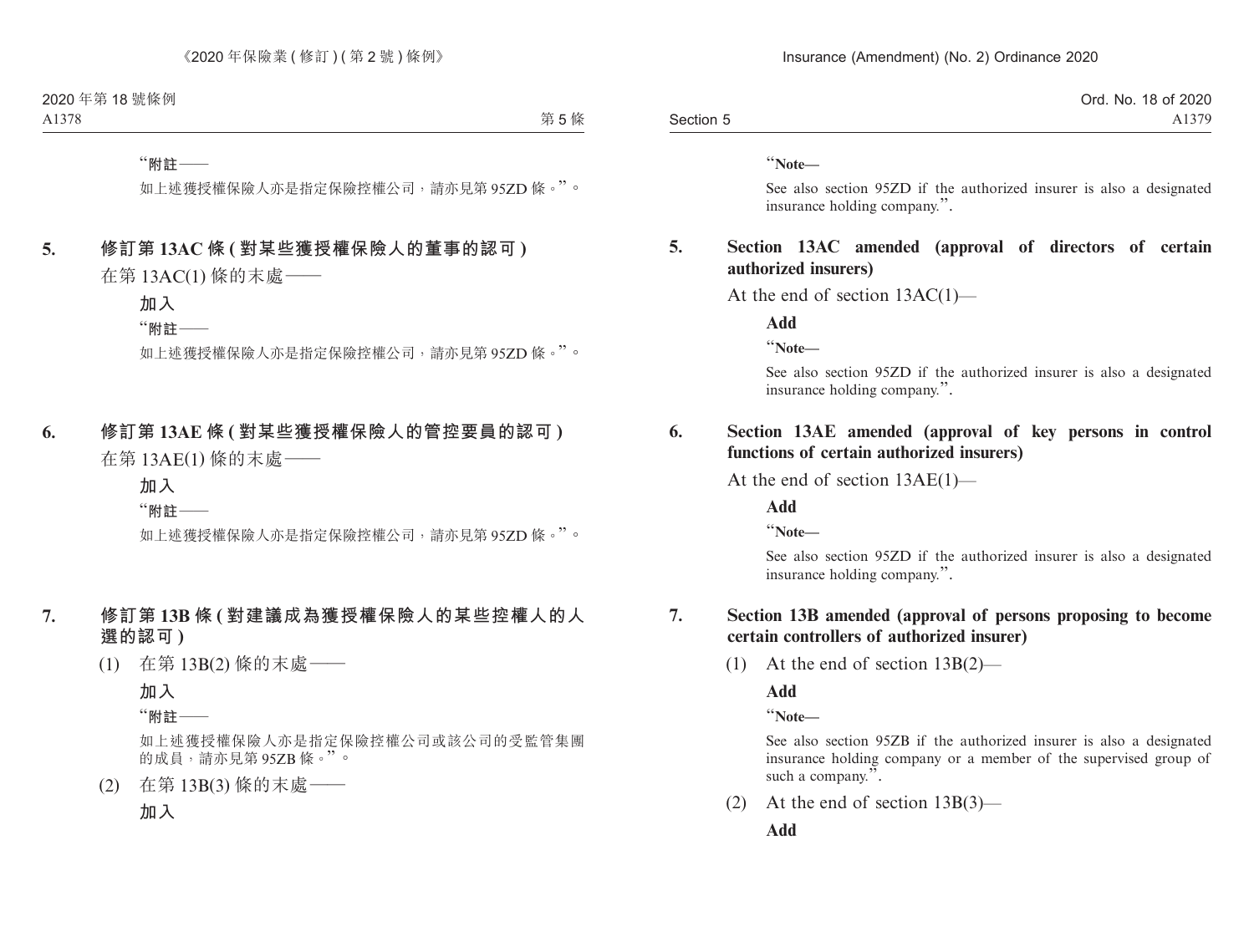|           | Ord. No. 18 of 2020 |
|-----------|---------------------|
| Section 8 | A1381               |

"**Note—**

See also section 95ZC if the authorized insurer is also a designated insurance holding company or a member of the supervised group of such a company.".

#### **8. Section 53A amended (secrecy)**

 $(1)$  Section 53A(1AA)(d)—

#### **Repeal**

"and".

(2) After section 53A(1AA)(d)—

#### **Add**

- "(da) a person who is or has been a supervisory manager appointed under section 95ZT(1)(b); and".
- (3) Section  $53A(1AA)(e)$ —

#### **Repeal**

" $or$  (d)"

#### **Substitute**

", (d) or  $(da)$ ".

(4) Section 53A(1A), after "authorized insurer"—

#### **Add**

", or the supervisory manager of a designated insurance holding company,".

(5) Section 53A(2)—

#### **Repeal**

"or 53E"

#### **Substitute**

", 53E, 53G, 95I, 95J, 95K, 95L, 95O, 95S, 95X, 95ZF, 95ZG, 95ZH, 95ZI, 95ZJ, 95ZL, 95ZO or 95ZP".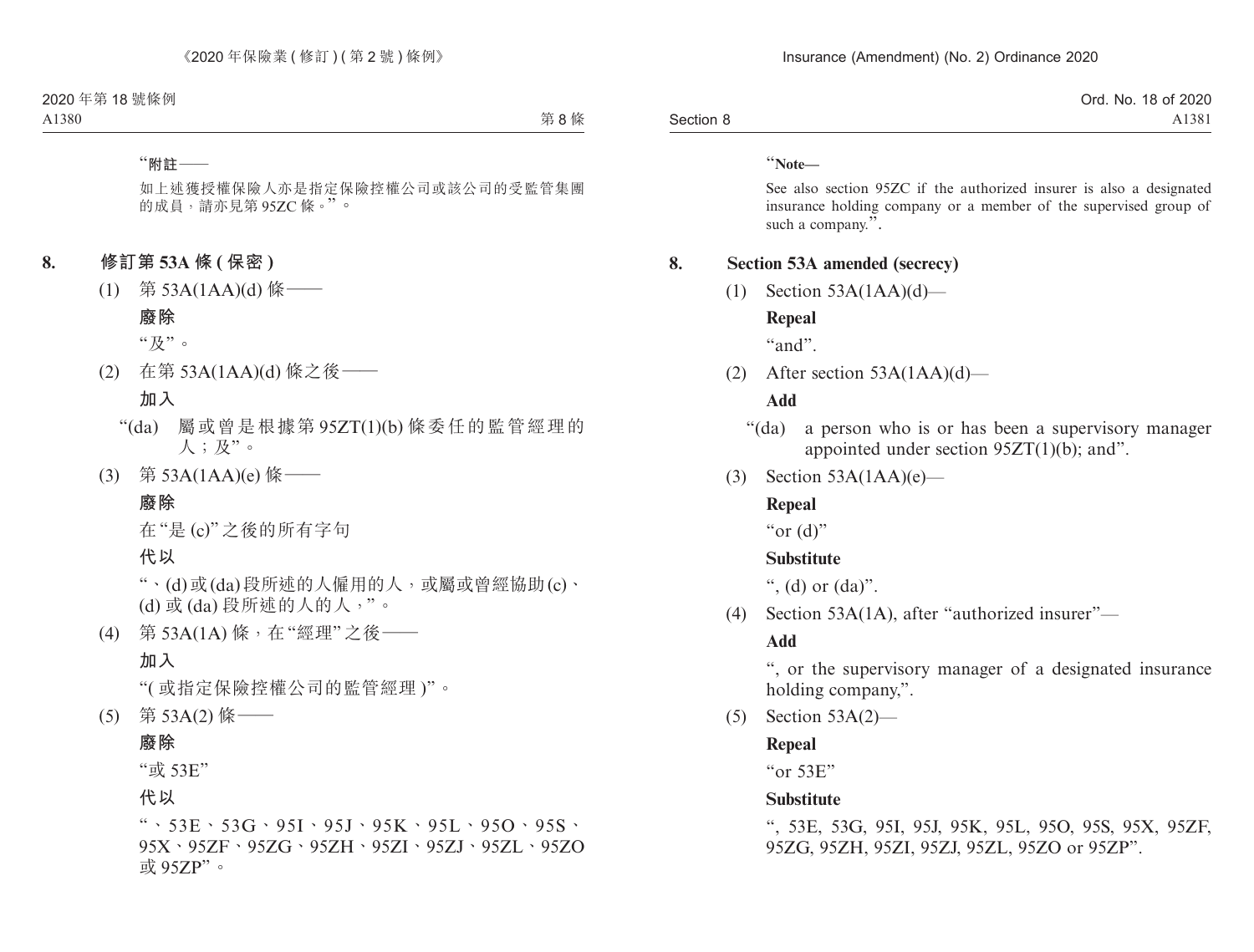(6) Section  $53A(2)(c)$ , after "Part VI"—

**Add**

"or XIA".

(7) Section 53A(3)(a)—

# **Repeal**

"or licensed insurance intermediaries if the summary is so compiled as to prevent particulars relating to the business of those insurers or intermediaries"

# **Substitute**

licensed insurance intermediaries or designated insurance holding companies if the summary is so compiled as to prevent particulars relating to the business of those insurers, intermediaries or the supervised groups of those companies".

(8) Section 53A(3)(ea)—

# **Repeal**

"and 64ZZH"

# **Substitute**

", 64ZZH and 95ZZG".

(9) Section 53A(3)(f), after "licensed insurance broker company"—

# **Add**

", or an auditor appointed under section 95ZF for the supervised group of a designated insurance holding company,".

 $(10)$  Section 53A(3)(i)(i)(B)—

# **Repeal**

" $or$ ".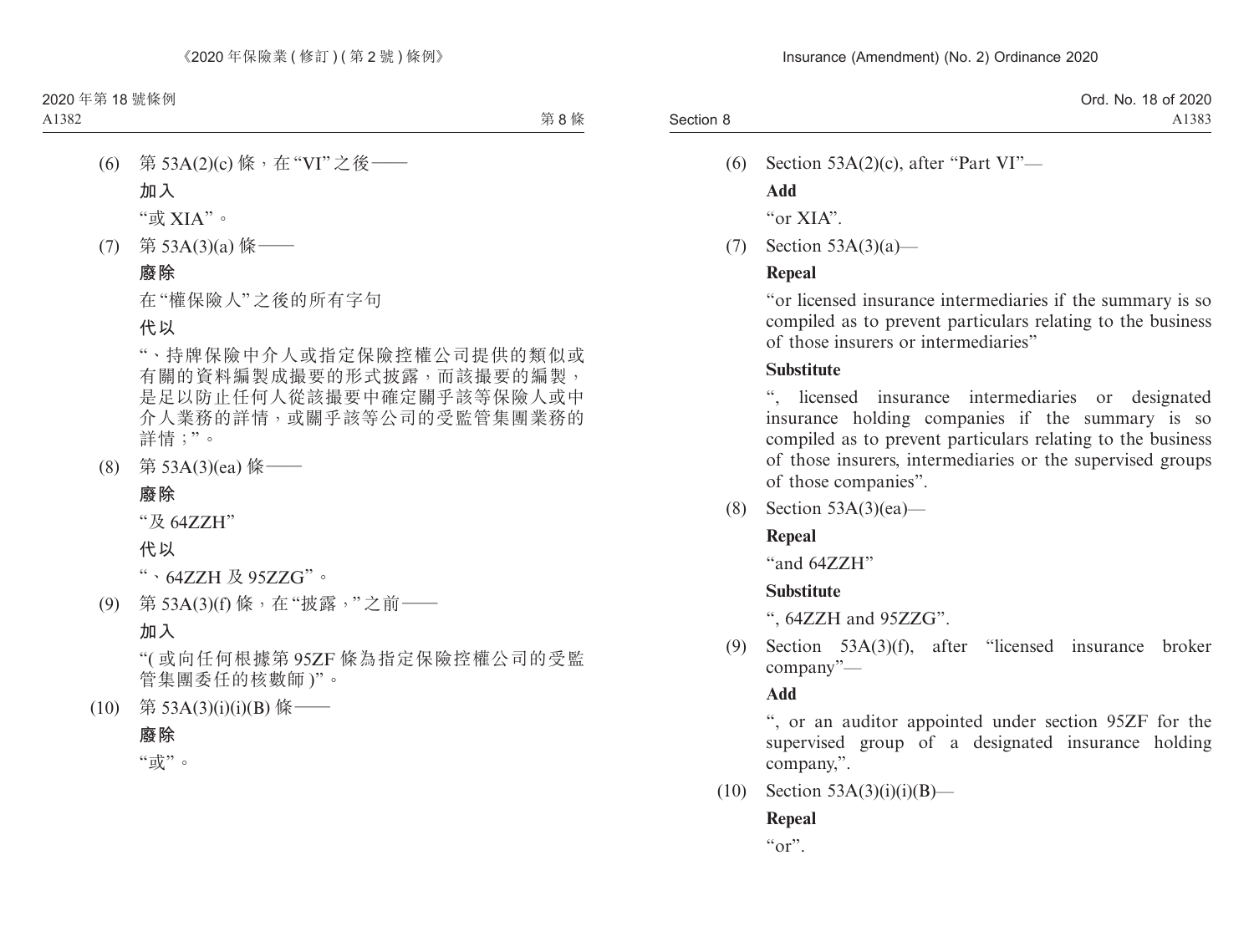|           | Ord. No. 18 of 2020 |
|-----------|---------------------|
| Section 9 | A1385               |

- $(11)$  Section 53A(3)(i)(i)(C)—
	- **Repeal**

 $\cdots$  and"

#### **Substitute**

 $\lq\lq$  : or".

 $(12)$  After section 53A(3)(i)(i)(C)—

#### **Add**

"(D) statements and reports submitted by a designated insurance holding company to the Authority under section  $95ZH(1)$ ; and".

#### **9. Section 53B amended (disclosure of information)**

After section 53B(1C)—

#### **Add**

- "(1D) Subject to subsection (2) and despite section 53A, the Authority may disclose information to an authority in a place outside Hong Kong if—
	- (a) that authority—
		- (i) is an involved supervisor as defined by section 95A(1); or
		- (ii) performs functions in that place broadly comparable to those of a resolution authority in Hong Kong; and
	- (b) in the opinion of the Authority—
		- (i) that authority is subject to adequate secrecy provisions in that place; and
		- (ii) the disclosure of the information is necessary to enable or assist the Authority to perform its functions under Part XIA.".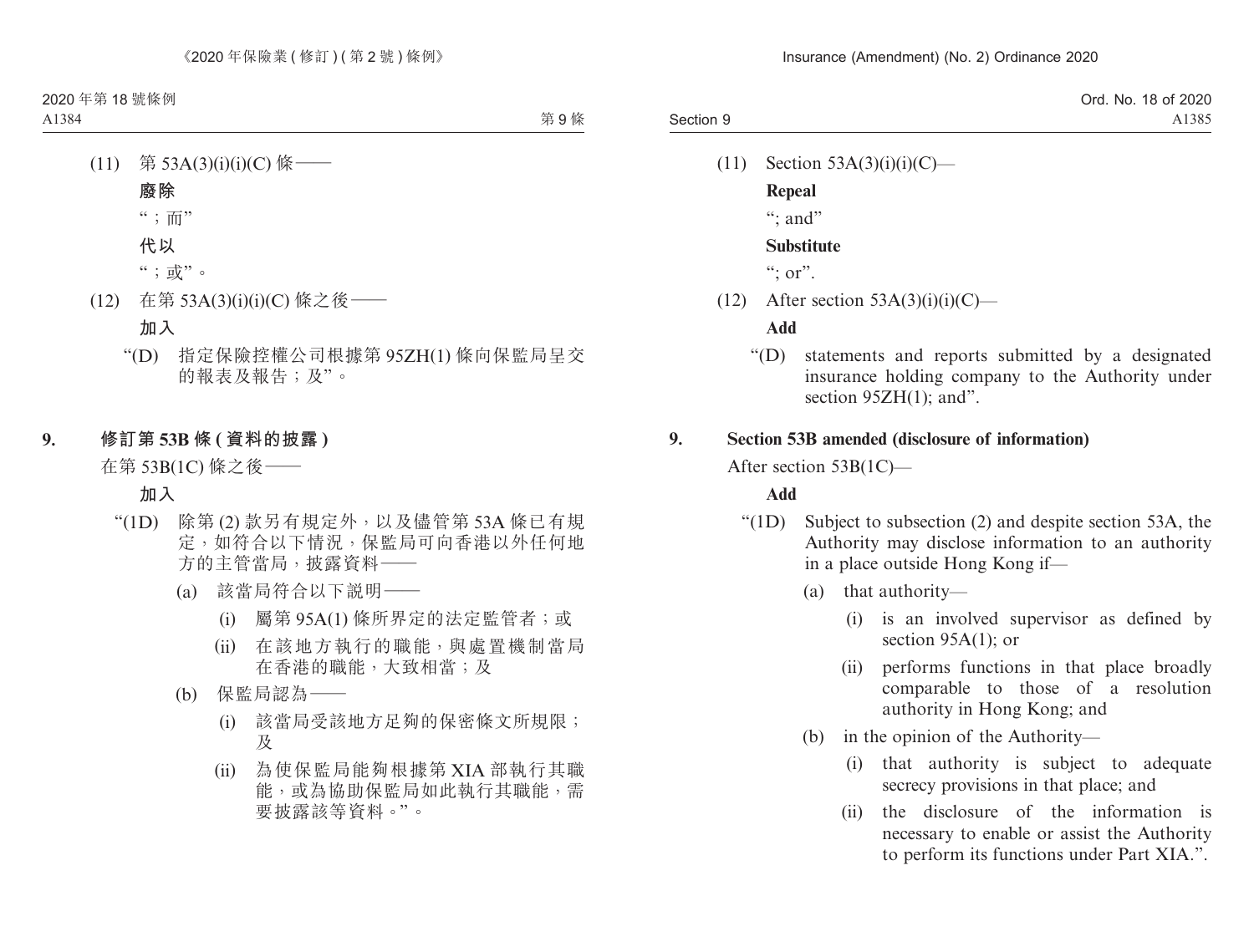|            | Ord. No. 18 of 2020 |
|------------|---------------------|
| Section 10 | A1387               |

#### **10. Section 53D amended (communication by prescribed person with Authority)**

- $(1)$  Section 53D $(2)(d)$  **Repeal**  $\alpha_{\Omega}$ ".
- (2) Section 53D(2)(e)— **Repeal the full stop Substitute a semicolon.**
- (3) After section  $53D(2)(e)$ —

#### **Add**

- "(f) a designated insurance holding company (or any other member of its supervised group); or
	- (g) a former designated insurance holding company (or any other member of its supervised group).".

#### **11. Section 53G added**

Part VIIIA, after section 53F—

**Add**

### "**53G. Prescribed person to send report directly to Authority in certain cases relating to designated insurance holding companies**

- (1) This section applies if a prescribed person, when discharging the person's duties in that capacity in relation to the supervised group of a specified company, becomes aware of—
	- (a) a matter that, in the person's opinion, adversely affects the financial condition of the group to a material extent; or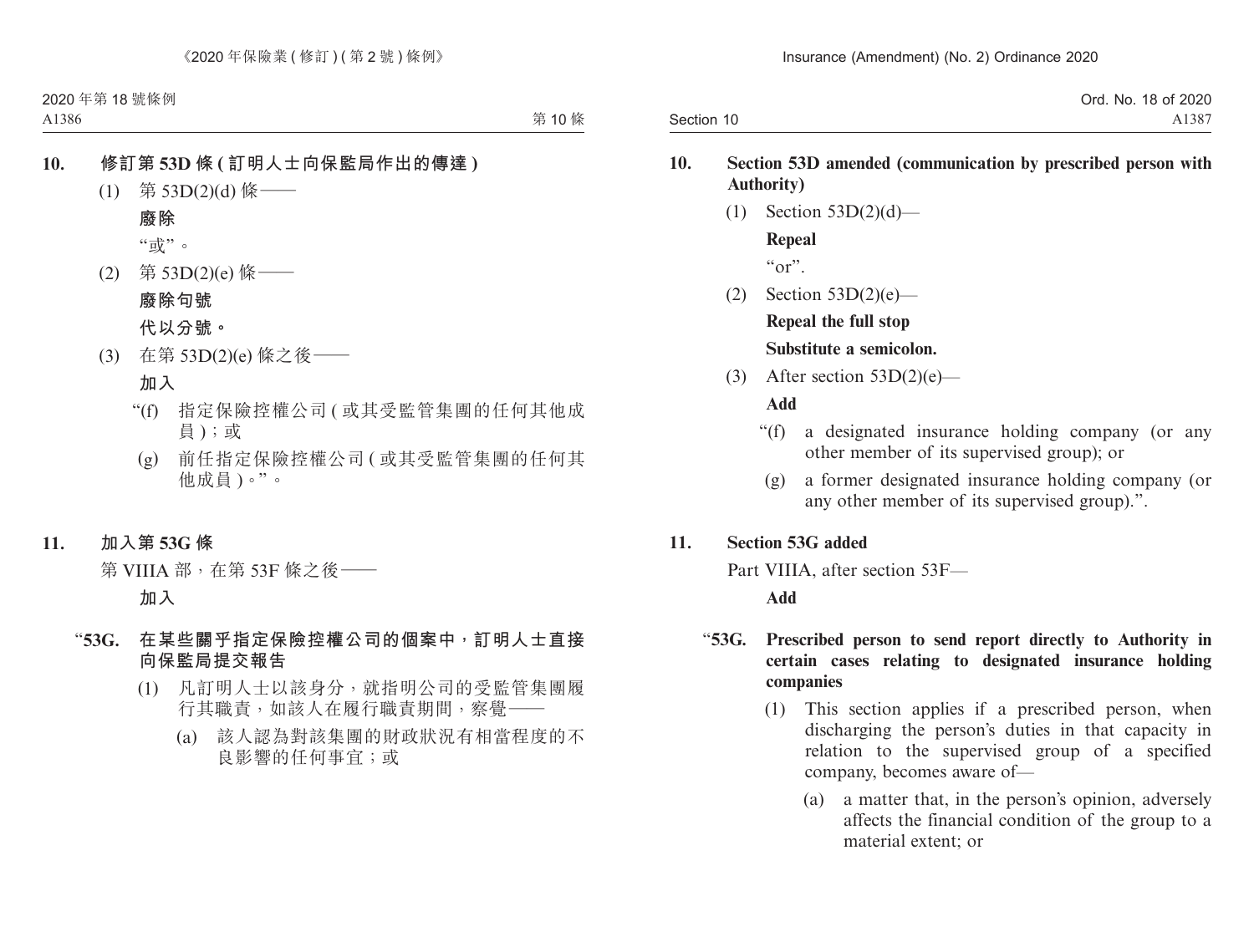| Ord. No. 18 of 2020 |
|---------------------|
| A1389               |
|                     |

- (b) evidence of a failure by the company to comply with a specified requirement.
- (2) The prescribed person must, as soon as practicable after becoming aware of the matter or evidence, send to the Authority a written report of the matter or failure.
- (3) In subsection (1), a reference to a matter or evidence includes a matter or evidence of which the prescribed person became aware when the person was a prescribed person in relation to the supervised group of the specified company.
- (4) In this section—
- *prescribed person* (訂明人士) means a person who falls within paragraph (d) or (e) of the definition of *prescribed person* in section 2(1);

*specified company* (指明公司) means—

- (a) a designated insurance holding company; or
- (b) a former designated insurance holding company;

*specified requirement* (指明規定), in relation to a specified company, means—

- (a) section  $95H(1)$ ;
- (b) section  $95ZI(3)$  or (5);
- (c) section  $95ZJ(1)$ ; or
- (d) a requirement imposed by the Authority under section 95ZO, 95ZP, 95ZQ or 95ZR on the company.".

# **12. Part XIA added**

After Part XI—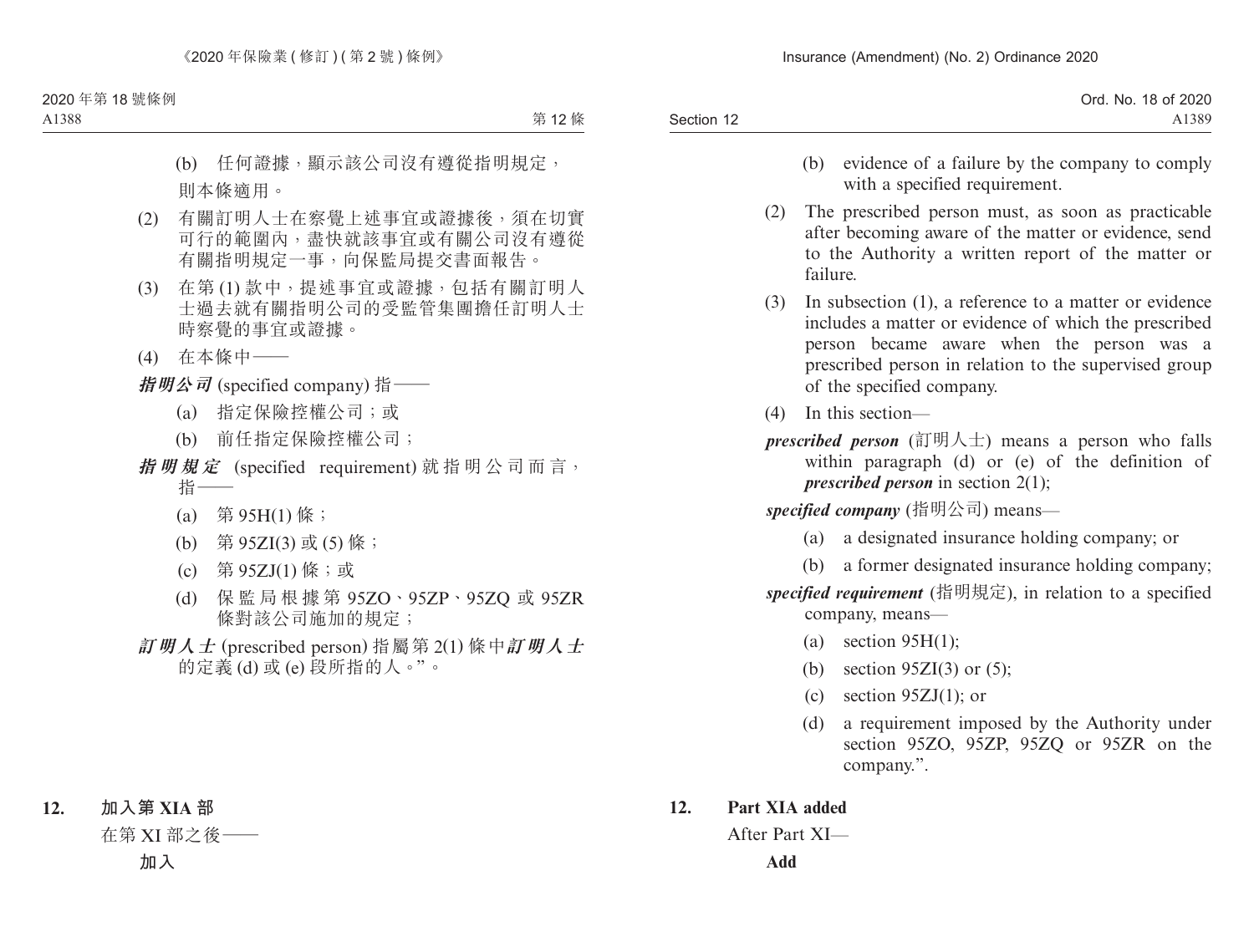Section 12

# "**Part XIA**

# **Insurance Groups and Insurance Holding Companies**

# **Division 1—Preliminary**

#### **95A. Interpretation of Part XIA**

(1) In this Part—

*associate* (相聯者), in relation to a person—

- (a) means any of the following persons—
	- (i) the wife or husband, or a child or stepchild who is a minor, of the person;
	- (ii) a body corporate of which that person is a director;
	- (iii) a person who is an employee or partner of the person; and
- (b) if the person is a body corporate, includes—
	- (i) a director of the body corporate;
	- (ii) a subsidiary of the body corporate; and
	- (iii) a director or employee of such a subsidiary;
- *chief executive* (行政總裁), in relation to a designated insurance holding company, means a person (by whatever name called) who—
	- (a) is in direct employment of, or is acting for or by arrangement with, the company; and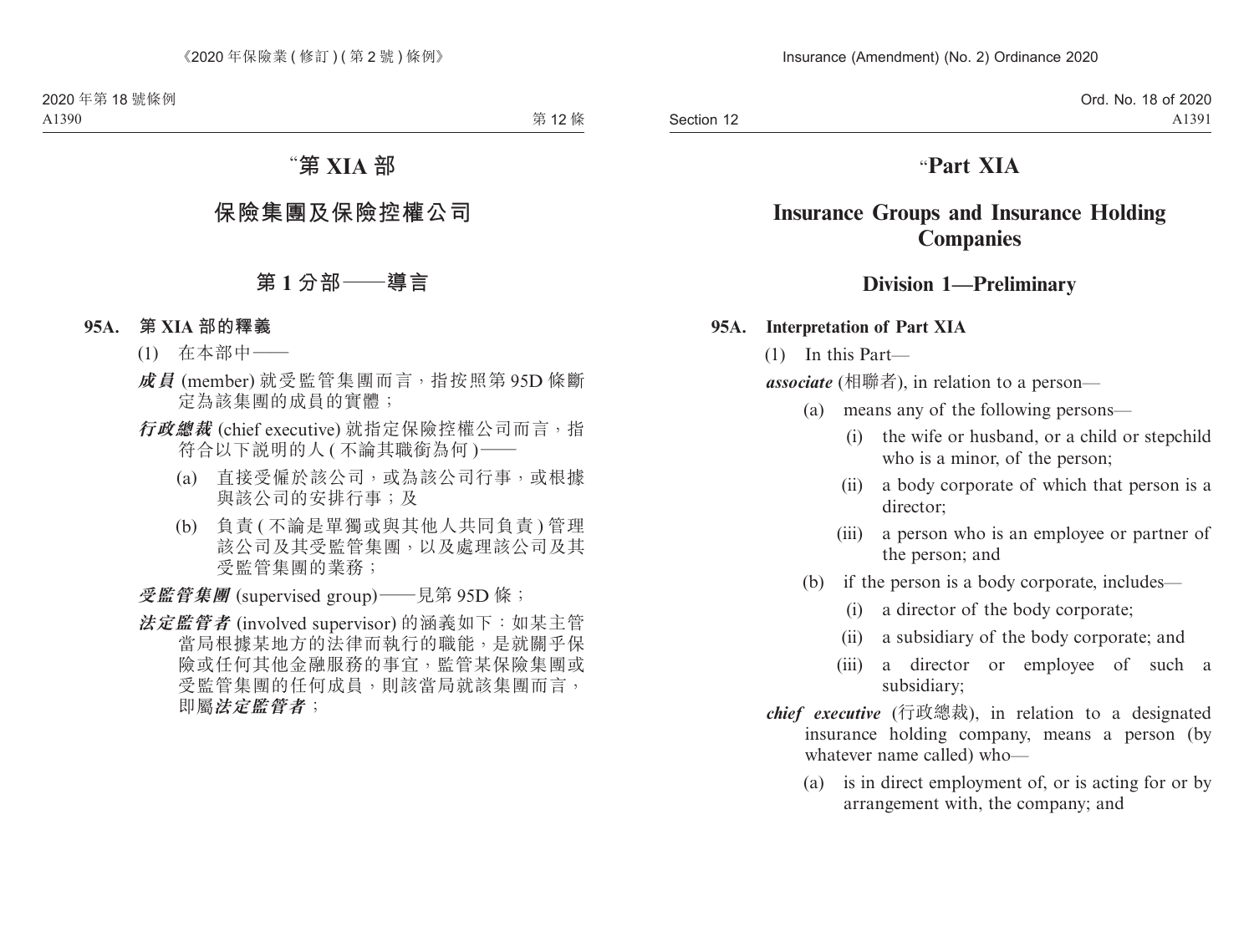| A1393 |
|-------|
|       |

- (b) is, whether alone or jointly with another person, responsible for the management, and the conduct of the business, of the company and its supervised group;
- *control function* (管控職能), in relation to the supervised group of a designated insurance holding company, means any of the following functions that is likely to enable the individual responsible for the performance of the function to exercise a significant influence on the business of the group—
	- (a) risk management function, which is a function to establish the strategies, policies and procedures to manage different types of key risks of the group;
	- (b) financial control function, which is a function to oversee all financial matters (including investments, accounting and financial reporting) of the group;
	- (c) compliance function, which is a function to establish and formulate the standards, policies and procedures to ensure the compliance with legal and regulatory requirements that are applicable to the group;
	- (d) internal audit function, which is a function to establish and implement an audit plan to examine and evaluate the adequacy and effectiveness of the controls to manage risks of the group;
	- (e) actuarial function, which is a function to evaluate and monitor—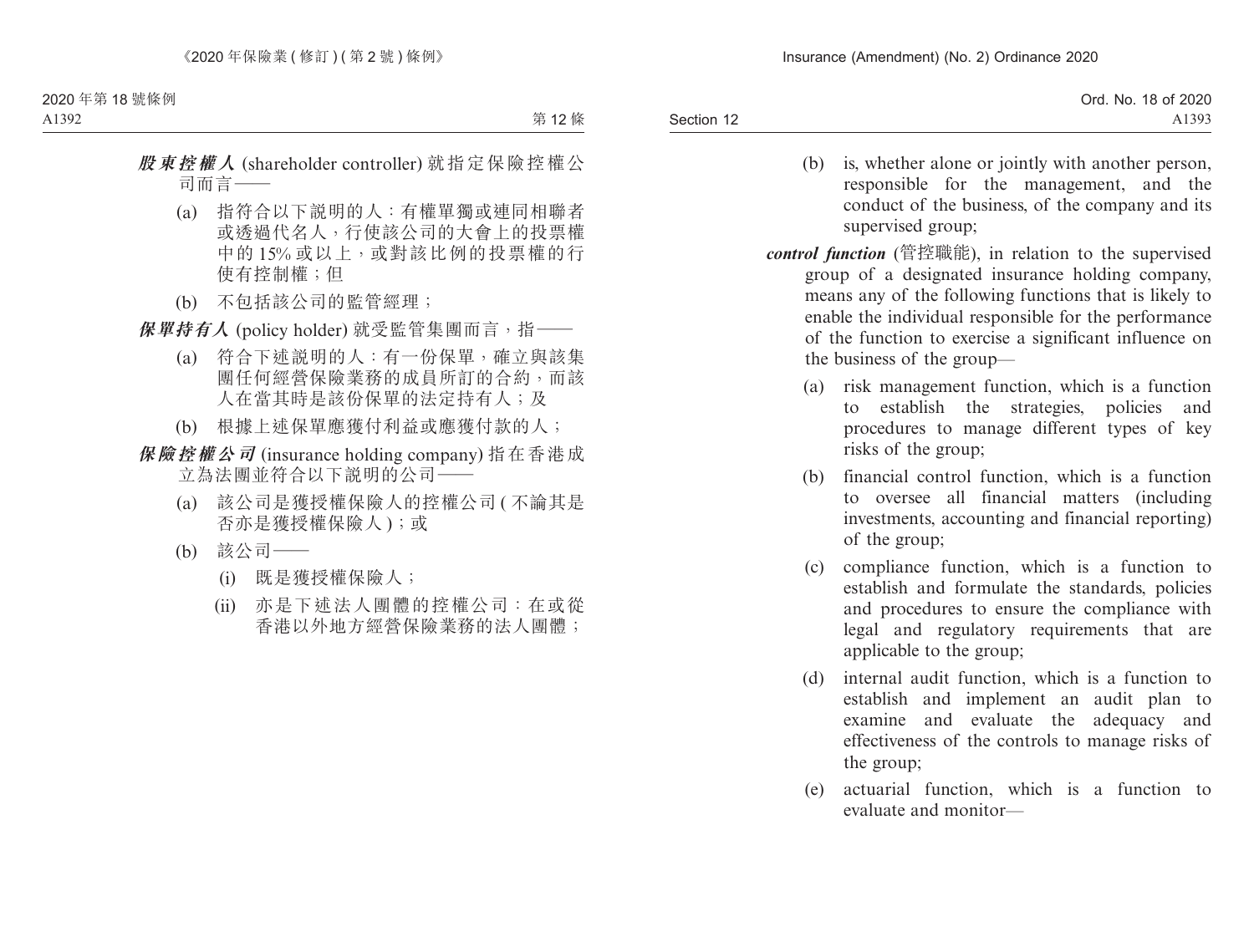|            | Ord. No. 18 of 2020 |
|------------|---------------------|
| Section 12 | A1395               |

- (i) the technical provisions, premium and pricing strategies of any member of the group that carries on insurance business (*insurer group member*);
- (ii) the reserving and investment policies and reinsurance arrangements of any insurer group member; and
- (iii) the policies and controls in respect of any insurer group member's vulnerability to fluctuations in risk exposures and distribution policies;
- (f) any other function specified in a notice under subsection (4);
- *date of designation* (指定當日), in relation to a designated insurance holding company, means the date on which the designation of the company takes effect under section  $95C(6)(a)$ ;
- *designated insurance holding company* (指定保險控權公司) means an insurance holding company that is the subject of a designation;
- *designation* (指定) means a designation made under section 95C(1):
- *director* (董事), in relation to a designated insurance holding company, includes a person in accordance with whose directions or instructions a director of the company is accustomed to act;
- *entity* (實體) means a body of persons (corporate or unincorporated) or a legal arrangement, and includes—
	- (a) a corporation;
	- (b) a partnership; and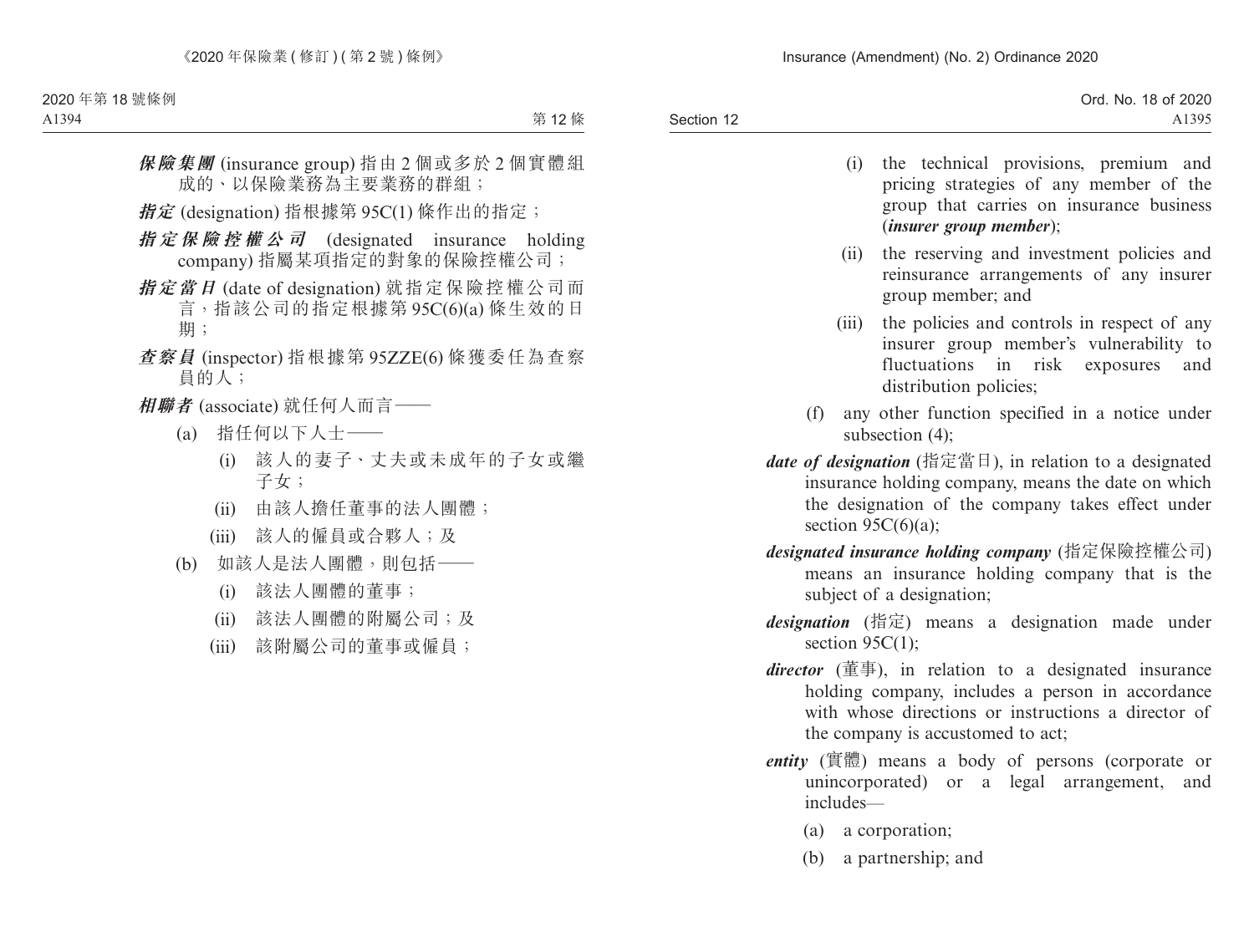|            | Ord. No. 18 of 2020 |
|------------|---------------------|
| Section 12 | A1397               |

(c) a trust;

- *group supervisor* (集團監管者), in relation to an insurance group, means the body responsible for promoting effective and co-ordinated supervision of the group in accordance with IAIS principles;
- *Hong Kong company* (香港公司) means a company as defined by section 2(1) of the Companies Ordinance (Cap. 622);
- *IAIS principles* (國際保險監管者協會原則) means principles adopted by the International Association of Insurance Supervisors;
- *inspector* (查察員) means a person appointed as an inspector under section 95ZZE(6);
- *insurance group* (保險集團) means any grouping of 2 or more entities the primary business of which is insurance business;
- *insurance holding company* (保險控權公司) means a company incorporated in Hong Kong—
	- (a) that is a holding company of an authorized insurer, whether or not it is also an authorized insurer; or
	- (b) that is both—
		- (i) an authorized insurer; and
		- (ii) a holding company of a body corporate that carries on insurance business in or from a place outside Hong Kong;
- *International Association of Insurance Supervisors* (國際保 險監管者協會) means the body, whose general secretariat is based in Basel, Switzerland, that sets international standards for insurance supervision and includes any successor body of that body;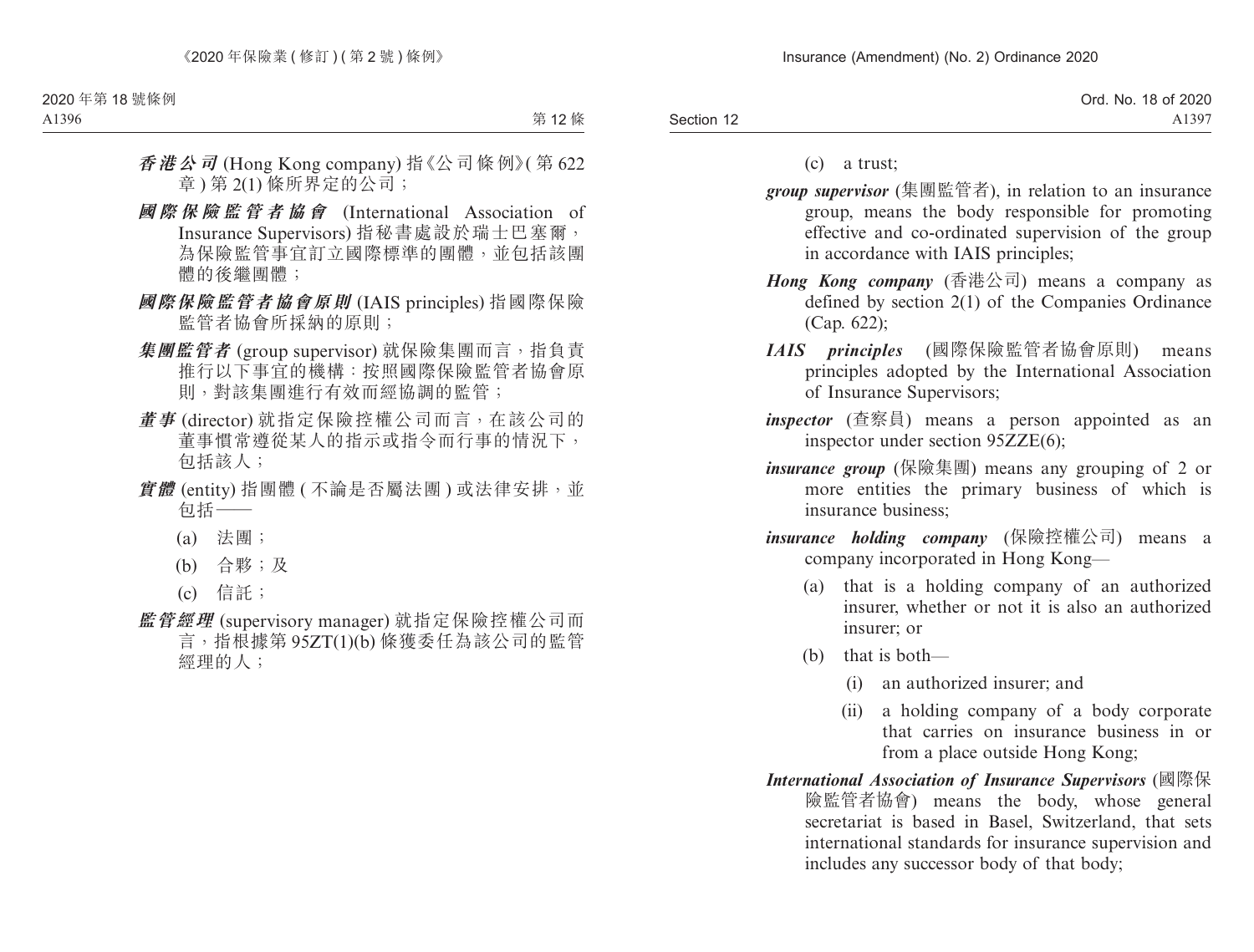|            | Ord. No. 18 of 2020 |
|------------|---------------------|
| Section 12 | A1399               |

- *investigator* (調查員) means a person directed or appointed under section 95ZZG(2) to investigate a matter;
- *involved supervisor* (法定監管者), in relation to an insurance group or a supervised group, means an authority that performs a function under the laws of any place to supervise a member of the group in relation to matters concerning insurance or any other financial service;
- *key person in control functions* (管控要員), in relation to a designated insurance holding company, means an individual who is responsible for the performance of one or more of the control functions for the company in respect of its supervised group;
- *member* (成員), in relation to a supervised group, means an entity that is a member of the group as determined in accordance with section 95D:
- *policy holder* (保單持有人), in relation to a supervised group, means—
	- (a) a person who for the time being is the legal holder of a policy for securing a contract with any member of the group that carries on insurance business; and
	- (b) a person to whom, under such a policy, a benefit is due or a payment is payable;
- *shareholder controller* (股東控權人), in relation to a designated insurance holding company—
	- (a) means a person who, alone or with an associate or through a nominee, is entitled to exercise, or control the exercise of, 15% or more of the voting power at any general meeting of the company; but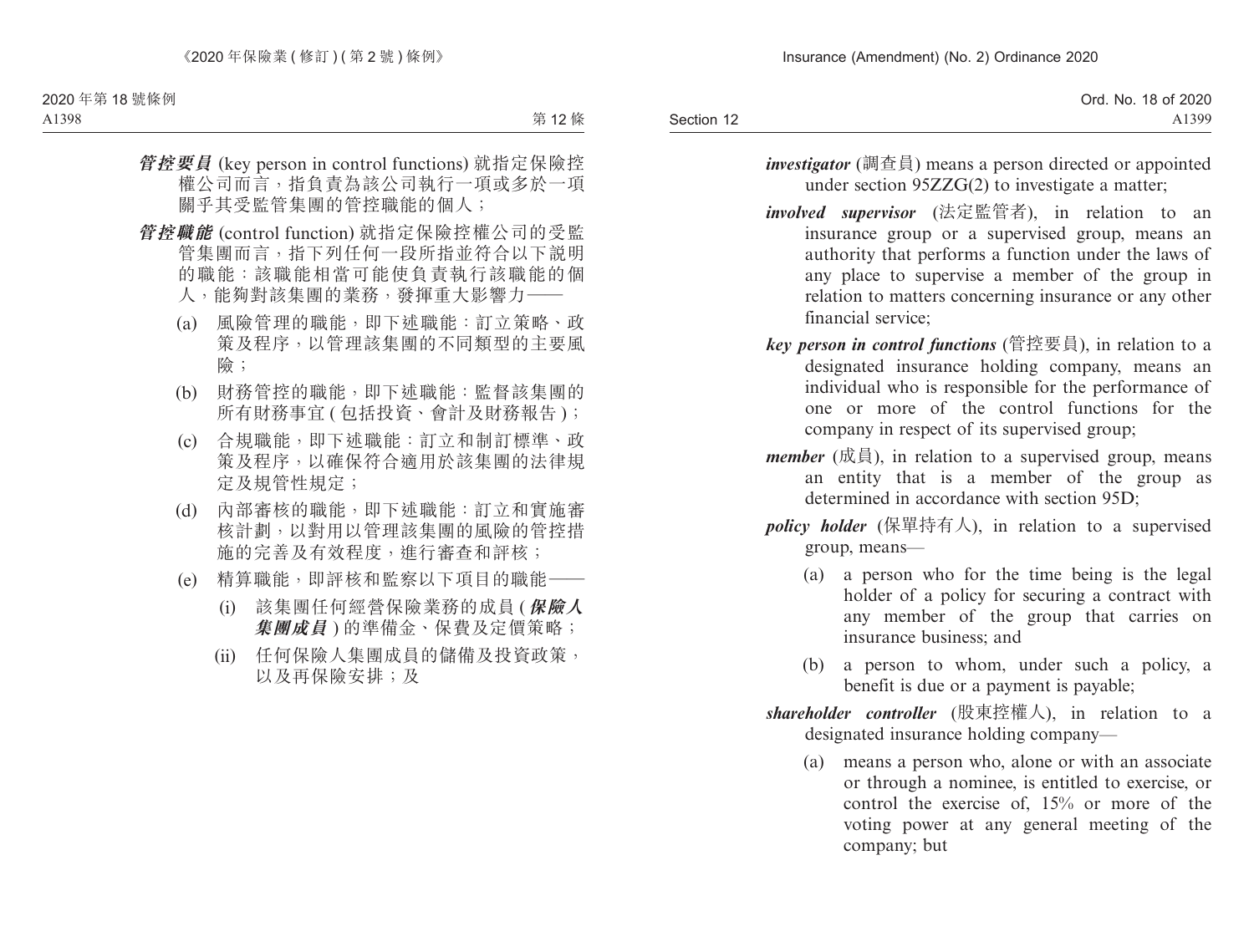|            | Ord. No. 18 of 2020 |
|------------|---------------------|
| Section 12 | A <sub>1401</sub>   |

(b) does not include a supervisory manager of the company;

*supervised group* (受監管集團)—see section 95D;

- *supervisory manager* (監管經理), in relation to a designated insurance holding company, means the person appointed under section 95ZT(1)(b) to be the supervisory manager of the company.
- (2) For the purposes of the definition of *insurance group*  in subsection (1), it does not matter—
	- (a) whether the grouping of the entities exists as a distinct legal person;
	- (b) whether the entities are incorporated, established or formed in or outside Hong Kong; and
	- (c) whether the insurance business is carried on, whether wholly or partly, in or from Hong Kong or a place outside Hong Kong.
- (3) For the purposes of the definition of *key person in control functions* in subsection (1), it does not matter whether the individual is solely responsible, or is jointly responsible with other key persons in control functions of the designated insurance holding company, for the performance of the relevant functions.
- (4) Subject to subsection (5), the Financial Secretary may, by notice published in the Gazette, specify a function to be a control function for the purposes of paragraph (f) of the definition of *control function* in subsection  $(1)$ .
- (5) The Financial Secretary must not specify a function under subsection (4) unless the Financial Secretary is satisfied that the function is likely to enable the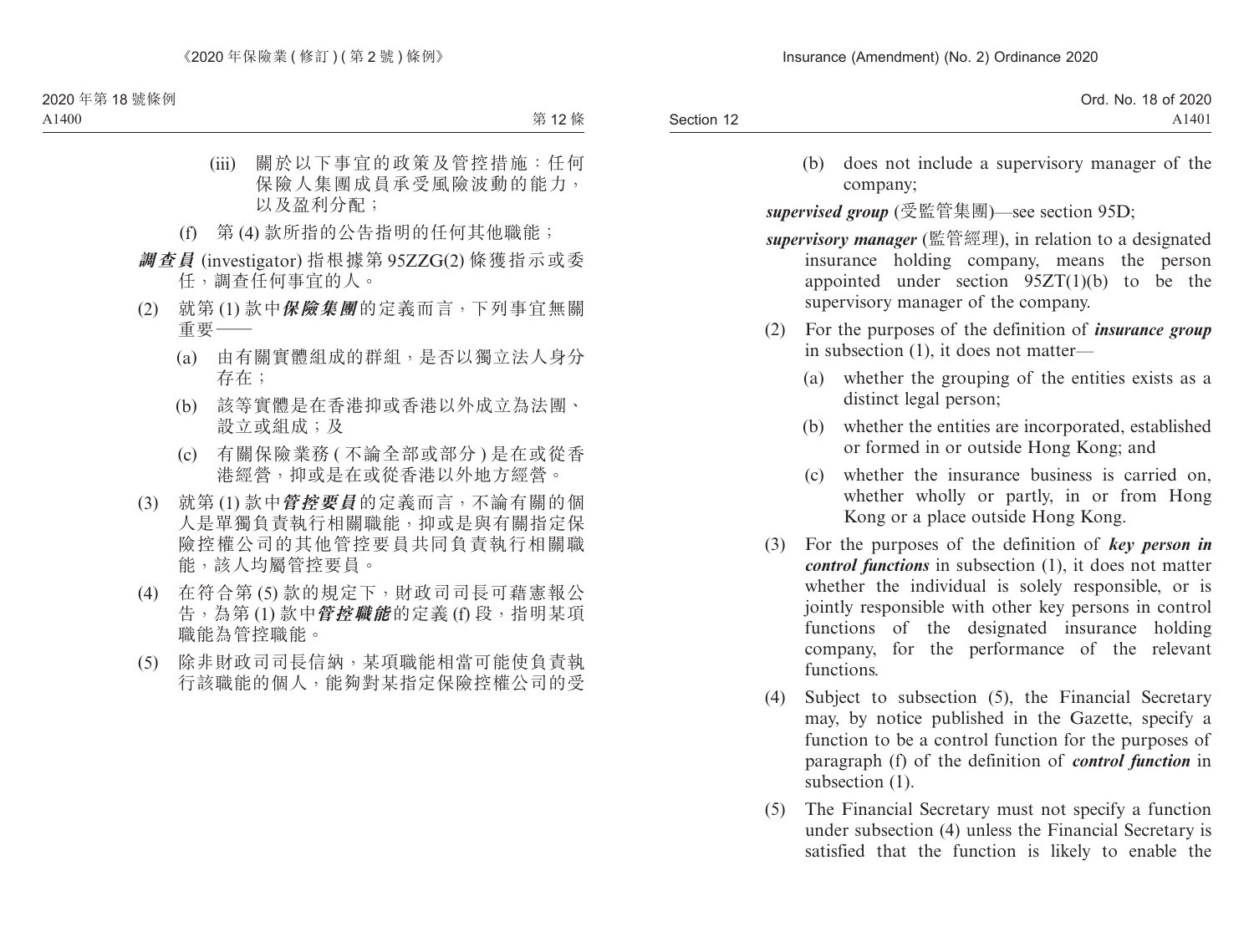|            | 18 of 2020<br>Ord. No. |
|------------|------------------------|
| Section 12 | A <sub>1403</sub>      |

individual responsible for the performance of the function to exercise a significant influence on the business of the supervised group of a designated insurance holding company.

- (6) In this Part—
	- (a) a reference to this Part includes any other provision of this Ordinance that is relevant for the purposes of this Part; and
	- (b) a reference to the public, or the public interest, is not limited to the public, or the public interest, of Hong Kong.
- (7) In relation to a designated insurance holding company—
	- (a) a reference in this Part to the carrying on of insurance business by a member of its supervised group includes the carrying on of such business by the member whether in or from Hong Kong or a place outside Hong Kong; and
	- (b) a reference in this Part to any matter in relation to its supervised group, or any member of the group, is not limited to such a matter insofar as Hong Kong is concerned.

#### **95B. Functions of Authority in relation to insurance groups**

- (1) For the purposes of this Part, the Authority has the following functions—
	- (a) to liaise and co-operate with any involved supervisor in any place outside Hong Kong in the determination of the group supervisors of insurance groups; and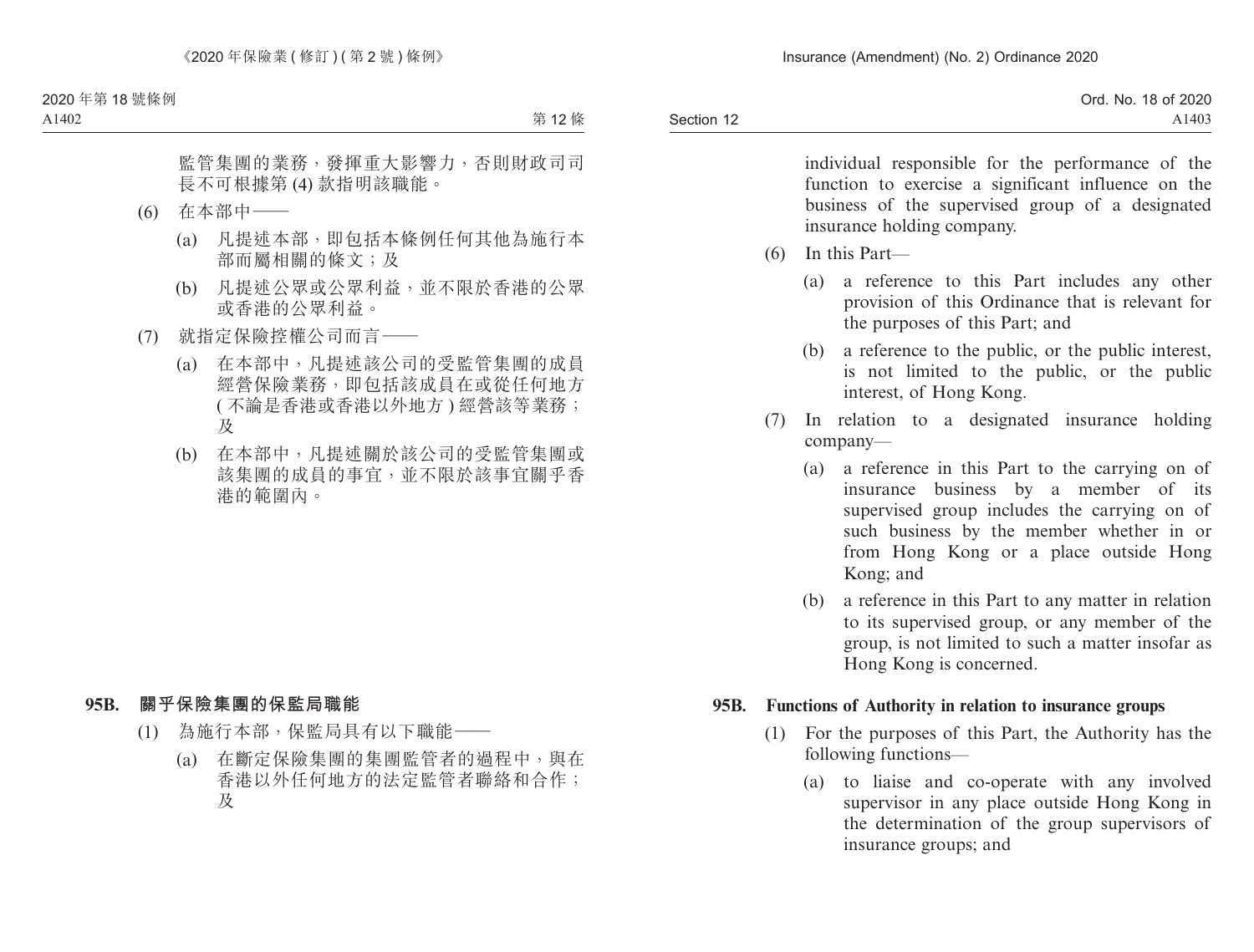|            | Ord. No. 18 of 2020 |
|------------|---------------------|
| Section 12 | A1405               |

- (b) to regulate and supervise insurance groups of which the Authority is appointed as the group supervisor.
- (2) Without limiting subsection (1)(b), for an insurance group to be regulated and supervised under that subsection, the Authority is to—
	- (a) lead and plan, and co-ordinate with other involved supervisors, the supervisory activities and measures in respect of the group;
	- (b) gather, and disseminate among other involved supervisors, information related to the supervision of the group;
	- (c) supervise the recovery and resolution planning of the group;
	- (d) establish arrangements with other involved supervisors for effective co-ordination and co-operation in emergency situations concerning the group;
	- (e) assess the financial situation, and the soundness of the business practices, of the group; and
	- (f) consider the appropriate measures to be taken by the Authority in relation to the group, including—
		- (i) designating an insurance holding company within the group to be regulated under this Part; and
		- (ii) supervising the designated insurance holding company's compliance with this Part.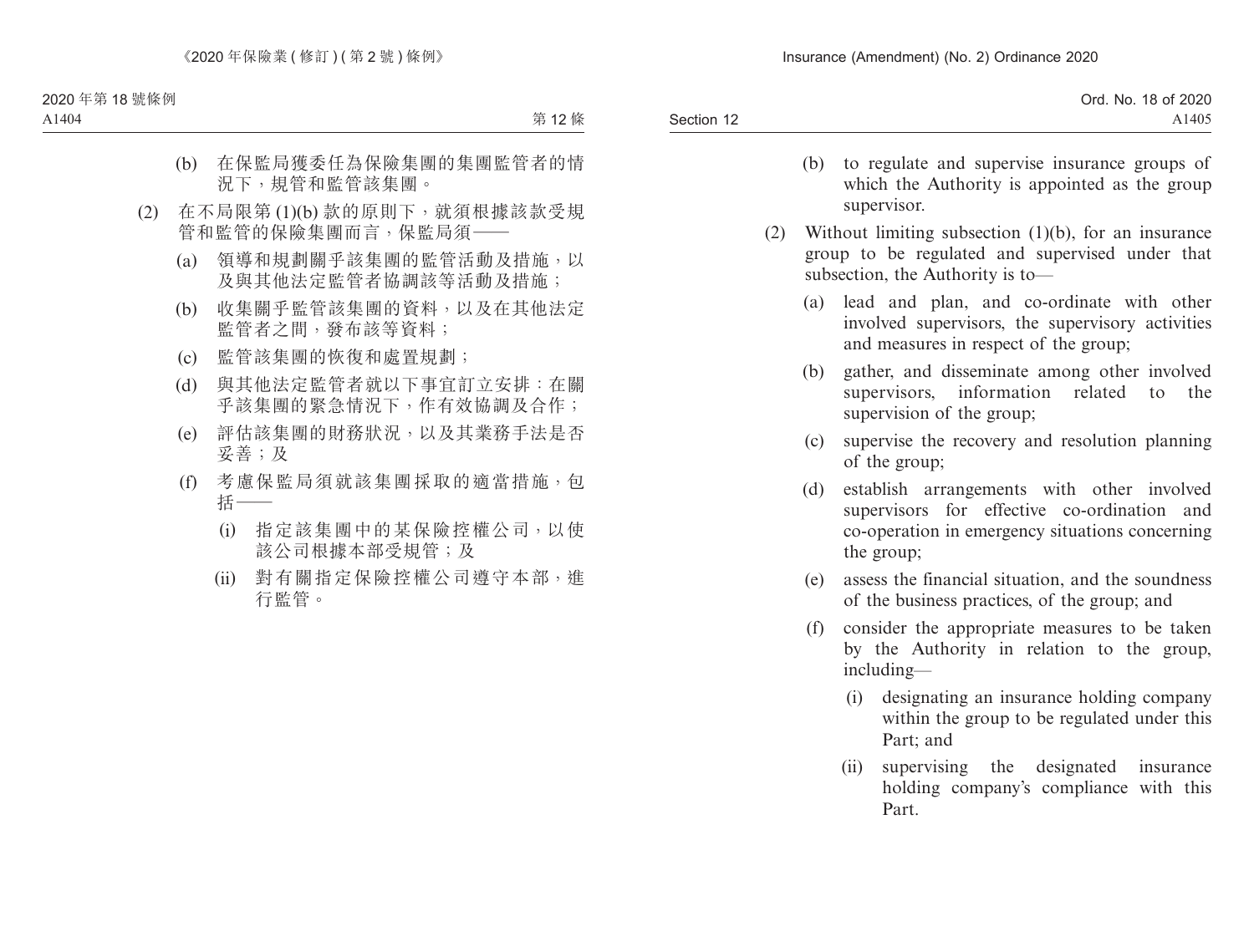Section 12

# **Division 2—Designation of Insurance Holding Company**

#### **95C. Designation by Authority**

- (1) The Authority may, by notice published in the Gazette, designate an insurance holding company within an insurance group as a designated insurance holding company if—
	- (a) the Authority is, in accordance with IAIS principles, appointed as the group supervisor of the group; and
	- (b) the Authority considers it appropriate for the company to be so designated.
- (2) In determining whether it is appropriate for an insurance holding company within an insurance group to be designated, the Authority may, among other matters, take into account any of the following matters—
	- (a) the number of jurisdictions outside Hong Kong in or from which the insurance business of the group is carried on;
	- (b) the size of the insurance and other businesses of the group;
	- (c) any criteria promulgated by an international standards setting body (including the International Association of Insurance Supervisors) that the Authority considers relevant.
- (3) Before designating an insurance holding company, the Authority must serve on the company a preliminary written notice stating—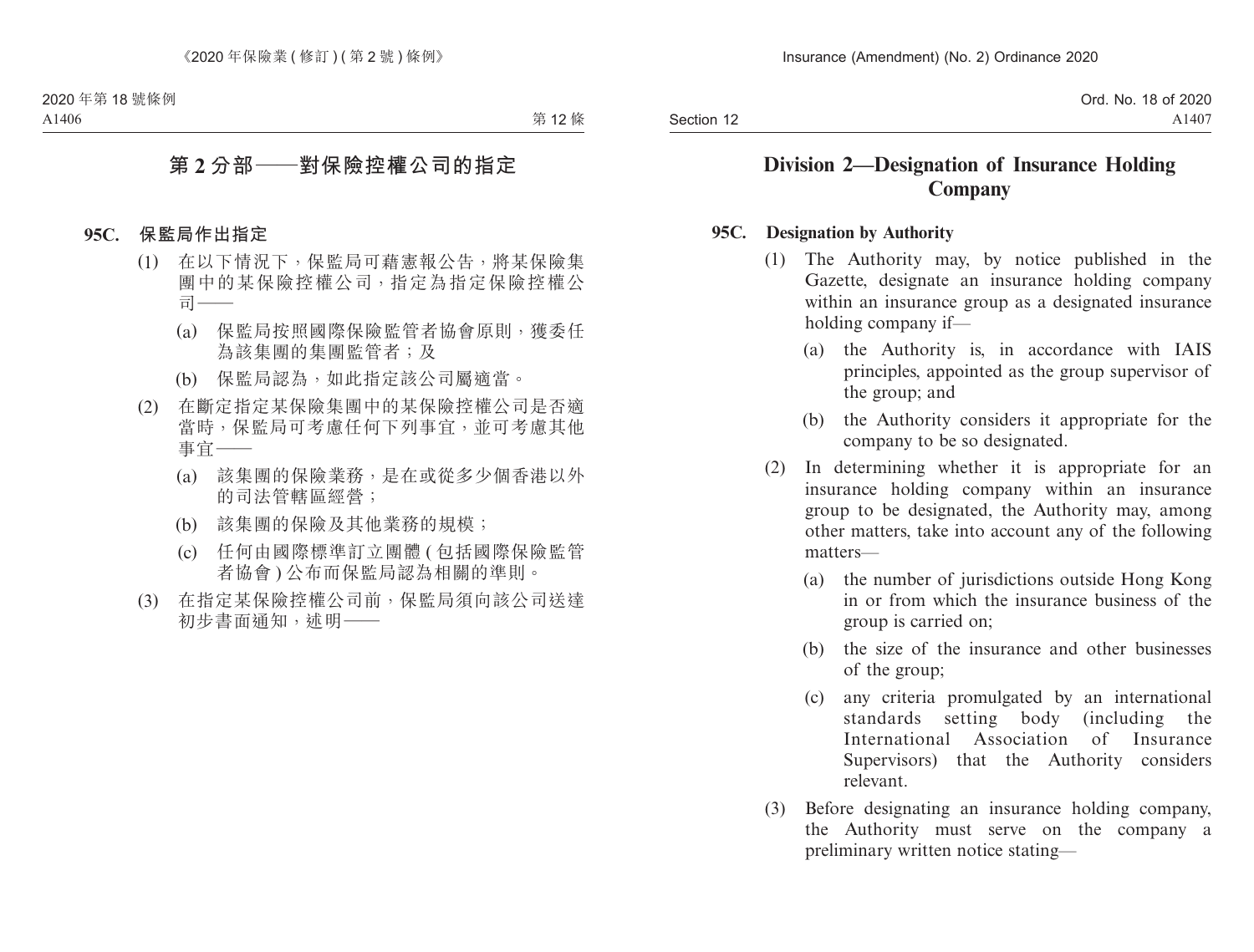| Ord. No. 18 of 2020 |
|---------------------|
| A1409               |
|                     |

- (a) that the Authority is considering designating the company;
- (b) the reasons why the Authority is considering doing so; and
- (c) that the company may, within the period specified in the preliminary notice—
	- (i) make written representations to the Authority; and
	- (ii) if the company so requests, make oral representations to a person appointed for that purpose by the Authority.
- (4) If representations are made under subsection (3), the Authority must take them into account before making the designation.
- (5) If the Authority decides to designate an insurance holding company, the Authority must inform the company of the decision by a written notice.
- (6) A designation—
	- (a) takes effect on the date specified in the notice under subsection (1); and
	- (b) has effect until it is withdrawn under section 95E(1) or (3).
- (7) A notice under subsection (1) is not subsidiary legislation.

#### **95D. Supervised group of designated insurance holding company**

- (1) Subject to subsection (2), the supervised group of a designated insurance holding company consists of the following entities (*default members*)—
	- (a) the company;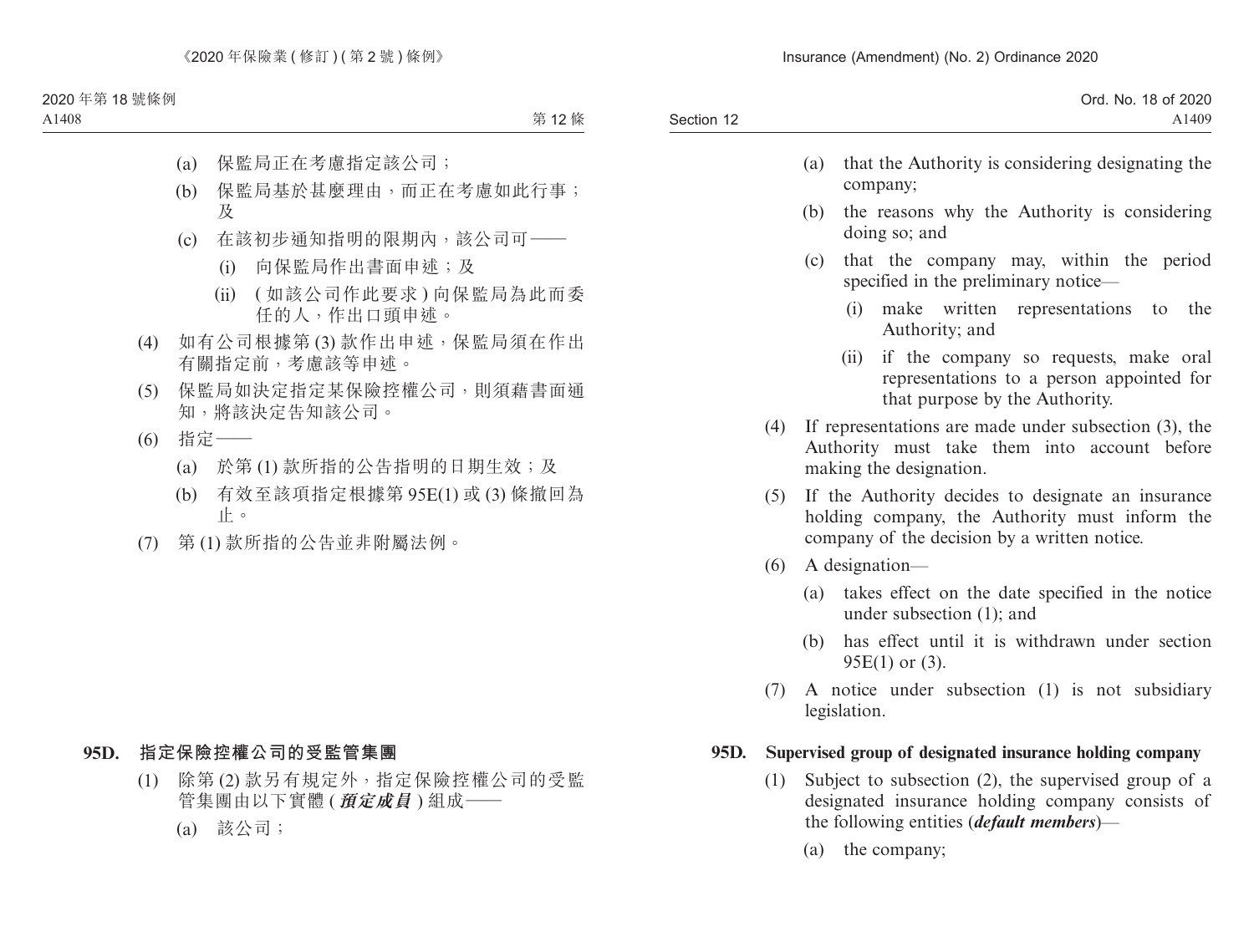- (b) all subsidiaries of the company; and
- (c) any other entities that are, according to the accounting standards applicable to the preparation of the specified financial statements, treated as members of the insurance group to which the company belongs.
- (2) The supervised group of a designated insurance holding company—
	- (a) includes any entity included as a member of the group under subsection (3); and
	- (b) excludes any entity excluded from being a member of the group under subsection (4).
- (3) The Authority may include an entity as a member of the supervised group of a designated insurance holding company if the Authority considers that the entity is closely linked to a default member of the group through any financial, contractual or operational relationship.
- (4) The Authority may exclude an entity from being a member of the supervised group of a designated insurance holding company if—
	- (a) for an entity that is a default member of the group—the Authority considers that the entity should not be treated as a member of the group; or
	- (b) for an entity that has been included as a member of the group under subsection (3)—the Authority considers that the entity is no longer closely linked to a default member as described in that subsection.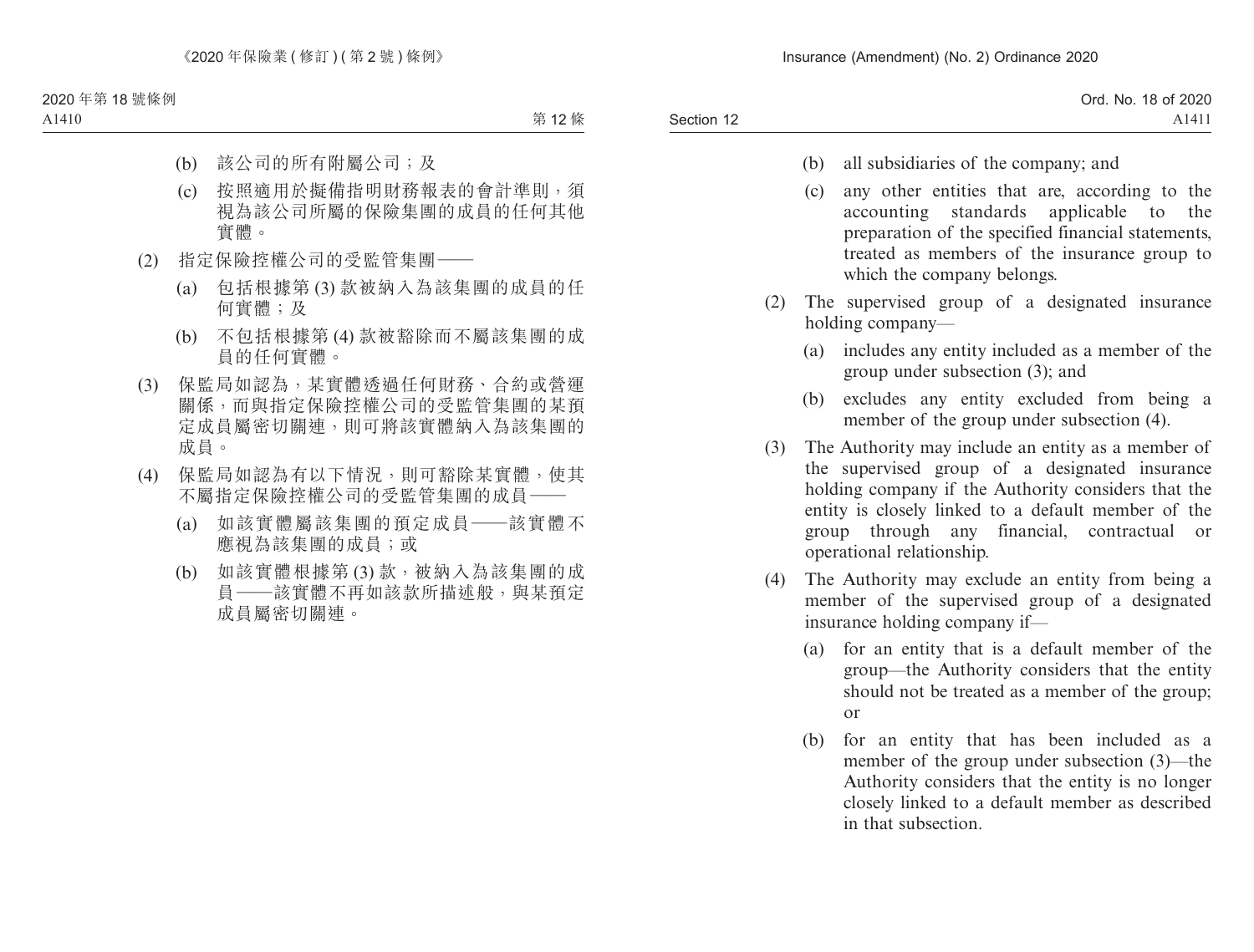|            | Ord. No. 18 of 2020 |
|------------|---------------------|
| Section 12 | A1413               |

- (5) For the purposes of subsections  $(1)$ ,  $(2)$ ,  $(3)$  and  $(4)$ , it does not matter whether the subsidiary or entity is incorporated, established or formed in or outside Hong Kong.
- (6) Before deciding to include an entity under subsection (3), or to exclude an entity under subsection (4), in relation to the supervised group of a designated insurance holding company, the Authority must serve on the company a preliminary written notice stating—
	- (a) that the Authority is considering including the entity as a member, or excluding the entity from being a member, of the group;
	- (b) the reasons why the Authority is considering doing so; and
	- (c) that the company may, within the period specified in the preliminary notice—
		- (i) make written representations to the Authority; and
		- (ii) if the company so requests, make oral representations to a person appointed for that purpose by the Authority.
- (7) If representations are made under subsection (6), the Authority must take them into account before making the inclusion or exclusion.
- (8) If the Authority decides to include an entity under subsection (3), or to exclude an entity under subsection (4), in relation to a designated insurance holding company, the Authority must inform the company of the decision and, for a decision to include, the reasons, by a written notice.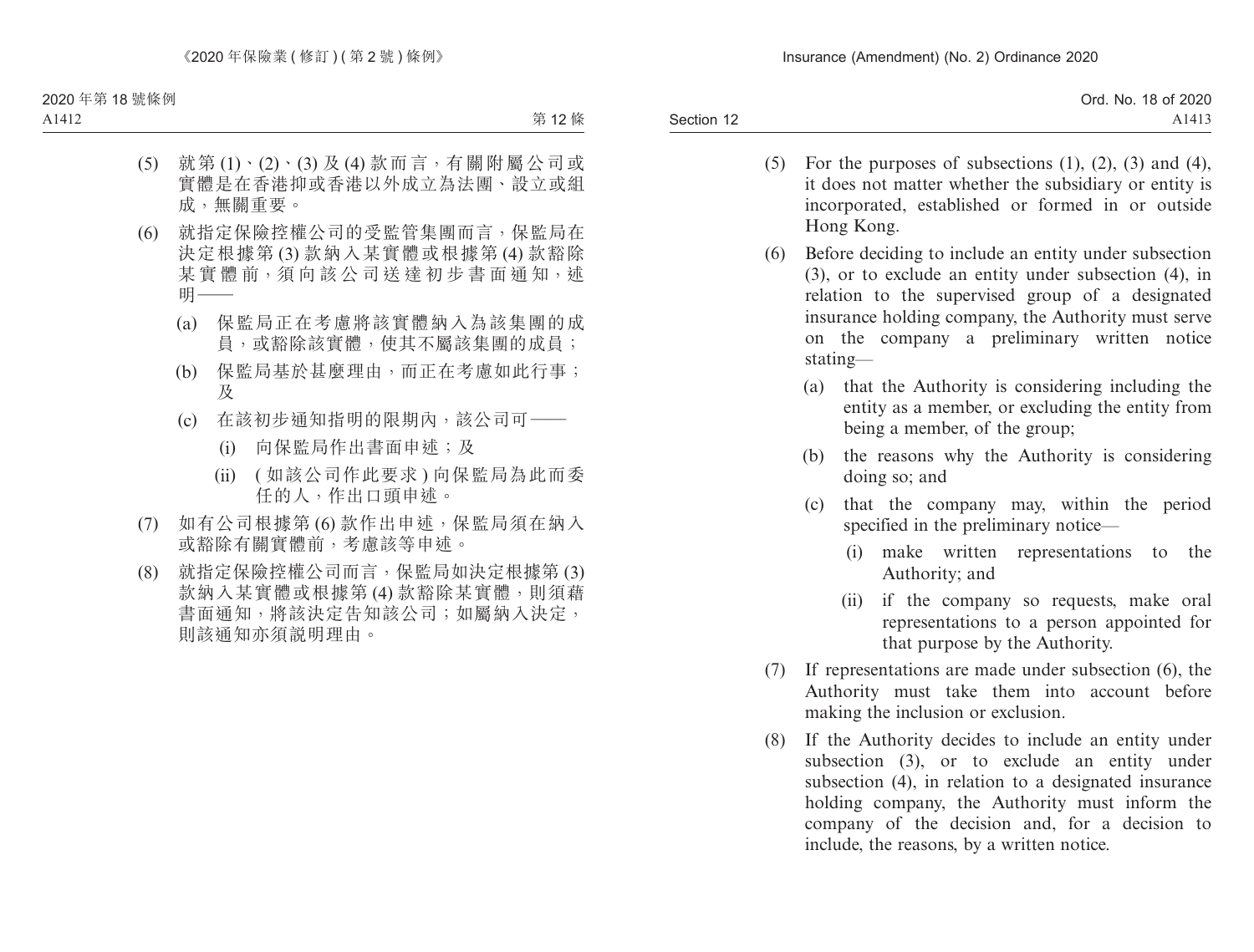| Ord. No. 18 of 2020 |
|---------------------|
| A1415               |
|                     |

- (9) An inclusion under subsection (3), or an exclusion under subsection (4), takes effect on the date specified in the notice under subsection (8).
- (10) In this section
	- *accounting standards* (會計準則), in relation to the specified financial statements of a reference company, means—
		- (a) if the company is a Hong Kong company—the accounting standards generally accepted in Hong Kong; or
		- (b) in any other case—any accounting standards that the Authority considers to be comparable to the accounting standards mentioned in paragraph (a);
	- *reference company* (參照公司), in relation to a designated insurance holding company, means the company that satisfies the following conditions—
		- (a) it is either—
			- (i) the designated insurance holding company; or
			- (ii) a holding company of the designated insurance holding company; and
		- (b) it is, in the opinion of the Authority, the most appropriate company to make reference to for ascertaining information that gives a true and fair view of the structure and composition of the insurance group to which the designated insurance holding company belongs for the purposes of this Part;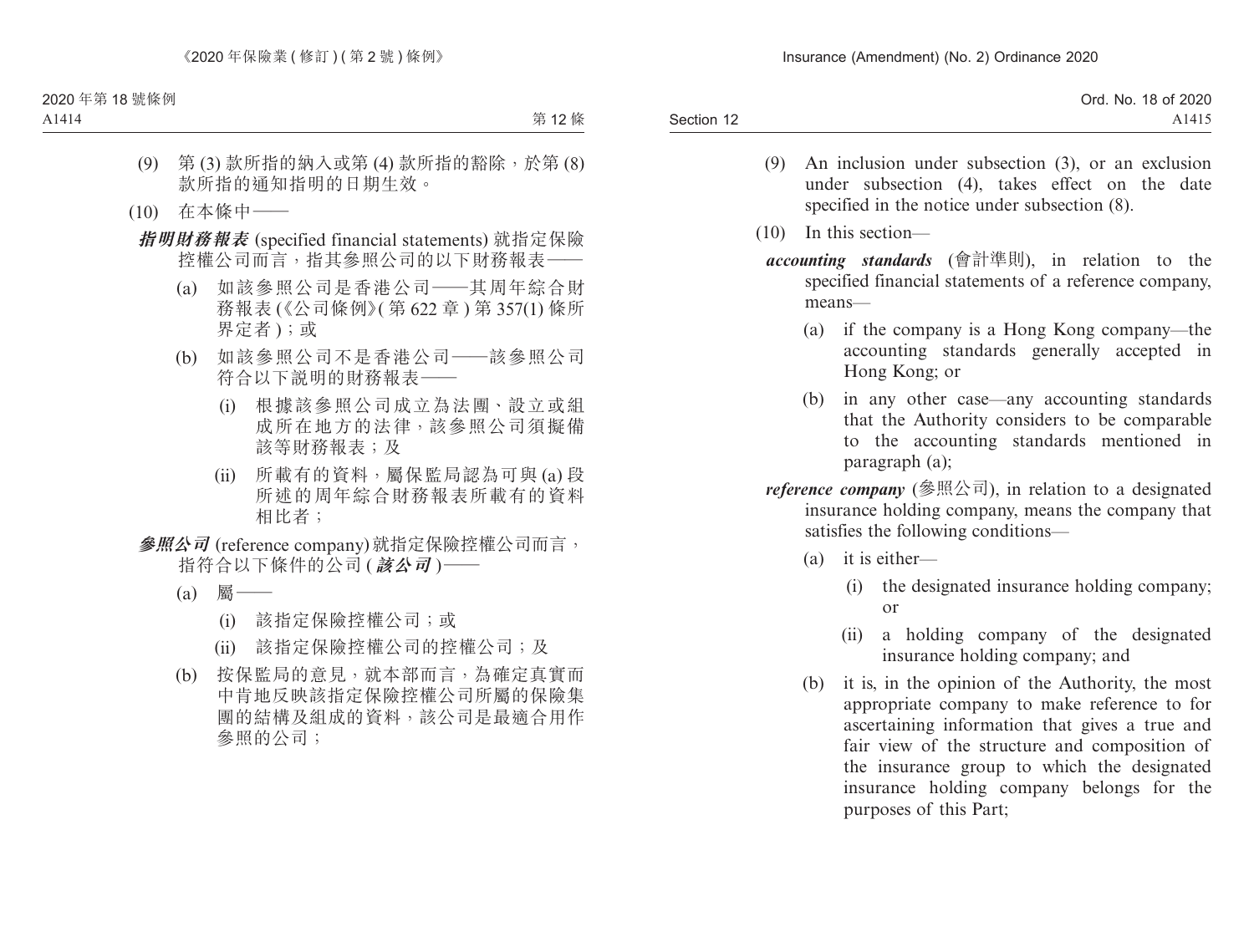|            | Ord. No. 18 of 2020 |
|------------|---------------------|
| Section 12 | A1417               |

- *specified financial statements* (指明財務報表), in relation to a designated insurance holding company, means the following financial statements of its reference company—
	- (a) if the reference company is a Hong Kong company—its annual consolidated financial statements as defined by section 357(1) of the Companies Ordinance (Cap. 622); or
	- (b) in any other case—the financial statements of the reference company that—
		- (i) the reference company is required under the laws of its place of incorporation, establishment or formation to prepare; and
		- (ii) contain information that the Authority considers to be comparable to the information contained in the annual consolidated financial statements mentioned in paragraph (a).

#### **95E. Withdrawal of designation**

- (1) The Authority may, by notice published in the Gazette, withdraw the designation of a designated insurance holding company if the Authority considers it is no longer appropriate for the company to be designated.
- (2) In determining whether it is no longer appropriate for a designated insurance holding company to be designated, the Authority may, among other matters, take into account any of the matters specified in section 95C(2).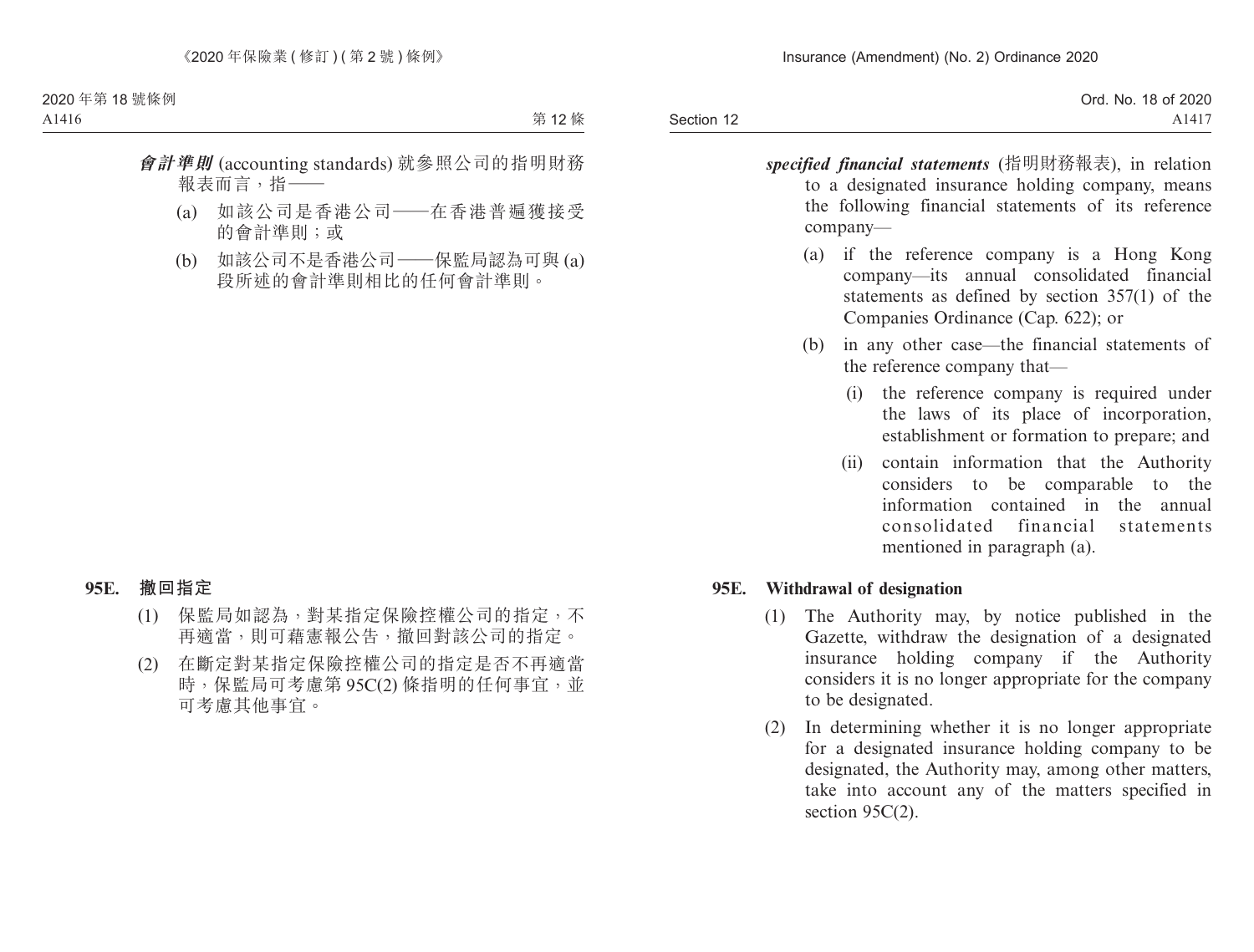Section 12

- (3) The Authority must, by notice published in the Gazette, withdraw the designation of a designated insurance holding company if the appointment of the Authority as the group supervisor of the insurance group to which the company belongs (as mentioned in section  $95C(1)(a)$  is no longer in effect.
- (4) If the Authority decides to withdraw the designation of a designated insurance holding company under subsection (1) or (3), the Authority must inform the company of the decision by a written notice.
- (5) A withdrawal under subsection (1) or (3) takes effect on the date specified in the notice under that subsection.
- (6) A notice under subsection (1) or (3) is not subsidiary legislation.

# **Division 3—General Duties of Designated Insurance Holding Company**

#### **95F. Payment of prescribed fees**

- (1) A designated insurance holding company must pay to the Authority each of the following prescribed fees no later than the payment due date prescribed for the fee—
	- (a) a designation fee payable on designation;
	- (b) fees payable at prescribed intervals.
- (2) A designated insurance holding company must, within the period specified in a written notice served by the Authority on the company, deposit with the Authority a written return in the specified form for enabling the Authority to ascertain the amount of a fee payable under subsection (1) by the company.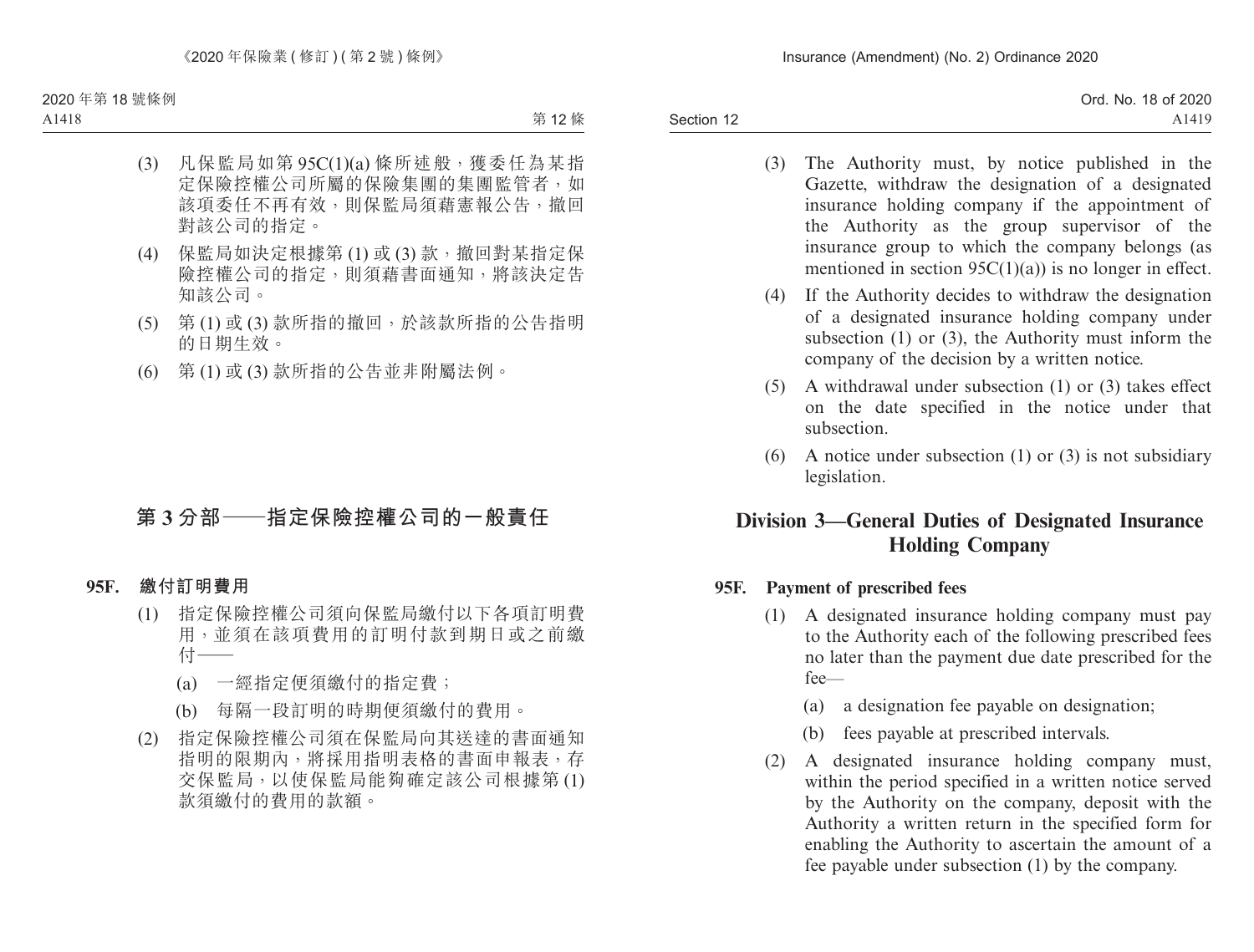Section 12 Ord. No. 18 of 2020 A1421

- (3) A designated insurance holding company that contravenes subsection (2) commits an offence and is liable on conviction—
	- (a) to a fine at level 4; and
	- (b) in the case of a continuing offence—to a further fine of \$1,000 for every day during which the offence continues.
- (4) In this section—

*prescribed* (訂明) means prescribed by a regulation made under section 128.

#### **95G. Waiver or reduction of prescribed fees**

- (1) The Authority may, by a written notice served on a designated insurance holding company, waive or reduce a fee that is or will be payable under section  $95F(1)(b)$  by the company if it appears to the Authority that—
	- (a) the designation of the company is likely to be withdrawn under section 95E(1) or (3); and
	- (b) the withdrawal is likely to take effect after the fee becomes payable, and before the next fee becomes payable under section 95F(1)(b), by the company.
- (2) If it no longer appears to the Authority that a withdrawal is likely to be made and take effect as mentioned in subsection (1), the Authority may, by a written notice served on the designated insurance holding company—
	- (a) revoke a waiver or reduction under subsection (1) that applies to a fee payable by the company; and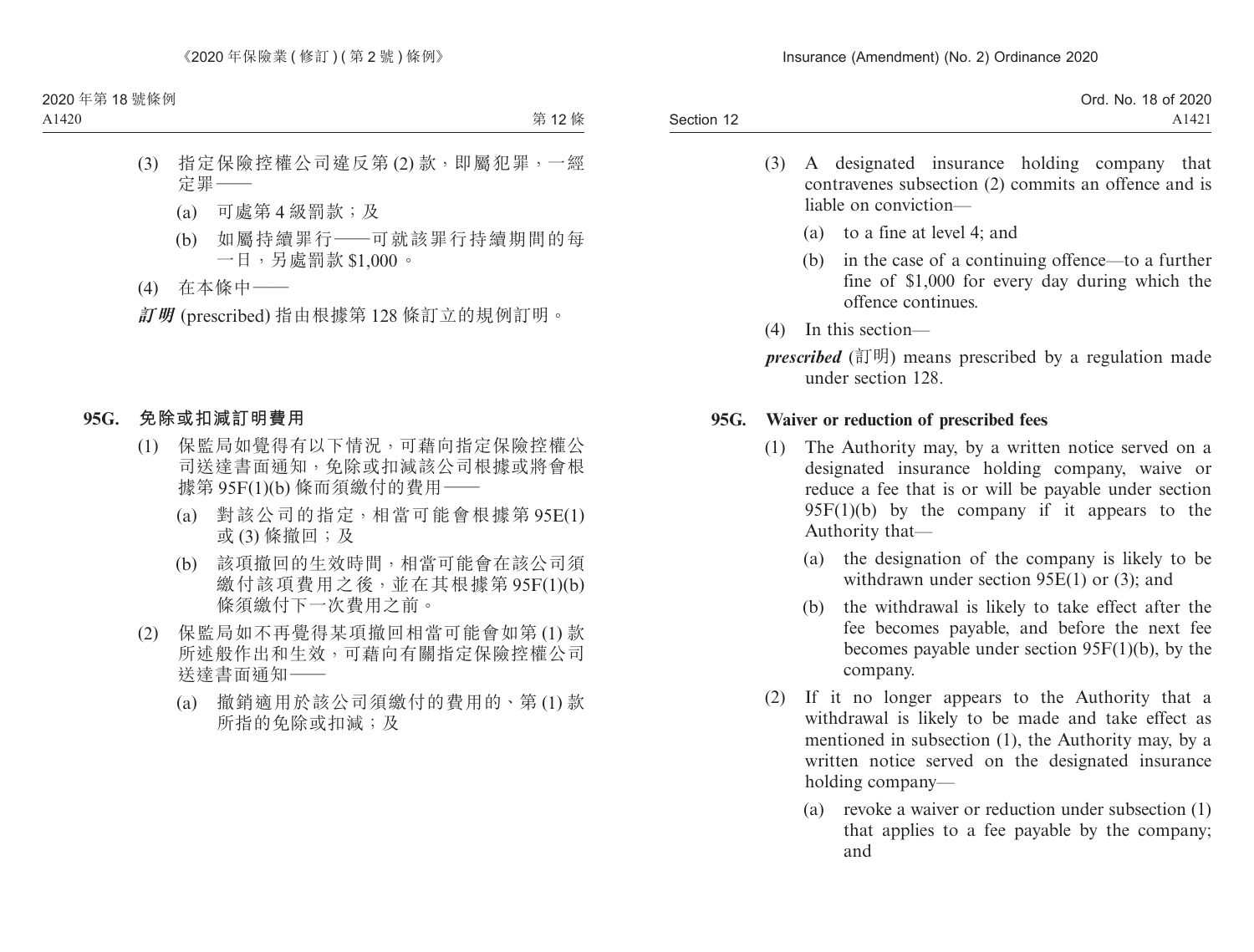|            | Ord. No. 18 of 2020 |
|------------|---------------------|
| Section 12 | A1423               |

(b) if the Authority considers it appropriate specify a date by which the fee must be paid by the company in place of the payment due date prescribed for the fee.

#### **95H. Maintaining arrangements with holding company**

- (1) A designated insurance holding company that has a holding company must maintain with its holding company any arrangements specified by the Authority under subsection (2).
- (2) The Authority may specify the arrangements that a designated insurance holding company must maintain with any of its holding companies for ensuring that the designated insurance holding company is able to, through procuring the taking of any necessary steps by its holding company, comply with—
	- (a) this Part;
	- (b) a notice or requirement given or imposed under this Part; or
	- (c) a condition imposed under this Part.
- (3) The Authority may—
	- (a) amend an arrangement specified under subsection (2); or
	- (b) revoke a specification made under subsection (2).
- (4) The power under subsection (2) or (3) is only exercisable by a written notice served on the designated insurance holding company.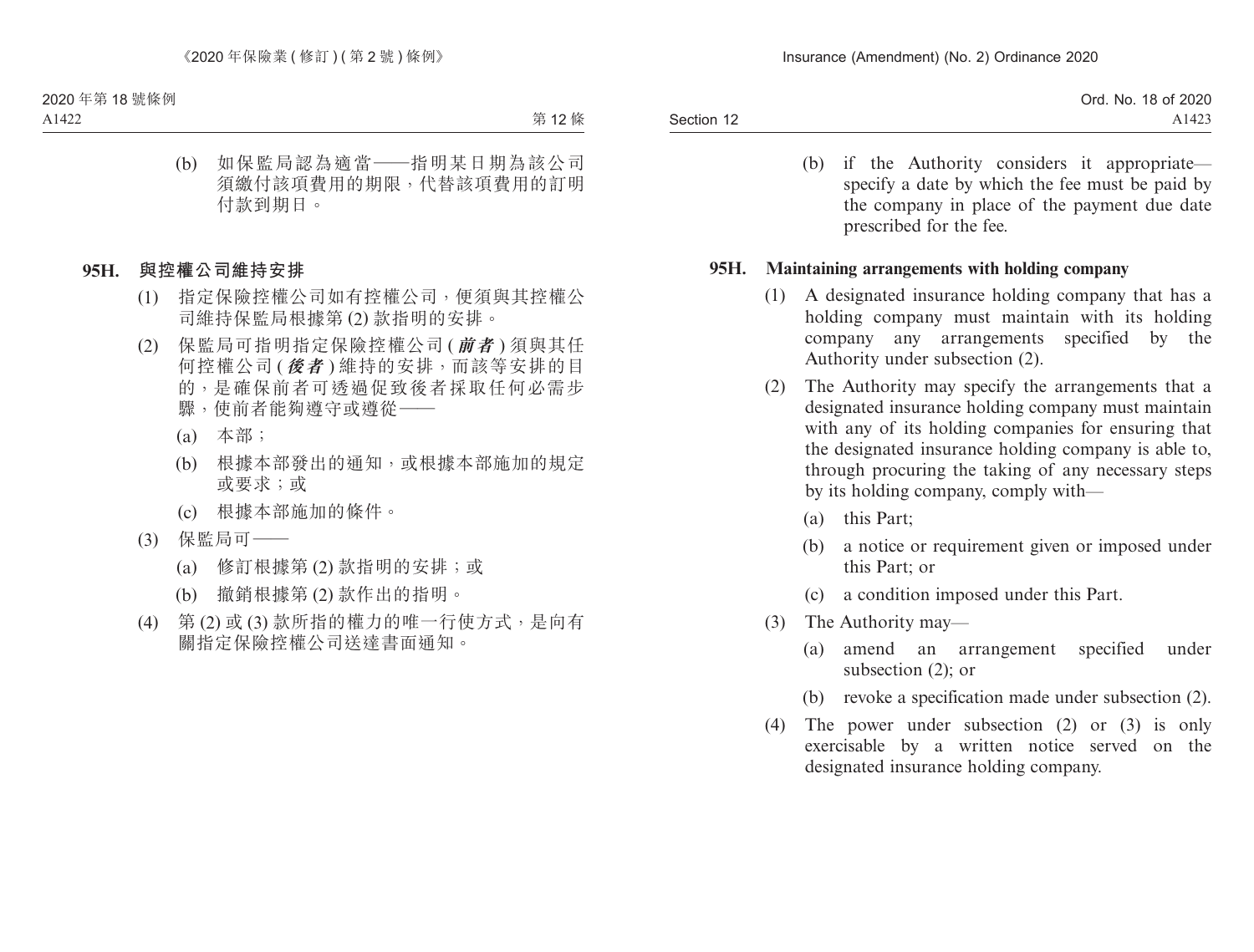|            | Ord. No. 18 of 2020 |
|------------|---------------------|
| Section 12 | A1425               |

- (5) Before specifying or amending an arrangement under subsection  $(2)$  or  $(3)(a)$ , the Authority must give the designated insurance holding company an opportunity to make written or oral representations as to why the arrangement should not be specified or amended.
- (6) If representations are made under subsection (5), the Authority must take them into account before specifying or amending the arrangement.
- (7) If an arrangement is specified or amended under subsection  $(2)$  or  $(3)(a)$ , the notice under subsection (4) must include a statement of the reasons for specifying or amending the arrangement.
- (8) A specification, amendment or revocation made under subsection (2) or (3) takes effect at the later of the following—
	- (a) the time when the notice under subsection (4) is served on the designated insurance holding company;
	- (b) the time specified in the notice.

# **Division 4—Shareholder Controller of Designated Insurance Holding Company**

## **95I. Prohibition against becoming shareholder controller without approval**

(1) A person must not become a shareholder controller of a designated insurance holding company unless the person is approved under section 95M to be a shareholder controller of the company.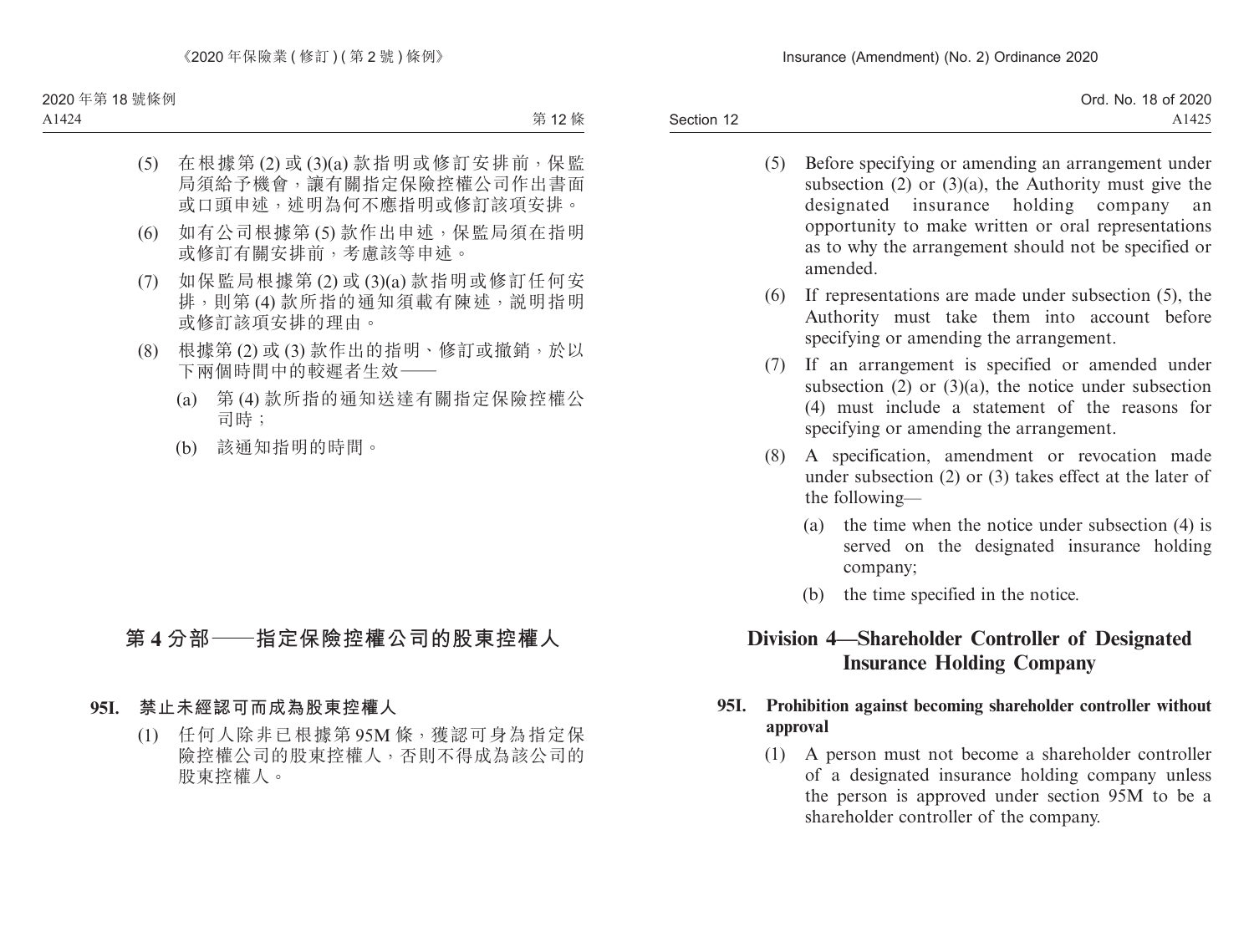- (2) A person who intends to become a shareholder controller of a designated insurance holding company may apply in accordance with subsection (3) for an approval under section 95M for the person to be a shareholder controller of the company.
- (3) An application under subsection (2) must—
	- (a) be made in writing;
	- (b) be in the specified form;
	- (c) be served on the Authority; and
	- (d) contain—
		- (i) the particulars of the designated insurance holding company to which the application relates;
		- (ii) the particulars of the person who seeks to be approved to be a shareholder controller of the company (*applicant*); and
		- (iii) any other information specified in the specified form.
- (4) The applicant must—
	- (a) pay a prescribed fee for the application; and
	- (b) provide to the Authority any information that the Authority reasonably requires to enable it to consider the application.
- (5) A person who contravenes subsection (1) commits an offence and is liable—
	- (a) on conviction on indictment—to a fine of \$200,000 and to imprisonment for 2 years; or
	- (b) on summary conviction—to a fine at level 5 and to imprisonment for 6 months.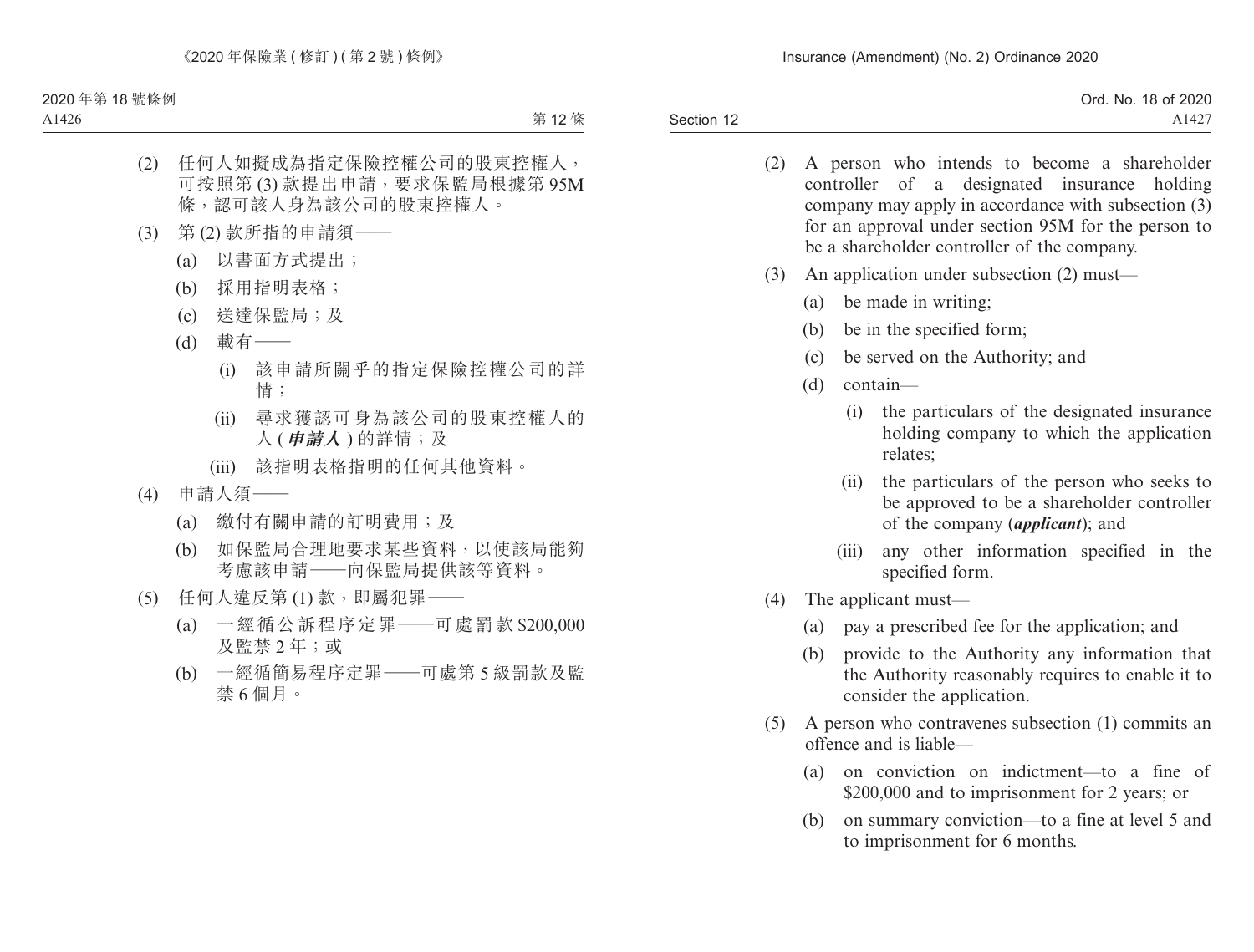|            | Ord. No. 18 of 2020 |
|------------|---------------------|
| Section 12 | A1429               |

(6) It is a defence for a person charged with an offence under subsection (5) to prove that the person did not know that the acts or circumstances as a result of which the person became a shareholder controller of the designated insurance holding company were such as to have that effect.

### **95J. Person becoming shareholder controller with approval**

- (1) This section applies if a person becomes a shareholder controller of a designated insurance holding company with an approval under section 95M.
- (2) The person must, within 14 days after becoming a shareholder controller of the designated insurance holding company, notify the Authority of that fact in accordance with subsection (3).
- (3) A notice under subsection (2) must—
	- (a) be given in writing;
	- (b) be in the specified form;
	- (c) be served on the Authority; and
	- (d) contain—
		- (i) the particulars of the designated insurance holding company to which the notice relates;
		- (ii) the particulars of the person who is approved to be, and has become, a shareholder controller of the company; and
		- (iii) any other information specified in the specified form.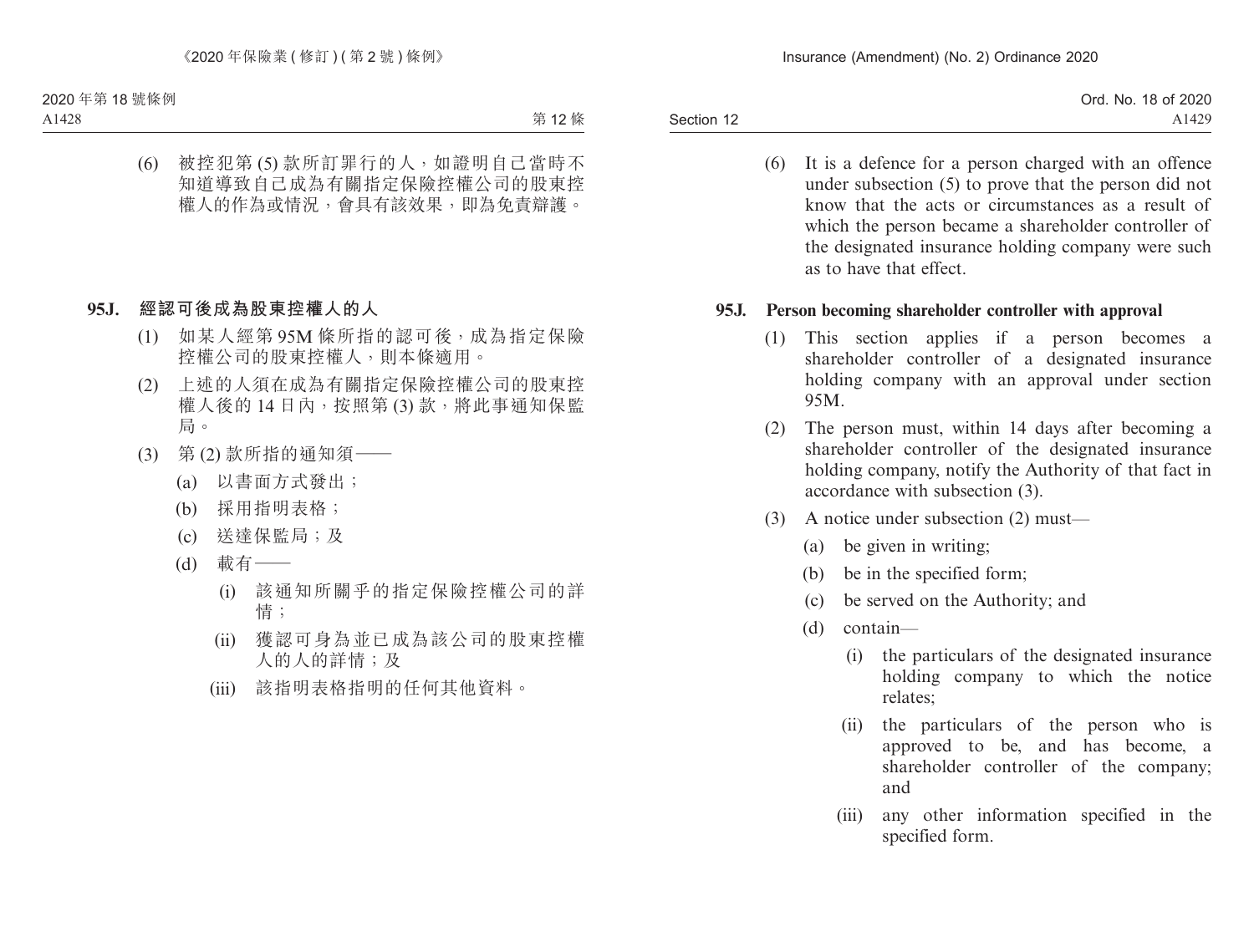|            | Ord. No. 18 of 2020 |
|------------|---------------------|
| Section 12 | A1431               |

- (4) A person who contravenes subsection (2) commits an offence and is liable—
	- (a) on conviction on indictment—to a fine of \$200,000 and to imprisonment for 2 years; or
	- (b) on summary conviction—to a fine at level 5 and to imprisonment for 6 months,

and in the case of a continuing offence—to a further fine of \$2,000 for every day during which the offence continues.

## **95K. Person becoming unapproved shareholder controller without notice**

- (1) This section applies if—
	- (a) a person becomes a shareholder controller of a designated insurance holding company in contravention of section 95I(1);
	- (b) the person did not know that the acts or circumstances as a result of which the person became such a shareholder controller were such as to have that effect; and
	- (c) the person subsequently becomes aware of the fact that the person has become such a shareholder controller.
- (2) The person must, within 14 days after becoming aware of the fact that the person has become a shareholder controller of the designated insurance holding company, apply in accordance with subsection (3) for an approval under section 95M for the person to be a shareholder controller of the company.
- (3) An application under subsection (2) must—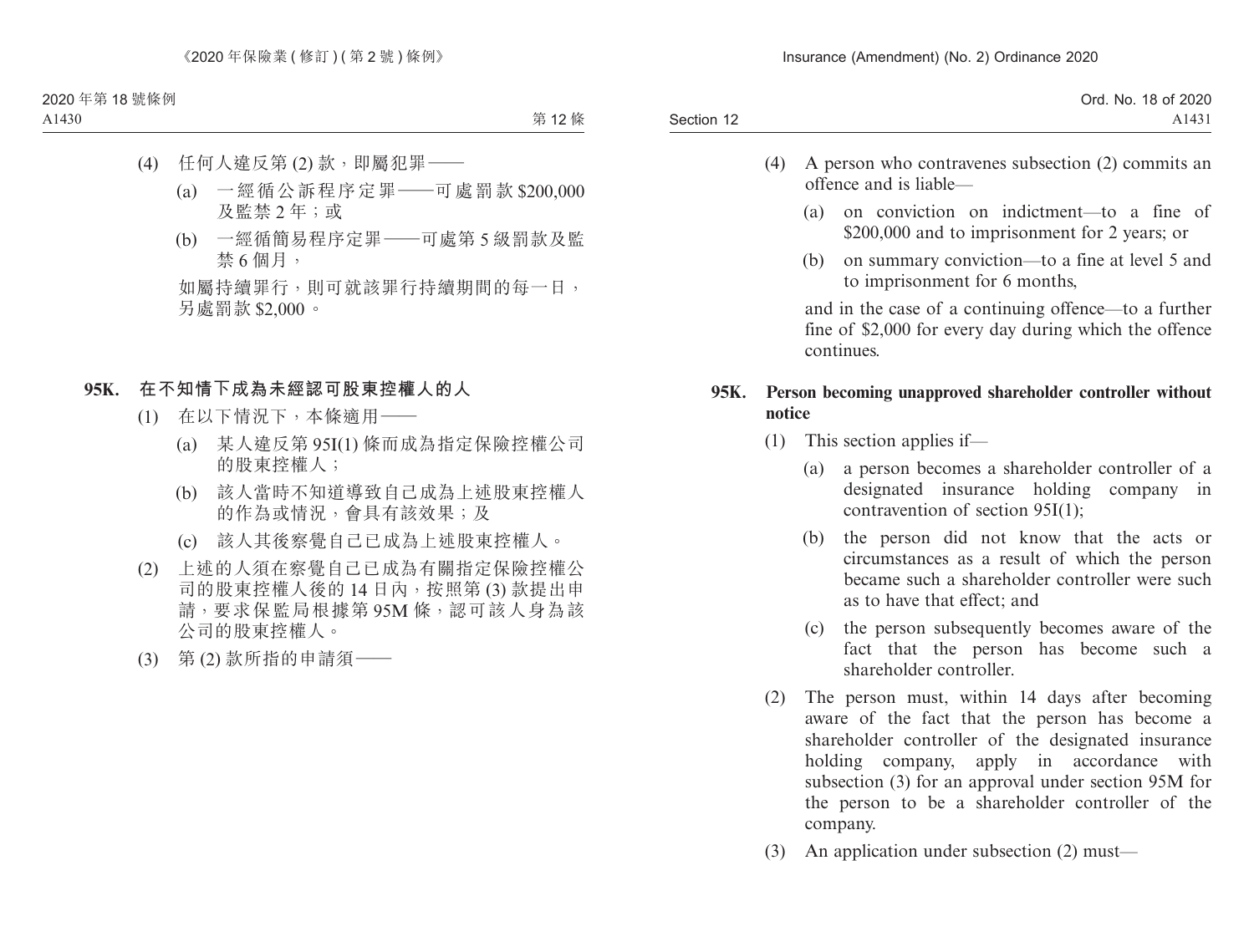|            | Ord. No. 18 of 2020 |
|------------|---------------------|
| Section 12 | A1433               |

- (a) be made in writing;
- (b) be in the specified form;
- (c) be served on the Authority; and
- (d) contain—
	- (i) the particulars of the designated insurance holding company to which the application relates;
	- (ii) the particulars of the person who seeks to be approved to be a shareholder controller of the company (*applicant*); and
	- (iii) any other information specified in the specified form.
- (4) The applicant must—
	- (a) pay a prescribed fee for the application; and
	- (b) provide to the Authority any information that the Authority reasonably requires to enable it to consider the application.
- (5) A person who contravenes subsection (2) commits an offence and is liable—
	- (a) on conviction on indictment—to a fine of \$200,000 and to imprisonment for 2 years; or
	- (b) on summary conviction—to a fine at level 5 and to imprisonment for 6 months,

and in the case of a continuing offence—to a further fine of \$2,000 for every day during which the offence continues.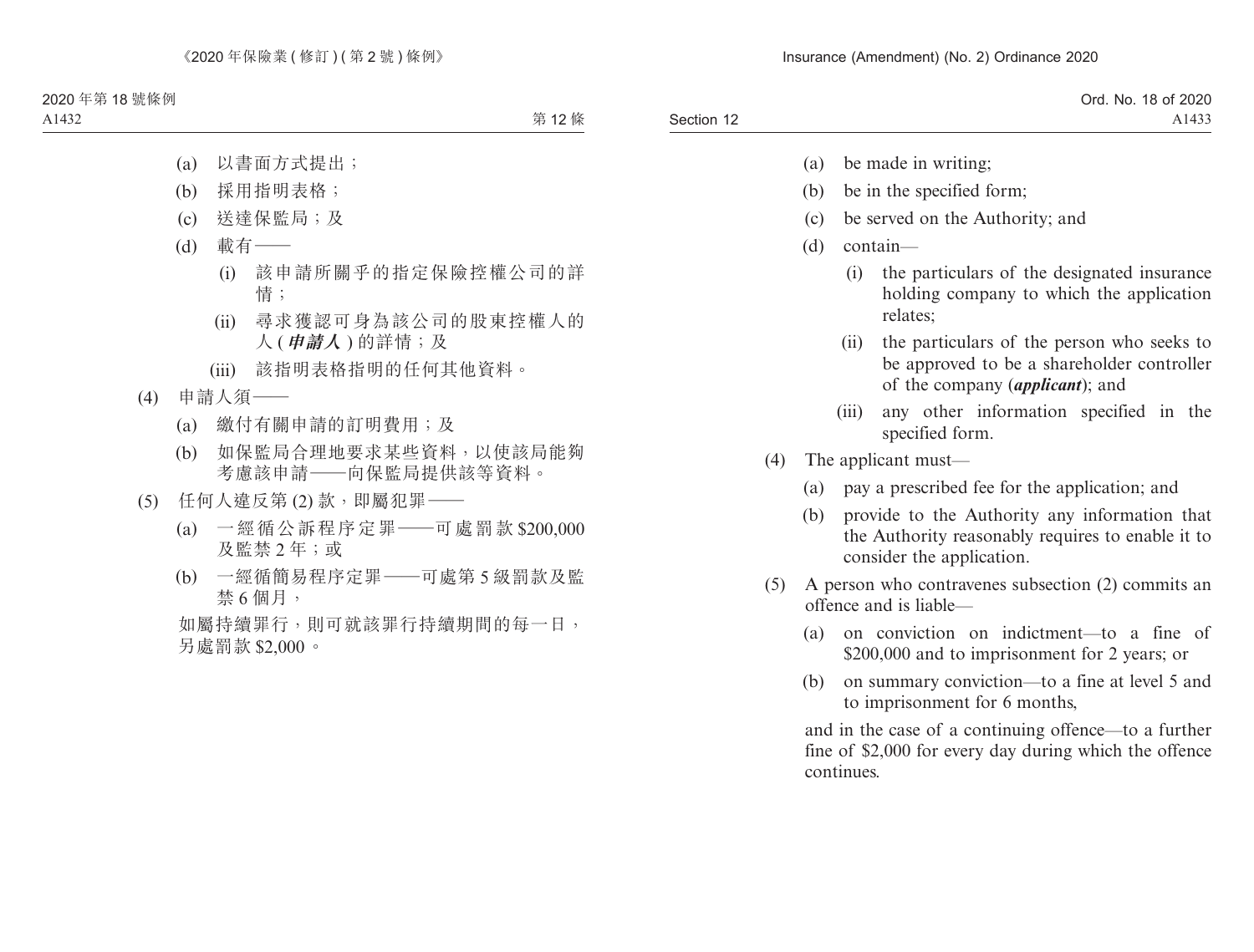|            | Ord. No. 18 of 2020 |
|------------|---------------------|
| Section 12 | A1435               |

#### **95L. Pre-existing shareholder controller**

- (1) This section applies if a person is a shareholder controller of a designated insurance holding company as at the beginning of the date of designation (*pre-existing shareholder controller*).
- (2) Subject to subsection (3), a pre-existing shareholder controller is taken to be approved under section 95M on the date of designation to be a shareholder controller of the designated insurance holding company.
- (3) Subsection (2) does not apply to a pre-existing shareholder controller if the Authority has, before the date of designation—
	- (a) served a notice of objection under section 13B(4) objecting to the pre-existing shareholder controller becoming or being a controller (as defined by section 13B(1)) of an authorized insurer; or
	- (b) served a notice under section 14(4) objecting to the appointment of the pre-existing shareholder controller as a controller (within the meaning of section  $9(1)(a)(iii)(B)$  of an authorized insurer.
- (4) For subsection (3), it does not matter whether the authorized insurer is the designated insurance holding company or not.
- (5) A pre-existing shareholder controller who falls within subsection (3) must, within 14 days after becoming aware of the designation of the company, apply in accordance with subsection (6) for an approval under section 95M for the person to be a shareholder controller of the company.
- (6) An application under subsection (5) must—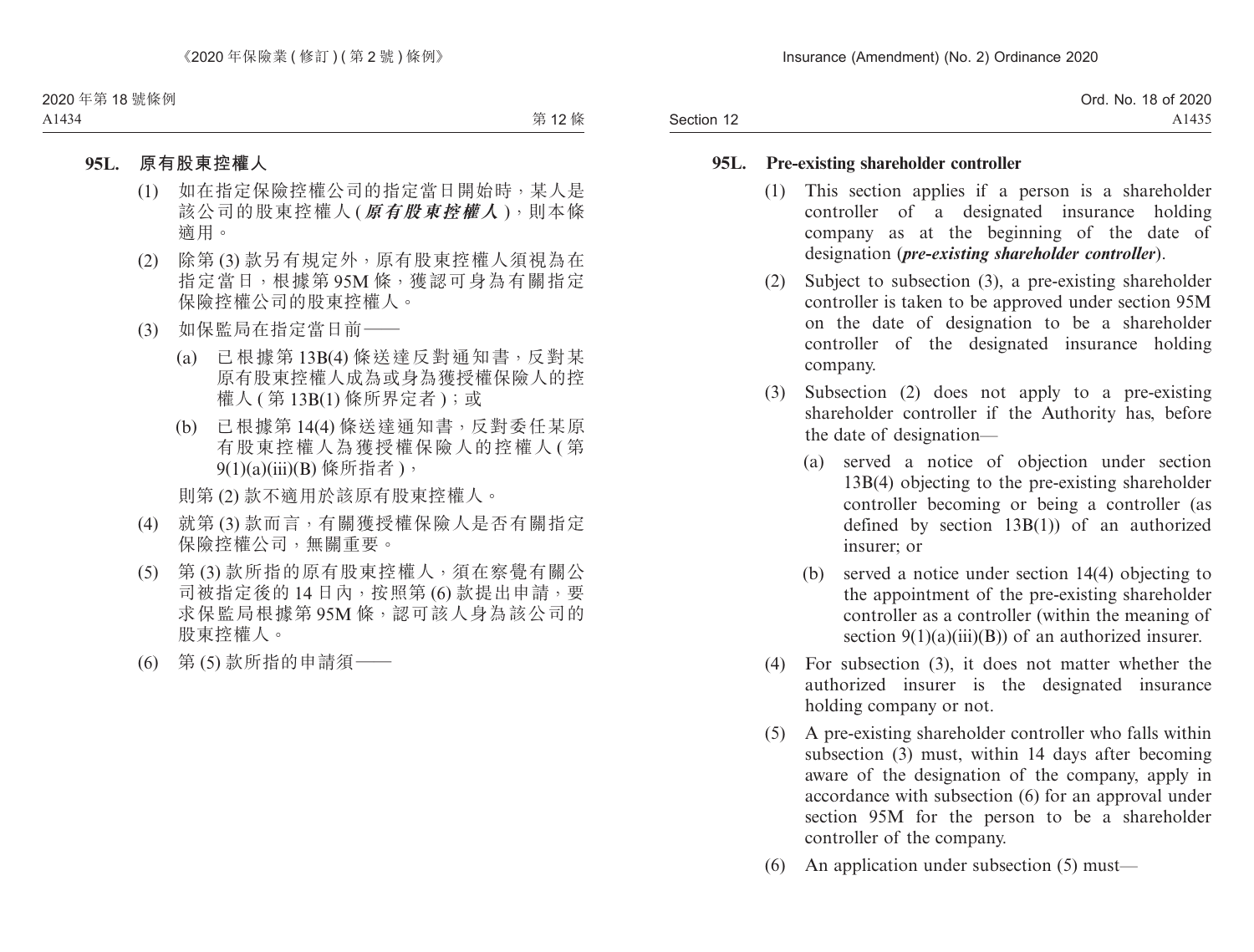|            | Ord. No. 18 of 2020 |
|------------|---------------------|
| Section 12 | $A143$ <sup>-</sup> |

- (a) be made in writing;
- (b) be in the specified form;
- (c) be served on the Authority; and
- (d) contain—
	- (i) the particulars of the designated insurance holding company to which the application relates;
	- (ii) the particulars of the person who seeks to be approved to be a shareholder controller of the company (*applicant*); and
	- (iii) any other information specified in the specified form.
- (7) The applicant must—
	- (a) pay a prescribed fee for the application; and
	- (b) provide to the Authority any information that the Authority reasonably requires to enable it to consider the application.
- (8) A person who contravenes subsection (5) commits an offence and is liable—
	- (a) on conviction on indictment—to a fine of \$200,000 and to imprisonment for 2 years; or
	- (b) on summary conviction—to a fine at level 5 and to imprisonment for 6 months,

and in the case of a continuing offence—to a further fine of \$2,000 for every day during which the offence continues.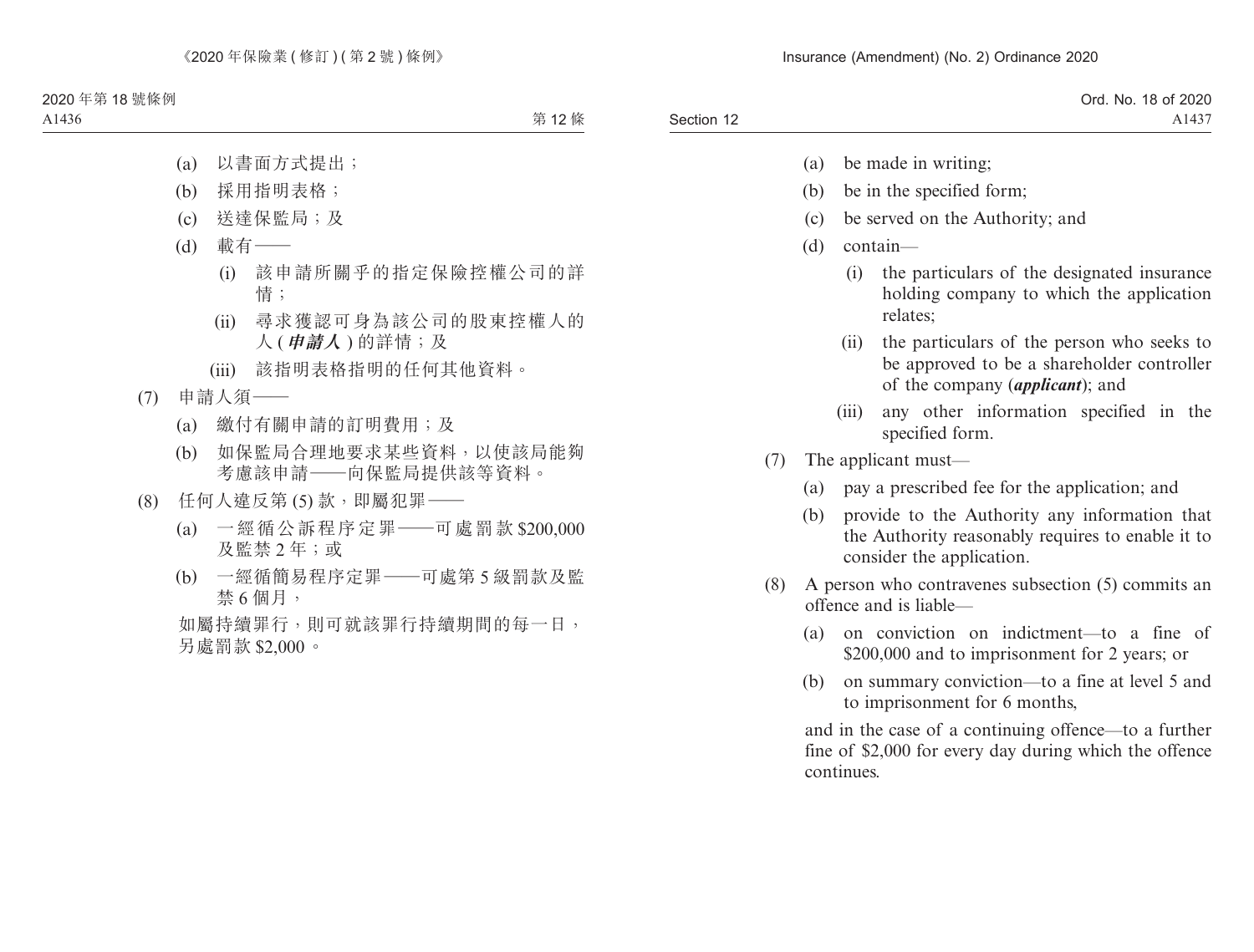|            | Ord. No. 18 of 2020 |
|------------|---------------------|
| Section 12 | A1439               |

#### **95M. Approval of shareholder controller**

- (1) The Authority may, on an application made under section 95I(2),  $95K(2)$  or 95L(5) by a person (*applicant*), approve the applicant to be a shareholder controller of the designated insurance holding company specified in the application if—
	- (a) section 95I(3) and (4), 95K(3) and (4) or  $95L(6)$ and (7) (as the case may be) is complied with; and
	- (b) the Authority is satisfied that the applicant is a fit and proper person to be a shareholder controller of the company.
- (2) If the Authority intends to reject an application mentioned in subsection (1), the Authority must serve on the applicant a preliminary written notice stating—
	- (a) that the Authority is considering rejecting the application;
	- (b) the reasons why the Authority is considering doing so; and
	- (c) that the applicant may, within the period specified in the preliminary notice—
		- (i) make written representations to the Authority; and
		- (ii) if the applicant so requests, make oral representations to a person appointed for that purpose by the Authority.
- (3) If representations are made under subsection (2), the Authority must take them into account before rejecting the application.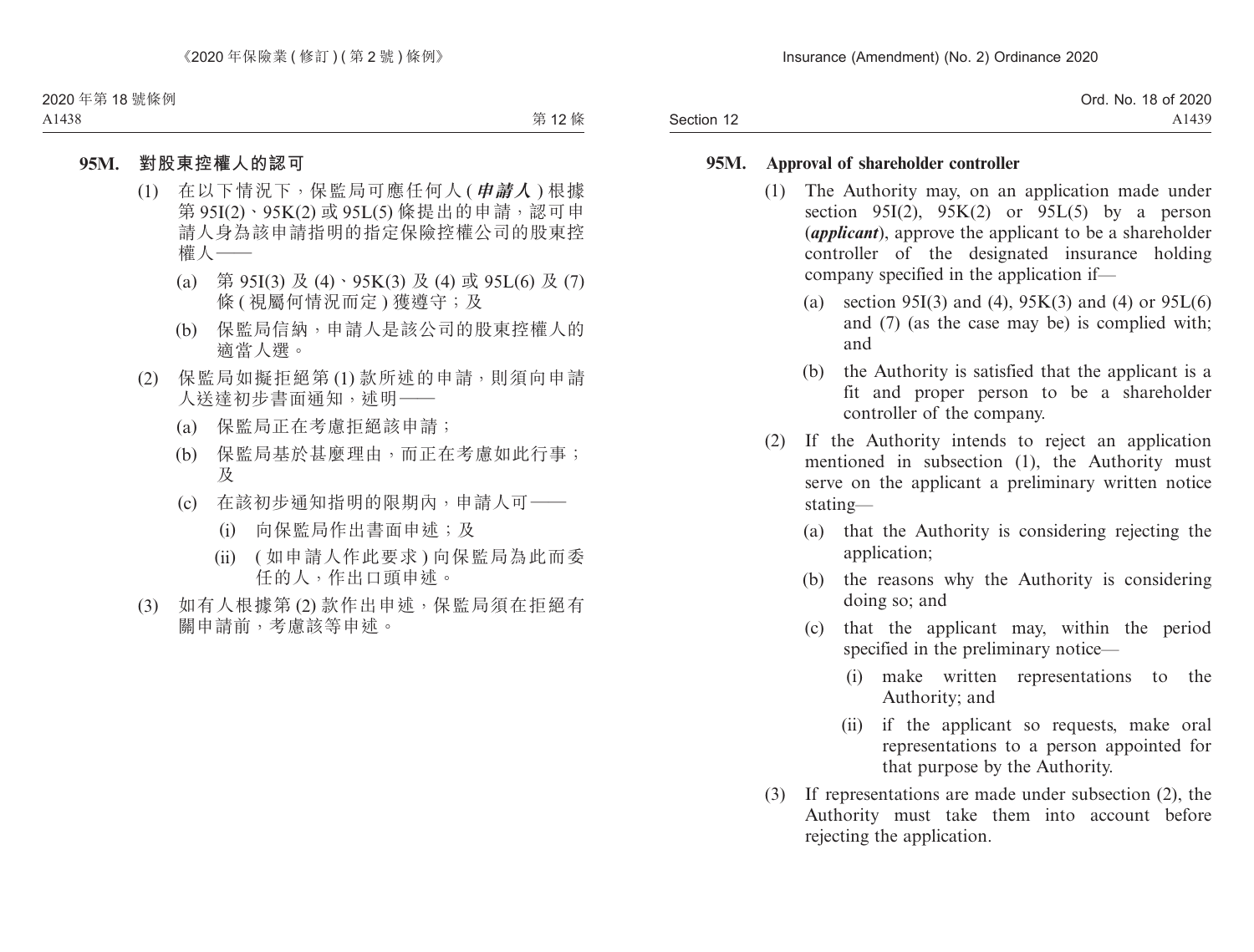|            | . 18 of 2020<br>Ord. No. |
|------------|--------------------------|
| Section 12 | A1441                    |

- (4) After deciding on the application, the Authority must give the applicant a written notice of the result of the application.
- (5) If the application is rejected, the notice must include a statement of the reasons for the rejection.

### **95N. Objection to being shareholder controller**

- (1) This section applies in relation to a person approved under section 95M to be a shareholder controller of a designated insurance holding company.
- (2) For subsection (1), it does not matter whether the approval is—
	- (a) given on an application made under section 95I(2), 95K(2) or 95L(5); or
	- (b) taken to be given by virtue of section 95L(2).
- (3) The Authority may, by a written notice served on a person, object to the person being a shareholder controller of a designated insurance holding company if it appears to the Authority that—
	- (a) the person is not, or is no longer, a fit and proper person to be a shareholder controller of the company; or
	- (b) the person has contravened a condition imposed under section 95Z on the approval.
- (4) A notice under subsection (3) (*notice of objection*) must include a statement of the grounds for the objection.
- (5) Before serving a notice of objection on a person, the Authority must serve on the person a preliminary written notice stating—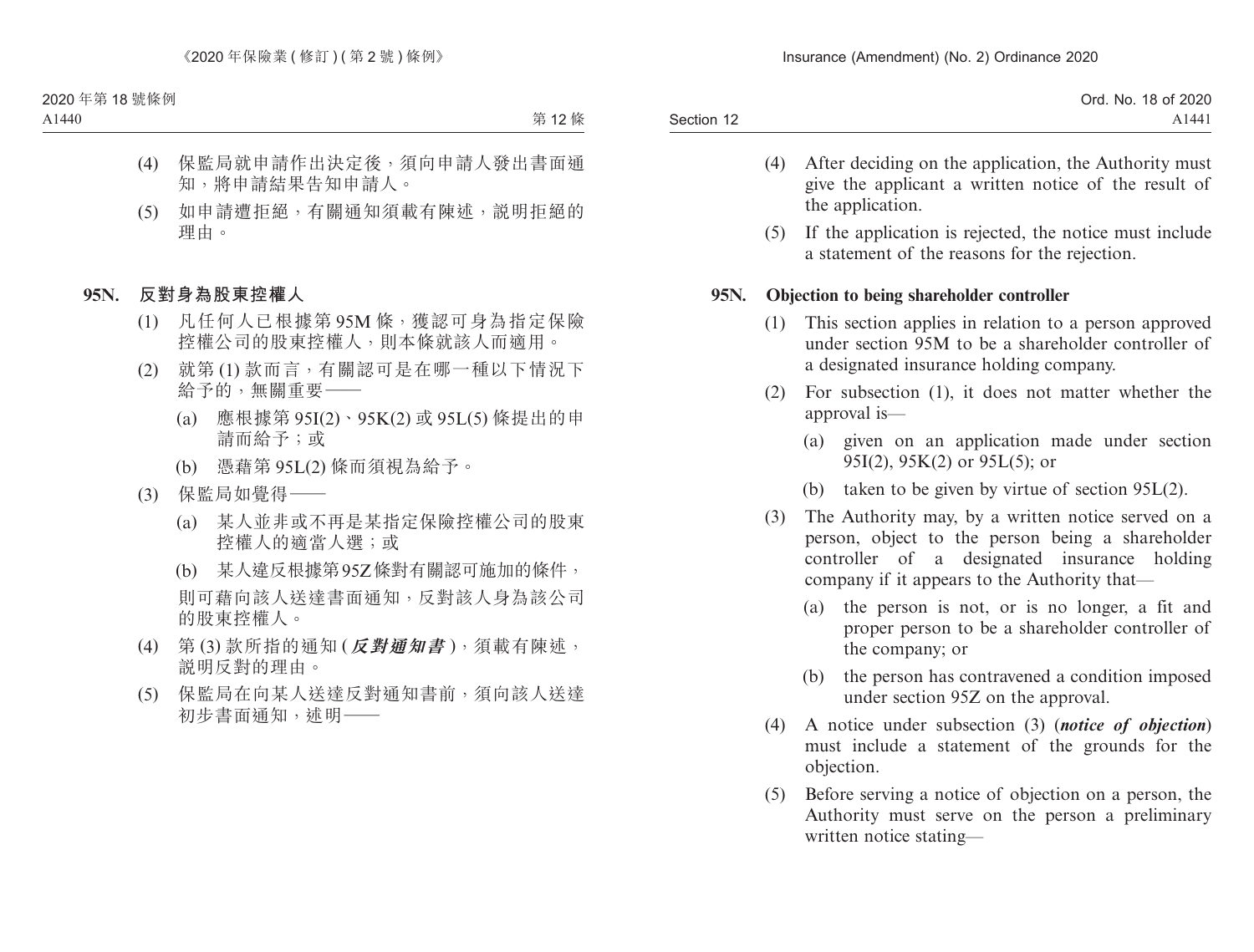| Ord. No. 18 of 2020 |
|---------------------|
| A1443               |
|                     |

- (a) that the Authority is considering serving the notice of objection;
- (b) the reasons why the Authority is considering doing so; and
- (c) that the person may, within the period specified in the preliminary notice—
	- (i) make written representations to the Authority; and
	- (ii) if the person so requests, make oral representations to a person appointed for that purpose by the Authority.
- (6) If representations are made under subsection (5), the Authority must take them into account before serving a notice of objection.
- (7) The Authority may, by a written notice served on a person, revoke a notice of objection served on the person if it appears to the Authority that the grounds for the objection no longer exist.

### **95O. Person ceasing to be shareholder controller**

- (1) If a person ceases to be a shareholder controller of a designated insurance holding company—
	- (a) any approval under section 95M for the person to be such a shareholder controller ceases to have effect; and
	- (b) the person must, within 14 days after ceasing to be such a shareholder controller, notify the Authority of that fact in accordance with subsection (2).
- (2) A notice under subsection (1)(b) must—
	- (a) be given in writing;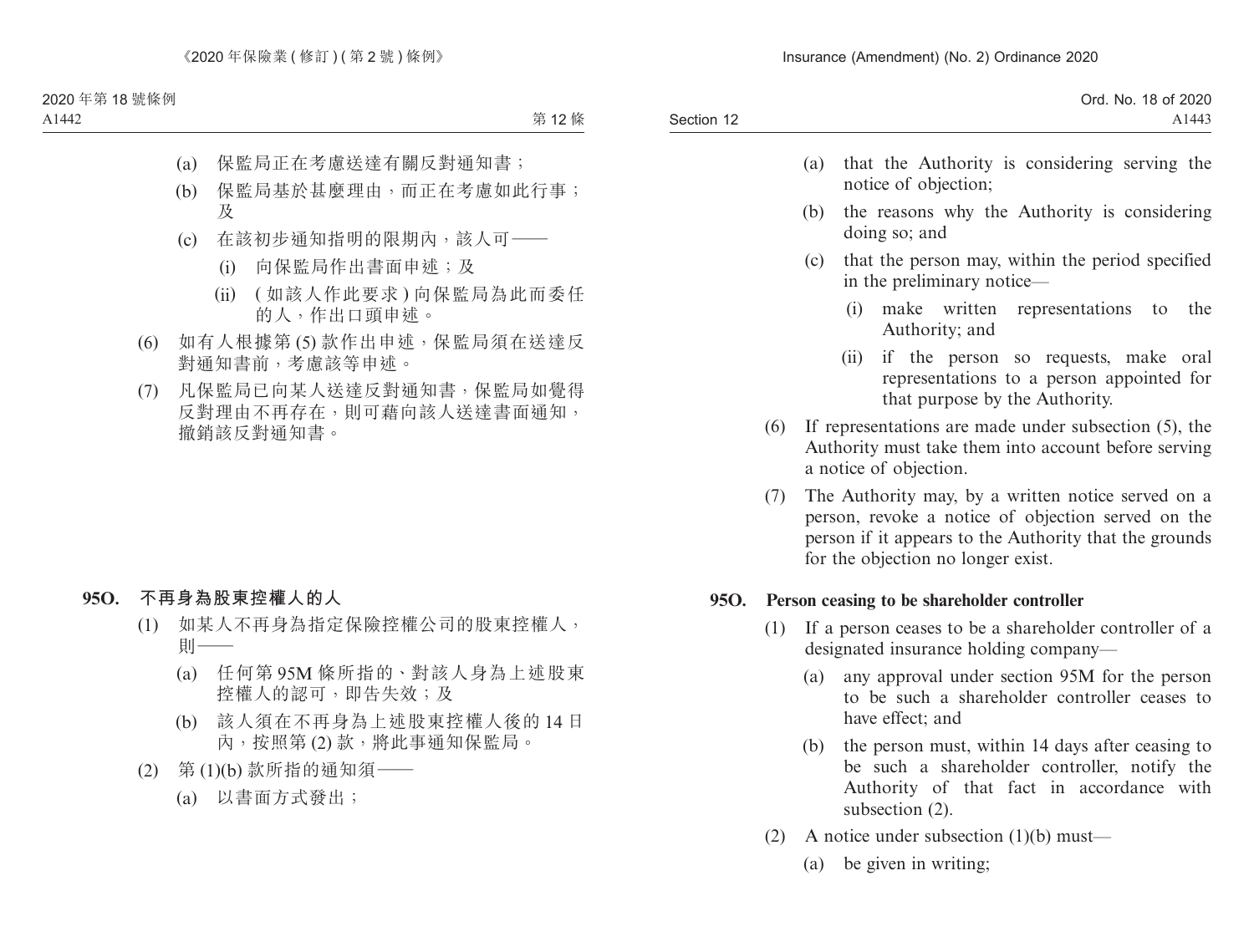|            | Ord. No. 18 of 2020 |
|------------|---------------------|
| Section 12 | A1445               |

- (b) be in the specified form;
- (c) be served on the Authority; and
- (d) contain—
	- (i) the particulars of the designated insurance holding company to which the notice relates;
	- (ii) the particulars of the person who has ceased to be a shareholder controller of the company; and
	- (iii) any other information specified in the specified form.
- (3) A person who contravenes subsection (1)(b) commits an offence and is liable—
	- (a) on conviction on indictment—to a fine of \$200,000 and to imprisonment for 2 years; or
	- (b) on summary conviction—to a fine at level 5 and to imprisonment for 6 months,

and in the case of a continuing offence—to a further fine of \$2,000 for every day during which the offence continues.

(4) It is a defence for a person charged with an offence under subsection (3) to prove that the person did not know that the acts or circumstances as a result of which the person ceased to be a shareholder controller of the designated insurance holding company were such as to have that effect.

### **95P. Restrictions on shares if shareholder controller unapproved or objected to**

(1) This section applies to the specified shares in relation to a person who is—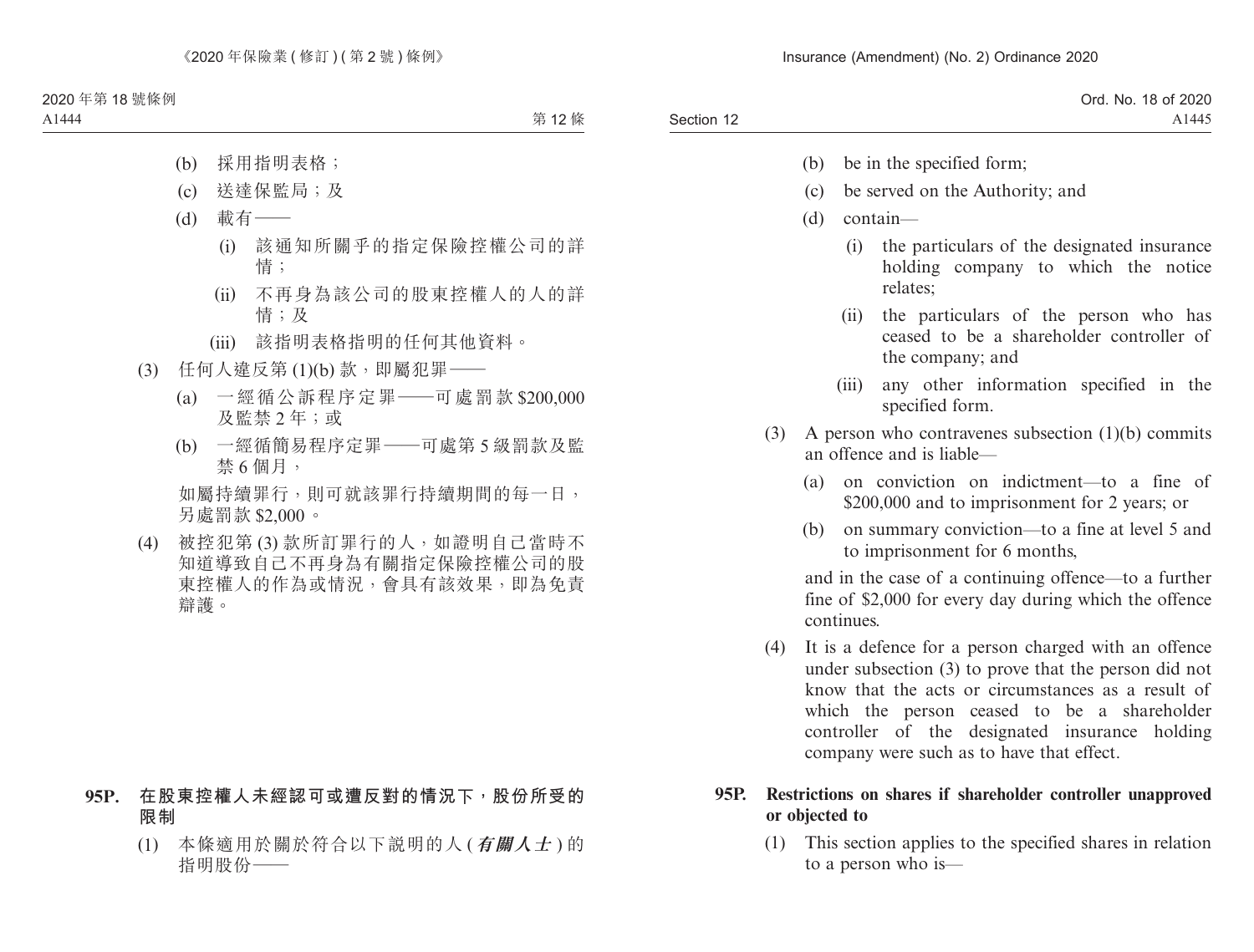|            | Ord. No. 18 of 2020 |
|------------|---------------------|
| Section 12 | A1447               |
|            |                     |

- (a) an unapproved shareholder controller within the meaning of subsection (2) of a designated insurance holding company; or
- (b) a shareholder controller objected to within the meaning of subsection (3) of a designated insurance holding company.
- (2) A person is an unapproved shareholder controller of a designated insurance holding company if—
	- (a) the person is a shareholder controller of the company; and
	- (b) the person is not approved under section 95M to be a shareholder controller of the company.
- (3) A person is a shareholder controller objected to of a designated insurance holding company if—
	- (a) the person is a shareholder controller of the company;
	- (b) the Authority has served a notice under section 95N(3) (*notice of objection*) on the person objecting to the person being a shareholder controller of the company; and
	- (c) the objection has taken effect under section 116.
- (4) The Authority may, by a written notice served on the person, direct that any specified shares in relation to the person are, until further notice, subject to one or more of the following restrictions—
	- (a) any transfer of those shares or, in the case of unissued shares, any transfer of the right to be issued with them, and any issue of such shares, is void;
	- (b) no voting rights are exercisable in respect of the shares;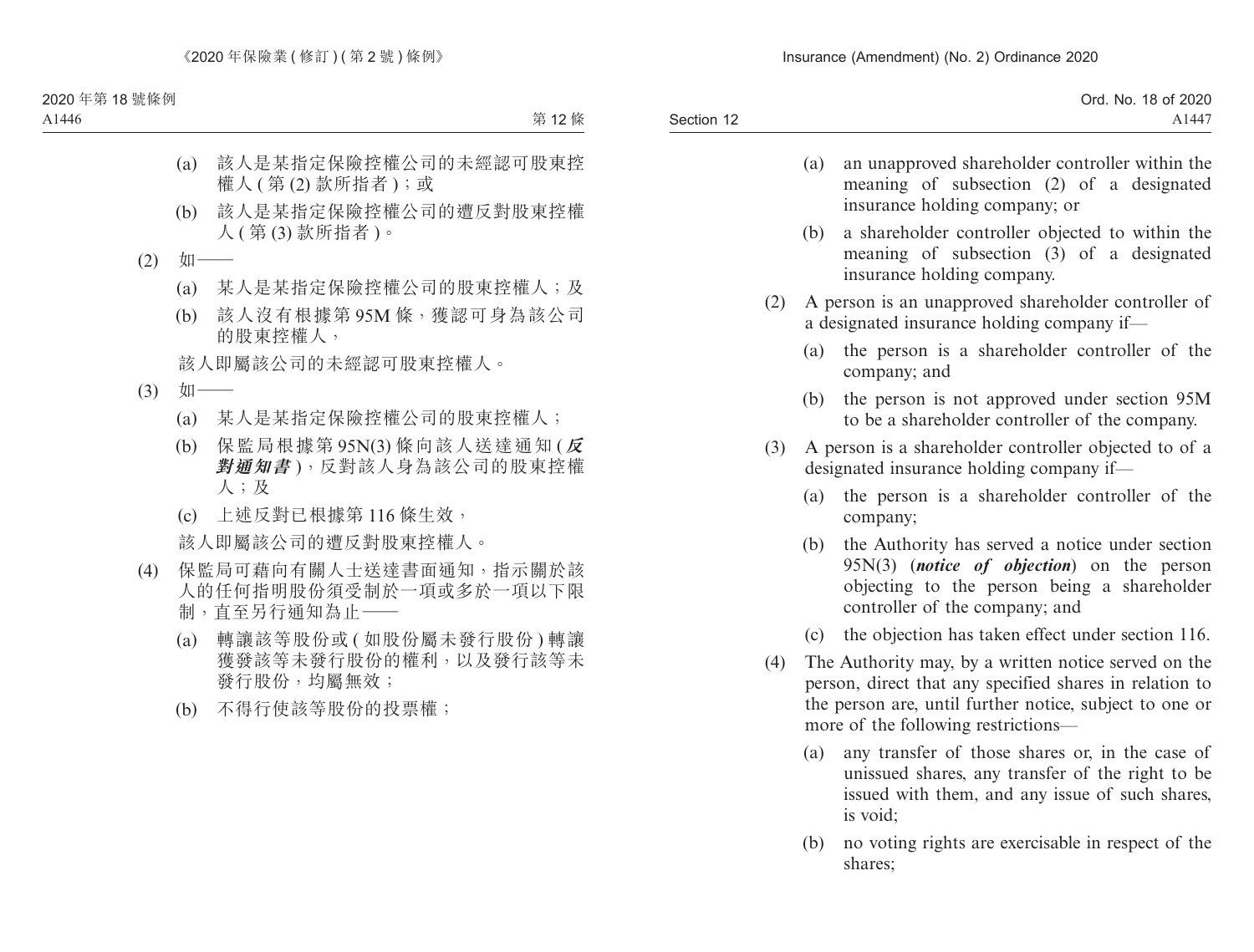| Ord. No. 18 of 2020 |
|---------------------|
| A <sub>1449</sub>   |
|                     |

- (c) no further shares are to be issued in right of them or in pursuance of any offer made to their holder;
- (d) except in a liquidation, no payment is to be made of any sums due from the designated insurance holding company on the shares, whether in respect of capital or otherwise.
- (5) If shares are subject to a restriction under subsection (4)(a), an agreement to transfer the shares or, in the case of unissued shares, the right to be issued with them, and any issue of such shares, is void.
- (6) If shares are subject to a restriction under subsection  $(4)(c)$  or  $(d)$ , an agreement to transfer any right to be issued with other shares in right of those shares, or to receive any payment on them (otherwise than in a liquidation) is void.
- (7) The Authority must, by a written notice served on a person, revoke a notice served under subsection (4) on the person if—
	- (a) for a person who is an unapproved shareholder controller of a designated insurance holding company—the person is approved under section 95M to be a shareholder controller of the company; or
	- (b) for a person who is a shareholder controller objected to of a designated insurance holding company—the notice of objection is revoked under section 95N(7).
- (8) If a notice is served under subsection (4) or (7) on a person, the Authority must also serve a copy of the notice on—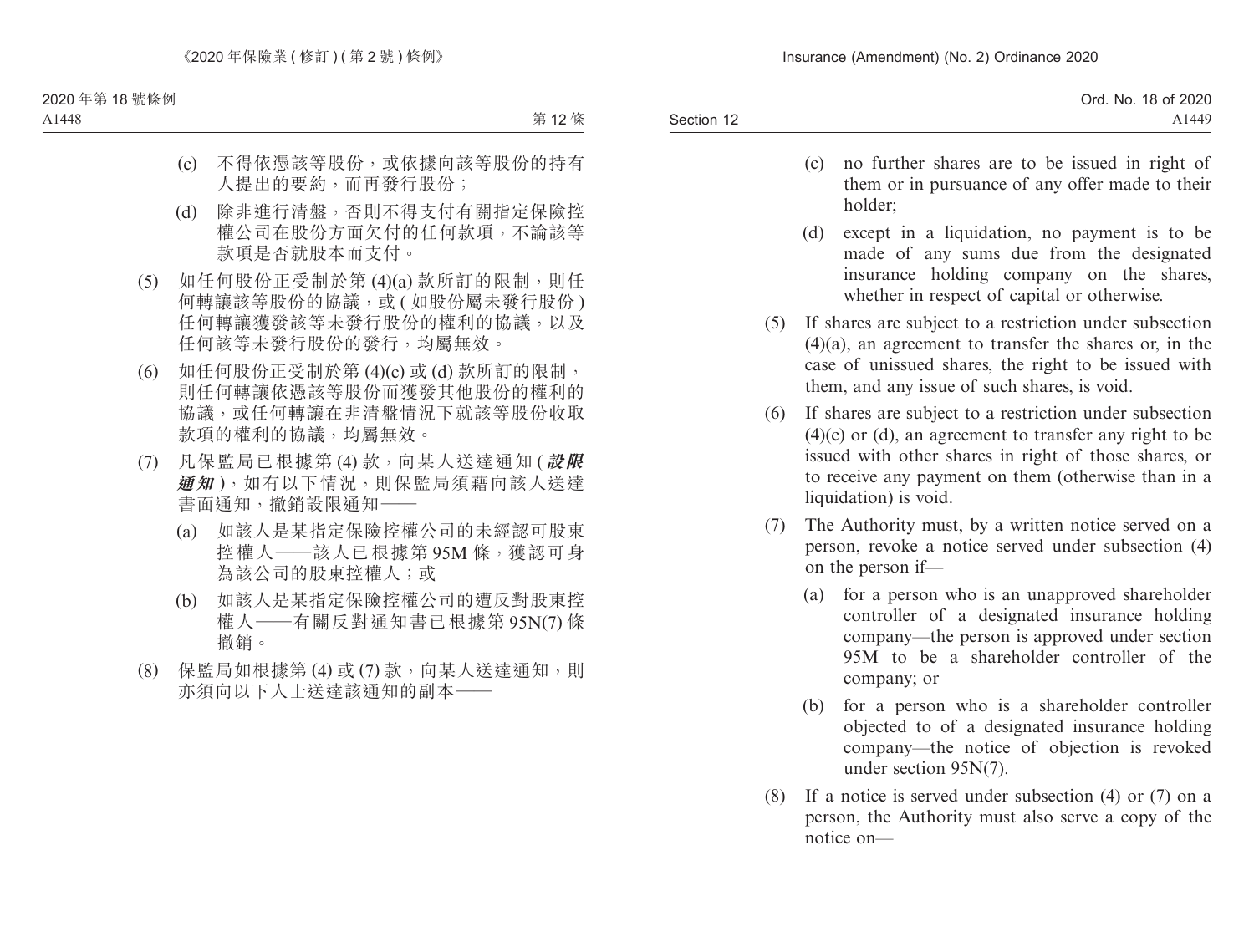| Ord. No. 18 of 2020 |
|---------------------|
| A1451               |
|                     |

- (a) the designated insurance holding company to which the notice relates; and
- (b) if the notice relates to shares held by an associate or nominee of the person—the associate or nominee.
- (9) In this section—

*specified shares* (指明股份), in relation to a person—

- (a) means the shares by virtue of which the person is, whether alone or with an associate or through a nominee, entitled to exercise, or control the exercise of, the voting power at any general meeting of the designated insurance holding company of which the person is an unapproved shareholder controller or shareholder controller objected to; but
- (b) does not include any such shares held by the person, or any such associate or nominee, before the person became a shareholder controller of the company.

### **95Q. Sale of shares if shareholder controller unapproved**

- (1) This section applies to the specified shares in relation to a person who is an unapproved shareholder controller within the meaning of section 95P(2) of a designated insurance holding company.
- (2) The Authority may apply to the Court of First Instance for an order under subsection (3) in respect of any specified shares in relation to the person if—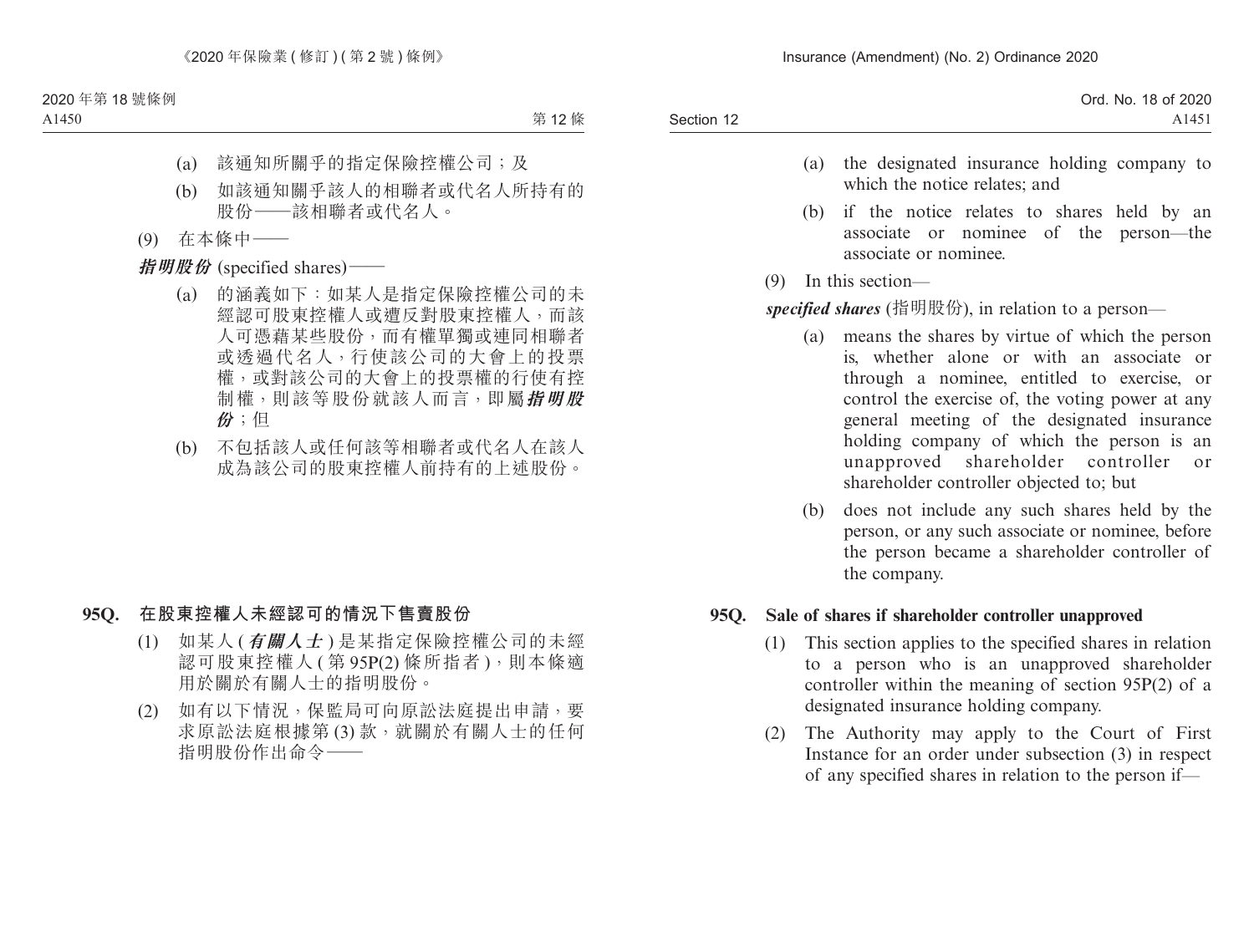- (a) the Authority has rejected an application made under section 95I(2),  $95K(2)$  or 95L(5) by the person for the person to be approved under section 95M to be a shareholder controller of the company, and the rejection has taken effect under section 116; or
- (b) the Authority has served a notice under section 95P(4) in respect of the shares, and the notice has not been revoked under section 95P(7).
- (3) The Court of First Instance may, on an application made under subsection (2) in respect of any specified shares—
	- (a) order the sale of the shares; and
	- (b) if the shares are subject to any restrictions under section 95P(4), order that the shares cease to be subject to those restrictions.
- (4) If an order is made under subsection (3) in respect of any shares, the Court of First Instance may, on the application of the Authority, make any further order relating to the sale or transfer of the shares as it thinks fit.
- (5) If any shares are sold pursuant to an order under this section—
	- (a) the proceeds of the sale, less the costs of the sale, are to be paid into court for the benefit of the persons beneficially interested in them; and
	- (b) any such person may apply to the Court of First Instance for an order that the whole or part of the proceeds to be paid to the person.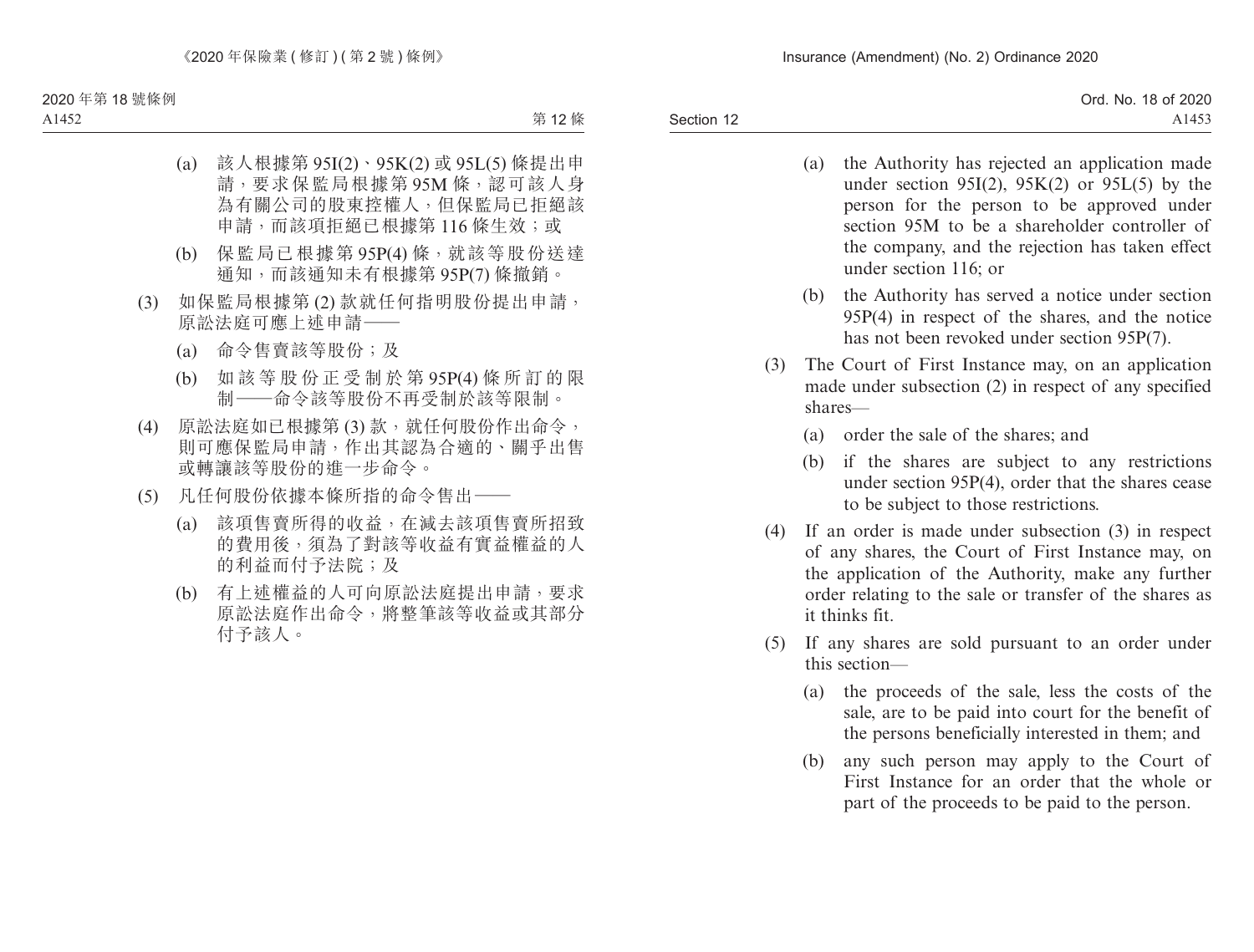|            | Ord. No. 18 of 2020 |
|------------|---------------------|
| Section 12 | A1455               |

(6) In this section—

*specified shares* (指明股份) has the meaning given by section 95P(9).

### **95R. Punishment for attempted evasion of restrictions on shares**

- (1) A person commits an offence if the person, knowing that any shares are subject to a restriction under section 95P(4)—
	- (a) exercises, or purports to exercise, any right to dispose of those shares or of any right to be issued with those shares;
	- (b) votes in respect of those shares (whether as holder or proxy), or appoint a proxy to vote in respect of those shares;
	- (c) while being the holder of those shares, fails to notify of their being subject to that restriction any other person whom—
		- (i) the person does not know to be aware of that fact; but
		- (ii) the person does know to be entitled (apart from the restrictions) to vote in respect of those shares (whether as holder or as proxy); or
	- (d) enters into an agreement in relation to those shares that is void under section 95P(5) or (6) as—
		- (i) the holder of those shares; or
		- (ii) a person being entitled to—
			- (A) any right to be issued with other shares in right of those shares; or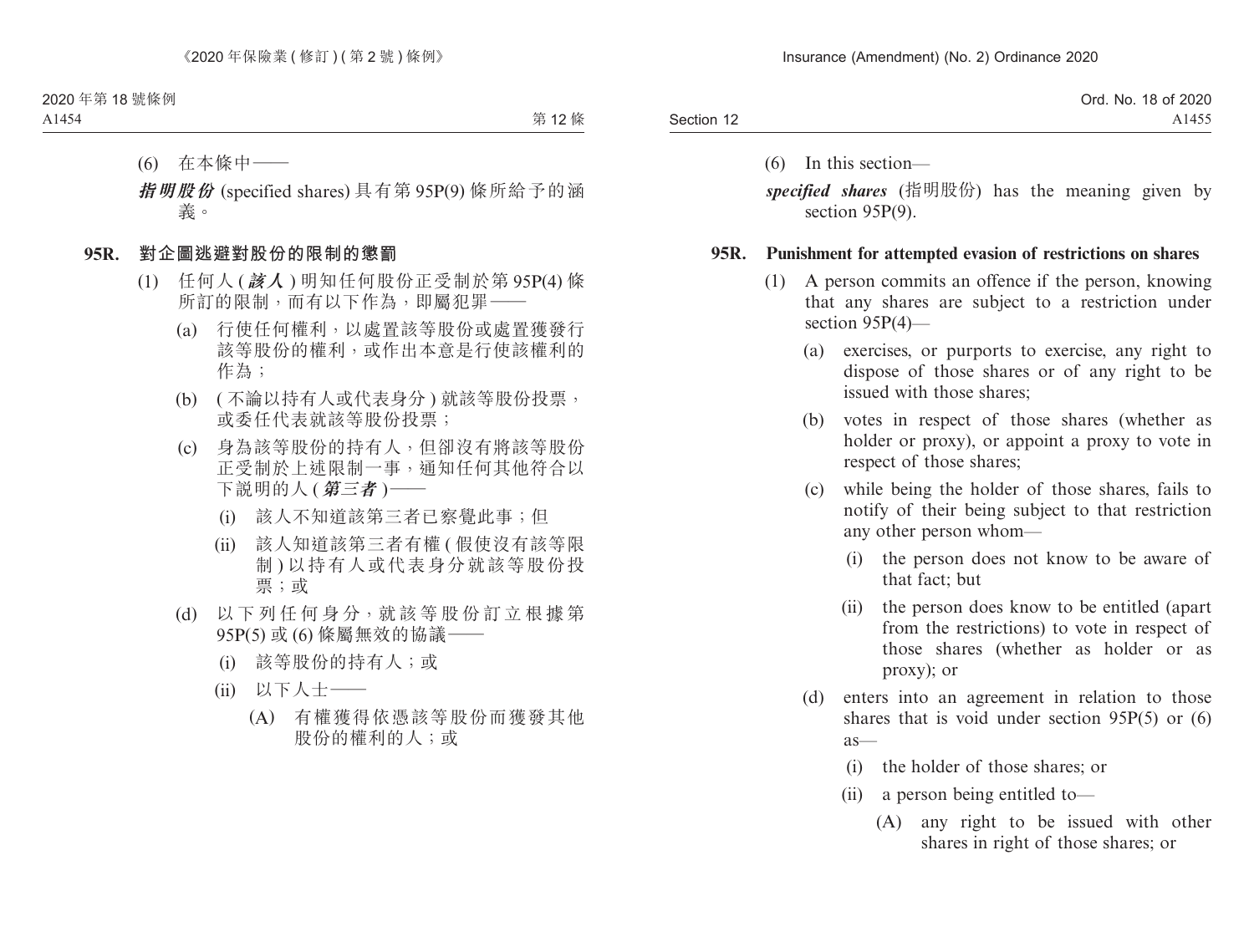|            | Ord. No. 18 of 2020           |
|------------|-------------------------------|
| Section 12 | A <sub>145</sub> <sup>-</sup> |

- (B) receive any payment on those shares (otherwise than in a liquidation).
- (2) A person who commits an offence under subsection (1) is liable on conviction to a fine at level 4 and to imprisonment for 6 months.
- (3) A designated insurance holding company commits an offence if the company—
	- (a) issues any shares in contravention of any restrictions under section 95P(4); or
	- (b) makes any payment in contravention of such restrictions.
- (4) A designated insurance holding company that commits an offence under subsection (3) is liable on conviction to a fine at level 4.
- (5) If an individual commits an offence under subsection (4) by virtue of section 124, the individual is, on conviction, also liable to imprisonment for 6 months.

# **Division 5—Chief Executive, Director and Key Person in Control Functions of Designated Insurance Holding Company**

### **95S. Prohibition against appointment without approval**

(1) A designated insurance holding company must not appoint a person as a chief executive, director or key person in control functions of the company unless the appointment has been approved under section 95U.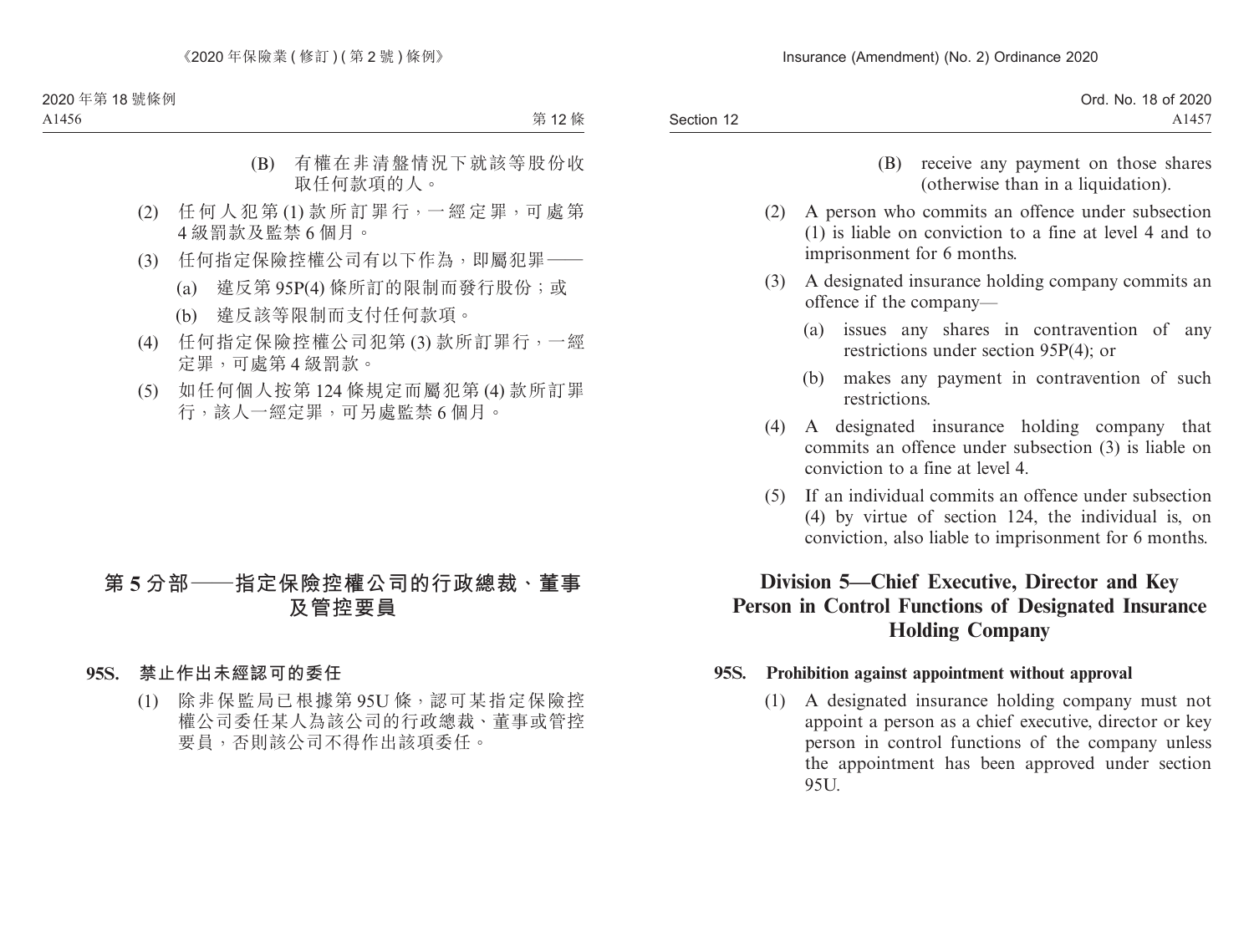|            | Ord. No. 18 of 2020 |
|------------|---------------------|
| Section 12 | A1459               |

- (2) A designated insurance holding company may apply in accordance with subsection (3) for an approval under section 95U of an appointment mentioned in subsection  $(1)$ .
- (3) An application under subsection (2) must—
	- (a) be made in writing;
	- (b) be in the specified form;
	- (c) be served on the Authority; and
	- (d) contain—
		- (i) the particulars of the designated insurance holding company to which the application relates (*applicant*);
		- (ii) the particulars of the person proposed to be appointed as a chief executive, director or key person in control functions (as the case may be) of the company (*proposed person*); and
		- (iii) any other information specified in the specified form.
- (4) The applicant must—
	- (a) pay a prescribed fee for the application; and
	- (b) provide to the Authority—
		- (i) a statement signed by the proposed person that the application is made with the person's knowledge and consent; and
		- (ii) any information that the Authority reasonably requires to enable it to consider the application.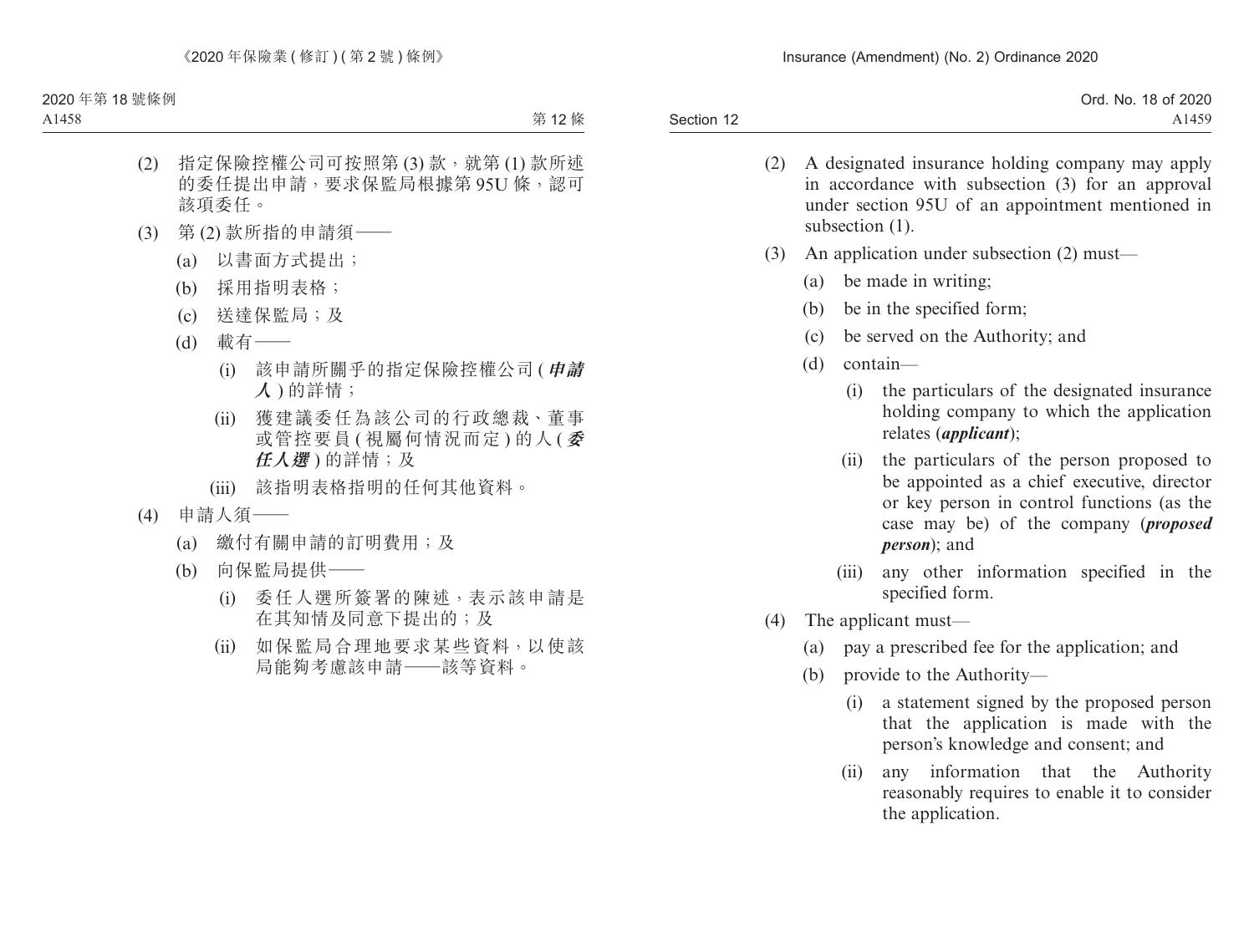|            | Ord. No. 18 of 2020 |
|------------|---------------------|
| Section 12 | A1461               |

- (5) A designated insurance holding company that contravenes subsection (1) commits an offence and is liable on conviction—
	- (a) to a fine of \$200,000; and
	- (b) in the case of a continuing offence—to a further fine of \$2,000 for every day during which the offence continues.

## **95T. Pre-existing chief executive, director or key person in control functions**

- (1) This section applies if a person is a chief executive, director or key person in control functions of a designated insurance holding company as at the beginning of the date of designation.
- (2) In relation to a person mentioned in subsection  $(1)$ 
	- (a) the person is taken to be appointed as a chief executive, director or key person in control functions (as the case may be) of the designated insurance holding company on the date of designation; and
	- (b) subject to subsections (3), (4) and (5), the appointment (*pre-existing appointment*) is taken to be approved under section 95U on the date of designation.
- (3) Subsection (2) does not apply to a pre-existing appointment if—
	- (a) it is an appointment of a person as a chief executive of a designated insurance holding company; and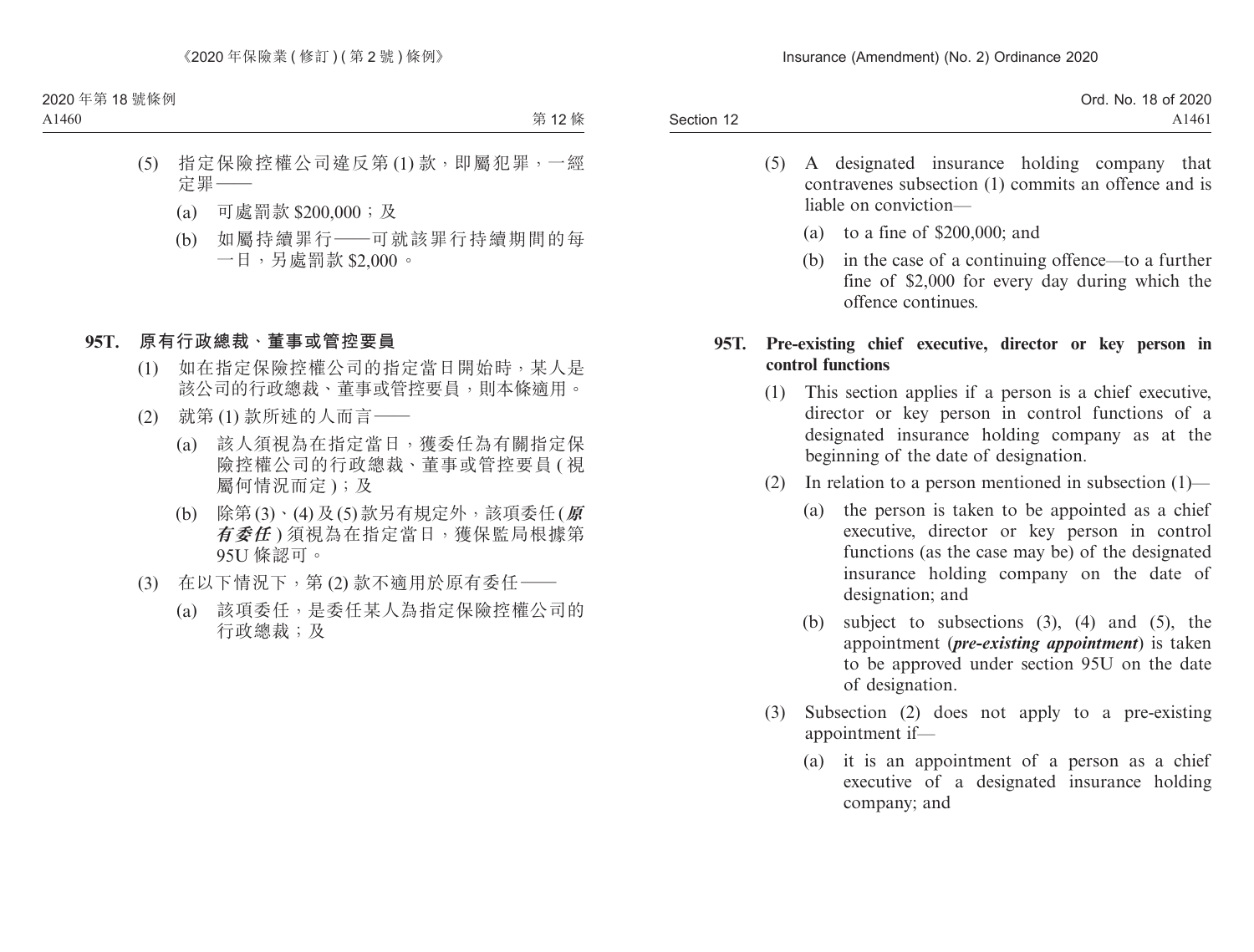- (b) the Authority has, before the date of designation, objected to an appointment of the person as a controller of an authorized insurer to which section 13A applies by—
	- (i) rejecting an application for an approval under section 13A(2) of the appointment; or
	- (ii) serving a notice under section 13A(7) to revoke such an approval.
- (4) Subsection (2) also does not apply to a pre-existing appointment if—
	- (a) it is an appointment of a person as a director of a designated insurance holding company; and
	- (b) the Authority has, before the date of designation—
		- (i) objected to an appointment of the person as a director of an authorized insurer to which section 13AC applies by—
			- (A) rejecting an application for an approval under section 13AC(2) of the appointment; or
			- (B) serving a notice under section 13AC(7) to revoke such an approval; or
		- (ii) objected to an appointment of the person as a director of an authorized insurer to which section 14(4) applies by serving a notice under that section.
- (5) Subsection (2) also does not apply to a pre-existing appointment if—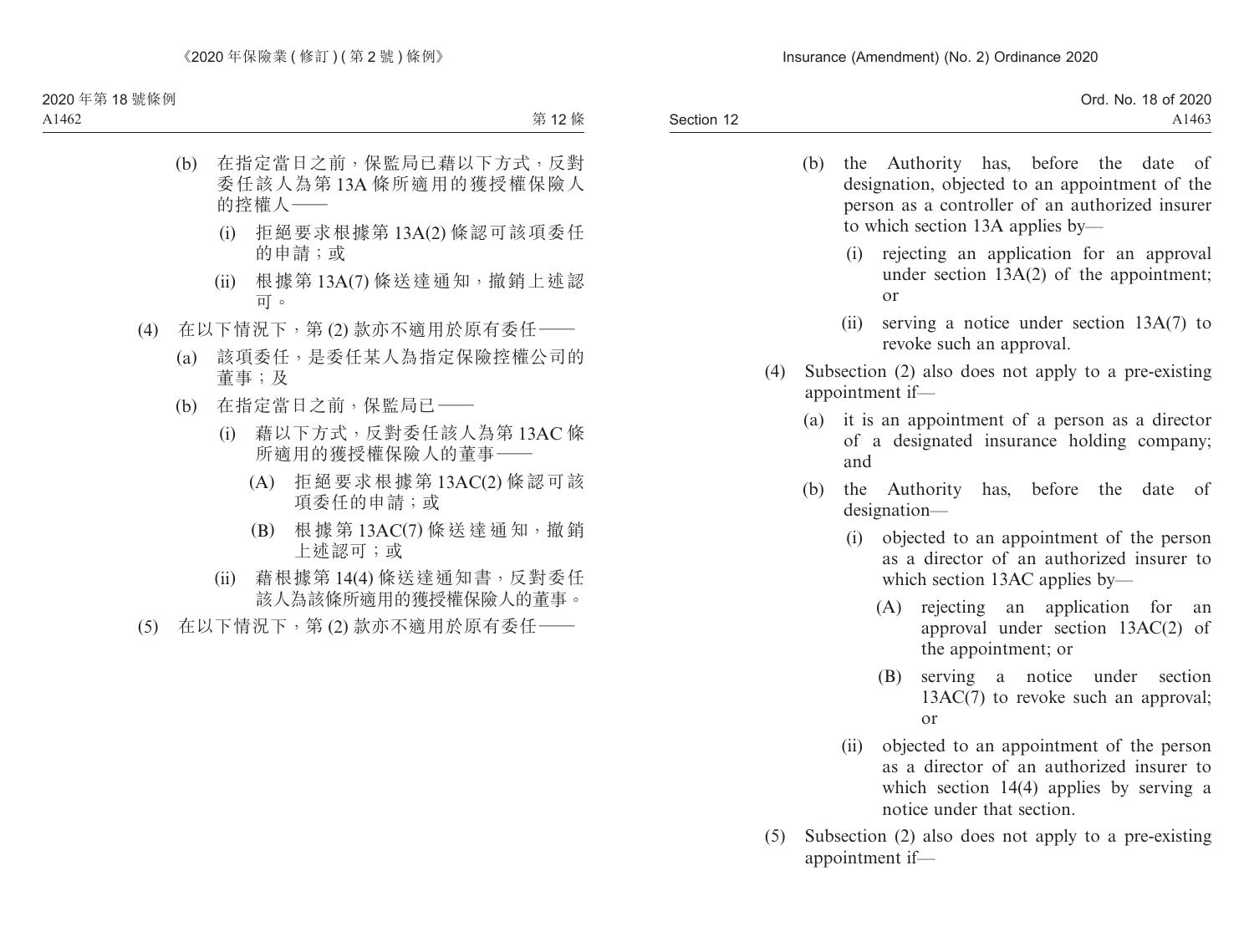| Ord. No. 18 of 2020 |
|---------------------|
| A1465               |
|                     |

- (a) it is an appointment of a person as a key person in control functions of a designated insurance holding company; and
- (b) the Authority has, before the date of designation, objected to an appointment of the person as a key person in control functions of an authorized insurer to which section 13AE applies by—
	- (i) rejecting an application for an approval under section 13AE(2) of the appointment; or
	- (ii) serving a notice under section 13AE(7) to revoke such an approval.
- (6) For subsections (3), (4) and (5), it does not matter whether the authorized insurer is the designated insurance holding company or not.
- (7) If a pre-existing appointment of a person in relation to a designated insurance holding company falls within subsection  $(3)$ ,  $(4)$  or  $(5)$ , the Authority—
	- (a) may serve on the company a written notice requiring the company to terminate the appointment by the date specified in the notice; and
	- (b) if a notice is served under paragraph (a)—must serve on the person a copy of the notice.
- (8) A designated insurance holding company on which a notice is served under subsection  $(7)(a)$  must comply with the notice.
- (9) A designated insurance holding company that contravenes subsection (8) commits an offence and is liable on conviction—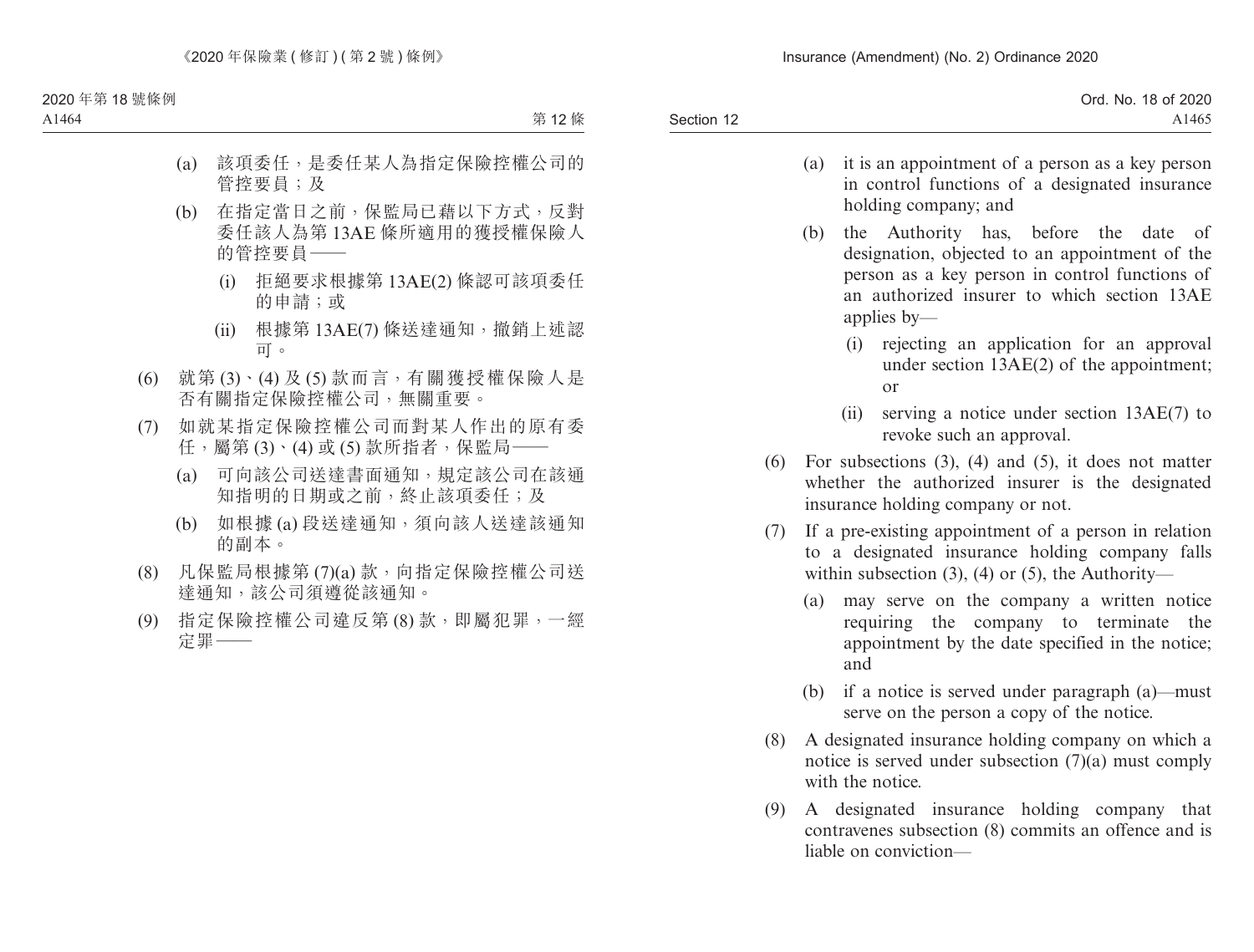Ord. No. 18 of 2020 A1467

- (a) to a fine of \$200,000; and
- (b) in the case of a continuing offence—to a further fine of \$2,000 for every day during which the offence continues.

# **95U. Approval of appointment**

- (1) The Authority may, on an application made under section 95S(2) by a designated insurance holding company, approve the appointment of the person specified in the application (*proposed person*) as a chief executive, director or key person in control functions of the company if—
	- (a) section 95S(3) and (4) is complied with; and
	- (b) the Authority is satisfied that the proposed person is a fit and proper person to be a chief executive, director or key person in control functions (as the case may be) of the company.
- (2) After deciding on the application, the Authority must give the designated insurance holding company and the proposed person a written notice of the result of the application.
- (3) If the application is rejected, the notice must include a statement of the reasons for the rejection.

# **95V. Objection to appointment**

- (1) This section applies in relation to an appointment approved under section 95U of a person as a chief executive, director or key person in control functions of a designated insurance holding company.
- (2) For subsection (1), it does not matter whether the approval is—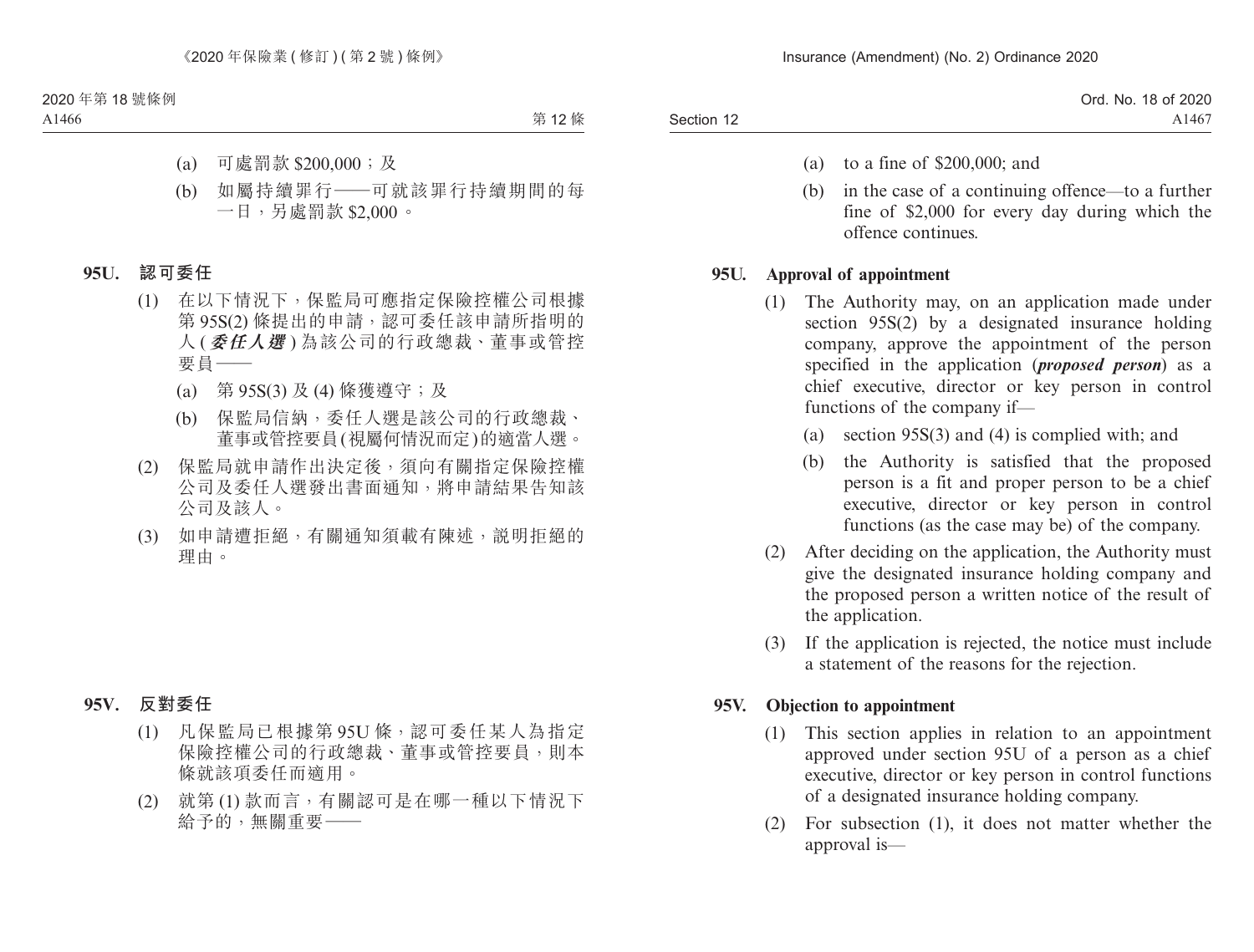| A <sub>1469</sub> |
|-------------------|
|                   |

- (a) given on an application made under section 95S(2); or
- (b) taken to be given by virtue of section 95T(2).
- (3) The Authority may, by a written notice served on the person and the designated insurance holding company, object to the appointment if it appears to the Authority that—
	- (a) the person is not, or is no longer, a fit and proper person to be a chief executive, director or key person in control functions (as the case may be) of the company; or
	- (b) the person or the company has contravened a condition imposed under section 95Z on the approval.
- (4) A notice under subsection (3) (*notice of objection*) must include a statement of the grounds for the objection.
- (5) Before serving a notice of objection on a person and a designated insurance holding company, the Authority must serve on the person and the company a preliminary written notice stating—
	- (a) that the Authority is considering serving the notice of objection;
	- (b) the reasons why the Authority is considering doing so; and
	- (c) that the person and the company may, either jointly or separately, within the period specified in the preliminary notice—
		- (i) make written representations to the Authority; and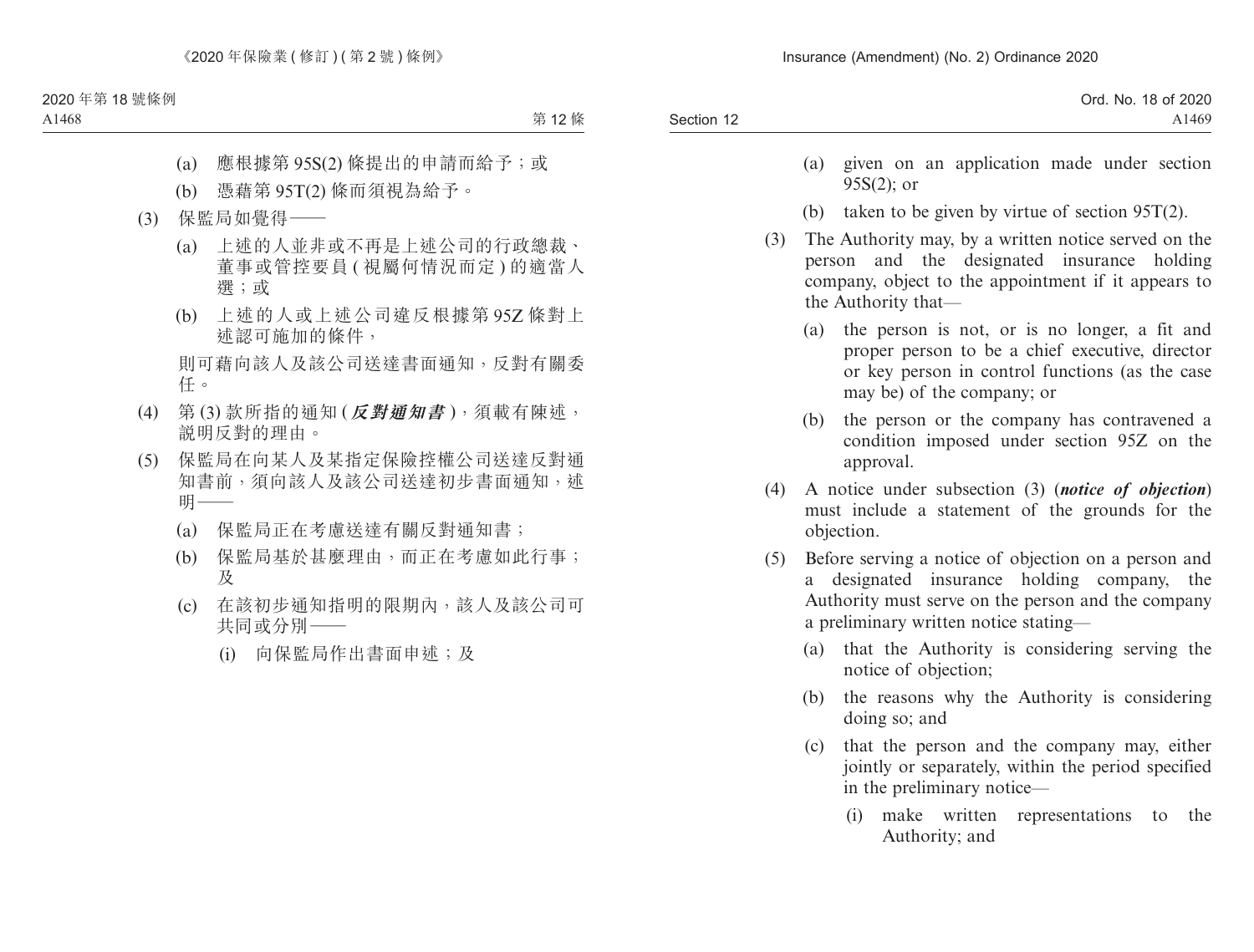- (ii) if the person or company so requests, make oral representations to a person appointed for that purpose by the Authority.
- (6) If representations are made under subsection (5), the Authority must take them into account before serving a notice of objection.
- (7) The Authority may, by a written notice served on a person and a designated insurance holding company, revoke a notice of objection served on the person and the company if it appears to the Authority that the grounds for the objection no longer exist.
- (8) If a notice of objection is served in relation to an appointment, the designated insurance holding company must terminate the appointment by the date specified in the notice.
- (9) A designated insurance holding company that contravenes subsection (8) commits an offence and is liable on conviction—
	- (a) to a fine of \$200,000; and
	- (b) in the case of a continuing offence—to a further fine of \$2,000 for every day during which the offence continues.

# **95W. Restrictions on acting if appointment unapproved or objected to**

(1) A person appointed as a specified officer of a designated insurance holding company in contravention of section 95S(1) must not act, or continue to act, as such a specified officer.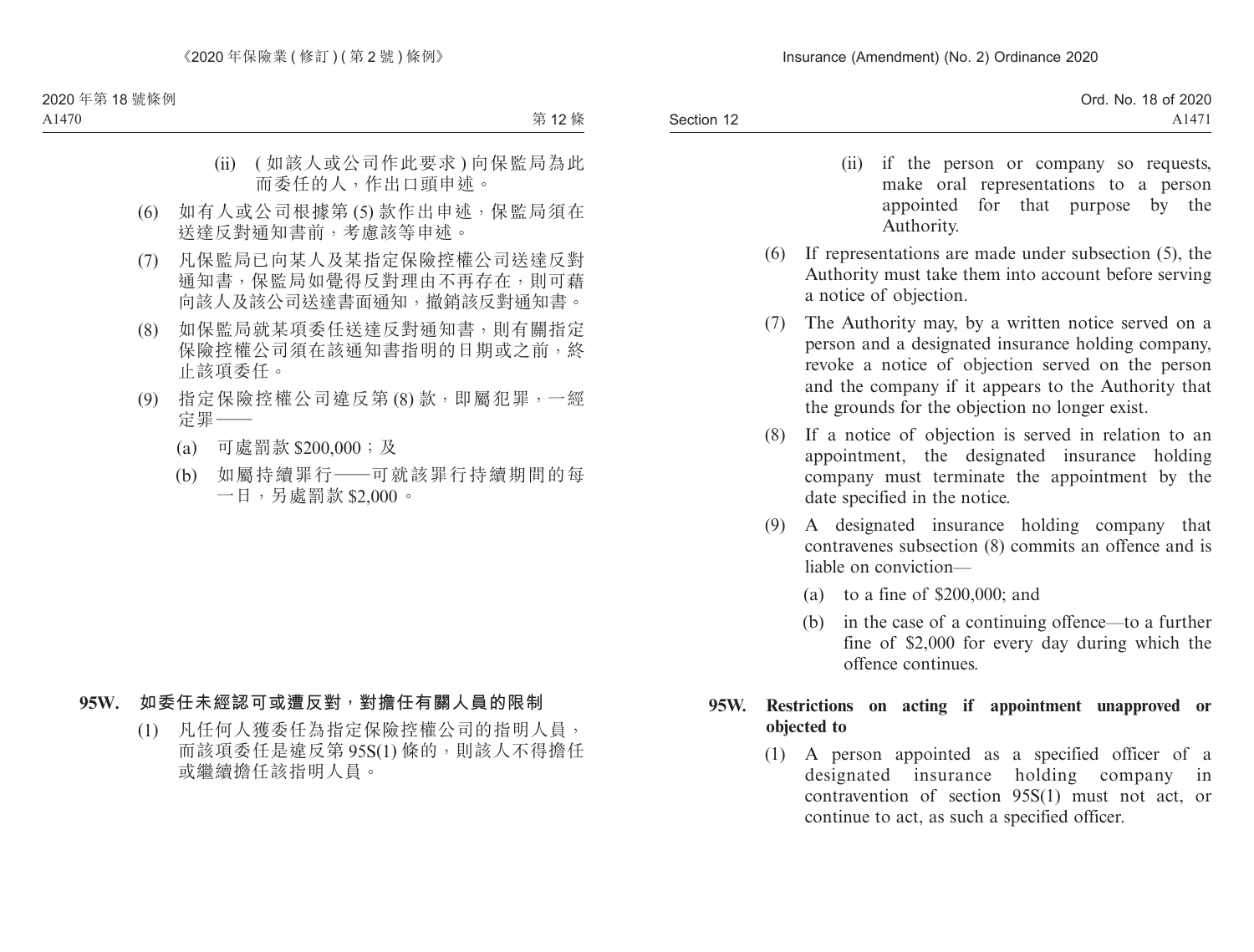|            | Ord. No. 18 of 2020 |
|------------|---------------------|
| Section 12 | A <sub>1473</sub>   |

- (2) Subsection (3) applies if the appointment of a person as a specified officer of a designated insurance holding company—
	- (a) falls within section 95T(3), (4) or (5); or
	- (b) is objected to under section 95V(3).
- (3) A person mentioned in subsection (2) must not continue to act as the specified officer mentioned in that subsection after—
	- (a) in the case of subsection  $(2)(a)$ —the date specified in the notice a copy of which is served under section 95T(7)(b) on the person; or
	- (b) in the case of subsection  $(2)(b)$ —the date specified in the notice served under section 95V(3) on the person.
- (4) A person who contravenes subsection (1) or (3) commits an offence and is liable on conviction—
	- (a) to a fine of \$200,000 and to imprisonment for 2 years; and
	- (b) in the case of a continuing offence—to a further fine of \$2,000 for every day during which the offence continues.
- (5) In this section—
- *specified officer* (指明人員) means a chief executive, director or key person in control functions.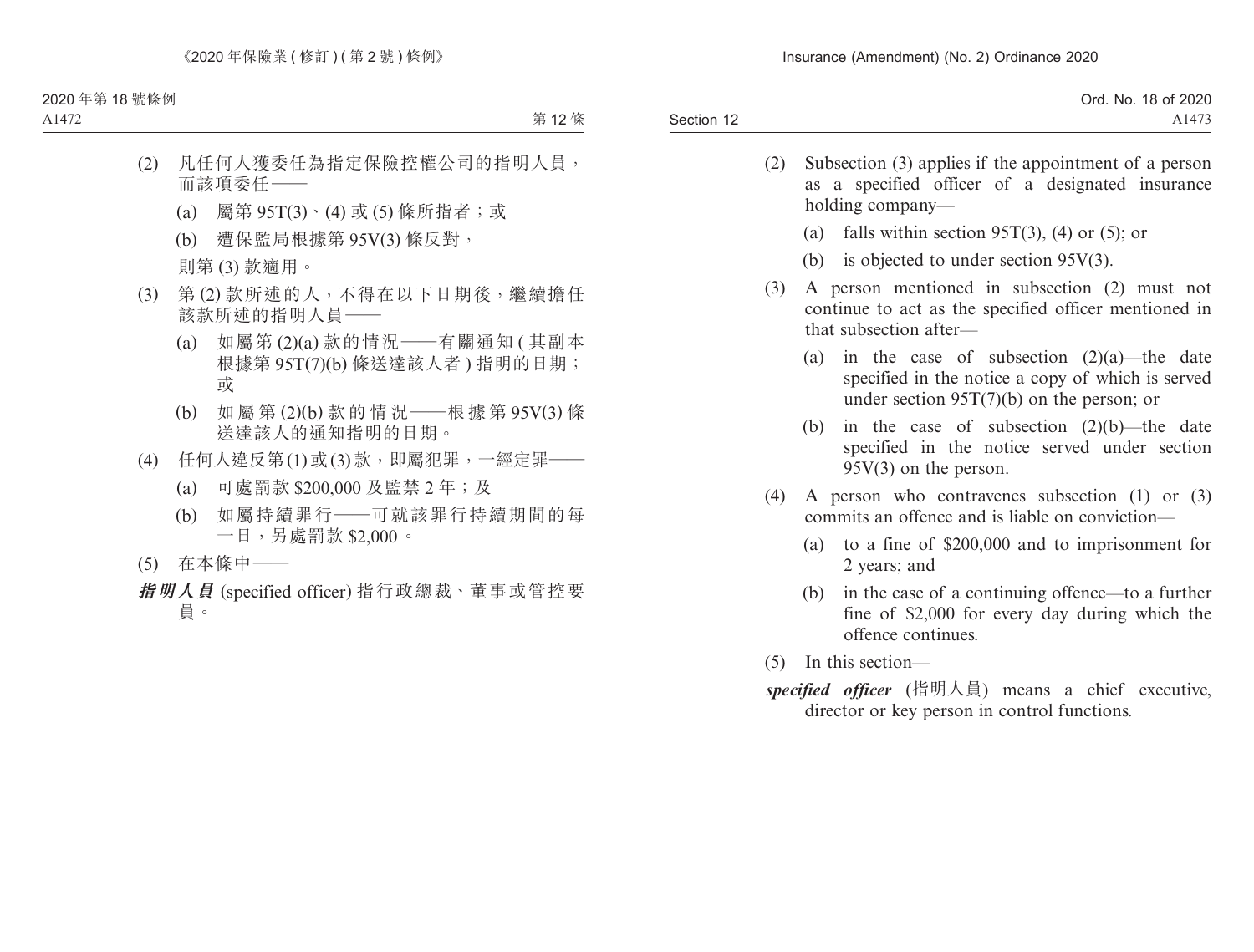# **Division 6—Supplementary Provisions Regarding Shareholder Controller, Chief Executive, Director and Key Person in Control Functions**

### **95X. Return of pre-existing shareholder controllers, chief executives, directors and key persons in control functions**

- (1) Subject to subsection (2), a designated insurance holding company must, within 3 months after the date of designation, deposit with the Authority a written return in the specified form for informing the Authority of the particulars of every person who is a shareholder controller, chief executive, director or key person in control functions of the company as at the beginning of the date of designation.
- (2) The Authority may extend the 3-month period mentioned in subsection (1) by a period not exceeding 3 months if it appears to the Authority that the circumstances are such that a period longer than 3 months should be allowed.
- (3) A designated insurance holding company that contravenes subsection (1) commits an offence and is liable on conviction—
	- (a) to a fine of \$200,000; and
	- (b) in the case of a continuing offence—to a further fine of \$1,000 for every day during which the offence continues.

## **95Y. Determination of fit and proper**

(1) In determining whether a person is a fit and proper person for the purposes of sections 95M, 95N, 95U and 95V, the Authority must have regard to the following matters—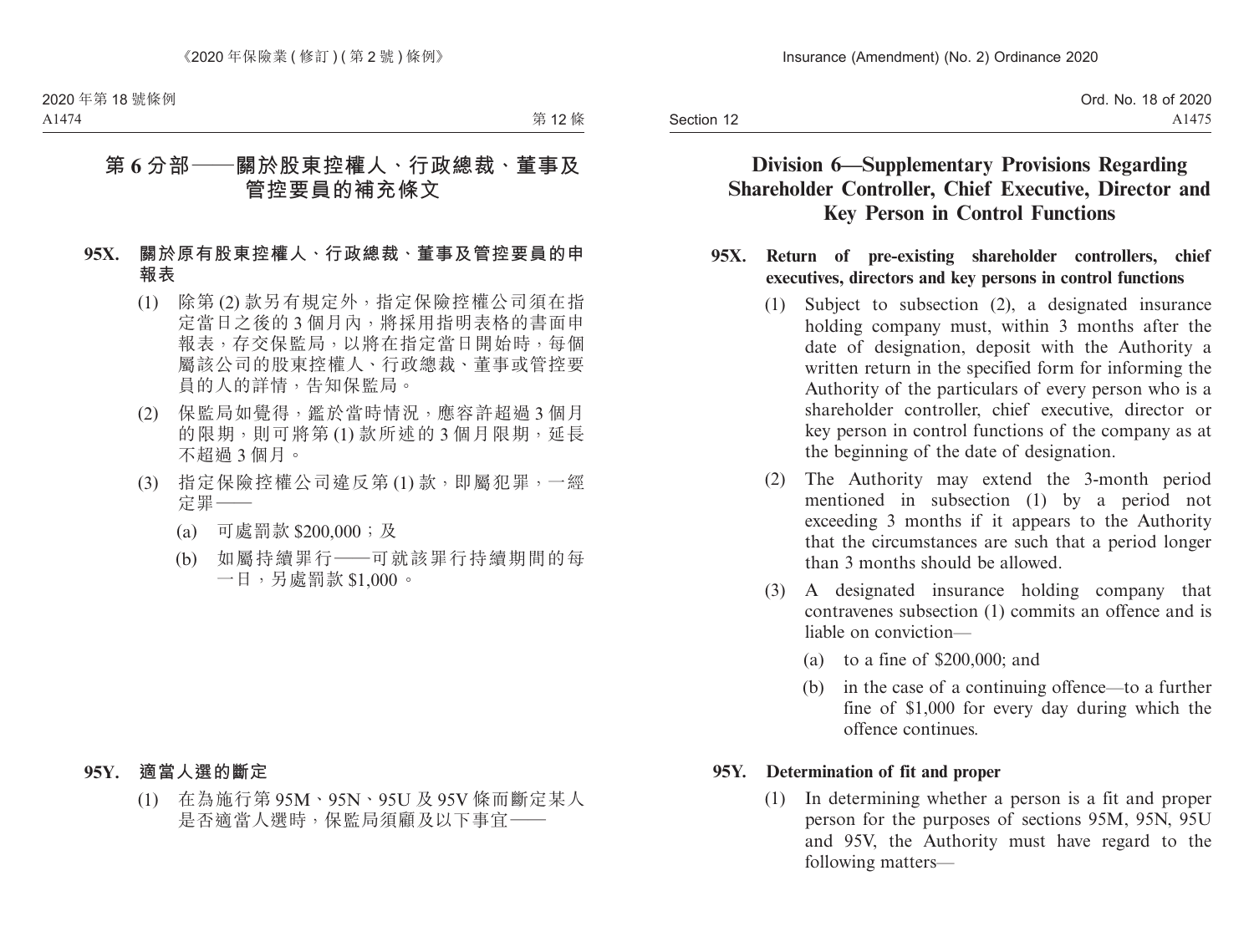| Ord. No. 18 of 2020 |
|---------------------|
| $A147$ <sup>-</sup> |
|                     |

- (a) the education or other qualifications or experience of the person;
- (b) the person's ability to act competently, honestly and fairly;
- (c) the reputation, character, reliability and integrity of the person;
- (d) the person's financial status or solvency;
- (e) whether any disciplinary action has been taken against the person by—
	- (i) the Monetary Authority;
	- (ii) the Securities and Futures Commission;
	- (iii) the Mandatory Provident Fund Schemes Authority; or
	- (iv) any other authority or regulatory organization, whether in Hong Kong or elsewhere, which, in the Authority's opinion, performs a function similar to those of the Authority;
- (f) if the person is a company in a group of companies, any information in the possession of the Authority, whether provided by the person or not, relating to—
	- (i) any other company in the group of companies; or
	- (ii) any substantial shareholder or officer of the person or of a company referred to in subparagraph (i); and
- (g) the state of affairs of any other business that the person carries on or proposes to carry on.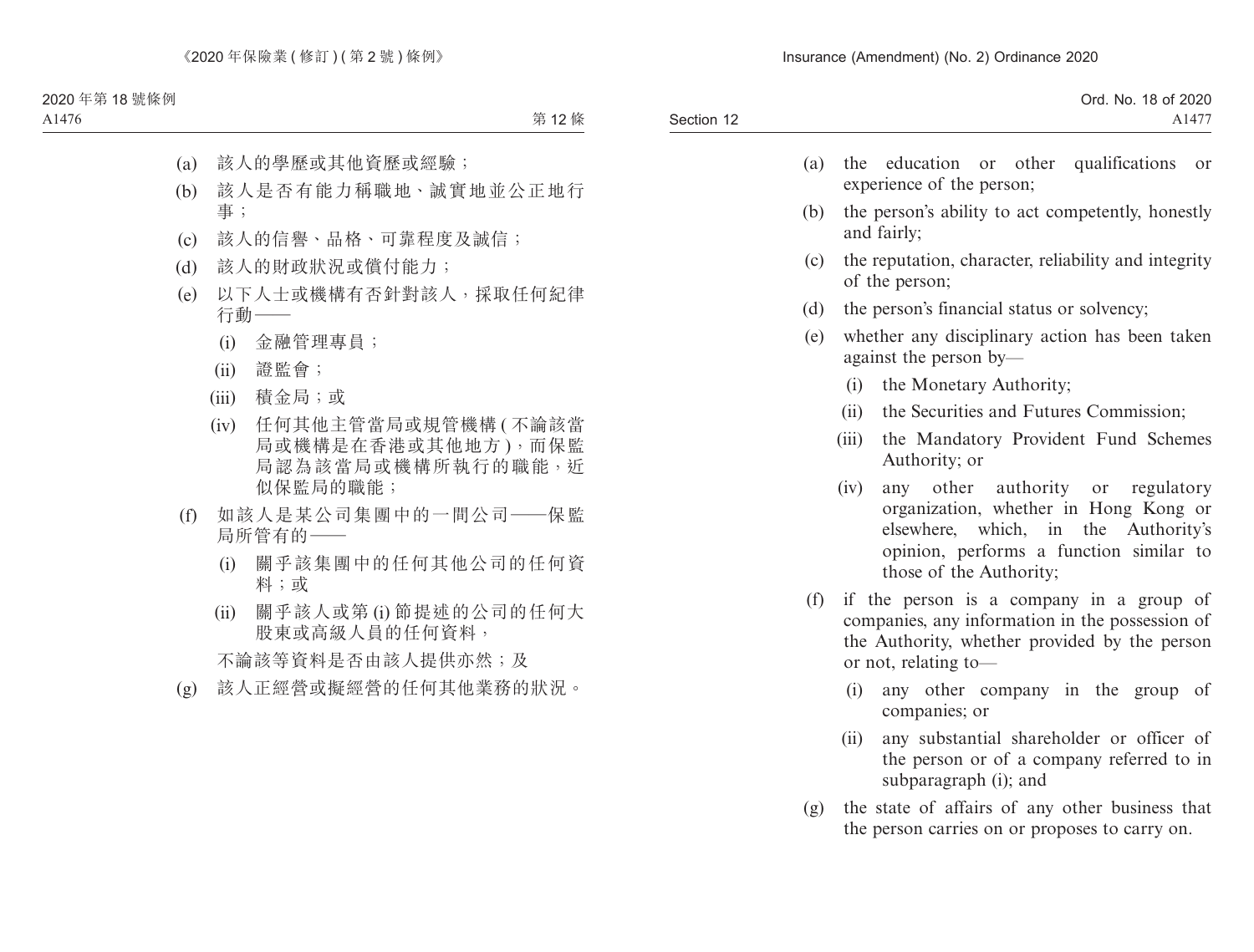> (2) The obligations imposed on the Authority under subsection (1) are in addition to those of the Authority to have regard to any other matter that the Authority considers relevant in making the determination.

### **95Z. Conditions on approval**

- (1) This section applies in relation to—
	- (a) an approval under section 95M for a person to be a shareholder controller of a designated insurance holding company; and
	- (b) an approval under section 95U of an appointment of a person as a chief executive, director or key person in control functions of a designated insurance holding company.
- (2) For subsection  $(1)(a)$ , it does not matter whether the approval is—
	- (a) given on an application made under section 95I(2), 95K(2) or 95L(5); or
	- (b) taken to be given by virtue of section 95L(2).
- (3) For subsection (1)(b), it does not matter whether the approval is—
	- (a) given on an application made under section 95S(2); or
	- (b) taken to be given by virtue of section 95T(2).
- (4) The Authority may impose any condition that it considers appropriate on an approval mentioned in subsection (1) when—
	- (a) the approval is given; and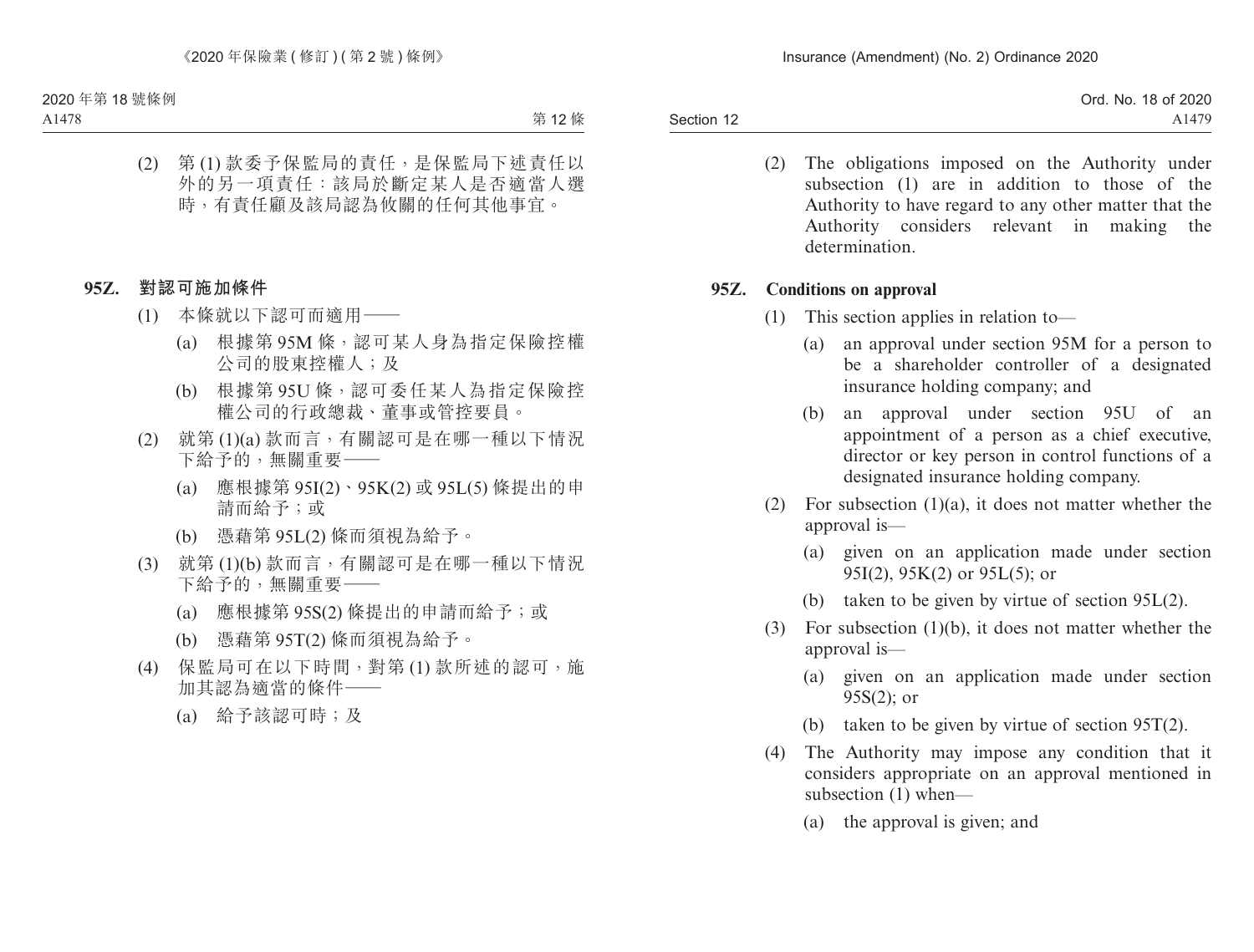|            | Ord. No. 18 of 2020 |
|------------|---------------------|
| Section 12 | A1481               |

- (b) at any time after approval is given or taken to be given.
- (5) The Authority may amend or revoke any condition imposed under subsection (4).
- (6) The power under subsection (4) or (5) is only exercisable by a written notice served on the affected person.
- (7) Before imposing or amending a condition under subsection (4) or (5), the Authority must give the affected person an opportunity to make written or oral representations as to why the condition should not be imposed or amended.
- (8) If representations are made under subsection (7), the Authority must take them into account before imposing or amending the condition.
- (9) If a condition is imposed or amended under subsection (4) or (5), the notice under subsection  $(6)$ must include a statement of the reasons for imposing or amending the condition.
- (10) The imposition, amendment or revocation of a condition under subsection (4) or (5) takes effect at the later of the following—
	- (a) the time when the notice under subsection (6) is served on the affected person;
	- (b) the time specified in the notice.
- (11) In this section—

*affected person* (當事人) means—

(a) for a condition on an approval under section 95M—the person mentioned in subsection  $(1)(a)$ ; or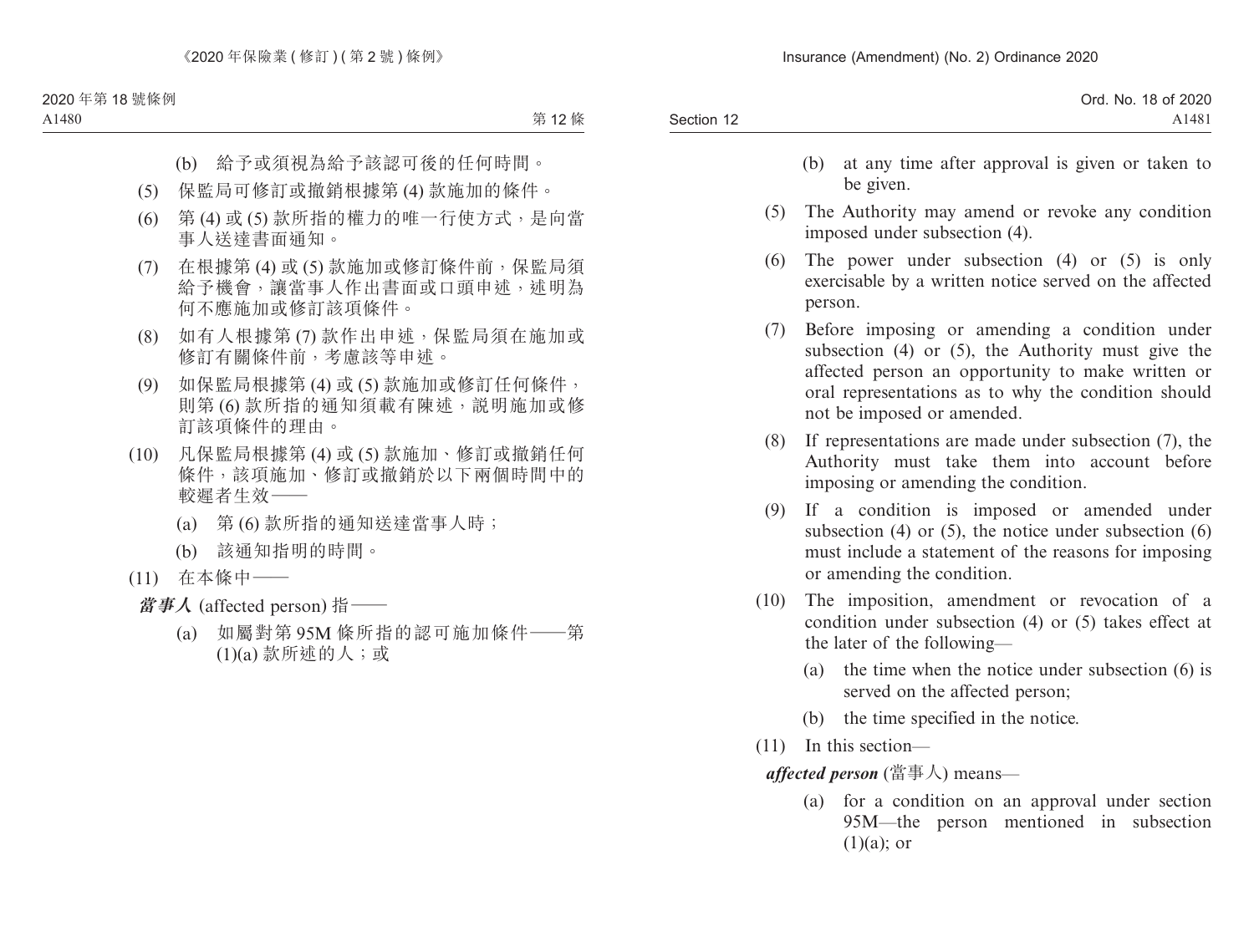|            | Ord. No. 18 of 2020 |
|------------|---------------------|
| Section 12 | A1483               |

(b) for a condition on an approval under section 95U—the person and the designated insurance holding company mentioned in subsection  $(1)(b)$ .

### **95ZA. Offences in relation to application for approval**

- (1) A person commits an offence if the person, in connection with an application for an approval under section 95M or 95U—
	- (a) makes a statement that is false or misleading in a material particular; and
	- (b) knows that, or is reckless as to whether, the statement is false or misleading in the material particular.
- (2) A person commits an offence if the person, in connection with an application for an approval under section 95M or 95U—
	- (a) omits a material particular from a statement with the result that the statement is rendered false or misleading; and
	- (b) knows that, or is reckless as to whether, the material particular is omitted from the statement.
- (3) A person who commits an offence under subsection (1) or (2) is liable on conviction to a fine at level 5 and to imprisonment for 6 months.

## **95ZB. Effect of application under section 95I in relation to section 13B**

- (1) This section applies if—
	- (a) on the one hand—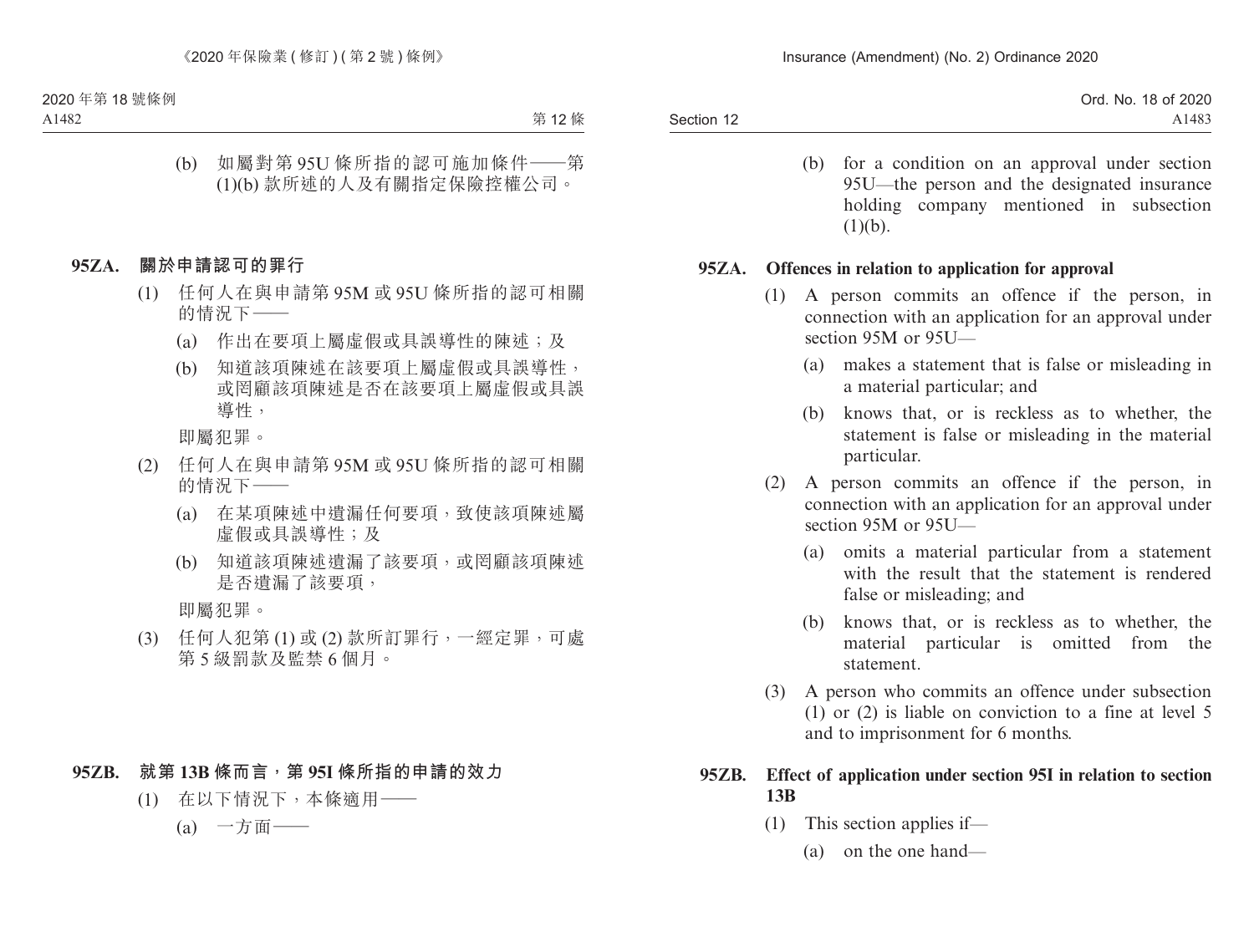- (i) a person will, as a result of certain acts or circumstances, become a shareholder controller of a designated insurance holding company; and
- (ii) the person has made an application under section 95I(2) for an approval under section 95M for the person to be such a shareholder controller; and
- (b) on the other hand—
	- (i) the person will also, as a result of the same acts or circumstances, become a controller (as defined by section 13B(1)) of an authorized insurer that is either the company itself or another member of its supervised group; and
	- (ii) the person is prohibited under section 13B(2) from becoming such a controller unless the conditions under that section are satisfied.
- (2) If the application under section 95I(2) is approved, the conditions under section 13B(2) are taken as satisfied as follows—
	- (a) the person is taken to have served on the Authority a notice in accordance with section 13B(2)(a);
	- (b) the prescribed fee under section  $13B(2)(ab)$  is taken to have been paid; and
	- (c) the Authority is taken to have, as described in section  $13B(2)(b)(i)$ , notified the person that there is no objection to the person's becoming a controller of the authorized insurer.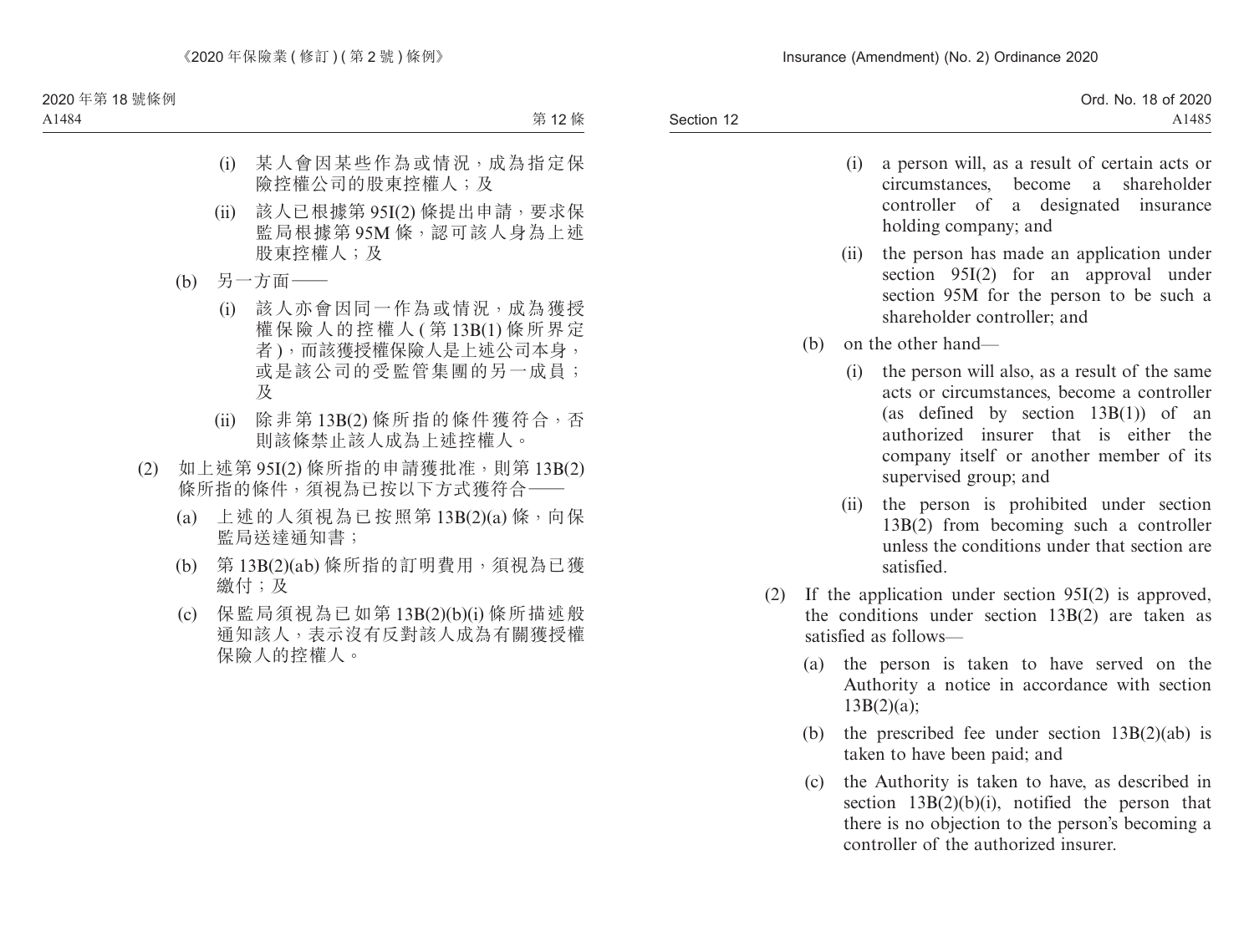> (3) If the application under section 95I(2) is rejected, the Authority is taken to have served on the person a notice of objection under section 13B(4) objecting to the person's becoming a controller of the authorized insurer when the written notice of the result of the application is given under section 95M(4).

# **95ZC. Effect of application under section 95K in relation to section 13B**

- (1) This section applies if—
	- (a) on the one hand—
		- (i) a person has, as a result of certain acts or circumstances, become a shareholder controller of a designated insurance holding company in contravention of section 95I(1); and
		- (ii) the person falls within section  $95K(1)$  so that the person is required to comply with section 95K(2); and
	- (b) on the other hand—
		- (i) the person has also, as a result of the same acts or circumstances, become a controller (as defined by section 13B(1)) of an authorized insurer that is either the company itself or another member of its supervised group in contravention of section 13B(2); and
		- (ii) the person falls within section 13B(3) so that person is required to comply with that section.
- (2) The person is taken to have complied with section  $13B(3)$  if the person complies with section 95K(2).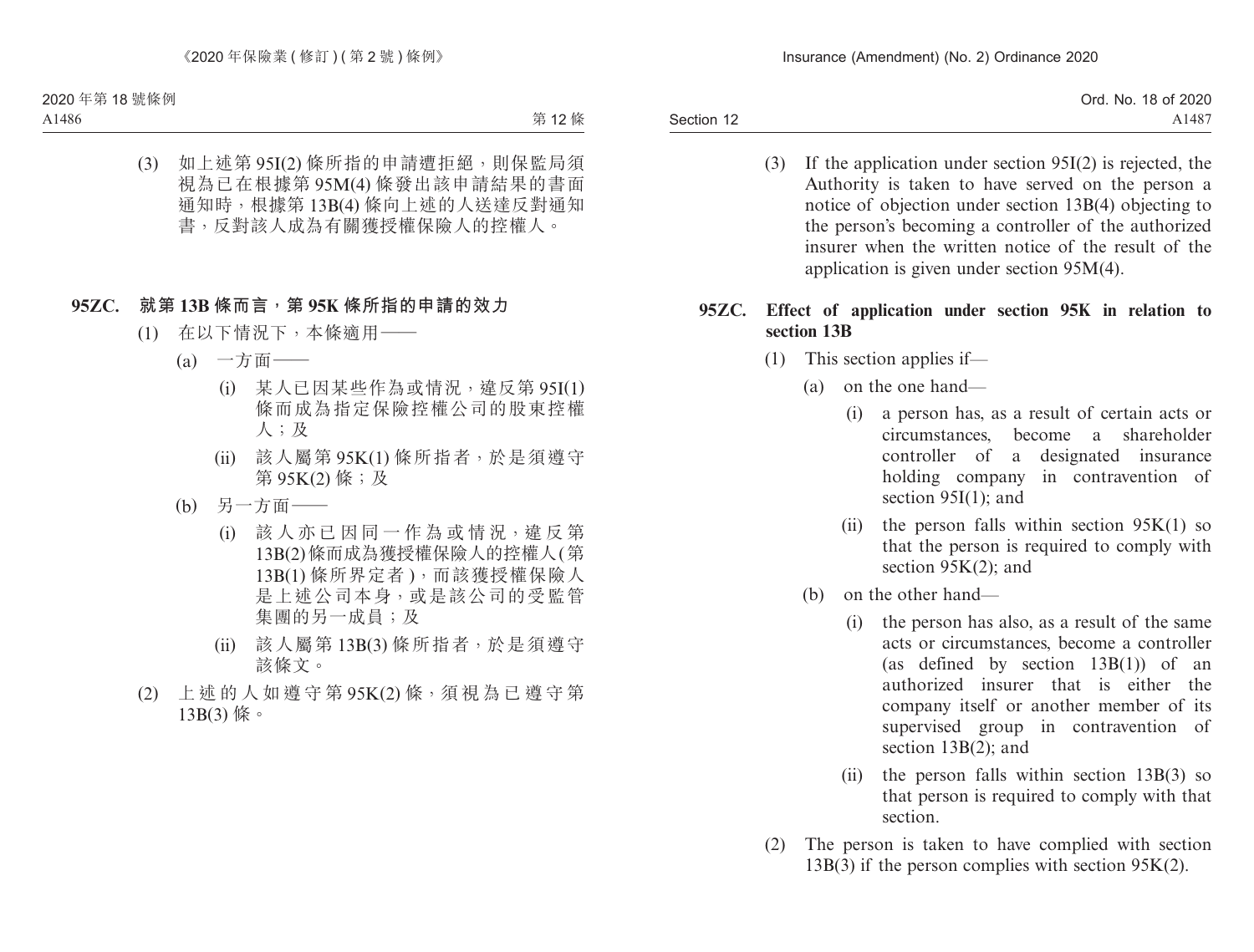- (3) If an application made under section  $95K(2)$  is approved, the Authority is not entitled to serve a notice of objection under section 13B(4) on the person in respect of the contravention mentioned in subsection (1)(b)(i).
- (4) If an application made under section  $95K(2)$  is rejected, the Authority is taken to have served on the person a notice of objection under section 13B(4) objecting to the person's being a controller of the authorized insurer when the written notice of the result of the application is given under section 95M(4).

## **95ZD. Effect of approval under section 95U in relation to sections 13A, 13AC and 13AE**

- (1) This section applies if a designated insurance holding company is also an authorized insurer.
- (2) If the Authority gives an approval under section 95U of the appointment of a person as a chief executive, director or key person in control functions (*specified officer*) of the designated insurance holding company, the Authority is taken to have at the same time given an approval under section 13A, 13AC or 13AE (as the case may be) of the appointment of the person as an equivalent officer of the authorized insurer.
- (3) For subsection (2), an equivalent officer is—
	- (a) if the specified officer is a chief executive of the designated insurance holding company—a controller (as defined by section 13A(12)) of the authorized insurer;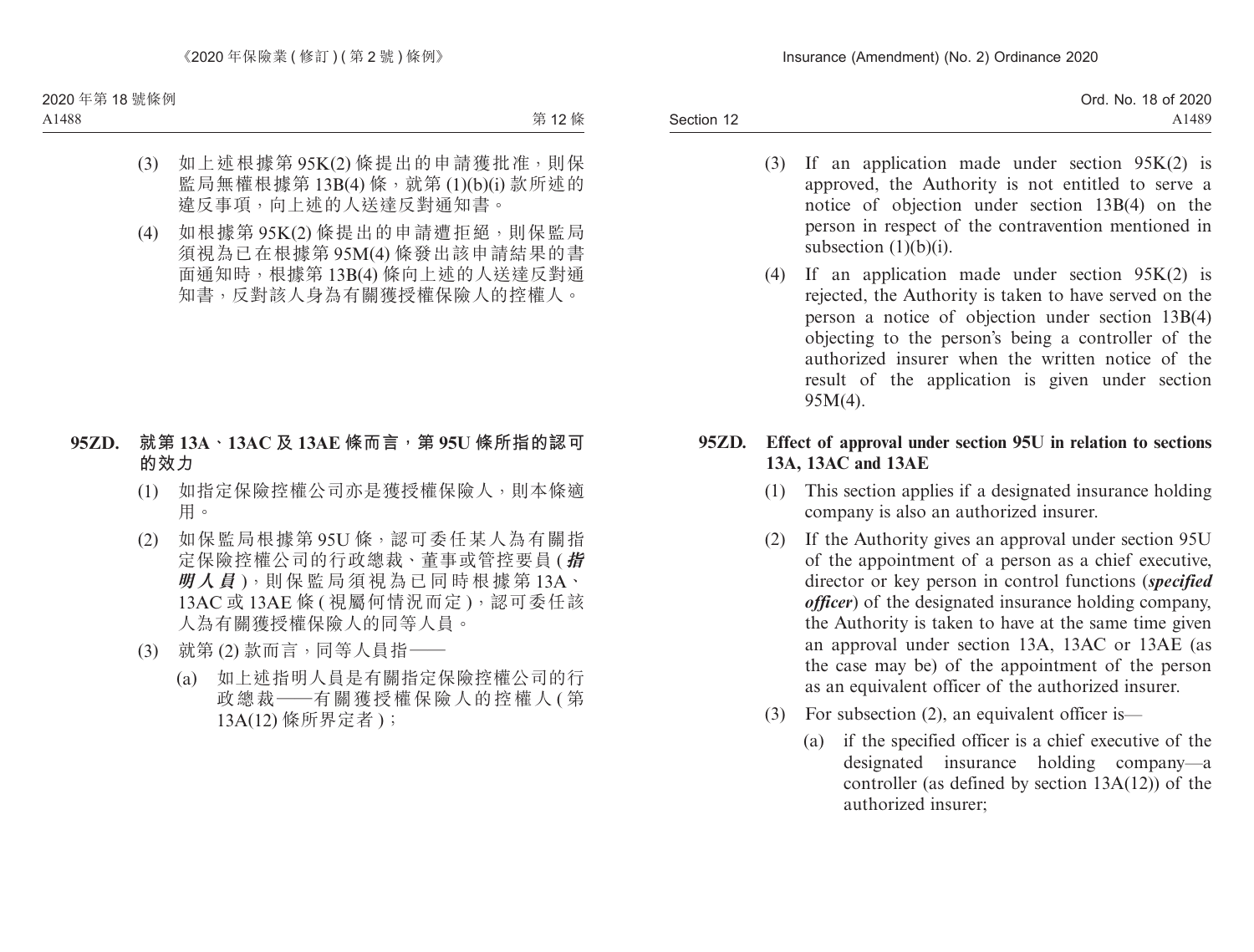- (b) if the specified officer is a director of the designated insurance holding company—a director of the authorized insurer; or
- (c) if the specified officer is a key person in control functions of the designated insurance holding company—a key person in control functions (as defined by section 13AE(12)) of the authorized insurer who is responsible for the same control functions for the company and the insurer.

# **Division 7—Financial Matters**

## **95ZE. Interpretation of Part XIA, Division 7**

In this Division—

*assessment framework* (評估架構) means a process—

- (a) that is established within the supervised group of a designated insurance holding company for assessing whether a major acquisition is material to the group; and
- (b) that involves, for that purpose—
	- (i) the quantification of the overall adverse impact that the acquisition may have on the group, taking into account any adverse impact on—
		- (A) the capital resources of the group;
		- (B) the risk profile of the group;
		- (C) the ongoing ability of the group to maintain compliance with the group capital requirements for the group; and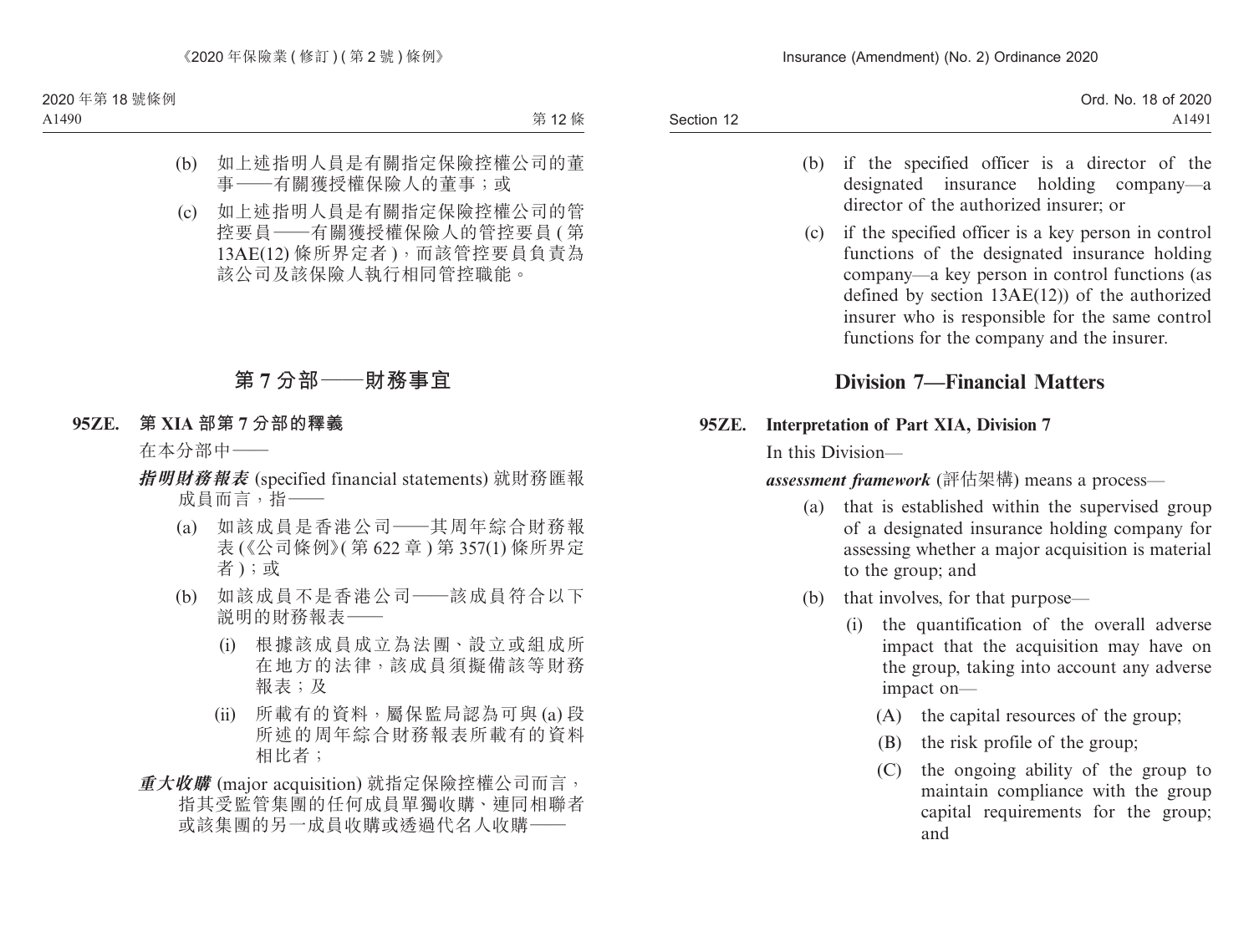|            | Ord. No. 18 of 2020 |
|------------|---------------------|
| Section 12 | A1493               |

- (D) any other matter that the Authority considers to be relevant; and
- (ii) the setting of an amount that the quantified adverse impact on the group must not exceed in order for the acquisition to be assessed as not material;
- *financial reporting member* (財務匯報成員), in relation to the supervised group of a designated insurance holding company, means the member of the group that satisfies the following conditions—
	- (a) it is either—
		- (i) the designated insurance holding company; or
		- (ii) a holding company of the designated insurance holding company; and
	- (b) it is, in the opinion of the Authority, the most appropriate member to be assigned for reporting information that gives a true and fair view of the financial position and financial performance of the group for the purposes of this Part;
- *major acquisition* (重大收購), in relation to a designated insurance holding company, means the acquisition by any member of its supervised group alone, or with an associate or another member of the group, or through a nominee, of—
	- (a) the control of 50% or more of the voting power at a general meeting of a body corporate; or
	- (b) 50% or more of the issued share capital of a body corporate;
- *specified financial statements* (指明財務報表), in relation to a financial reporting member, means—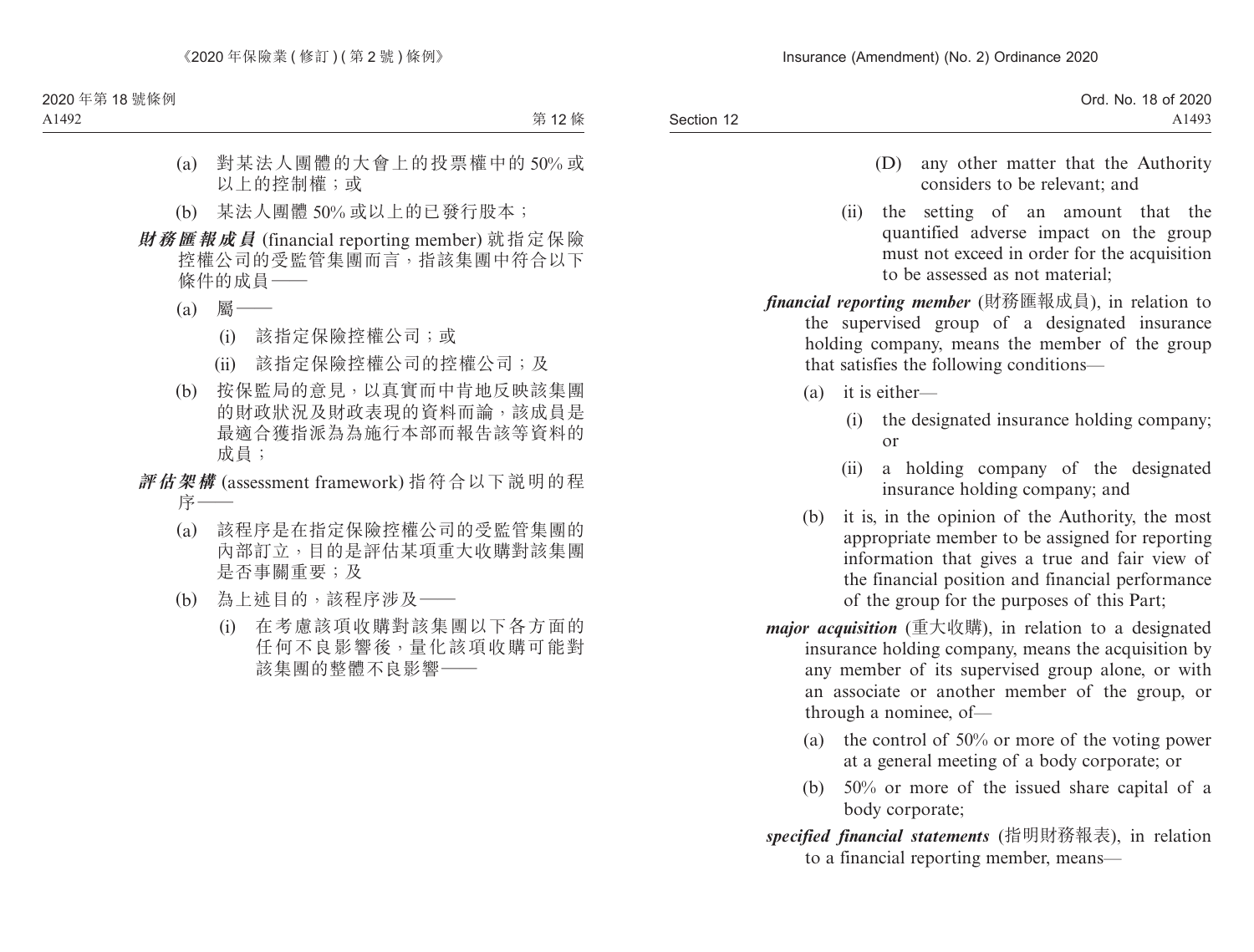| Ord. No. 18 of 2020 |
|---------------------|
| A1495               |
|                     |

- (a) if the member is a Hong Kong company—its annual consolidated financial statements as defined by section 357(1) of the Companies Ordinance (Cap. 622); or
- (b) in any other case—the financial statements of the member that—
	- (i) the member is required under the laws of its place of incorporation, establishment or formation to prepare; and
	- (ii) contain information that the Authority considers to be comparable to the information contained in the annual consolidated financial statements mentioned in paragraph (a).

### **95ZF. Auditor must be appointed**

- (1) A designated insurance holding company must ensure that a person who satisfies the requirements under subsection (2) or (3) is appointed as the auditor of the financial reporting member for its supervised group—
	- (a) within 1 month beginning on the date of designation; and
	- (b) as soon as practicable after the office of the auditor becomes vacant.
- (2) If the financial reporting member is a Hong Kong company, the auditor must be a person—
	- (a) who is qualified for appointment as an auditor of a company under the Professional Accountants Ordinance (Cap. 50); and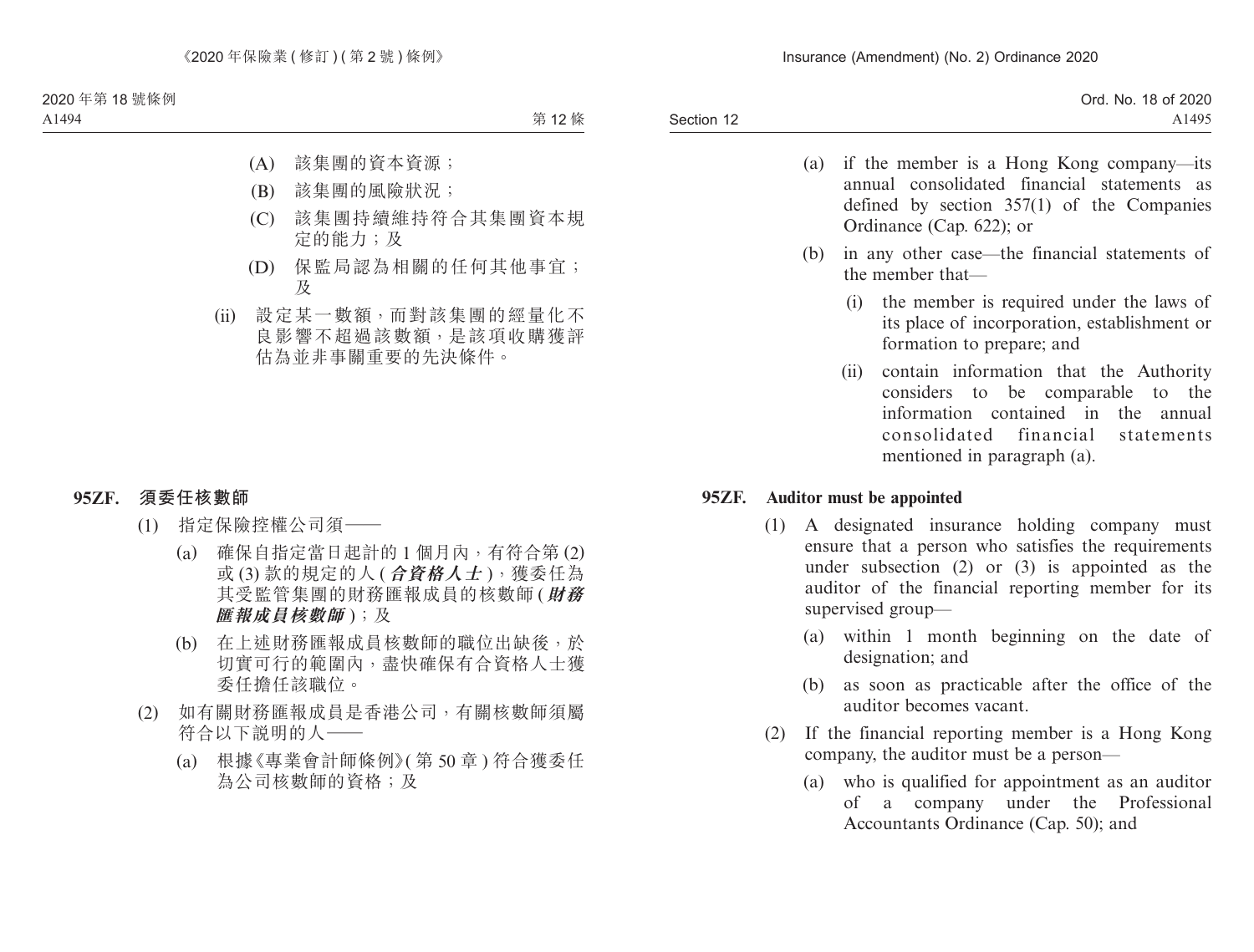|            | Ord. No. 18 of 2020 |
|------------|---------------------|
| Section 12 | A1497               |
|            |                     |

- (b) who is not disqualified under section 393 of the Companies Ordinance (Cap. 622) for appointment as an auditor of the member.
- (3) If the financial reporting member is not a Hong Kong company, the auditor must be a person—
	- (a) who may lawfully practise as an auditor in the place of incorporation, establishment or formation of the member; and
	- (b) without prejudice to paragraph (a), who holds a qualification that the Authority accepts as being of a standard comparable to that of a person mentioned in subsection (2).
- (4) A designated insurance holding company must, within 1 month beginning on the date on which an auditor is appointed under subsection (1), serve on the Authority a written notice stating that fact and the name and qualifications of the person appointed.
- (5) A designated insurance holding company that contravenes subsection (1) or (4) commits an offence and is liable on conviction—
	- (a) to a fine at level 4; and
	- (b) in the case of a continuing offence—to a further fine of \$1,000 for every day during which the offence continues.

### **95ZG. Notification in respect of auditor**

- (1) A designated insurance holding company must immediately notify the Authority in writing if—
	- (a) the financial reporting member for its supervised group decides to remove or replace an auditor appointed under section 95ZF;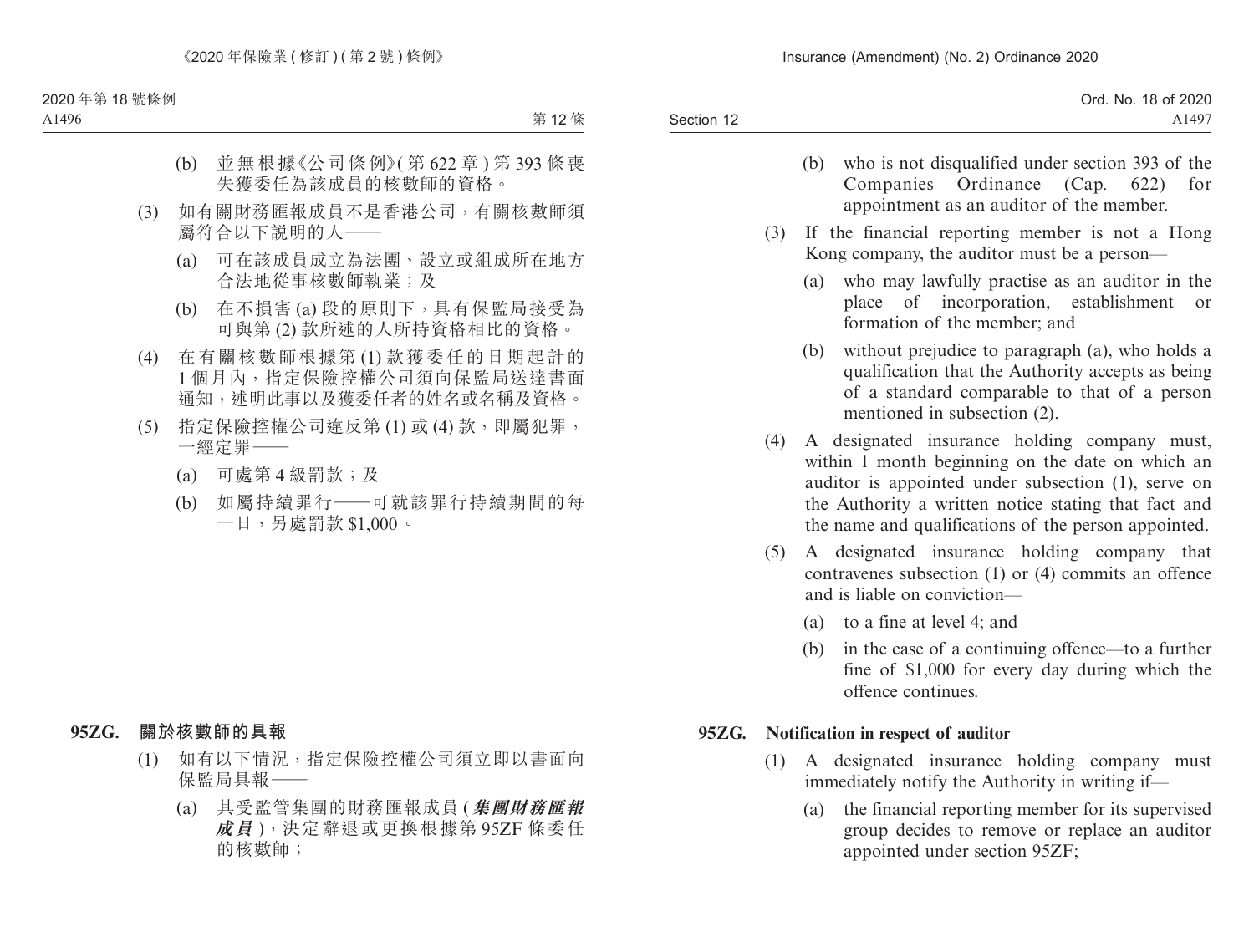|            | Ord. No. 18 of 2020 |
|------------|---------------------|
| Section 12 | A1499               |

- (b) a person appointed under section 95ZF to be the auditor of the financial reporting member for its supervised group ceases to be such an auditor otherwise than in consequence of a decision referred to in paragraph (a); or
- (c) where the financial reporting member for its supervised group is a Hong Kong company—
	- (i) a person appointed under section 95ZF to be the auditor of the member is also an auditor appointed under section 395, 396, 397 or 398 of the Companies Ordinance (Cap. 622), or deemed to be reappointed under section 403 of that Ordinance, of the member (*CO auditor*); and
	- (ii) the member either—
		- (A) proposes to give special notice to its shareholders of a resolution removing such a CO auditor before the end of the auditor's term of office; or
		- (B) gives notice to its shareholders of a resolution replacing such a CO auditor at the end of the auditor's term of office.
- (2) An auditor appointed under section 95ZF must immediately notify the Authority in writing if the auditor—
	- (a) resigns;
	- (b) where the auditor has been appointed for a fixed term—decides not to seek reappointment; or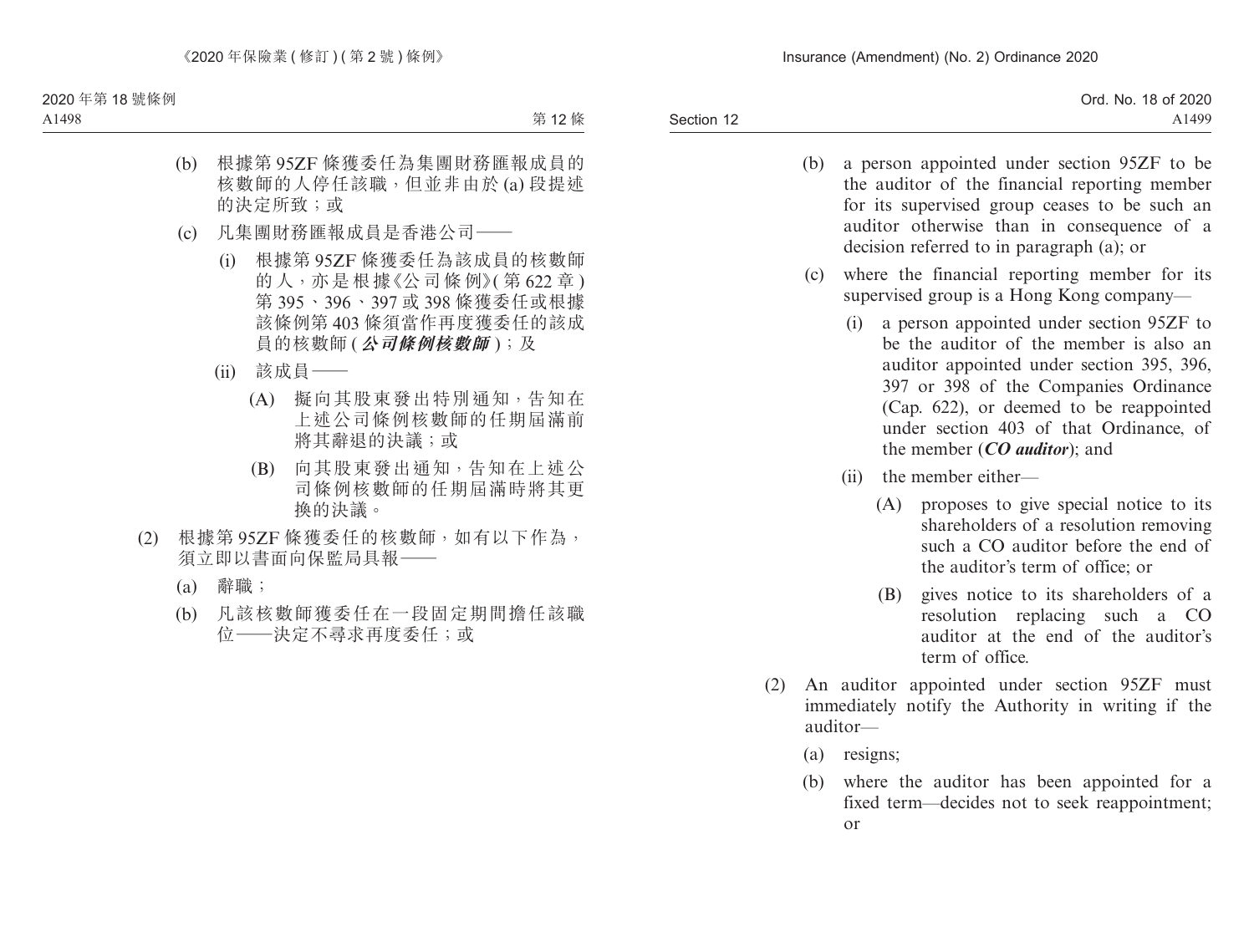| Ord. No. 18 of 2020 |
|---------------------|
| A1501               |
|                     |

- (c) decides to add a qualification or adverse statement to the auditor's report on the financial statements required to be submitted under section 95ZH.
- (3) A designated insurance holding company that contravenes subsection (1) commits an offence and is liable on conviction—
	- (a) to a fine at level 4; and
	- (b) in the case of a continuing offence—to a further fine of \$1,000 for every day during which the offence continues.
- (4) It is a defence for a designated insurance holding company charged with an offence under subsection (3) to prove that the company took all reasonable precautions and exercised all due diligence to avoid the commission of the offence.

### **95ZH. Submission of financial statements and auditor's reports**

- (1) A designated insurance holding company must submit to the Authority the following documents in accordance with this section—
	- (a) the specified financial statements of the financial reporting member for its supervised group; and
	- (b) a report of the auditor of the member appointed under section 95ZF on those statements.
- (2) A document required to be submitted under subsection (1) must comply with any requirements specified by the Authority in a written notice served on the designated insurance holding company.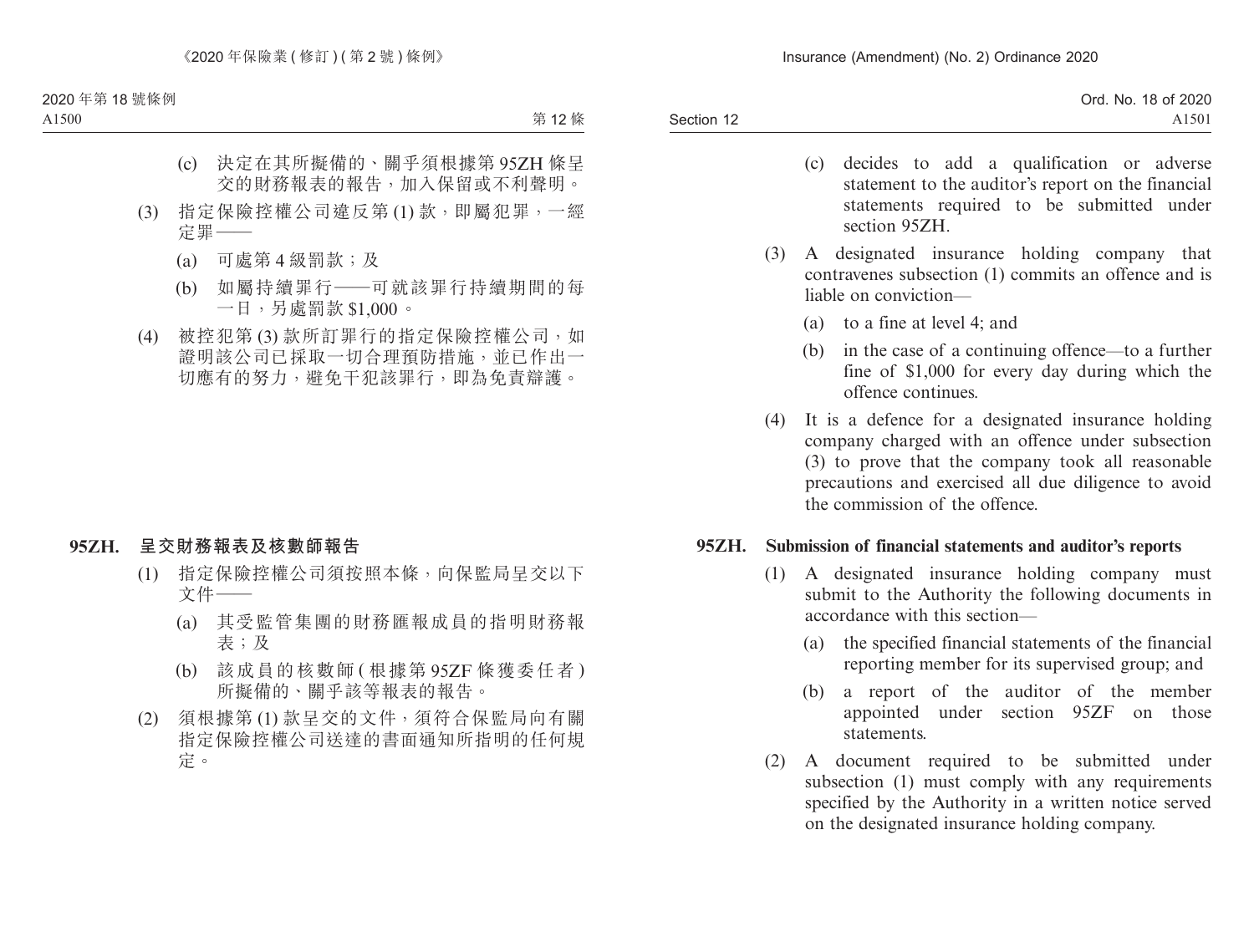|            | Ord. No. 18 of 2020 |
|------------|---------------------|
| Section 12 | A1503               |
|            |                     |

- (3) A designated insurance holding company must submit a document under subsection (1) by depositing it with the Authority—
	- (a) within 4 months after the end of the period to which the document relates; or
	- (b) if the 4-month period is extended by the Authority under subsection (4)—within the extended period.
- (4) The Authority may extend the 4-month period mentioned in subsection (3)(a) by a period not exceeding 3 months if it appears to the Authority that the circumstances are such that a period longer than 4 months should be allowed.
- (5) A designated insurance holding company that contravenes subsection (1) commits an offence and is liable on conviction—
	- (a) to a fine of \$200,000; and
	- (b) in the case of a continuing offence—to a further fine of \$1,000 for every day during which the offence continues.

### **95ZI. Requirements in relation to group capital**

- (1) The Authority may, by rules made under section 129, prescribe—
	- (a) requirements in relation to the capital of the supervised group of a designated insurance holding company, including among others—
		- (i) the minimum amount of capital that the group must maintain (including how such an amount is to be determined); and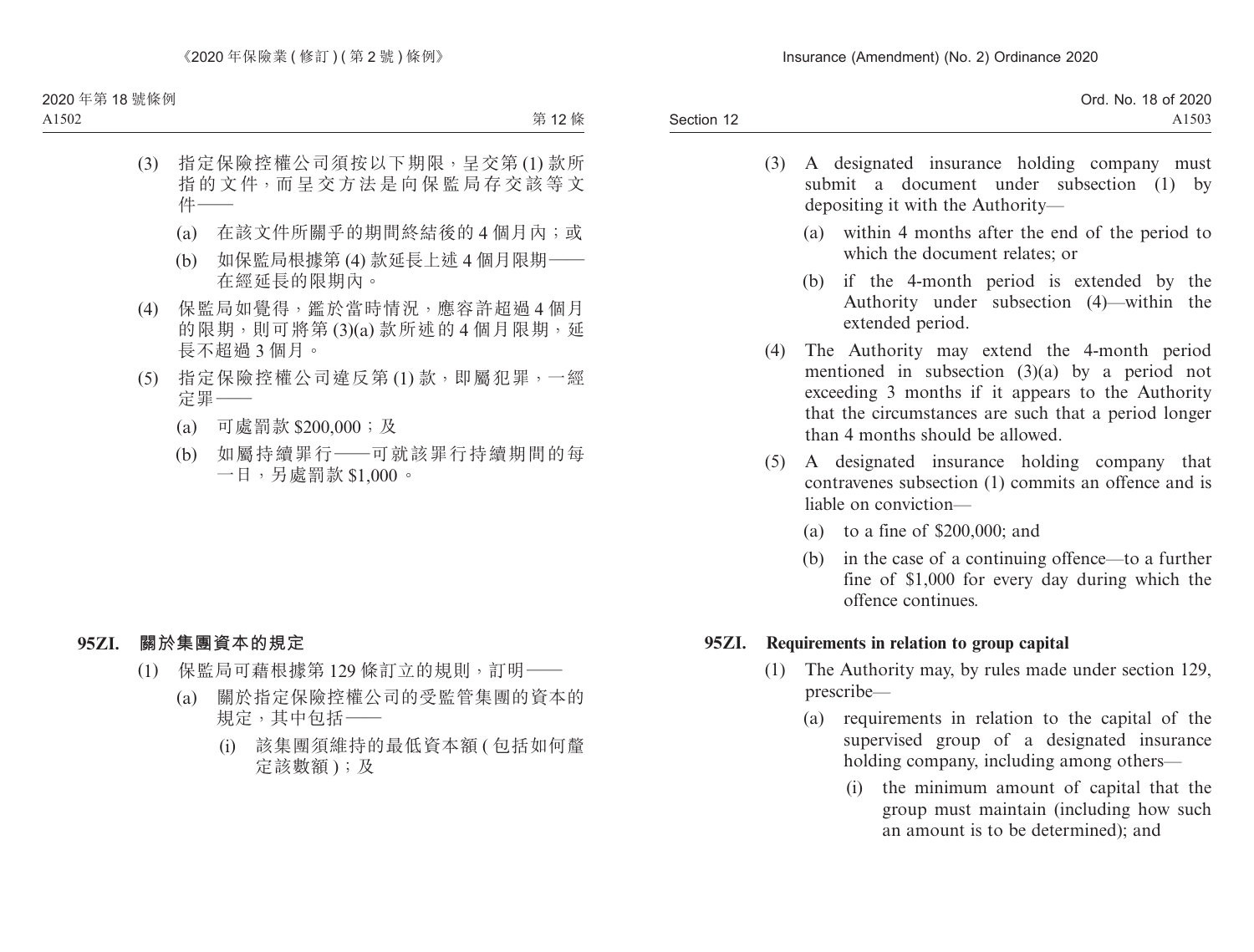|            | Ord. No. 18 of 2020 |
|------------|---------------------|
| Section 12 | A1505               |

- (ii) the types and amounts of capital resources of the group that are eligible for being counted towards satisfying the minimum amount of capital;
- (b) requirements for a designated insurance holding company to report to the Authority (including how such a report is to be made)—
	- (i) the capital position of its supervised group; and
	- (ii) any information relevant to the compliance with the group capital requirements for its supervised group; and
- (c) requirements for a designated insurance holding company to disclose to the public (including how such a disclosure is to be made)—
	- (i) the group capital requirements for its supervised group;
	- (ii) the capital position of its supervised group; and
	- (iii) any information relevant to a matter mentioned in subparagraph (i) or (ii).
- (2) The Authority may, by a written notice served on a designated insurance holding company, vary a requirement prescribed by virtue of subsection (1)(a) that applies to the supervised group of the company if the Authority is satisfied, on reasonable grounds, that it is prudent to make the variation so that the group capital requirements for the group are commensurate with the risks associated with the group.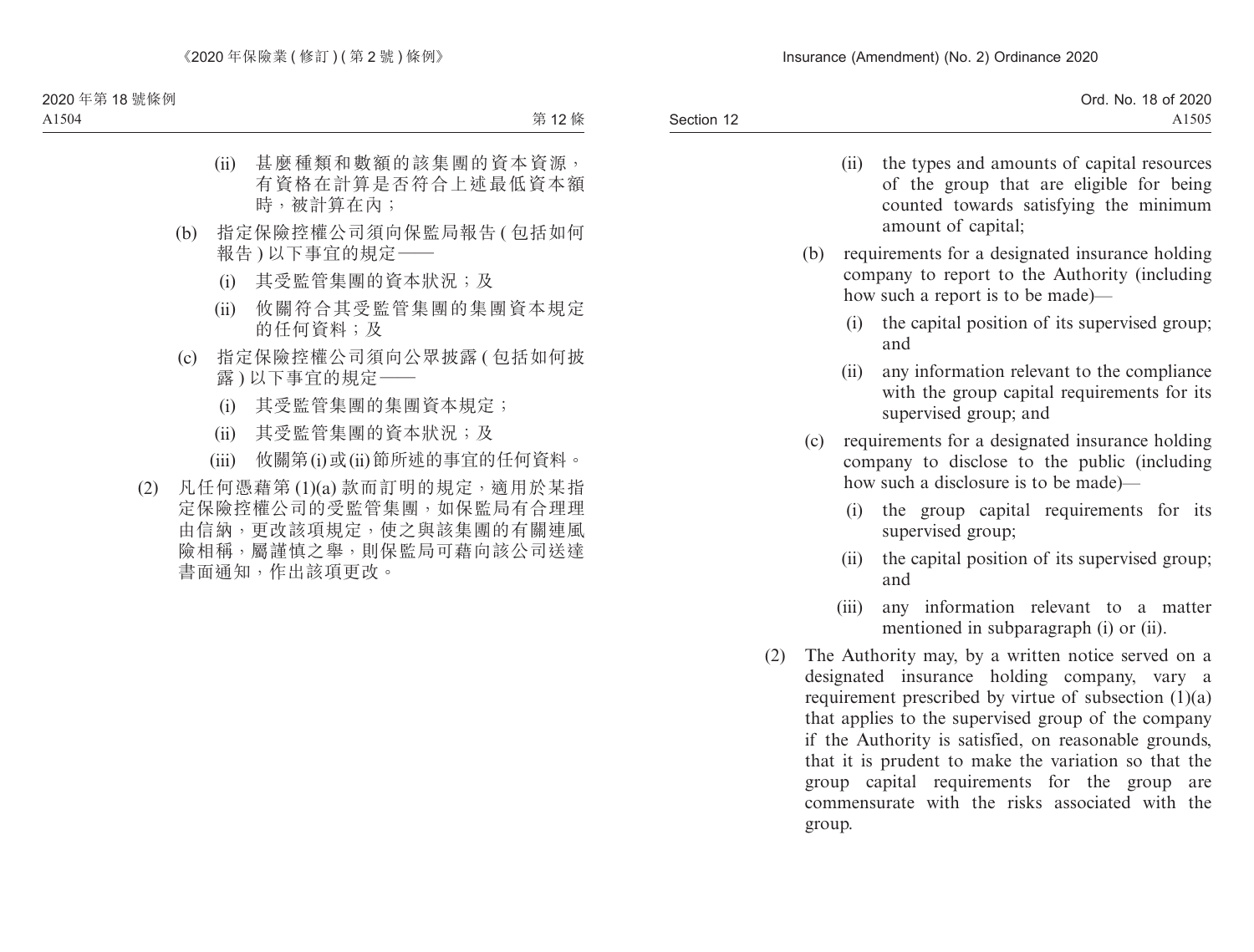|            | Ord. No. 18 of 2020 |
|------------|---------------------|
| Section 12 | $A150^{\circ}$      |

- (3) A designated insurance holding company must ensure that the group capital requirements for its supervised group are at all times complied with.
- (4) If the Authority is of the opinion that a designated insurance holding company has failed to comply with subsection (3), the Authority may, by a written notice served on the company, require the company to do any of the following acts within the period specified in the notice—
	- (a) submit to the Authority the company's plan for—
		- (i) restoring the supervised group of the company to a sound financial position; and
		- (ii) bringing the group back into a position as soon as reasonably practicable where the group capital requirements for the group are complied with;
	- (b) if the Authority considers a plan submitted inadequate—propose modifications to the plan to the satisfaction of the Authority;
	- (c) give effect to the plan accepted by the Authority.
- (5) A designated insurance holding company must comply with—
	- (a) any requirements imposed under subsection (4);
	- (b) its reporting requirements; and
	- (c) its disclosure requirements.
- (6) A designated insurance holding company that contravenes subsection (5)(a) commits an offence and is liable on conviction on indictment—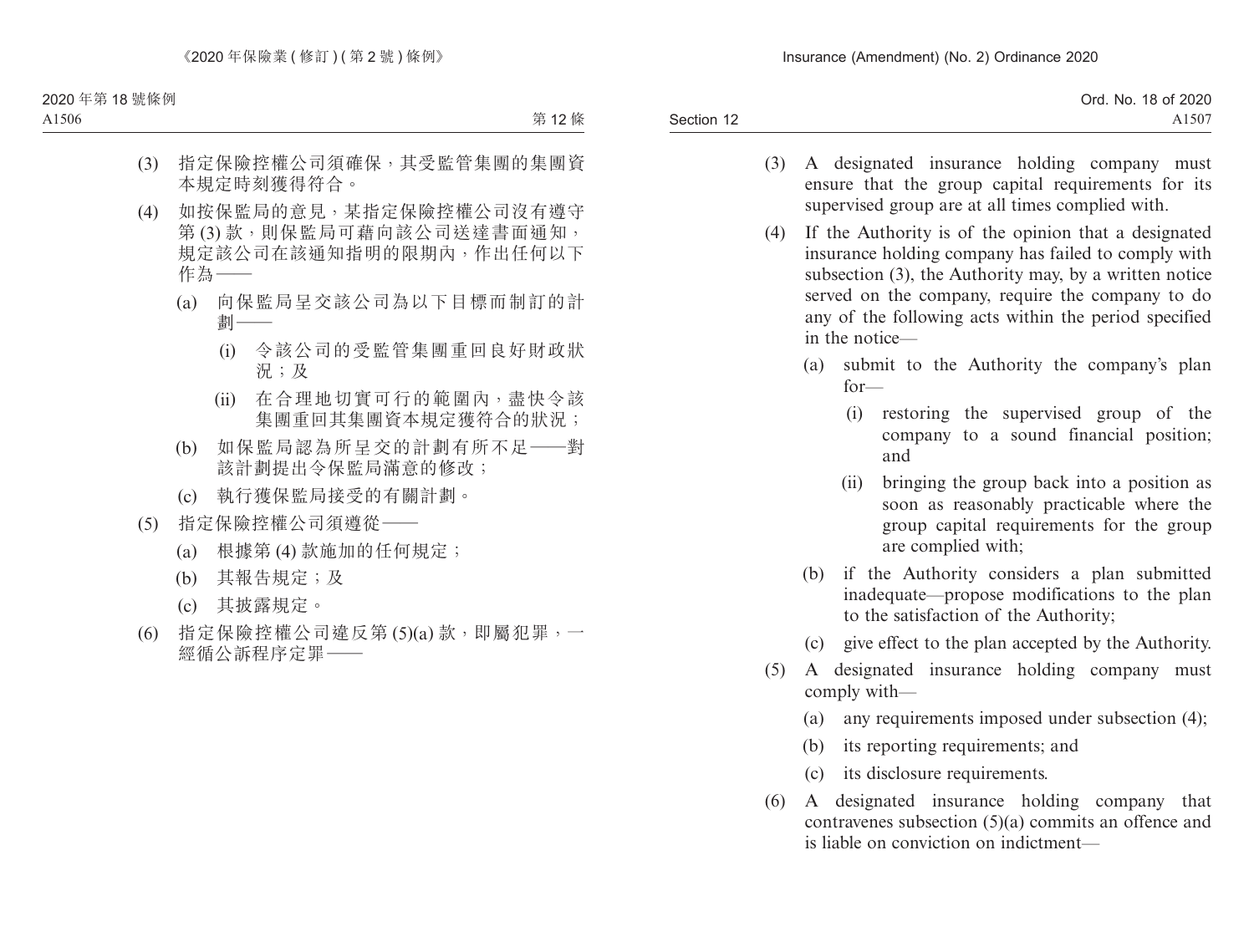- (a) to a fine of \$200,000; and
- (b) in the case of a continuing offence—to a further fine of \$10,000 for every day during which the offence continues.
- (7) A designated insurance holding company that contravenes subsection (5)(b) or (c) commits an offence and is liable on conviction on indictment—
	- (a) to a fine of \$200,000; and
	- (b) in the case of a continuing offence—to a further fine of \$5,000 for every day during which the offence continues.
- (8) It is a defence for a designated insurance holding company charged with an offence under subsection (6) or (7) to prove that, at the time of the alleged offence, the company had a reasonable excuse for failing to comply with the requirement concerned.
- (9) In this section—
- *disclosure requirement* (披露規定), in relation to a designated insurance holding company, means a requirement prescribed by virtue of subsection (1)(c) that applies to the company;
- *group capital requirement* (集團資本規定), in relation to the supervised group of a designated insurance holding company, means—
	- (a) a requirement prescribed by virtue of subsection (1)(a) that applies to the group; or
	- (b) if the requirement is varied under subsection (2)—the requirement so varied;
- *reporting requirement* (報告規定), in relation to a designated insurance holding company, means a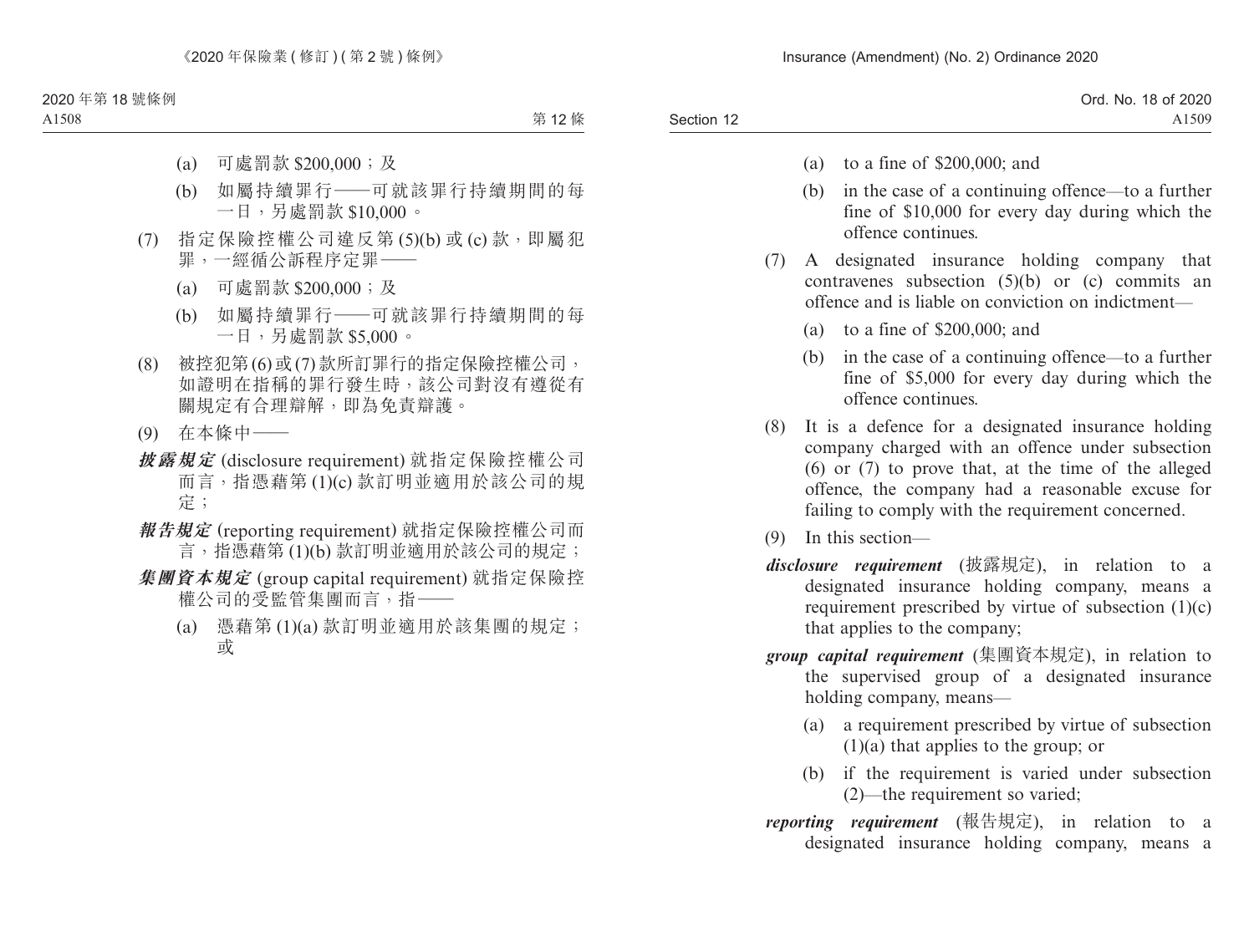|            | 18 of 2020<br>Ord. No. |
|------------|------------------------|
| Section 12 | 71711                  |

requirement prescribed by virtue of subsection (1)(b) that applies to the company.

### **95ZJ. Requirements in relation to major acquisition**

- (1) Subject to subsection (6), a designated insurance holding company must not make a major acquisition, or allow the making of a major acquisition by another member of the supervised group of the company, unless—
	- (a) the acquisition has been approved by the Authority under section 95ZK; or
	- (b) the acquisition has been assessed, through an assessment framework approved by the Authority under section 95ZM, as not material to the supervised group of the company.
- (2) A designated insurance holding company may apply in accordance with subsection (3) for an approval under section 95ZK of a major acquisition.
- (3) An application under subsection (2) must—
	- (a) be made in writing;
	- (b) be served on the Authority; and
	- (c) contain—
		- (i) the particulars of the major acquisition proposed to be made (*proposed acquisition*); and
		- (ii) the particulars of the entity proposing to make the acquisition.
- (4) A designated insurance holding company that makes an application under subsection (2) must—
	- (a) pay a prescribed fee for the application; and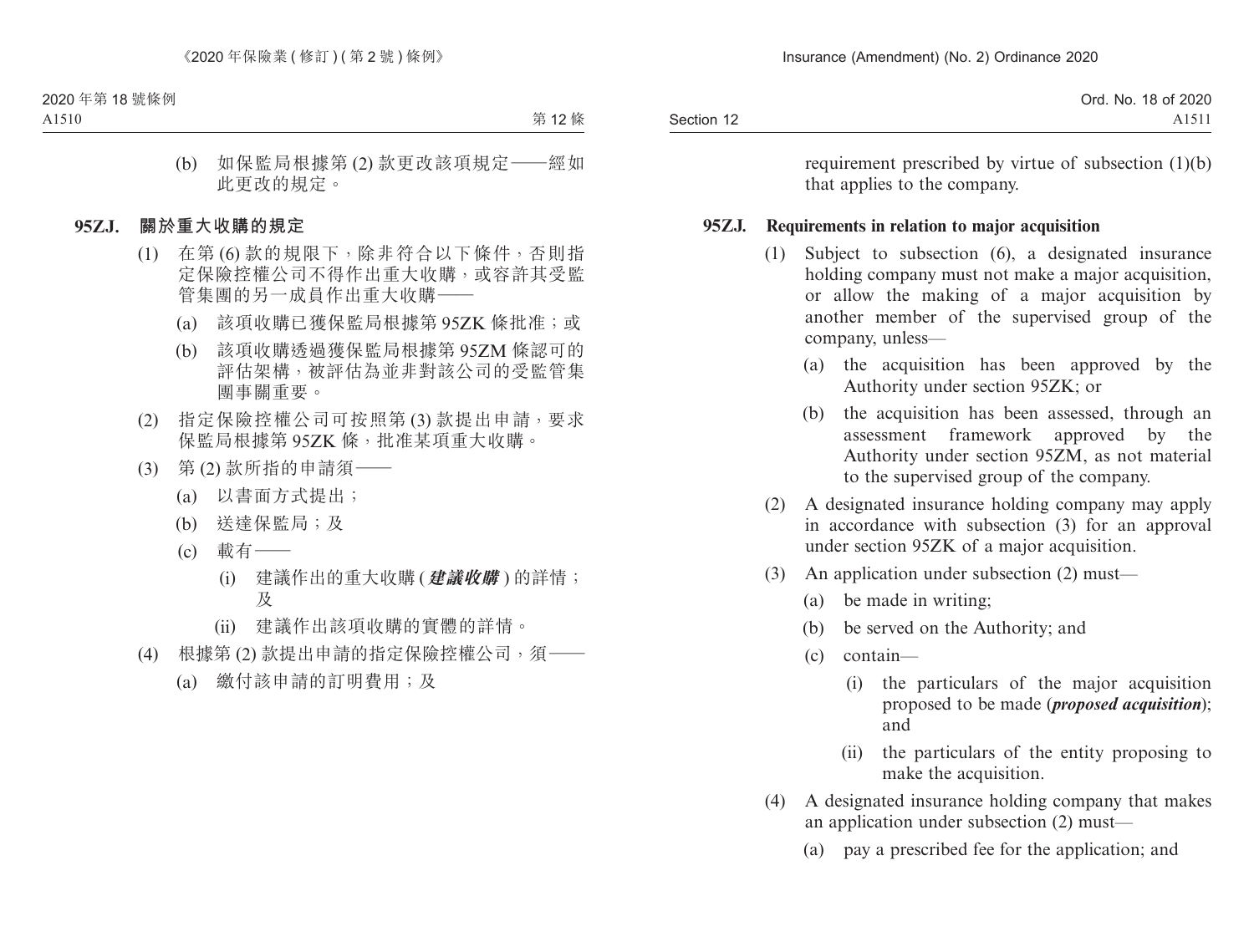- (b) provide to the Authority—
	- (i) any information that the Authority reasonably requires to enable it to consider the application; and
	- (ii) if the proposed acquisition has been assessed through the assessment framework mentioned in subsection (1)(b) as material to the supervised group of the company a record of the assessment.
- (5) A designated insurance holding company that contravenes subsection (1) commits an offence and is liable—
	- (a) on conviction on indictment—to a fine at \$200,000; or
	- (b) on summary conviction—to a fine at level 6,

and in the case of a continuing offence—to a further fine of \$2,000 for every day during which the offence continues.

- (6) Subsection (1) does not apply to a major acquisition made or allowed by a designated insurance holding company if the acquisition is—
	- (a) made pursuant to a written agreement that is—
		- (i) entered into before the date of designation of the company; and
		- (ii) binding on the entity within the supervised group of the company that makes the acquisition; or
	- (b) made solely for investment purposes as part of the insurance business carried on by any member of the supervised group of the company.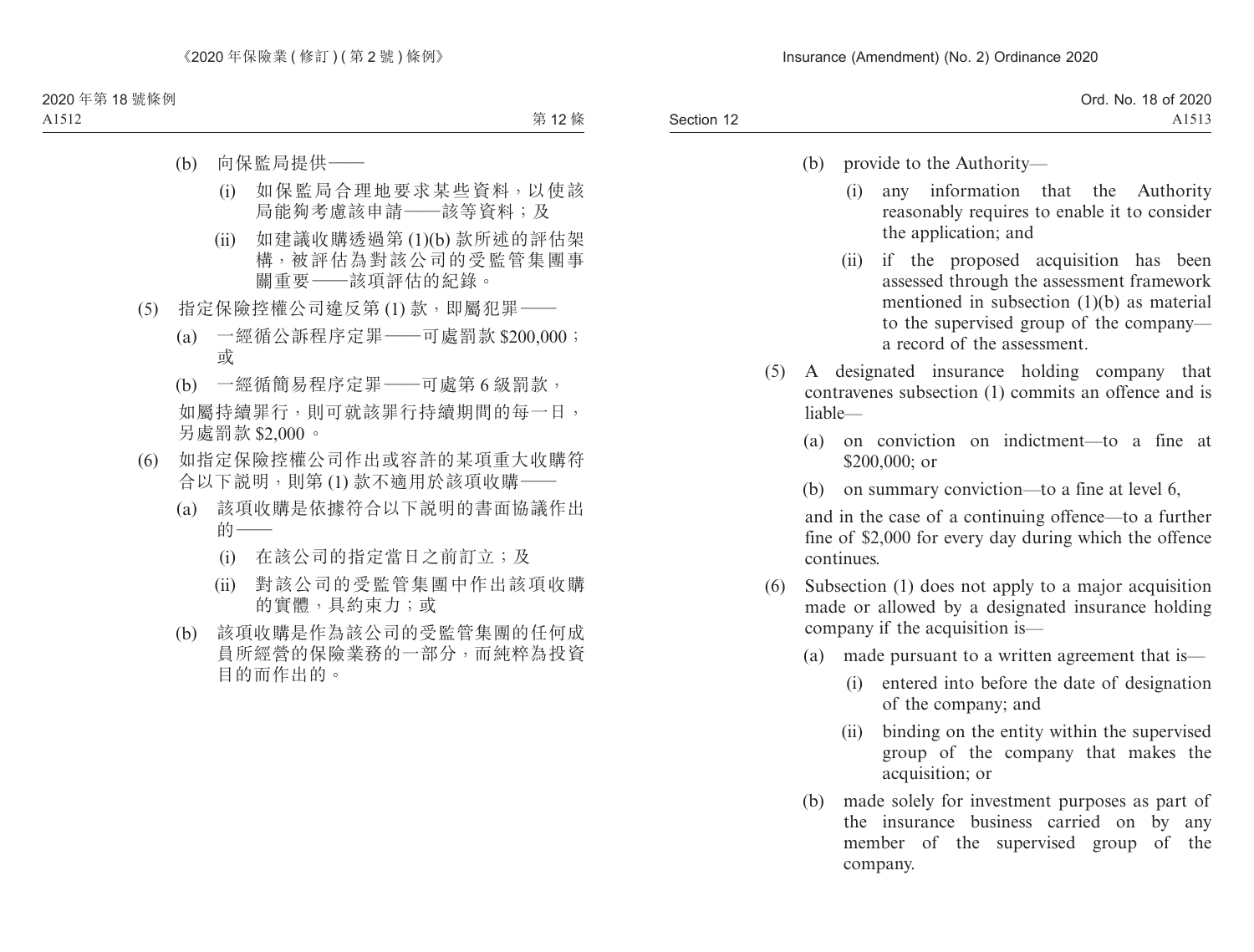|            | Ord. No. 18 of 2020 |
|------------|---------------------|
| Section 12 | A1515               |

### **95ZK. Approval of major acquisition**

- (1) The Authority may, on an application made under section 95ZJ(2) by a designated insurance holding company, approve the major acquisition specified in the application (*proposed acquisition*) if—
	- (a) section 95ZJ(3) and (4) is complied with; and
	- (b) the Authority is satisfied that the proposed acquisition will not be prejudicial, or is unlikely to be prejudicial, to the interests of the policy holders of the supervised group of the company.
- (2) If the Authority intends to reject an application mentioned in subsection (1), the Authority must serve on the designated insurance holding company a preliminary written notice stating—
	- (a) that the Authority is considering rejecting the application;
	- (b) the reasons why the Authority is considering doing so; and
	- (c) that the company may, within the period specified in the preliminary notice—
		- (i) make written representations to the Authority; and
		- (ii) if the company so requests, make oral representations to a person appointed for that purpose by the Authority.
- (3) If representations are made under subsection (2), the Authority must take them into account before rejecting the application.
- (4) After deciding on the application, the Authority must give the designated insurance holding company a written notice of the result of the application.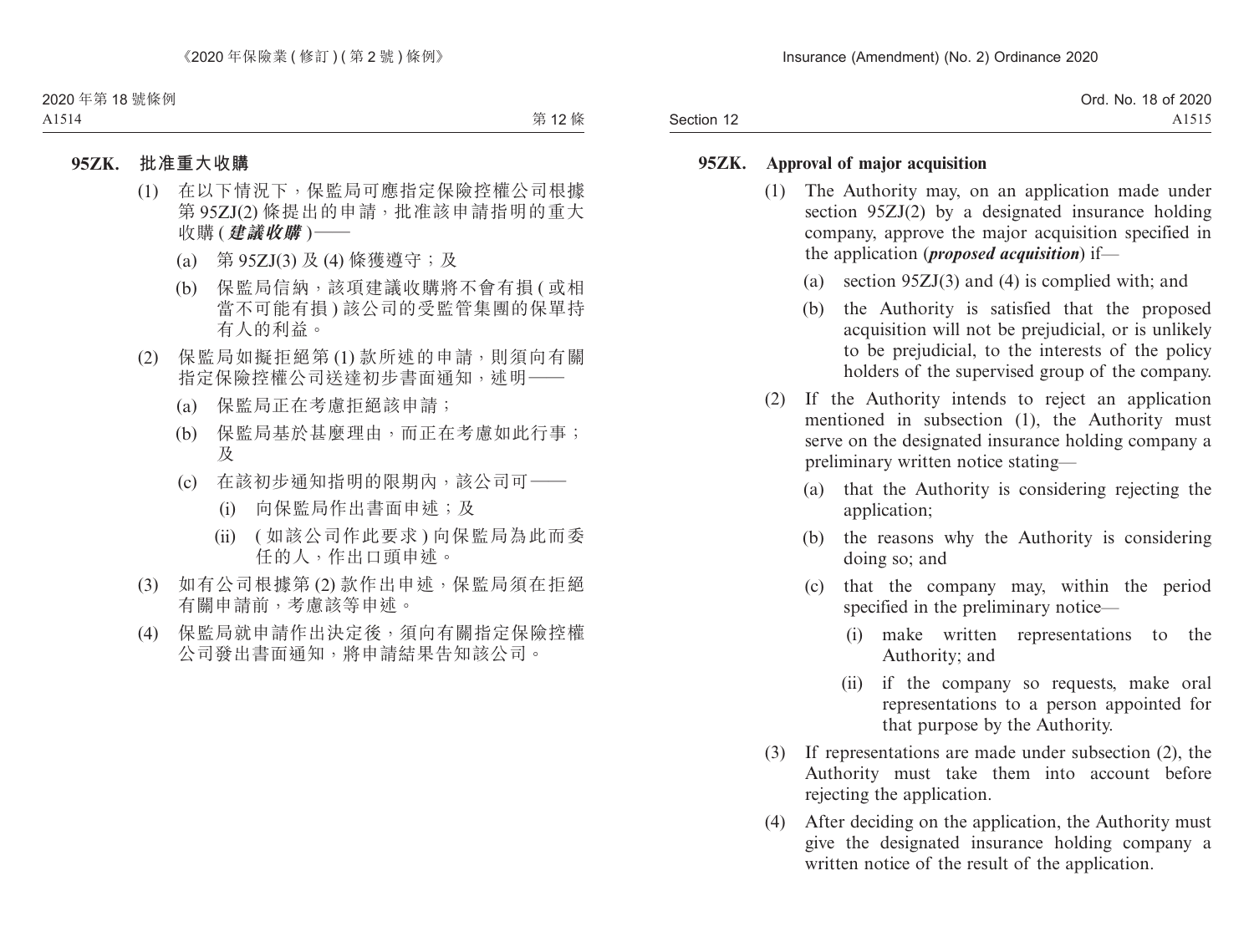|            | Ord. No. 18 of 2020 |
|------------|---------------------|
| Section 12 | A1517               |

(5) If the application is rejected, the notice must include a statement of the reasons for the rejection.

#### **95ZL. Assessment framework for major acquisition**

- (1) A designated insurance holding company may apply in accordance with subsection (2) for an approval under section 95ZM of an assessment framework.
- (2) An application under subsection (1) must—
	- (a) be made in writing;
	- (b) be served on the Authority; and
	- (c) contain the particulars of the assessment framework.
- (3) A designated insurance holding company that makes an application under subsection (1) must—
	- (a) pay a prescribed fee for the application; and
	- (b) provide to the Authority any information that the Authority reasonably requires to enable it to consider the application.

### **95ZM. Approval of assessment framework for major acquisition**

- (1) The Authority may, on an application made under section 95ZL(1) by a designated insurance holding company, approve the assessment framework specified in the application (*proposed assessment framework*) if—
	- (a) section 95ZL(2) and (3) is complied with; and
	- (b) the Authority is satisfied that the proposed assessment framework is appropriate for assessing whether a major acquisition is material to the supervised group of the company.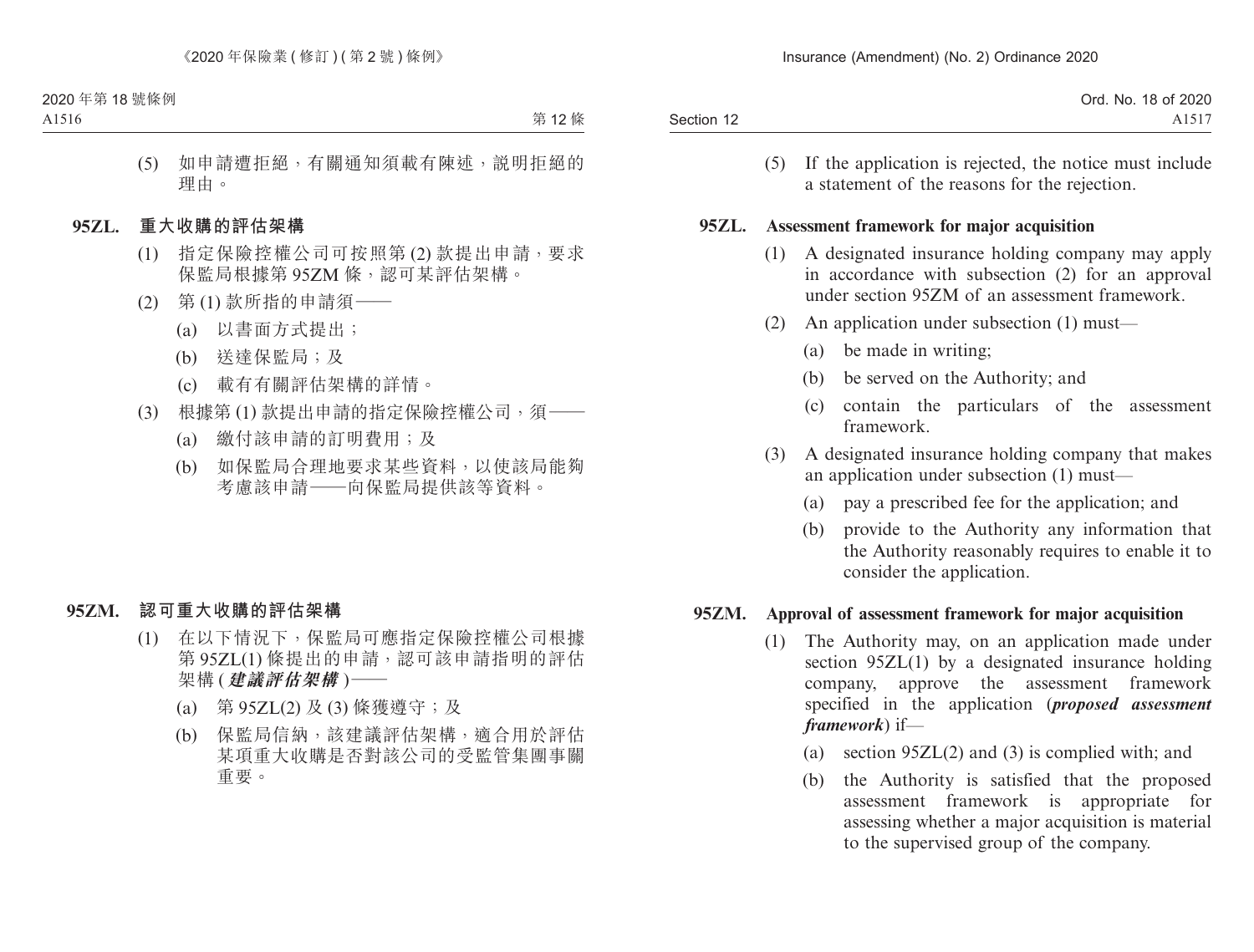| Ord. No. 18 of 2020 |  |
|---------------------|--|
|                     |  |
|                     |  |

- (2) If the Authority intends to reject an application mentioned in subsection (1), the Authority must serve on the designated insurance holding company a preliminary written notice stating—
	- (a) that the Authority is considering rejecting the application;
	- (b) the reasons why the Authority is considering doing so; and
	- (c) that the company may, within the period specified in the preliminary notice—
		- (i) make written representations to the Authority; and
		- (ii) if the company so requests, make oral representations to a person appointed for that purpose by the Authority.
- (3) If representations are made under subsection (2), the Authority must take them into account before rejecting the application.
- (4) After deciding on the application, the Authority must give the designated insurance holding company a written notice of the result of the application.
- (5) If the application is rejected, the notice must include a statement of the reasons for the rejection.

# **Division 8—Intervention Powers**

### **95ZN. Conditions for exercising intervention powers**

(1) A power under section 95ZO, 95ZP or 95ZQ is exercisable in relation to a designated insurance holding company only if the Authority is of the opinion that—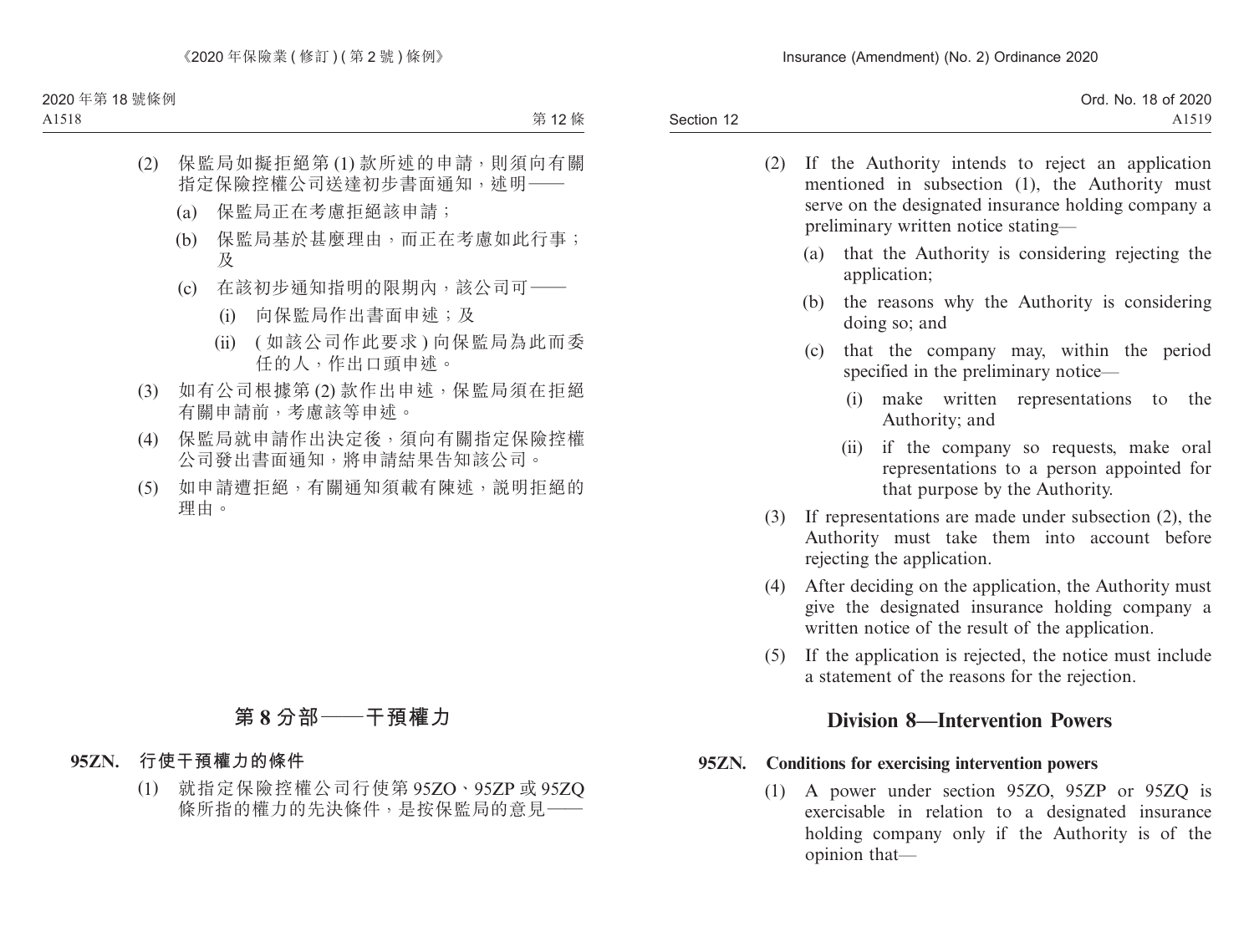|            | Ord. No. 18 of 2020 |
|------------|---------------------|
| Section 12 | A1521               |
|            |                     |

- (a) the exercise of the power is desirable for the Authority's carrying out any of its functions under this Part in relation to the company;
- (b) the exercise of the power is desirable for mitigating or controlling the risks posed to, by or across the business of the supervised group of the company;
- (c) the company has failed to comply with this Part; or
- (d) the company has provided inaccurate information to the Authority for the purposes of this Part.
- (2) A power under section 95ZR is exercisable in relation to a designated insurance holding company only if the Authority is of the opinion that—
	- (a) the exercise of the power is desirable for the Authority's carrying out any of its functions under this Part in relation to the company; and
	- (b) the exercise of the powers under sections 95ZO, 95ZP and 95ZQ, or the exercise of those powers alone, would not be appropriate for the Authority's carrying out that function.
- (3) A power under section 95ZT is exercisable in relation to a designated insurance holding company only if—
	- (a) any of the following happens—
		- (i) the Authority is of the opinion, or is informed by the company, that the group capital requirements (as defined by section 95ZI(9)) for the supervised group of the company is not being, or is likely to be not, complied with;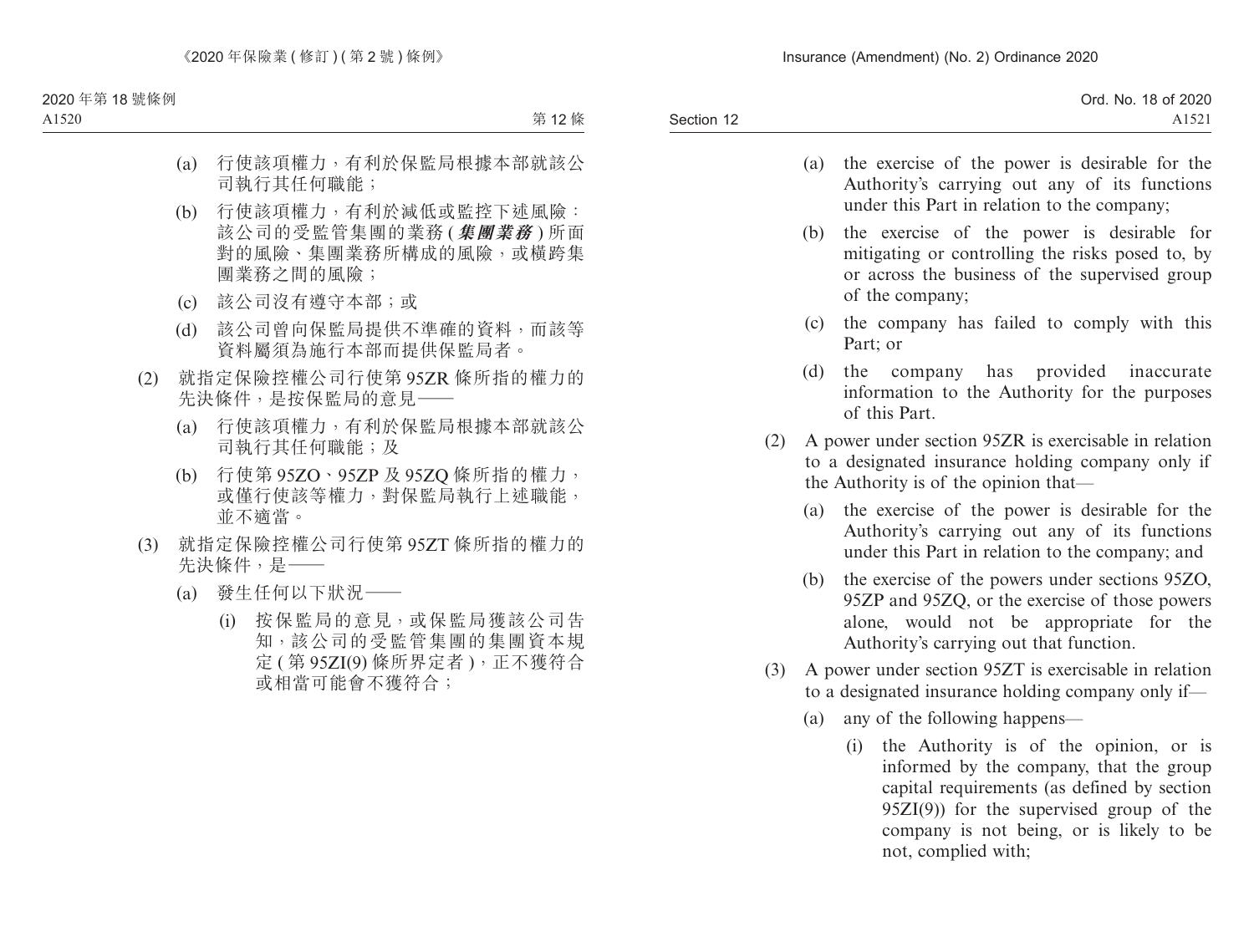|            | Ord. No. 18 of 2020 |
|------------|---------------------|
| Section 12 | A152                |

- (ii) an auditor's report submitted under section 95ZH(1)(b) states that there is a significant doubt as to the ability of the company or its supervised group to continue as a going concern;
- (iii) the Authority is of the opinion that the company or its supervised group is unable to meet the liabilities of the company or group; and
- (b) the Authority is of the opinion that—
	- (i) there is no reasonable prospect of the company or its supervised group recovering from the situation concerning the company or group as mentioned in paragraph (a);
	- (ii) the measures taken by the company or its supervised group for the company or group to recover from such a situation have failed; or
	- (iii) any attempt to take the measures mentioned in subparagraph (ii) for the company or group to recover from such a situation is likely to fail or cannot be implemented within a reasonable time.

### **95ZO. Power to require information and documents**

- (1) Subject to section 95ZN(1), the Authority may, by a written notice served on a designated insurance holding company, require the company to provide information or produce documents about any matter that relates to any member of its supervised group.
- (2) The Authority may, in a notice under subsection (1), specify—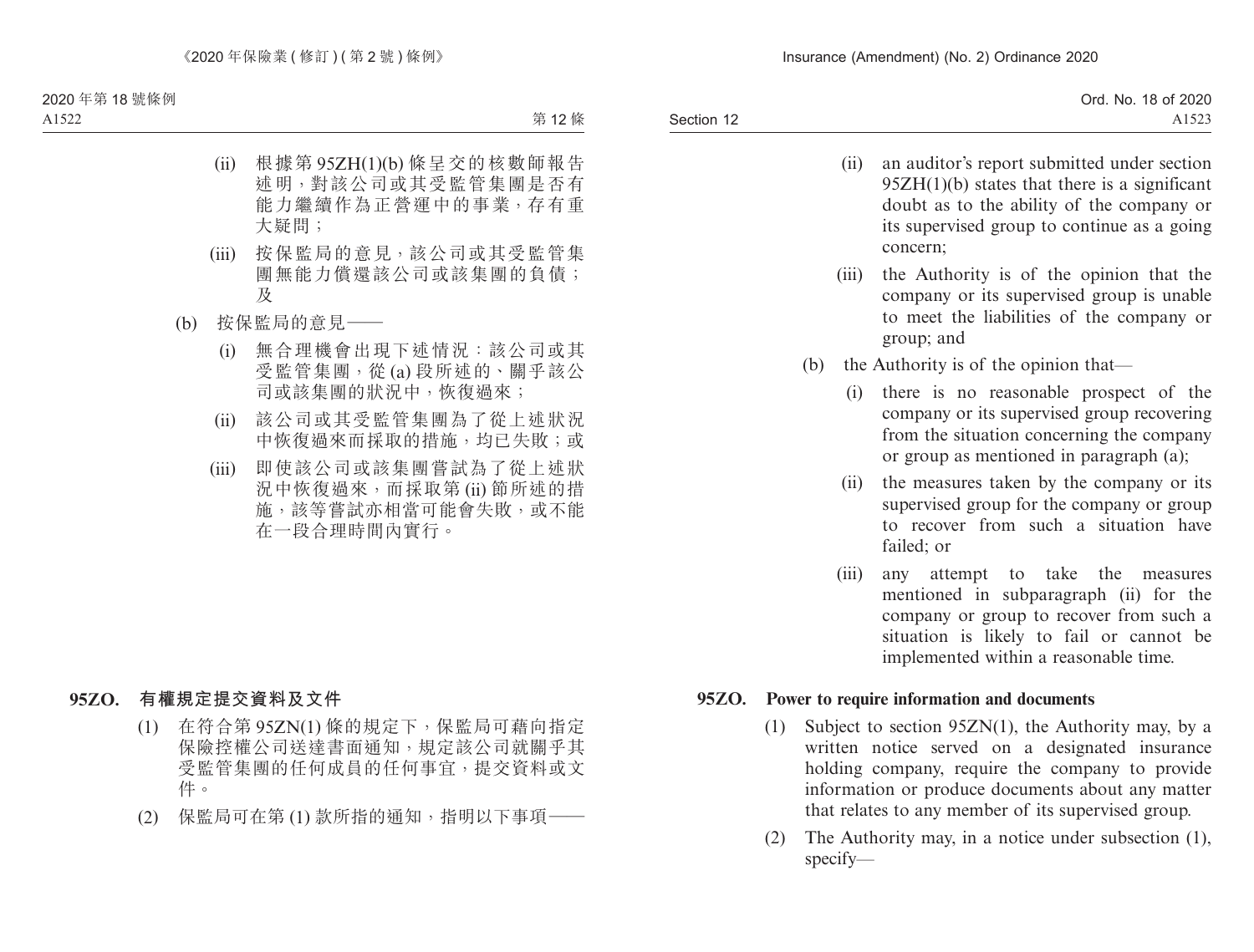|            | Ord. No. 18 of 2020 |
|------------|---------------------|
| Section 12 | A1525               |

- (a) the times or intervals at which the information or documents are to be provided or produced;
- (b) the form in which the information or documents are to be prepared (including any verification or certification as may be required); and
- (c) the way by which the information or documents are to be provided or produced.

### **95ZP. Power to require report**

- (1) Subject to section 95ZN(1), the Authority may—
	- (a) by a written notice served on a designated insurance holding company, require the company to, within the time specified in the notice, provide to the Authority a report in respect of any matter that relates to any member of its supervised group; or
	- (b) appoint a person to provide to the Authority a report in respect of any matter that relates to any member of the supervised group of a designated insurance holding company.
- (2) The Authority may, in a notice under subsection  $(1)(a)$ , specify—
	- (a) the form in which the report is to be prepared (including any verification or certification as may be required); and
	- (b) the way by which the report is to be provided.
- (3) The Authority may appoint under subsection  $(1)(b)$ any person who appears to the Authority to possess the skills necessary for providing a report in respect of the matter concerned.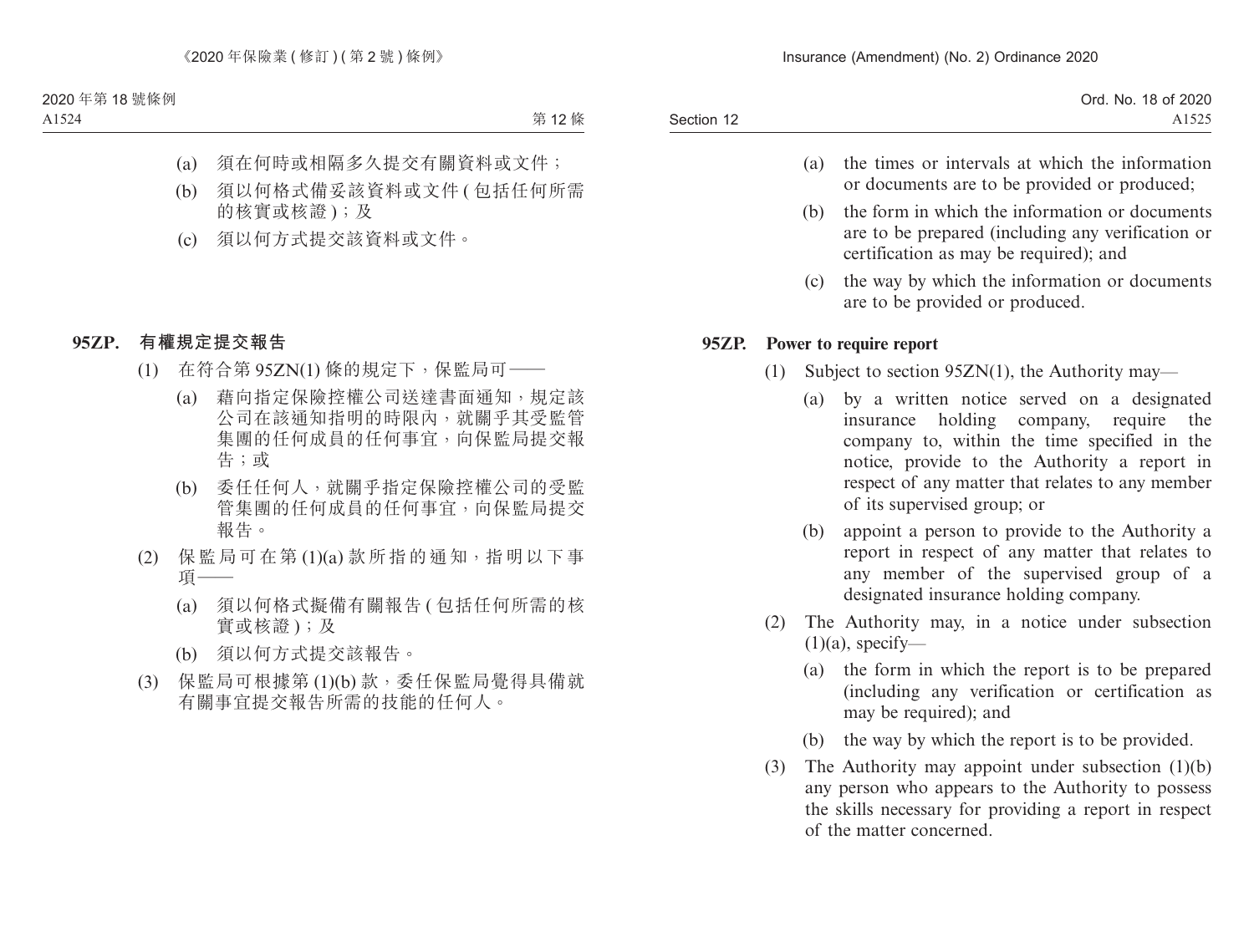|            | Ord. No. 18 of 2020 |
|------------|---------------------|
| Section 12 | $A152^-$            |

- (4) If a person is appointed under subsection (1)(b) to provide a report in respect of a matter that relates to a member of the supervised group of a designated insurance holding company, the Authority—
	- (a) must, by a written notice served on the company, notify the company of the appointment; and
	- (b) may, in the notice, require the company to—
		- (i) if the matter relates to the company provide to the person any assistance as reasonably required by the person; or
		- (ii) if the matter relates to another member procure the provision by the member to the person any assistance as reasonably required by the person.
- (5) A designated insurance holding company must—
	- (a) pay to a person appointed under subsection (1)(b) any fees reasonably charged by the person for providing a report in respect of a matter that relates to a member of its supervised group; and
	- (b) reimburse the Authority for—
		- (i) any such fees paid by the Authority; and
		- (ii) any incidental expenses incurred by the Authority in procuring the provision of such a report by the person.
- (6) Any fees and expenses required to be paid or reimbursed under subsection (5) are recoverable as a civil debt.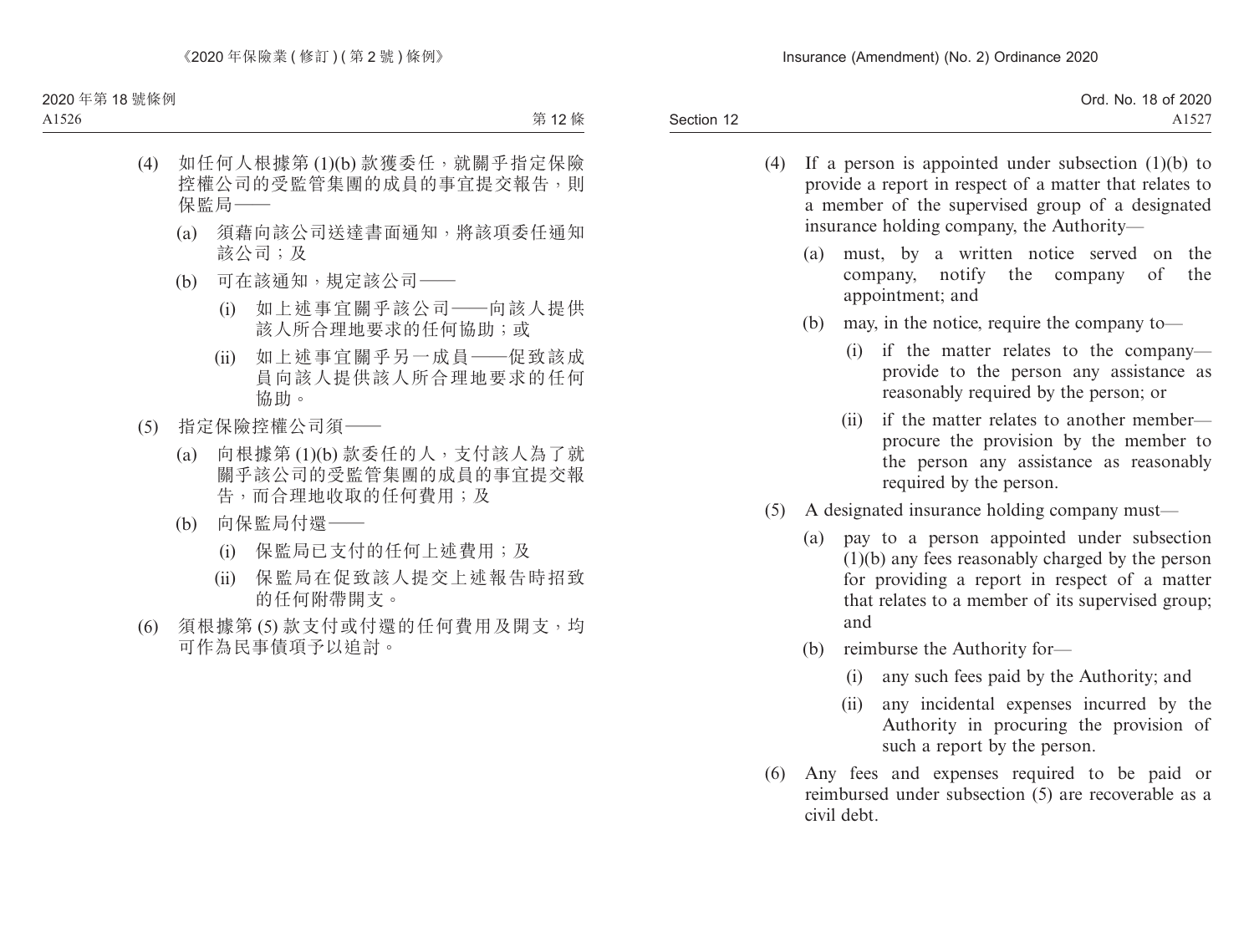|            | Ord. No. 18 of 2020 |
|------------|---------------------|
| Section 12 | A1529               |

### **95ZQ. Power to require compliance with restrictions on transfer of assets**

- (1) Subject to section 95ZN(1), the Authority may, by a written notice served on a designated insurance holding company, require the company to—
	- (a) refrain from transferring any assets of the company to any related entity; and
	- (b) comply with any other restrictions specified in the notice on the transfer of any assets of the company to a related entity.
- (2) The Authority may, by a written notice served on a designated insurance holding company, require the company to ensure that other members of its supervised group, or any one or more of them—
	- (a) refrain from transferring any assets of the members to any related entity; and
	- (b) comply with any other restrictions specified in the notice on the transfer of any assets of the members to a related entity.
- (3) In this section—
- *related entity* (有關連實體), in relation to a designated insurance holding company, means—
	- (a) any member of its supervised group; or
	- (b) a holding company of the company that is not a member of the group.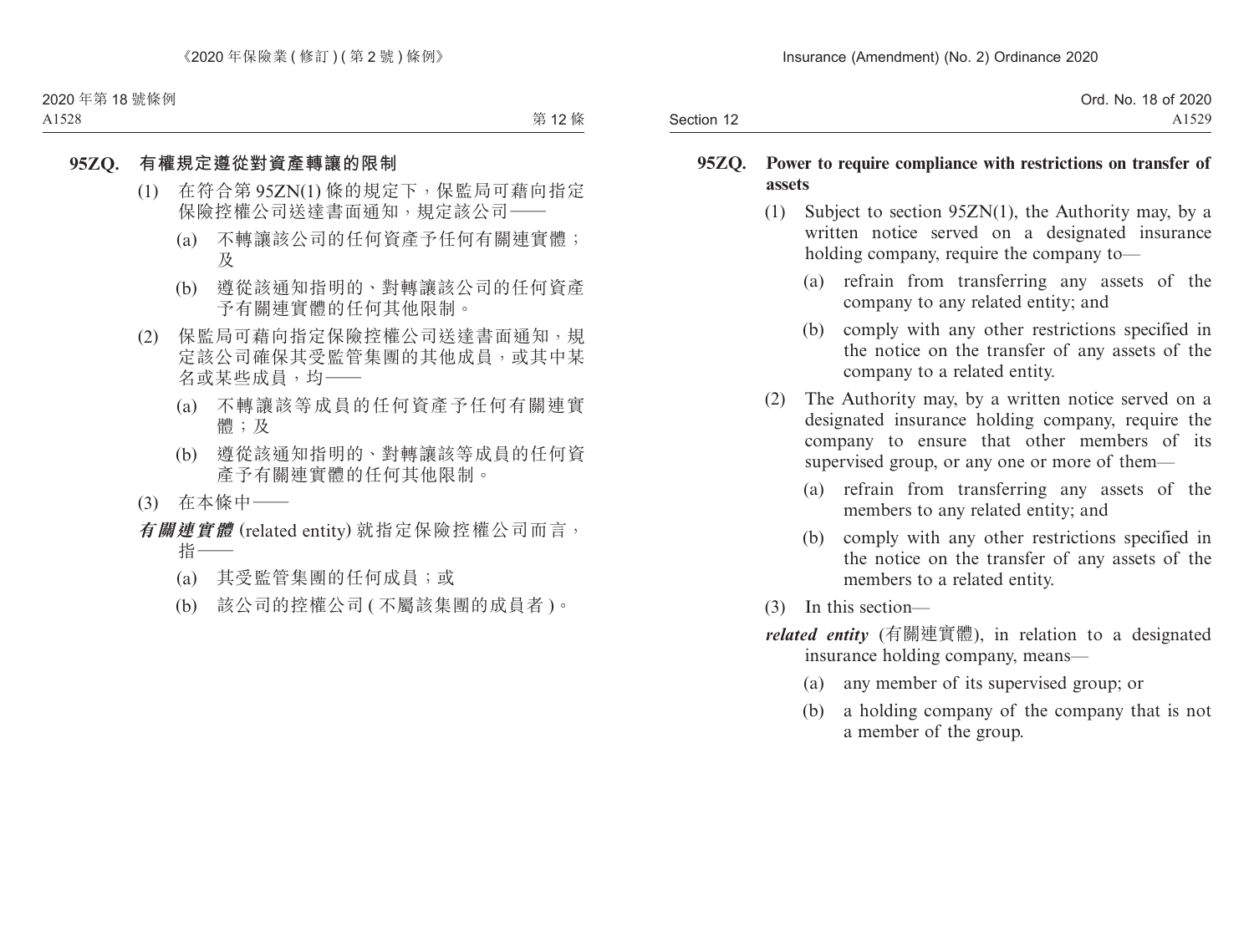|            | Ord. No. 18 of 2020 |
|------------|---------------------|
| Section 12 | A1531               |

#### **95ZR. Power to require action in relation to supervised group**

- (1) Subject to section 95ZN(2), the Authority may, by a written notice served on a designated insurance holding company, require the company to, within the time specified in the notice, take any action in relation to the affairs, business or property of its supervised group as the Authority considers appropriate.
- (2) Without limiting subsection (1), the Authority may require under that subsection a designated insurance holding company to—
	- (a) do or refrain from doing anything; and
	- (b) ensure that other members of its supervised group, or any one or more of them, do or refrain from doing anything.
- (3) The Authority may provide a copy of a requirement imposed under subsection (1) to any involved supervisor of the supervised group of the designated insurance holding company.
- (4) To avoid doubt, the exercise of a power under this section does not prejudice the exercise of any other power under this Division.

#### **95ZS. Variation and rescission of requirements**

The Authority may, by a written notice served on a designated insurance holding company—

(a) vary a requirement imposed under section 95ZO, 95ZP, 95ZQ or 95ZR on the company; and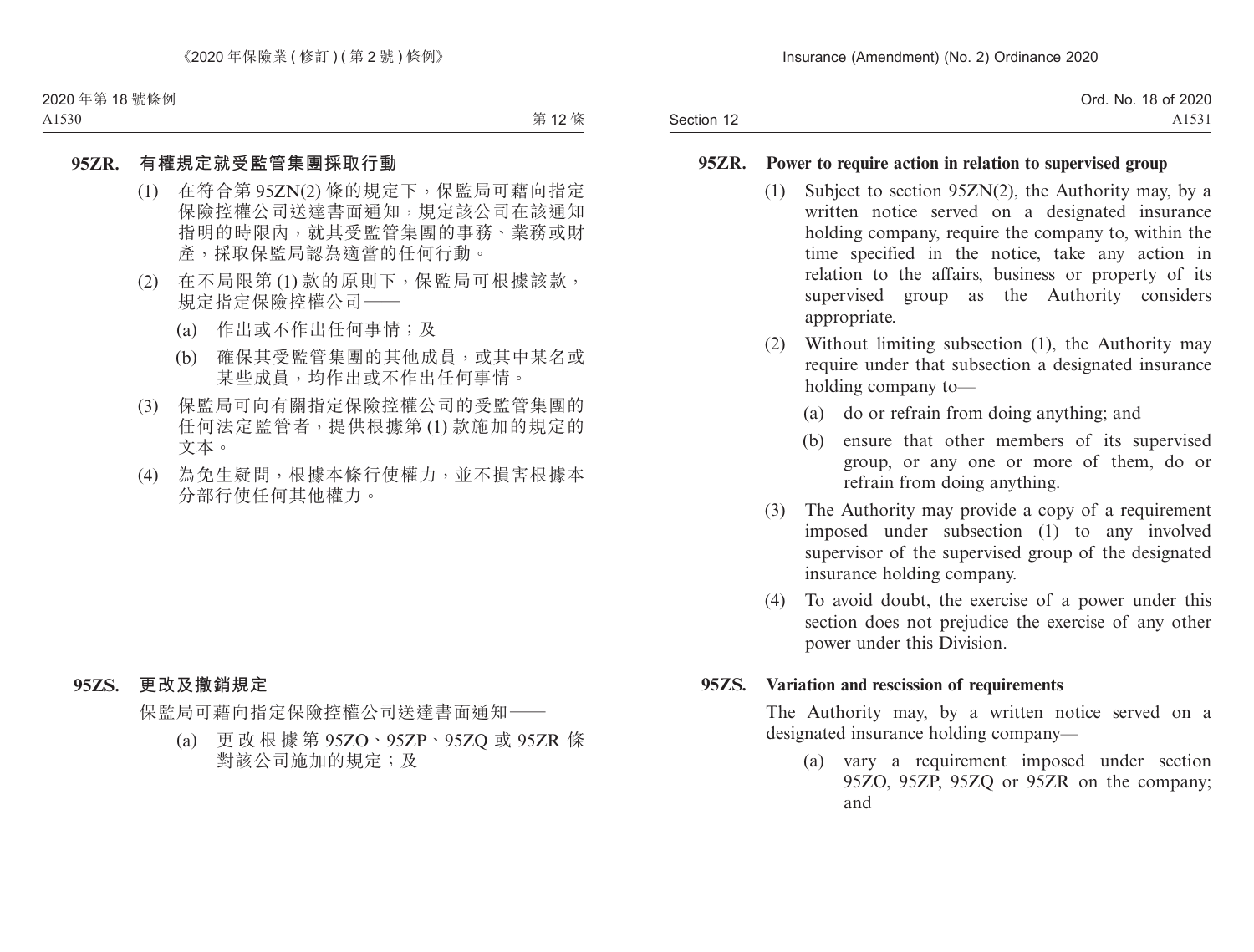|            | Ord. No. 18 of 2020 |
|------------|---------------------|
| Section 12 |                     |

(b) if the Authority is of the opinion that it is no longer necessary for such a requirement to continue in force—rescind the requirement.

### **95ZT. Direction for company to be managed by supervisory manager**

- (1) Subject to section 95ZN(3), the Authority may—
	- (a) give a direction that, during the period for which the direction is in force, the affairs, business and property of the designated insurance holding company specified in the direction (including the exercise of the company's control or influence over any other member of its supervised group) is to be managed by a supervisory manager appointed by the Authority; and
	- (b) for the purposes of paragraph (a), appoint any person as the supervisory manager of the company.
- (2) A direction under this section—
	- (a) must be given in writing;
	- (b) must be served on the designated insurance holding company specified in the direction;
	- (c) takes effect immediately when it is so served; and
	- (d) must state the name and address of the supervisory manager appointed.
- (3) The Authority must cause notice of the direction to be published—
	- (a) in the Gazette; and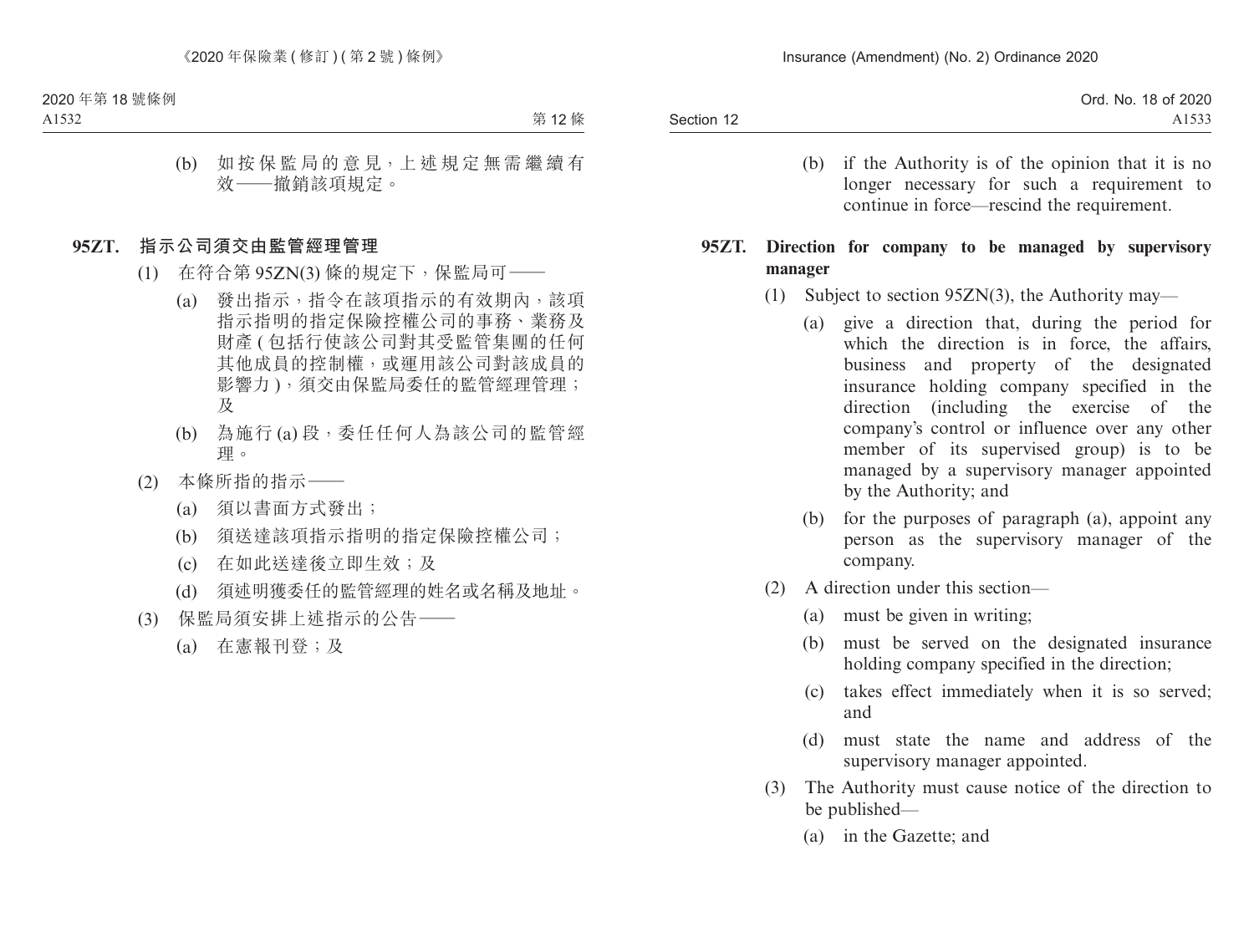|            | Ord. No. 18 of 2020 |
|------------|---------------------|
| Section 12 |                     |

- (b) in another way as the Authority considers expedient for notifying the public.
- (4) The Authority may give notice of the direction to any involved supervisor of the supervised group of the designated insurance holding company.

### **95ZU. Restriction on meetings when direction given under section 95ZT in force**

- (1) During the period for which a direction given under section 95ZT in relation to a designated insurance holding company is in force—
	- (a) no meeting of the company may be held except with the consent, and in the presence, of the supervisory manager of the company; and
	- (b) no resolution may be passed at a meeting of the company except with the consent of the manager.
- (2) For the purposes of subsection  $(1)(b)$ 
	- (a) any resolution passed, or purporting to have been passed, in contravention of that subsection is invalid; and
	- (b) anything done in reliance on any such resolution is also invalid.
- (3) If a member or director of a designated insurance holding company requests the supervisory manager of the company to give a consent mentioned in subsection  $(1)(a)$ , the manager must not unreasonably refuse to give that consent.
- (4) In this section—
- *meeting* (會議), in relation to a designated insurance holding company, means—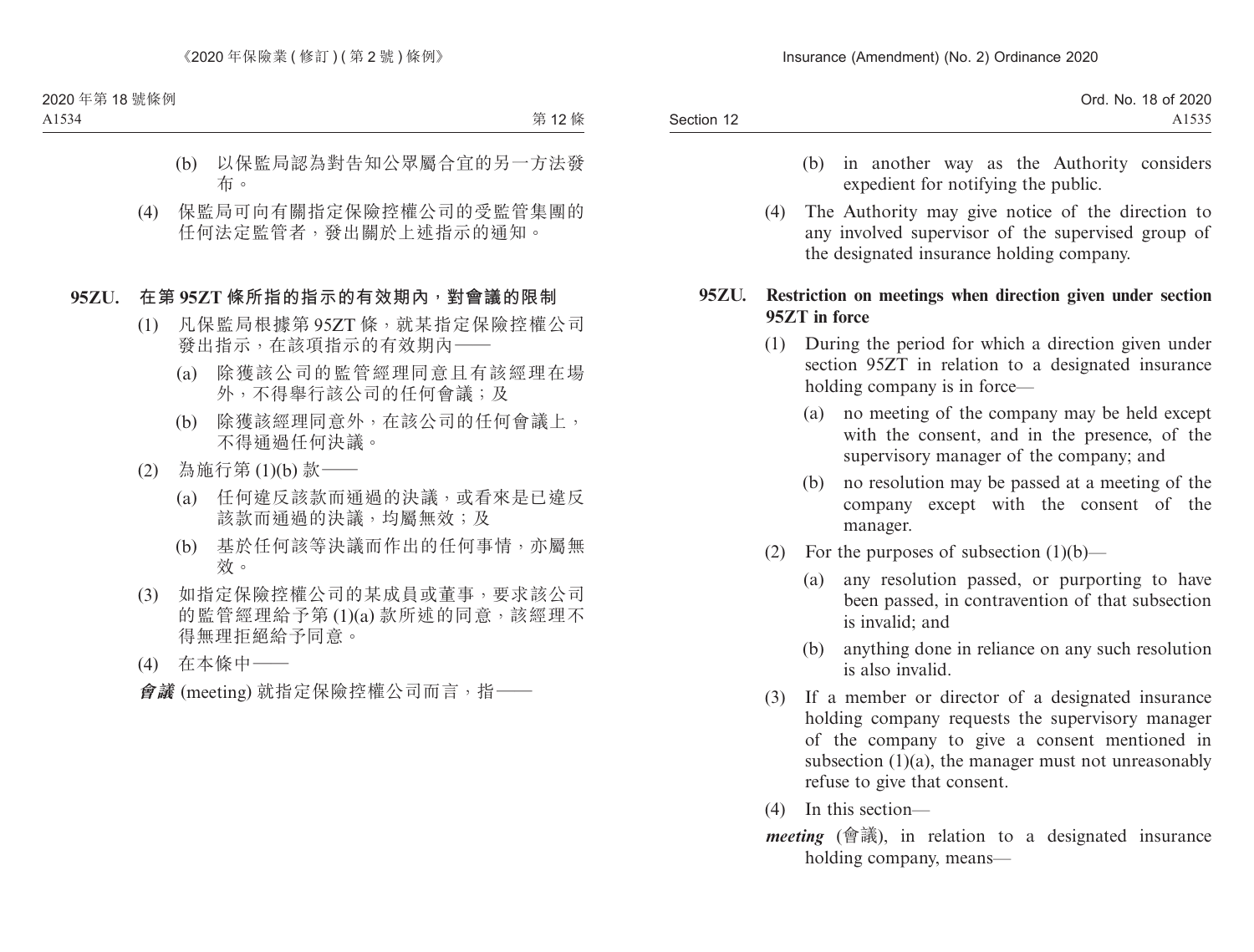| Ord. No. 18 of 2020           |
|-------------------------------|
| A <sub>153</sub> <sup>7</sup> |
|                               |

- (a) a general meeting of the members of the company; or
- (b) a meeting of the directors of the company.

### **95ZV. Powers of supervisory manager**

- (1) The supervisory manager of a designated insurance holding company—
	- (a) may do anything that is necessary for the management of the affairs, business and property of the company (including the exercise of the company's control or influence over any other member of its supervised group); and
	- (b) without limiting paragraph (a), may exercise any power specified in Schedule 7A in relation to the company.
- (2) The supervisory manager of a designated insurance holding company may require any of the persons specified in subsection (3) to—
	- (a) submit any information in relation to the affairs, business and property of the company that the manager reasonably requires for performing the manager's functions or exercising the manager's powers in relation to the company; and
	- (b) submit such information within the period and in the way specified by the manager.
- (3) The persons specified for subsection (2) are—
	- (a) a person who has ceased to be a chief executive, director or key person in control functions of the designated insurance holding company during the period for which a direction given under section 95ZT is in force; and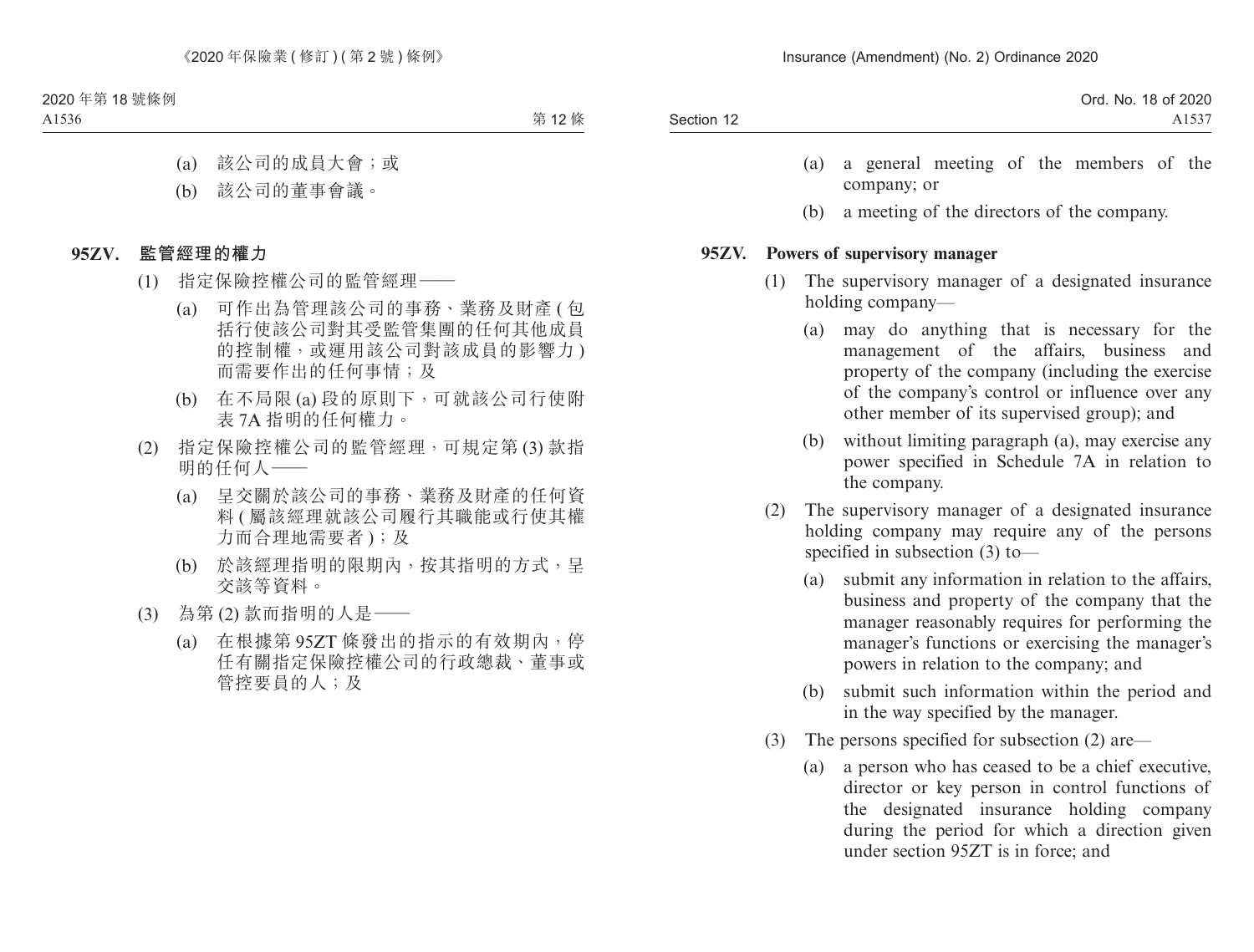|            | Ord. No. 18 of 2020 |
|------------|---------------------|
| Section 12 | A <sub>1539</sub>   |

- (b) a shareholder controller of the designated insurance holding company.
- (4) The supervisory manager of a designated insurance holding company may, with the approval of the Authority—
	- (a) remove any chief executive or key person in control functions of the company (whether appointed by the company or the manager); and
	- (b) appoint any person to be a chief executive, director or key person in control functions of the company.
- (5) In relation to an appointment under subsection  $(4)(b)$ —
	- (a) sections 95S and 95U do not apply;
	- (b) section 95V applies as if the appointment were an appointment approved under section 95U; and
	- (c) the approval of the Authority mentioned in subsection (4) is not otherwise to be regarded as an approval under section 95U.
- (6) The supervisory manager of a designated insurance holding company may call any meeting of the members, directors or creditors of the company.
- (7) Subsection (8) applies if—
	- (a) a designated insurance holding company has a holding company (*parent company*); and
	- (b) a person who is a chief executive or director of the designated insurance holding company also occupies an equivalent position in the parent company.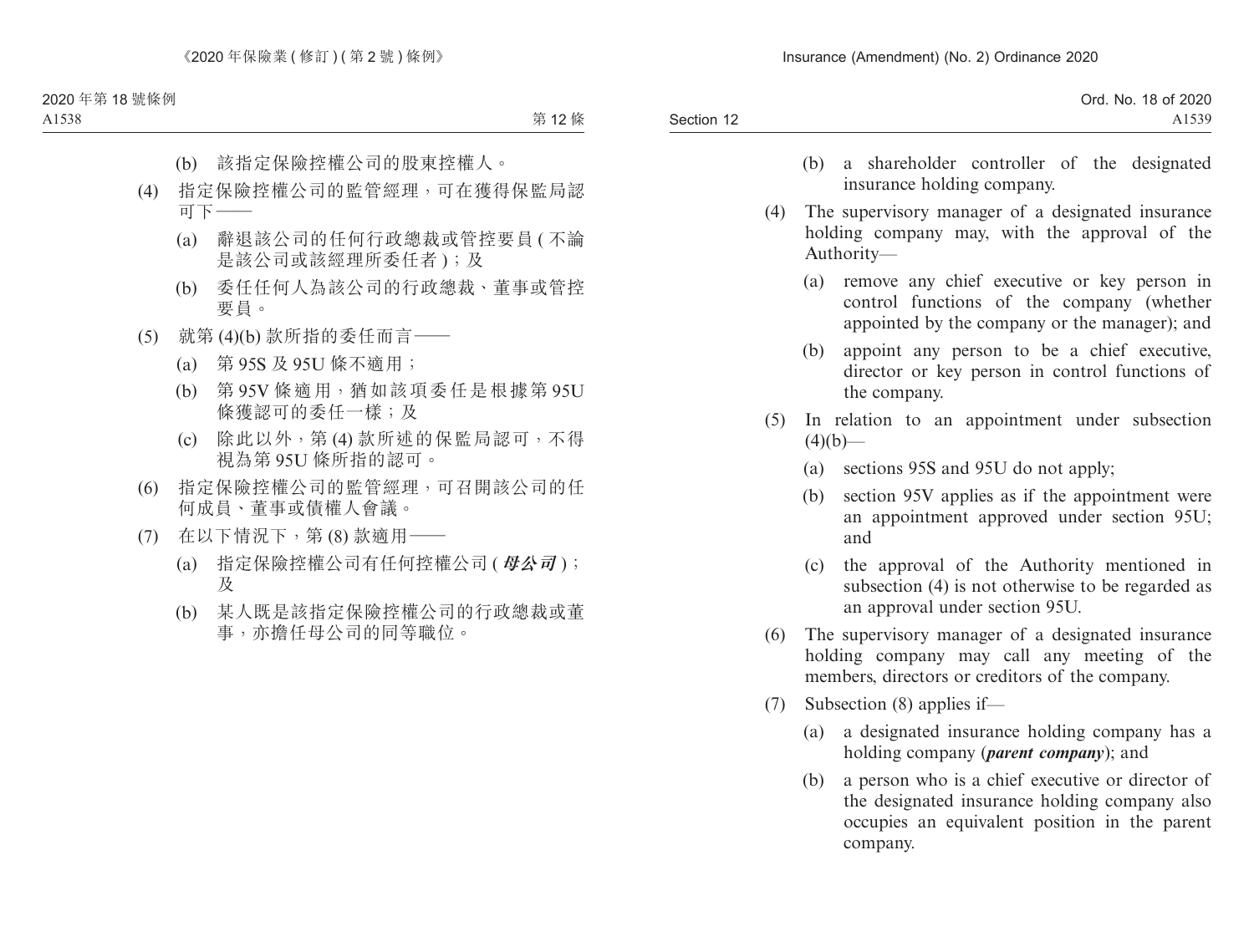| Ord. No. 18 of 2020           |            |
|-------------------------------|------------|
| A <sub>154</sub> <sup>1</sup> | Section 12 |
|                               |            |

- (8) The supervisory manager of a designated insurance holding company may require a person mentioned in subsection  $(7)(b)$  to —
	- (a) take all necessary steps within the powers of the person's position in the parent company to call any meeting of the members, directors or creditors of the parent company; and
	- (b) allow the manager to attend the meeting.
- (9) During the period for which a direction given under section 95ZT in relation to a designated insurance holding company is in force—
	- (a) any power conferred on the company, or its officers or members, that could interfere with the exercise of any power of the supervisory manager of the company is not exercisable except with the consent of the manager; and
	- (b) the manager may give a consent for the purposes of paragraph (a) either generally or in a particular case.
- (10) For subsection  $(9)(a)$ , it does not matter whether the power is conferred on the designated insurance holding company, or its officers or members, by—
	- (a) this Ordinance;
	- (b) the Companies Ordinance (Cap. 622);
	- (c) the Companies (Winding Up and Miscellaneous Provisions) Ordinance (Cap. 32); or
	- (d) the articles of association of the company.
- (11) Where a power of the supervisory manager of a designated insurance holding company is exercised—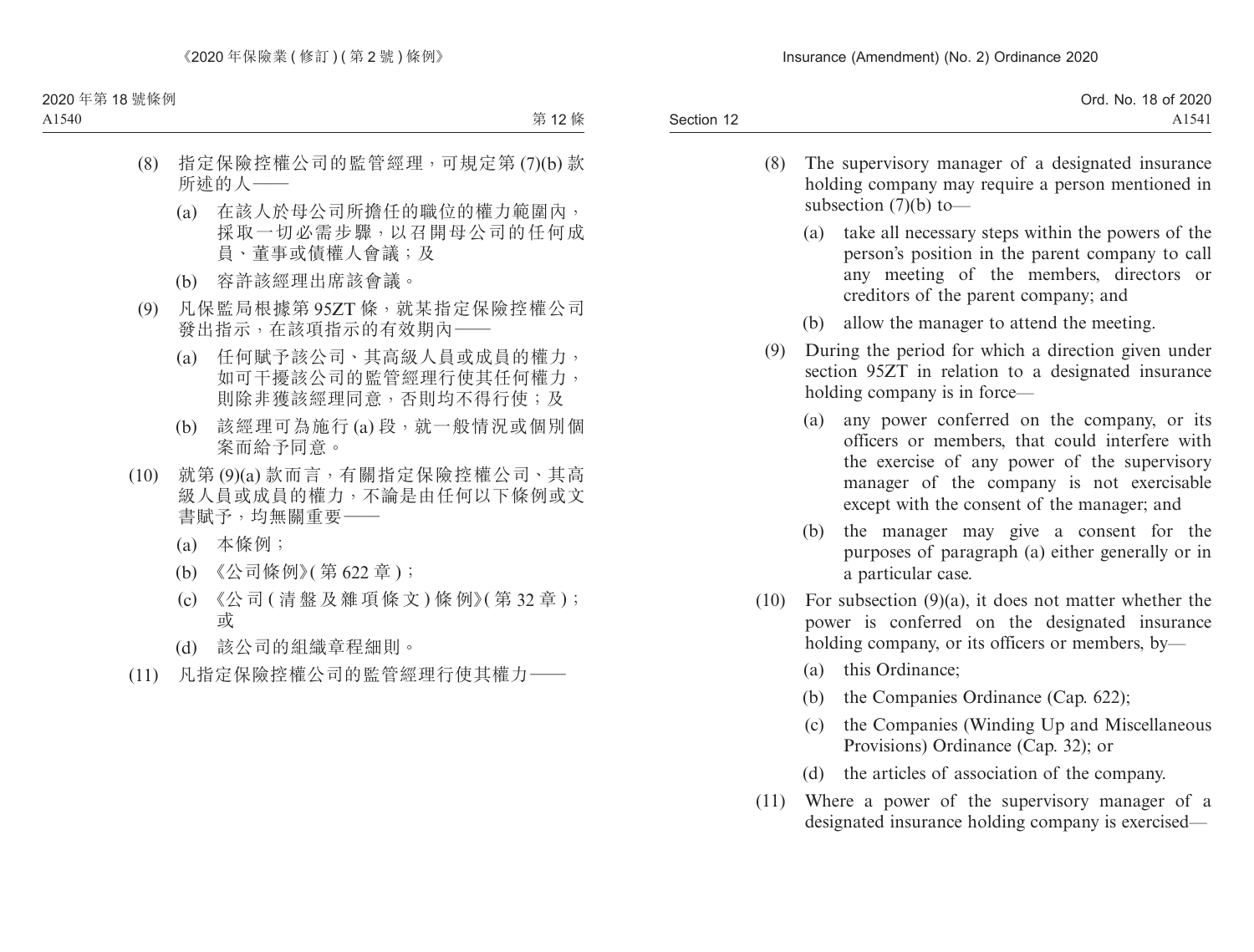|            | Ord. No. 18 of 2020 |
|------------|---------------------|
| Section 12 | A1543               |

- (a) the manager is taken to be acting as an agent of the company in exercising the power; and
- (b) insofar as the exercise of the power is concerned, section 9 of the Prevention of Bribery Ordinance (Cap. 201) applies to the following persons as if subsections (4) and (5) of that section were omitted—
	- (i) the manager acting as such an agent; and
	- (ii) any person who offers an advantage within the meaning of that Ordinance to the manager acting as such an agent.
- (12) A person dealing with the supervisory manager of a designated insurance holding company in good faith and for value is not concerned to inquire whether the manager is acting within the manager's powers in relation to the company.

### **95ZW. Remuneration and expenses of supervisory manager**

- (1) The Authority may determine the remuneration and expenses to be paid by a designated insurance holding company to the supervisory manager of the company.
- (2) If the Authority has made a determination under subsection (1), the Authority must—
	- (a) publish a notice in the Gazette stating—
		- (i) that the determination has been made; and
		- (ii) the name of the designated insurance holding company to which the determination relates; and
	- (b) provide a copy of the determination to any member of the company who requests it.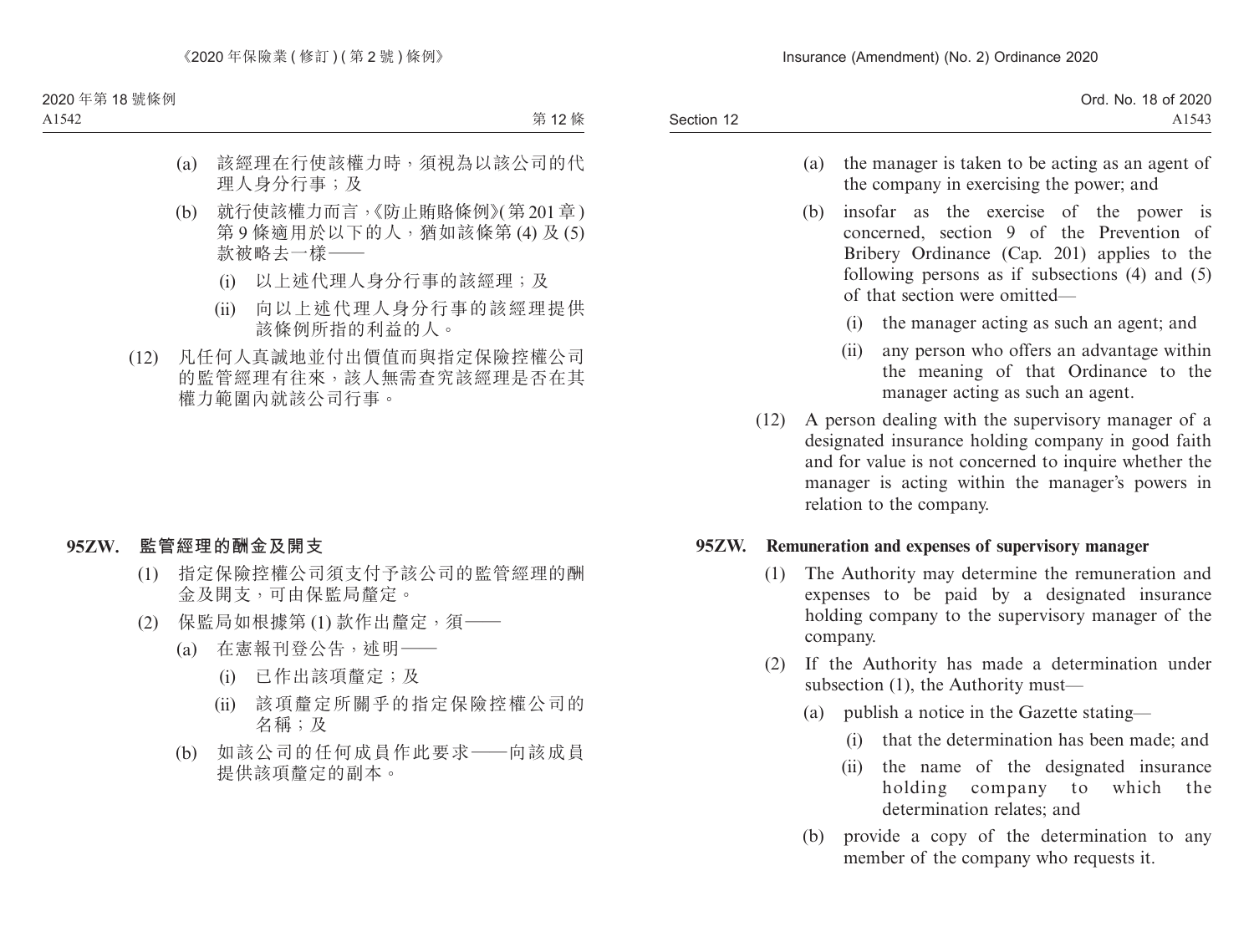Section 12 Ord. No. 18 of 2020 A1545

- (3) Any remuneration and expenses required by a determination under subsection (1) to be paid by a designated insurance holding company to a supervisory manager—
	- (a) are recoverable by the manager as a civil debt; and
	- (b) have the following priority in a winding up of the company under the Companies (Winding Up and Miscellaneous Provisions) Ordinance (Cap. 32)—
		- (i) for a voluntary winding up—the same priority as the priority given under section 256 of that Ordinance to the remuneration of a liquidator; or
		- (ii) for a winding up by the Court of First Instance—the same priority as the priority given under rule 179(1) of the Companies (Winding-up) Rules (Cap. 32 sub. leg. H) to any costs, charges and expenses incurred by the Official Receiver.
- (4) In this section—
- *supervisory manager* (監管經理) includes a former supervisory manager.

### **95ZX. Revocation of direction given under section 95ZT**

(1) The Authority must revoke a direction given under section 95ZT in relation to a designated insurance holding company if—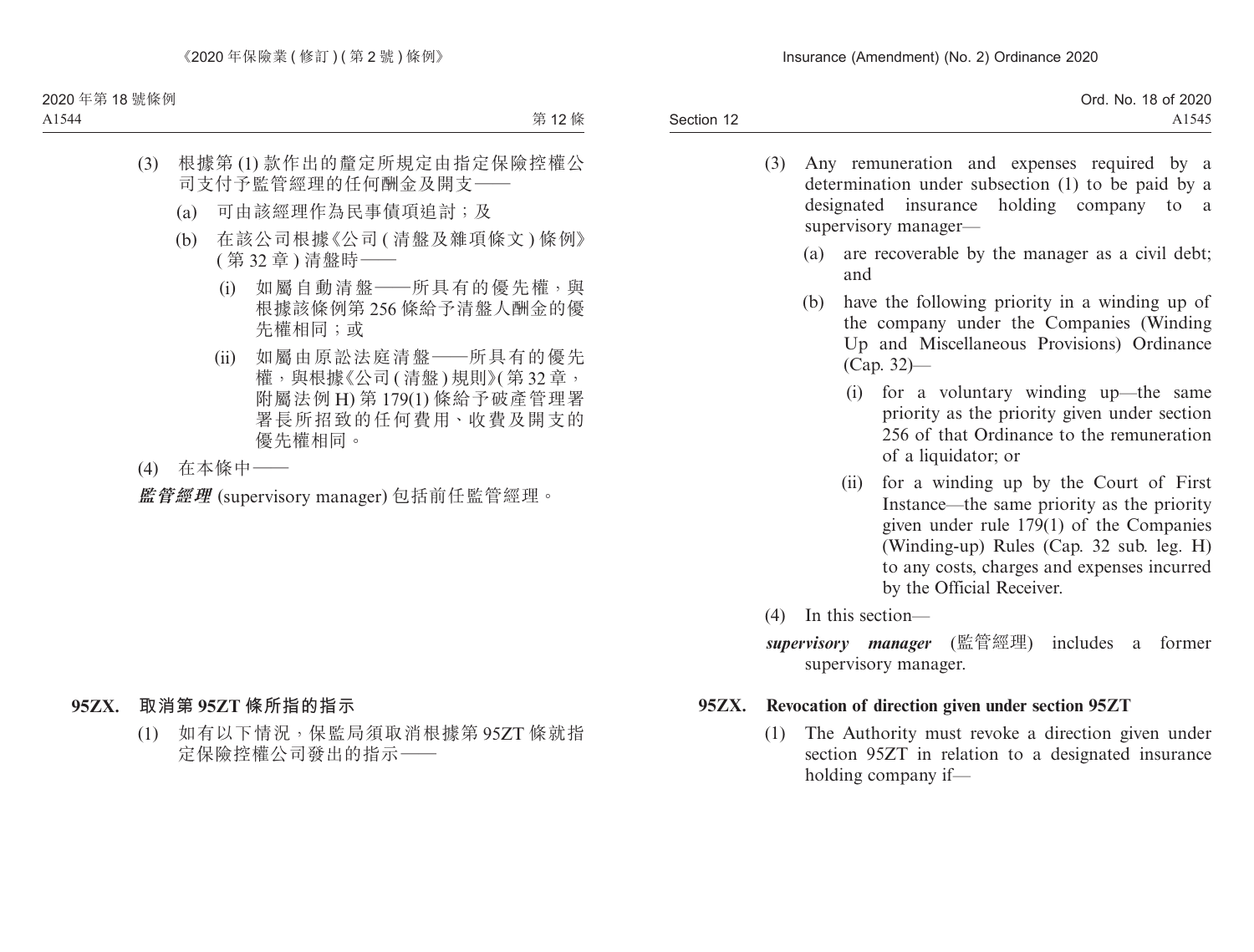|            | Ord. No. 18 of 2020 |
|------------|---------------------|
| Section 12 | A1547               |

- (a) the Authority is satisfied that the situation concerning the company or its supervised group (as mentioned in section  $95ZN(3)(a)$ ) that was the basis on which the direction was given has ceased to exist; or
- (b) it is necessary to do so to give effect to a determination of the Tribunal in a review of the Authority's direction.
- (2) The revocation under subsection (1) of a direction—
	- (a) must be made in writing;
	- (b) must be served on—
		- (i) the designated insurance holding company specified in the direction; and
		- (ii) the supervisory manager of the company; and
	- (c) takes effect immediately when it is so served.
- (3) The Authority must cause notice of the revocation to be published—
	- (a) in the Gazette; and
	- (b) in another way as the Authority considers expedient for notifying the public.
- (4) The Authority may give notice of the revocation to any involved supervisor of the supervised group of the designated insurance holding company.

## **95ZY. Offences in relation to Part XIA, Division 8**

- (1) A person commits an offence if the person—
	- (a) fails to comply with a requirement imposed by the Authority under section 95ZO, 95ZP, 95ZQ or 95ZR;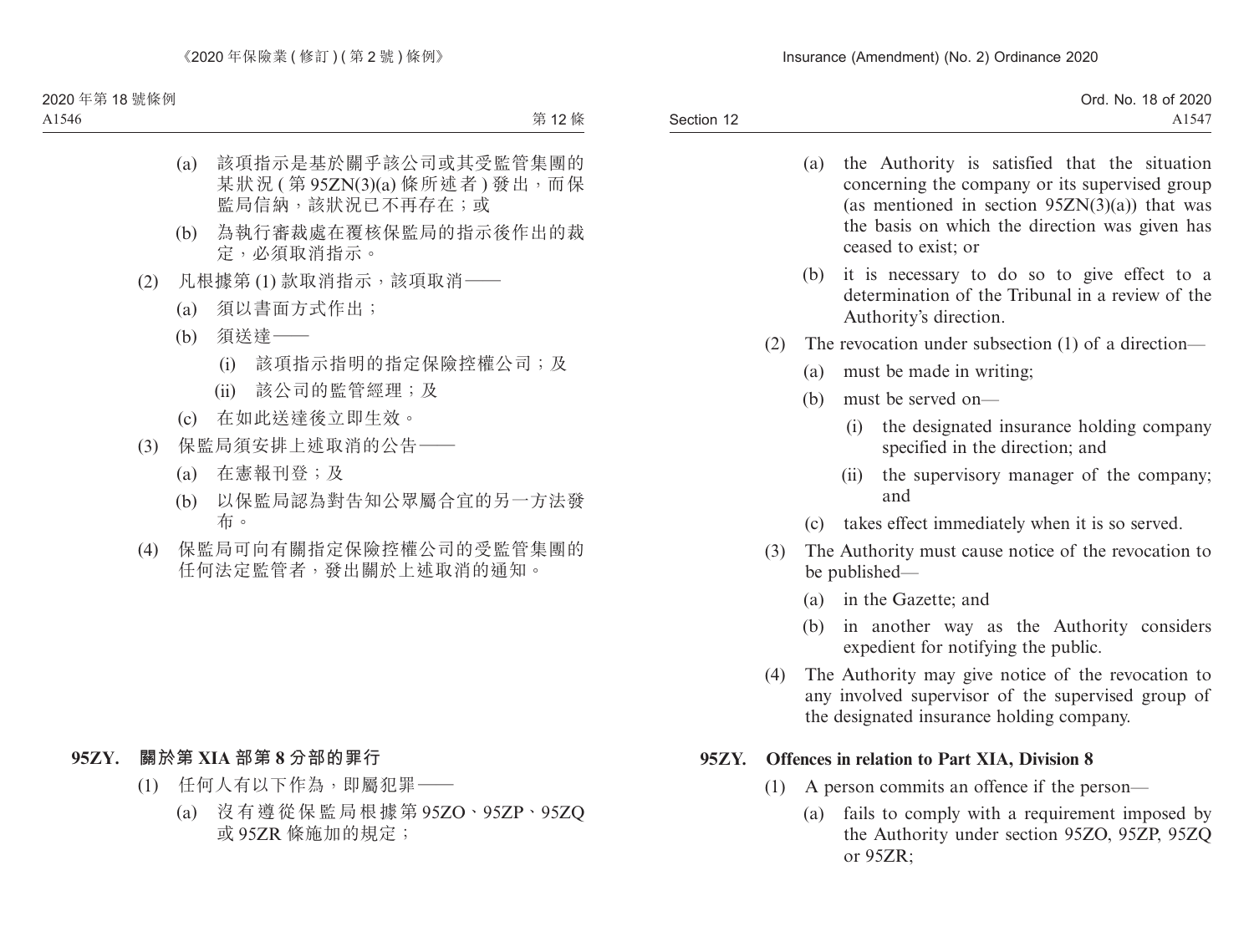Section 12 Ord. No. 18 of 2020 A1549

- (b) acts, or continues to act, as a chief executive or key person in control functions of a designated insurance holding company despite the person having been removed by the supervisory manager of the company from that position under section 95ZV(4)(a);
- (c) fails to comply with a requirement imposed by the supervisory manager of a designated insurance holding company under section  $95ZV(2)$  or  $(8)$ ; or
- (d) wilfully obstructs, resists or delays—
	- (i) the supervisory manager of a designated insurance holding company in lawfully performing the manager's functions or lawfully exercising the manager's powers in relation to the company; or
	- (ii) any other person lawfully assisting the manager in such performance of functions or exercise of powers.
- (2) A person who commits an offence under subsection (1) is liable on conviction on indictment—
	- (a) to a fine of \$200,000 and to imprisonment for 2 years; and
	- (b) in the case of a continuing offence under subsection  $(1)(a)$ —to a further fine of \$1,000 for every day during which the offence continues.
- (3) A person commits an offence if the person, in purported compliance with a requirement imposed under section 95ZO—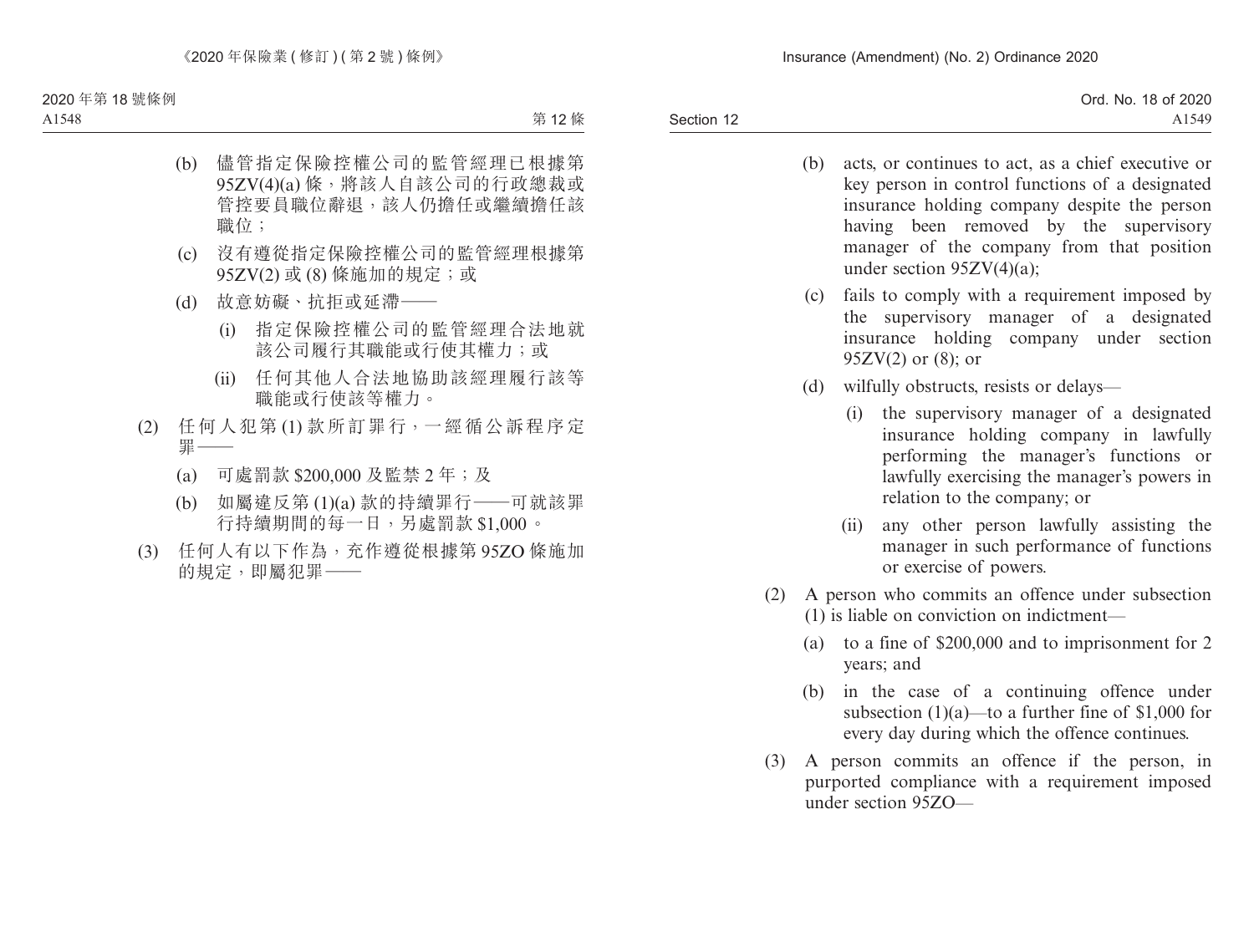|            | Ord. No. 18 of 2020 |
|------------|---------------------|
| Section 12 | AI <sub>2</sub>     |

- (a) provides any information, or produces any document, that the person knows to be false or misleading in a material particular; or
- (b) recklessly provides any information, or produces any document, that is false or misleading in a material particular.
- (4) A person who commits an offence under subsection (3) is liable—
	- (a) on conviction on indictment—to a fine of \$1,000,000 and to imprisonment for 2 years; or
	- (b) on summary conviction—to a fine at level 6 and to imprisonment for 6 months.

### **95ZZ. Defences in relation to offences under section 95ZY**

- (1) Subsection (2) applies if an individual is charged by virtue of section 124 with an offence under section  $95ZY(1)(a)$  for the failure by a designated insurance holding company to comply with a requirement imposed under section 95ZO(1) to provide any information, or produce any document, that relates to a member of the supervised group of the company.
- (2) It is a defence for an individual mentioned in subsection (1) to prove that, at the time of the alleged offence—
	- (a) the information or document was not in the possession or control of the designated insurance holding company; and
	- (b) the individual had taken all reasonable steps within the powers of the person's position in the company to procure—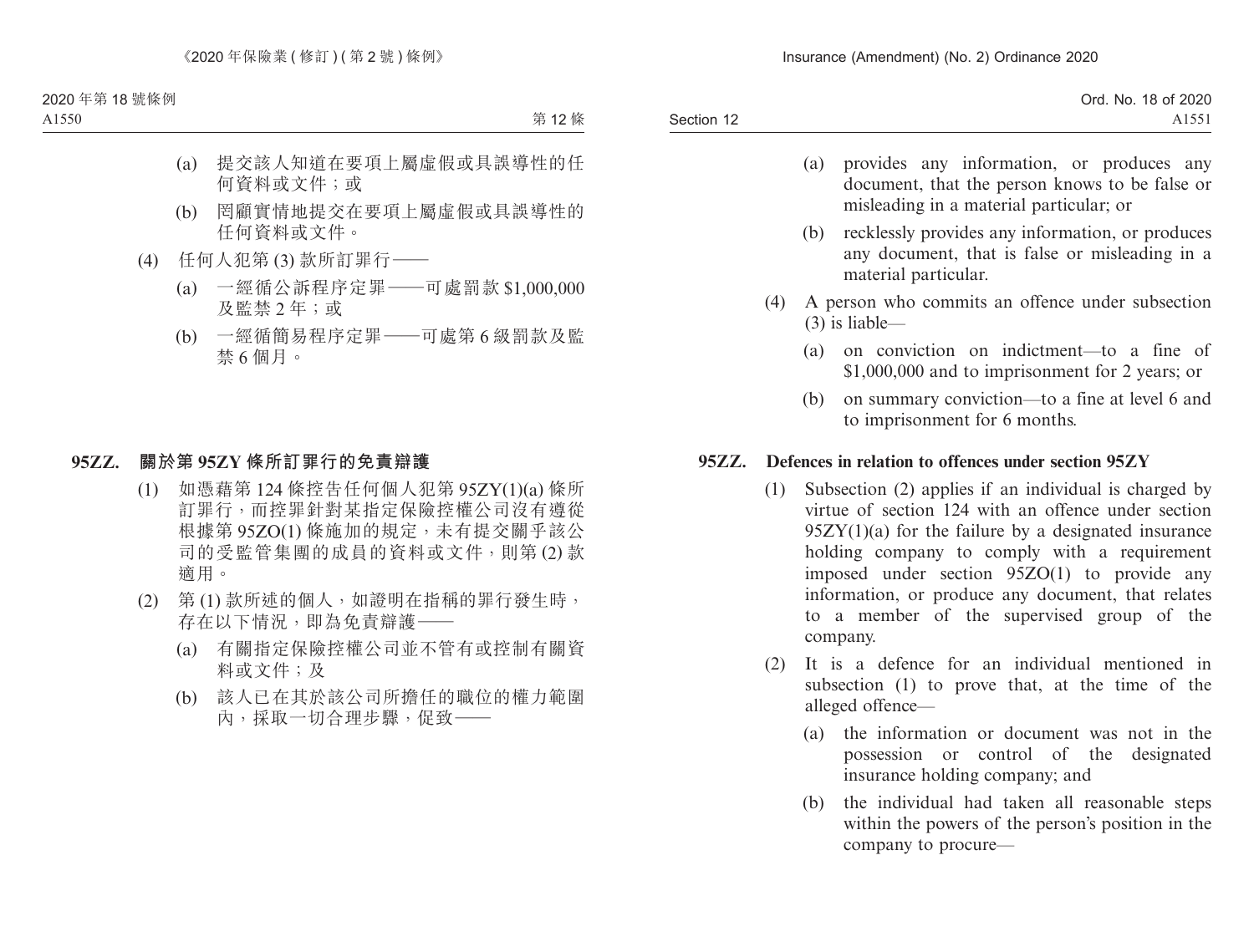Ord. No. 18 of 2020 A1553

- (i) the provision of the information or document by the person who possesses or controls the information or document to the company; and
- (ii) the compliance by the company with the requirement imposed under section  $95ZO(1)$ .
- (3) Subsection (4) applies if a designated insurance holding company is charged with an offence under section  $95Z\overline{Y}(1)(a)$  for failing to comply with a requirement imposed under section 95ZO(1) to provide any information, or produce any document, that relates to another member of its supervised group.
- (4) It is a defence for a designated insurance holding company mentioned in subsection (3) to prove that, at the time of the alleged offence—
	- (a) the information or document was not in the possession or control of the company; and
	- (b) the company had taken all reasonable steps to exercise the company's control or influence in relation to the member to procure the provision of the information or document by the member to the company.
- (5) Subsection (6) applies if a designated insurance holding company is charged with an offence under section  $95ZY(1)(a)$  for failing to comply with a requirement imposed under section 95ZQ(2) or 95ZR(1) to ensure a matter in relation to another member of its supervised group.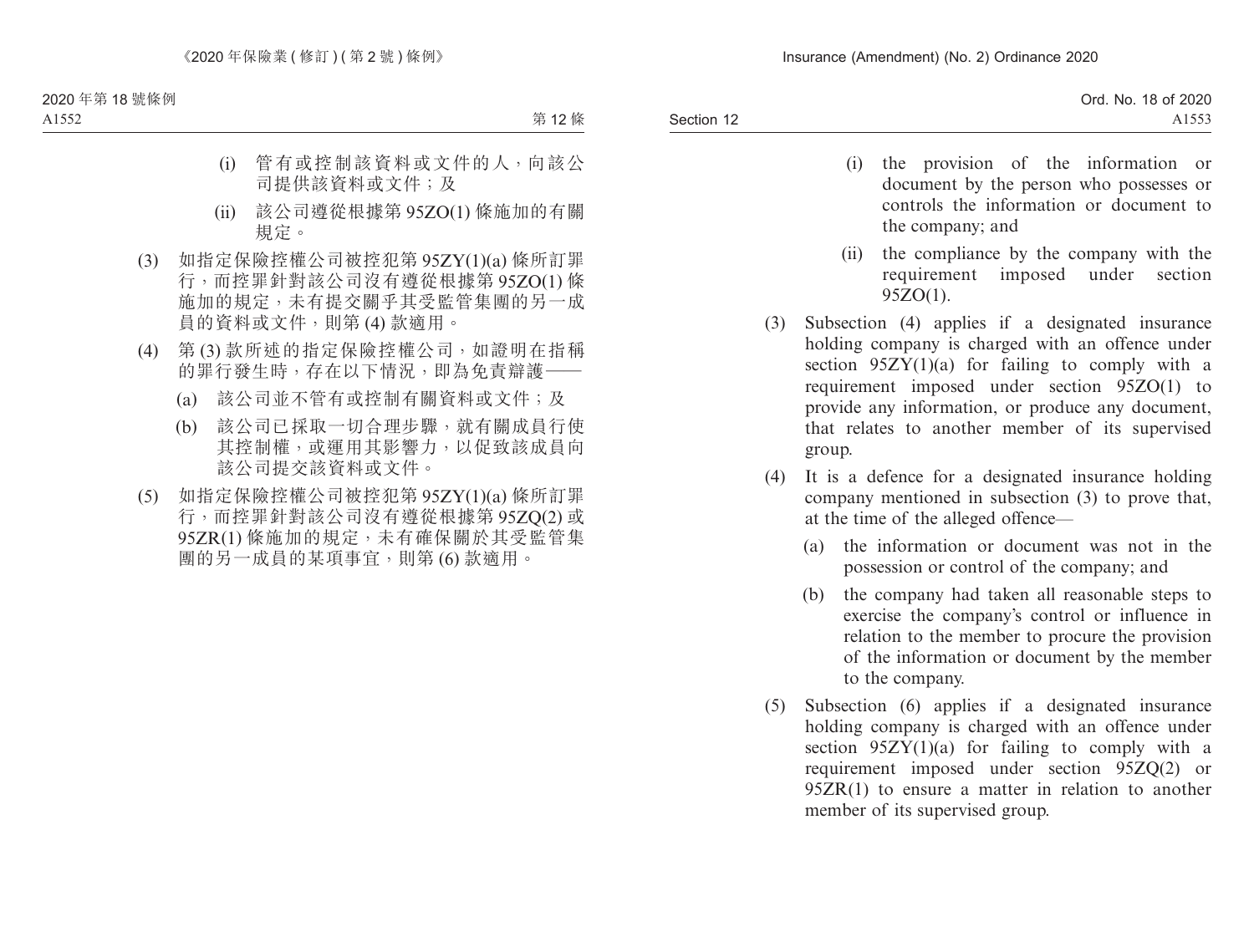Section 12 Ord. No. 18 of 2020 A1555

- (6) It is a defence for a designated insurance holding company mentioned in subsection (5) to prove that, at the time of the alleged offence, the company had taken all reasonable steps to exercise the company's control or influence in relation to the member to procure the matter.
- (7) It is a defence for a person charged with an offence under section  $95ZY(1)(c)$  to prove that, at the time of the alleged offence, the person had a reasonable excuse for failing to comply with the requirement concerned.

# **Division 9—Winding Up of Designated Insurance Holding Company**

**95ZZA. Interpretation of Part XIA, Division 9**

In this Division—

- *Cap. 32* (《第32章》) means the Companies (Winding Up and Miscellaneous Provisions) Ordinance (Cap. 32);
- *winding up* (清盤) means winding up in accordance with Cap. 32.

### **95ZZB. Winding up on petition by Authority or others**

- (1) This section applies if a designated insurance holding company is a company that may be wound up by the Court of First Instance under Cap. 32.
- (2) The Authority may present a petition for the winding up of a designated insurance holding company on the ground that—
	- (a) the company is unable to pay its debts within the meaning of sections 177 and 178 or section 327 of Cap. 32; or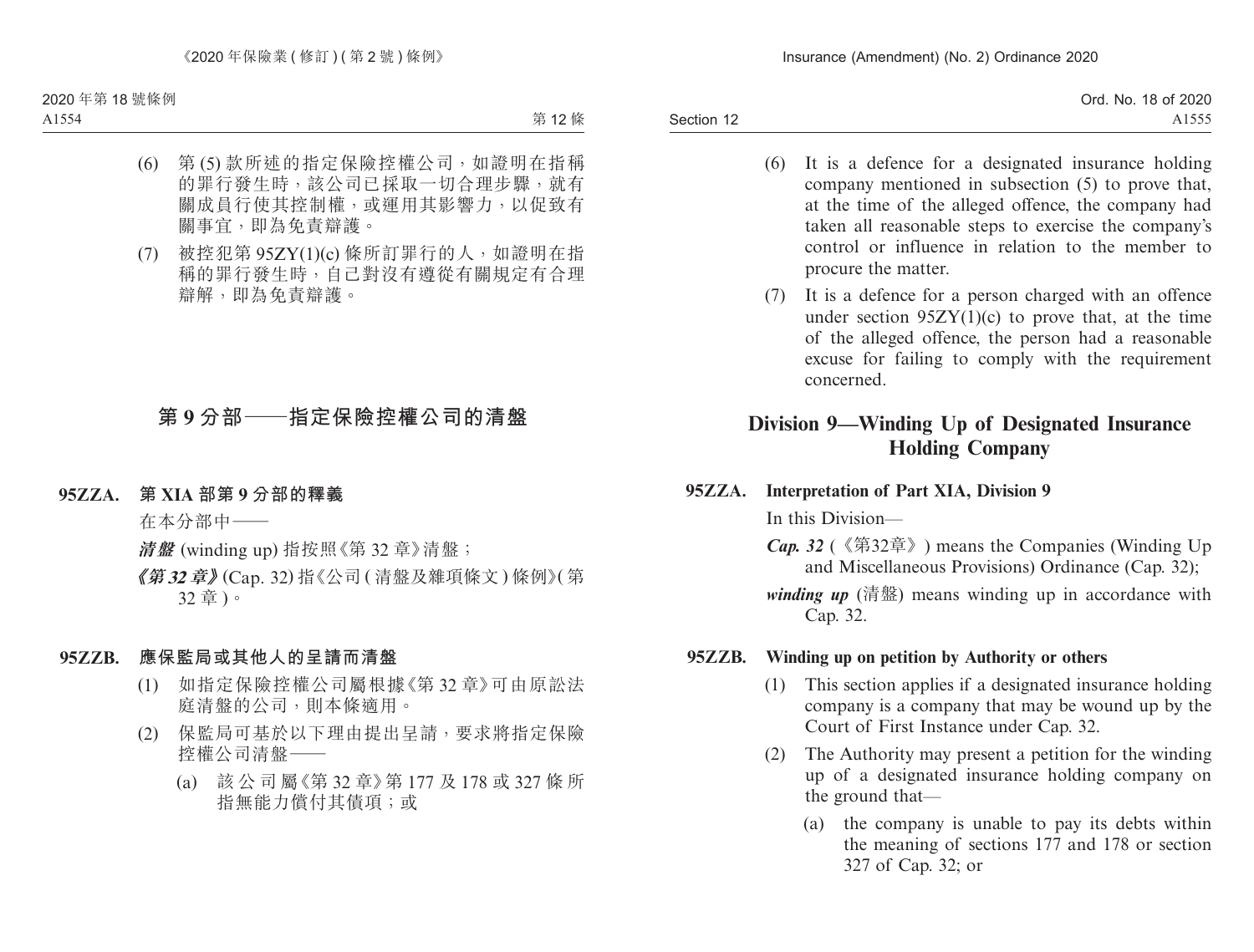|            | Ord. No. 18 of 2020 |
|------------|---------------------|
| Section 12 | $  -$               |

- (b) the company has failed to satisfy an obligation to which it is or was subject by virtue of this Part.
- (3) In any proceedings on a petition presented under subsection (2) for the winding up of a designated insurance holding company, evidence that the company was insolvent—
	- (a) at the end of the period to which the specified financial statements of the financial reporting member for its supervised group that were last deposited under section 95ZH(3) relate; or
	- (b) on any date or at any time specified in a requirement imposed under section 95ZO,

is, unless the contrary is proved, evidence that the company continues to be unable to pay its debts.

- (4) The Authority may also present a petition for the winding up of a designated insurance holding company if—
	- (a) it appears to the Authority that it is expedient to the interests of the policy holders of the supervised group of the company that the company should be wound up; and
	- (b) the company is not already being wound up by the Court of First Instance.
- (5) On a petition presented under subsection (4) for the winding up of a designated insurance holding company, the Court of First Instance may wind up the company if the Court thinks it just and equitable for the company to be wound up by the Court.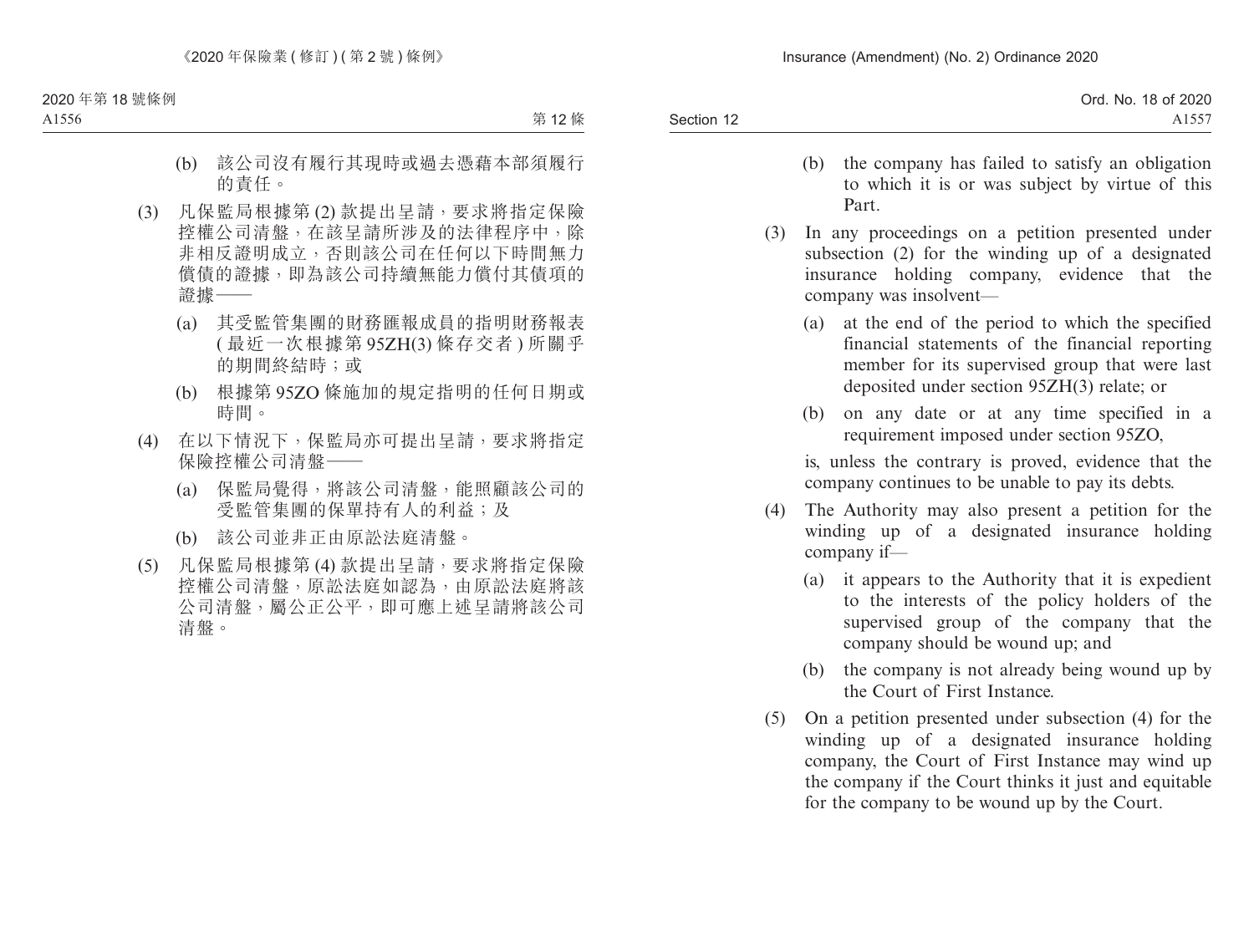|            | Ord. No. 18 of 2020 |
|------------|---------------------|
| Section 12 | 1550                |

- (6) If a petition for the winding up of a designated insurance holding company is presented by a person other than the Authority—
	- (a) a copy of the petition must be served on the Authority; and
	- (b) the Authority is entitled—
		- (i) to be heard on the petition;
		- (ii) to call, examine and cross-examine any witness; and
		- (iii) if the Authority considers it appropriate, to support or oppose the making of a winding-up order.

### **95ZZC. Voluntary winding up**

- (1) A designated insurance holding company may be wound up voluntarily only if permitted by an order of the Court of First Instance.
- (2) An order may be made under this section only if notice of the application for the order has been served on the Authority.
- (3) In relation to an application for an order under this section, the Authority is entitled—
	- (a) to be heard on the application;
	- (b) to call, examine and cross-examine any witness; and
	- (c) if the Authority considers it appropriate, to support or oppose the making of the order.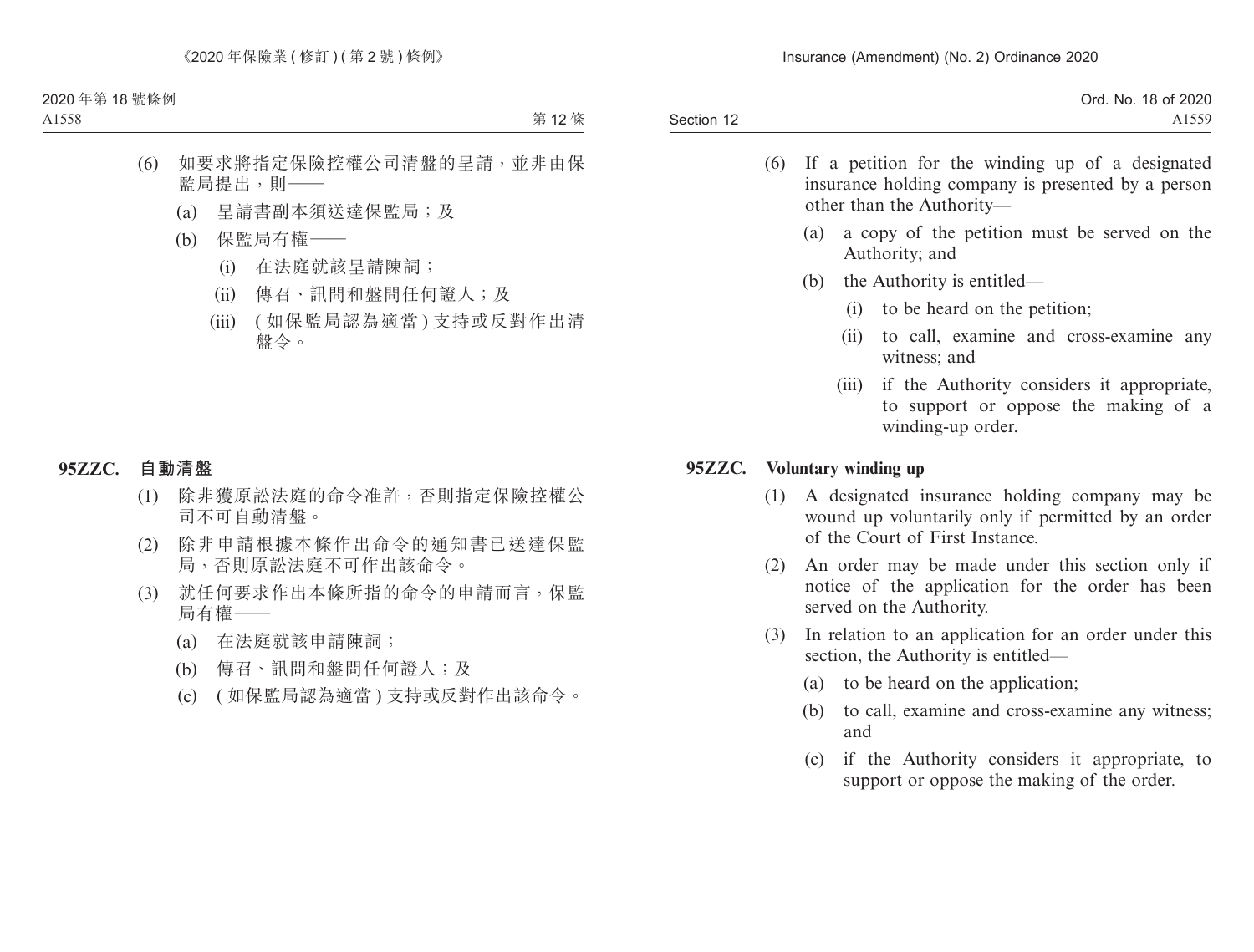|            | Ord. No. 18 of 2020 |
|------------|---------------------|
| Section 12 | A <sub>1561</sub>   |

#### **95ZZD. Winding up where direction given under section 95ZT in force**

- (1) Subsection (2) applies if—
	- (a) a petition for the winding up of a designated insurance holding company is presented, whether by the Authority or another person:
	- (b) the Authority has given a direction under section 95ZT in relation to the company before the petition is presented;
	- (c) the direction has continued in force at all times until the petition is presented; and
	- (d) a winding-up order is made as a result of the petition.
- (2) For the purposes of the following provisions of Cap. 32, the winding up of a designated insurance holding company mentioned in subsection (1) is, despite section 184(2) of Cap. 32, taken to have commenced at the time when the direction was given under section 95ZT—
	- (a) sections 170, 179, 182, 183, 266B, 267A, 269 and 274; and
	- (b) section  $271(1)(d)$ , (e), (h), (i), (j), (k), (l) and (o).
- (3) Subsection (4) applies if—
	- (a) an application is made for an order under section 95ZZC to permit the voluntary winding up of a designated insurance holding company;
	- (b) the Authority has given a direction under section 95ZT in relation to the company before the application is made;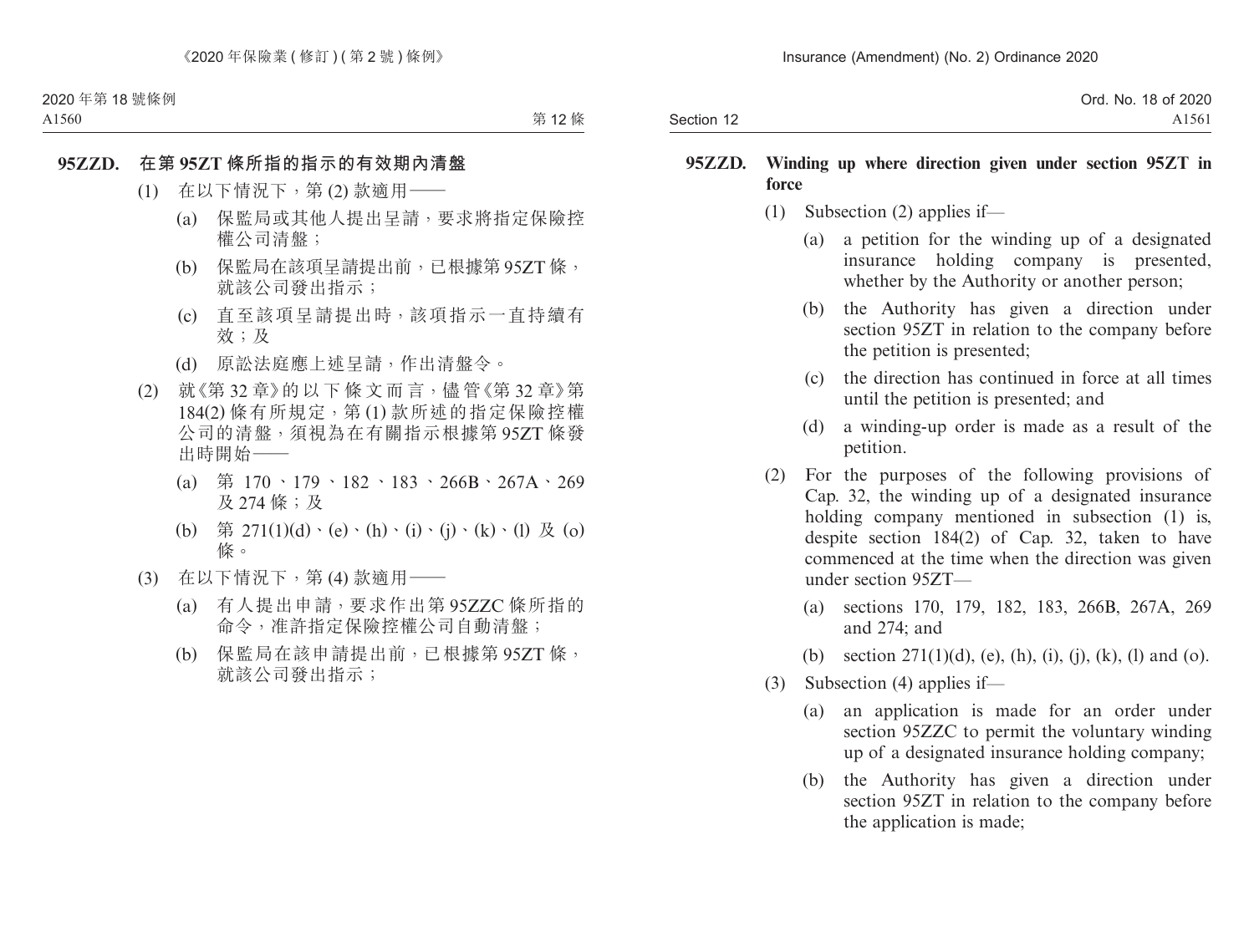|            | Ord. No. 18 of 2020 |
|------------|---------------------|
| Section 12 | A1563               |
|            |                     |

- (c) the direction has continued in force at all times until the application is made; and
- (d) an order under section 95ZZC is made as a result of the application.
- (4) For the purposes of the following provisions of Cap. 32, the voluntary winding up of a designated insurance holding company mentioned in subsection (3) is, despite section 230 of Cap. 32, taken to have commenced at the time when the direction was given under section 95ZT—
	- (a) sections 170, 232, 266B, 267A, 269 and 274; and
	- (b) section  $271(1)(d)$ , (e), (h), (i), (j), (k), (l) and (o).
- (5) For the purposes of anything done or suffered to be done by a designated insurance holding company mentioned in subsection (1) or (3) before the commencement date of the 2016 Amendment Ordinance, subsection (2) or (4) (as the case may be) applies as if the reference to section 266B of Cap. 32 in that subsection were a reference to section 266 of the pre-amended Cap. 32.
- (6) For the purposes of a charge created on the undertaking or property of a designated insurance holding company mentioned in subsection (1) or (3) before the commencement date of the 2016 Amendment Ordinance, subsection (2) or (4) (as the case may be) applies as if the reference to section 267A of Cap. 32 in that subsection were a reference to section 267 of the pre-amended Cap. 32.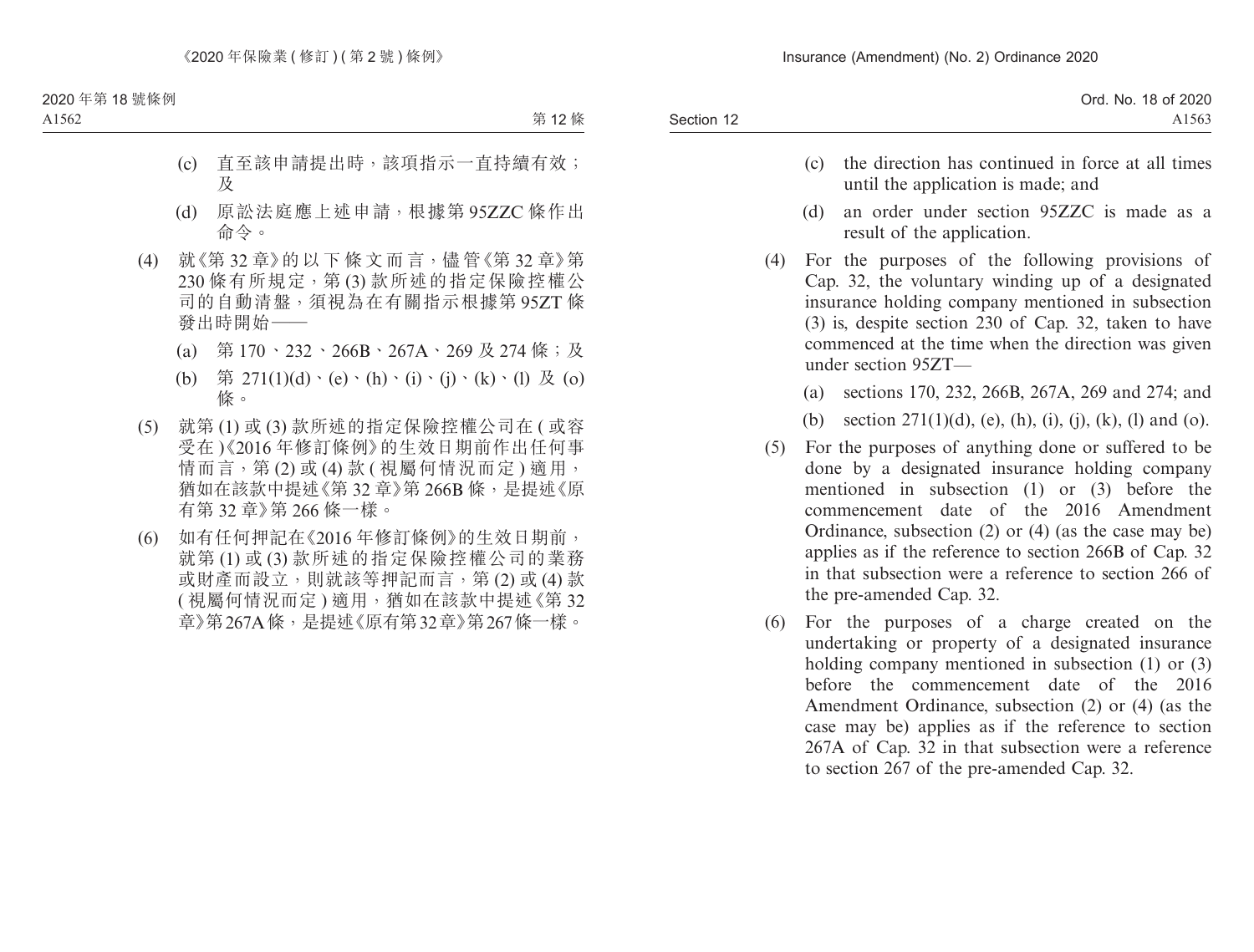Ord. No. 18 of 2020 A1565

- (7) Sections 182 and 232 of Cap. 32 do not invalidate any disposition of the property of a designated insurance holding company made by, or under the direction of, the supervisory manager of the company acting in good faith in the course of managing the affairs, business and property of the company.
- (8) In this section—
- *2016 Amendment Ordinance* (《2016年修訂條例》) means the Companies (Winding Up and Miscellaneous Provisions) (Amendment) Ordinance 2016 (14 of 2016);
- *pre-amended Cap. 32* (《原有第32章》) means Cap. 32 as in force immediately before the commencement date of the 2016 Amendment Ordinance.

# **Division 10—Inspection, Investigation and Disciplinary Action**

## **Subdivision 1—Inspection and Investigation Without Warrant**

### **95ZZE. Power to conduct inspection**

- (1) An inspector may exercise the powers under subsections (2) and (3) for ascertaining whether a designated insurance holding company is complying with, has complied with, or is likely to be able to comply with—
	- (a) this Part;
	- (b) a notice or requirement given or imposed under this Part; or
	- (c) a condition imposed under this Part.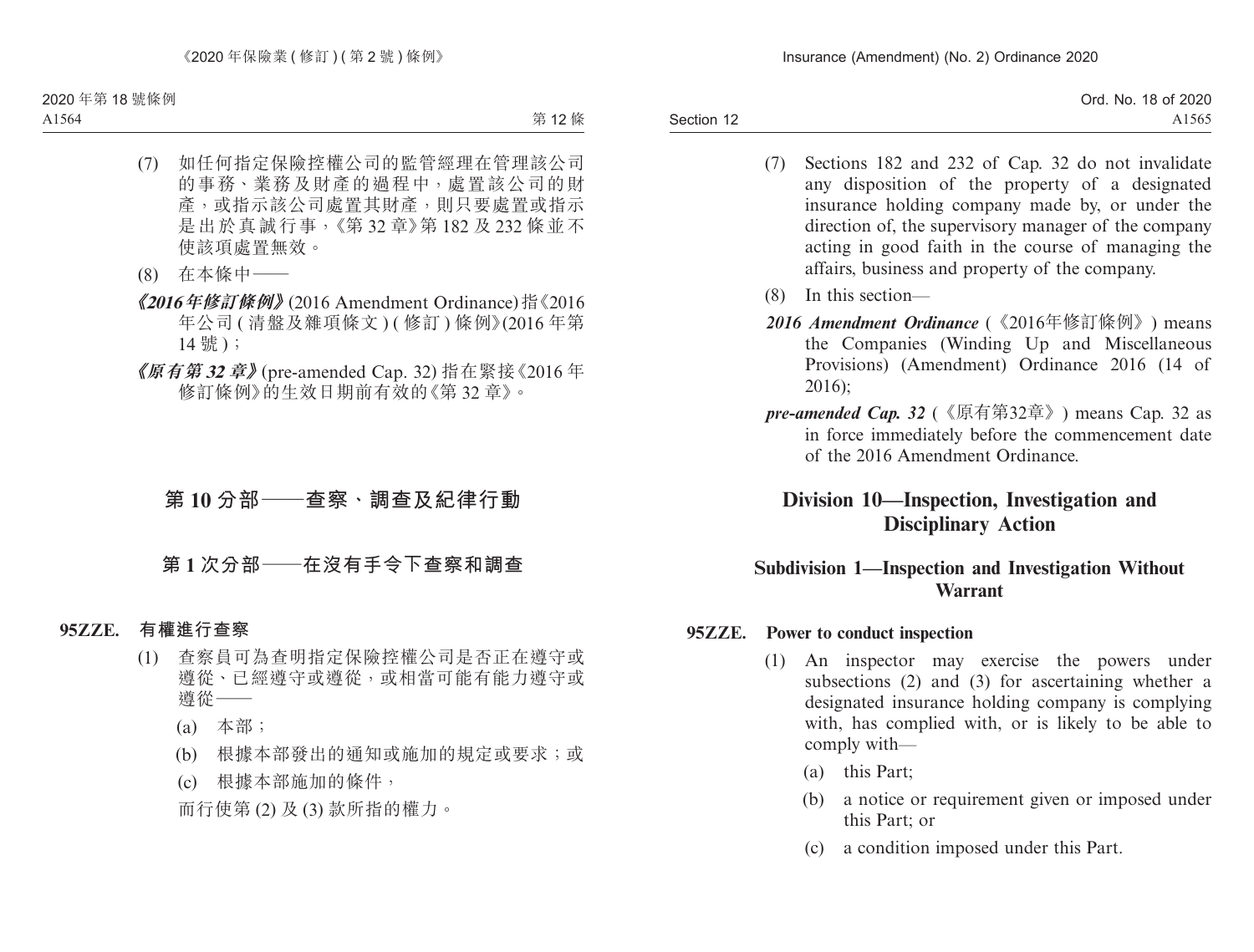Section 12 Ord. No. 18 of 2020 A1567

- (2) At any reasonable time, an inspector—
	- (a) may enter any premises used by the designated insurance holding company, or any other member of its supervised group, in connection with the business of any member of the group;
	- (b) may inspect, and may make copies or otherwise record details of, a business record of any member of the group; and
	- (c) may make inquiries to the company (or a specified person for the company)—
		- (i) concerning a business record of any member of the group; or
		- (ii) concerning a transaction or activity that was undertaken in the course of, or may affect, the business conducted by any member of the group.
- (3) In exercising a power under subsection (2)(b) or (c), an inspector may require the designated insurance holding company (or a specified person for the company)—
	- (a) to give the inspector access to a business record of any member of the supervised group of the company;
	- (b) to produce to the inspector, within the time and at the place specified in the requirement, a business record of any member of the group; and
	- (c) to answer a question concerning—
		- (i) a business record of any member of the group; or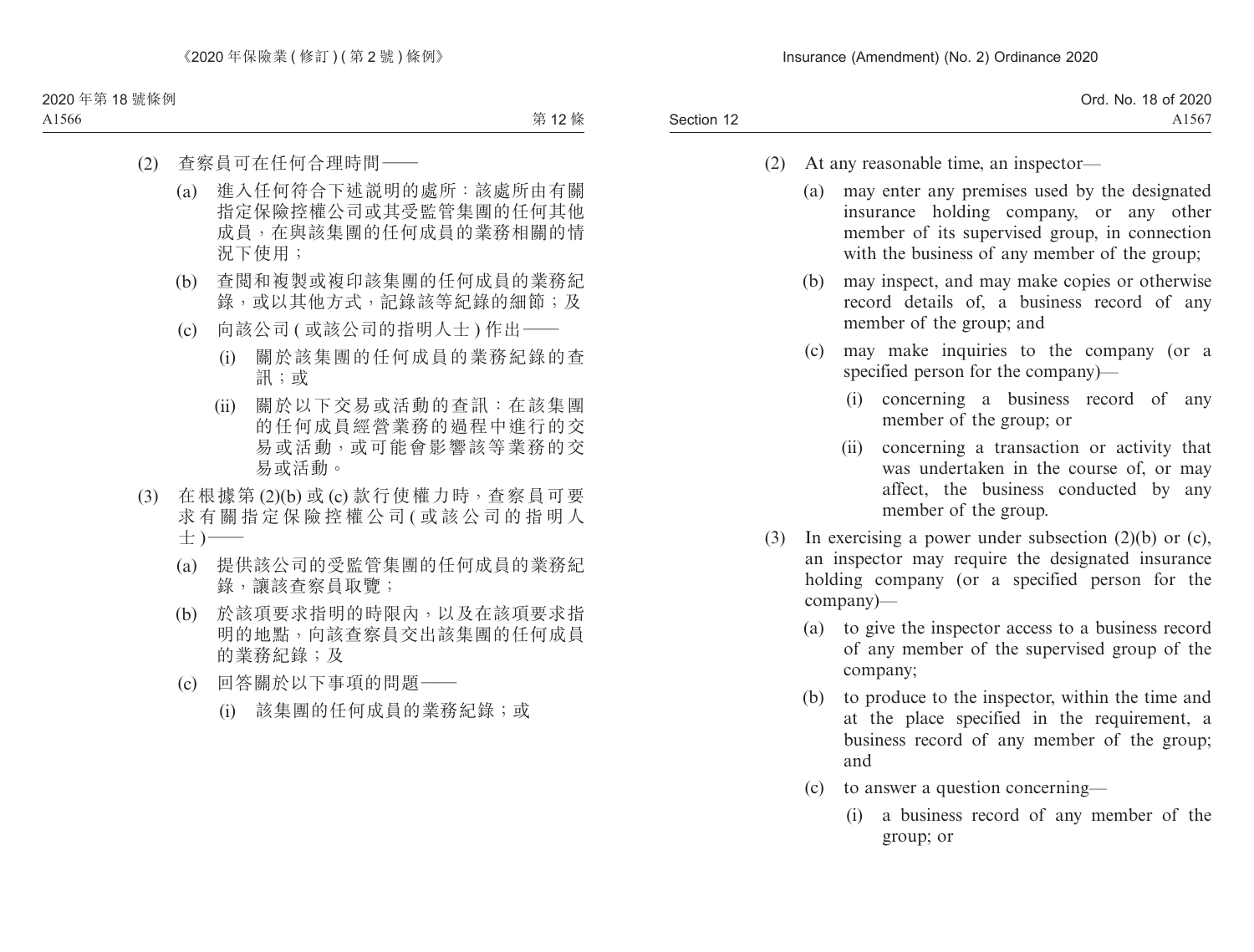- (ii) a transaction or activity that was undertaken in the course of, or may affect, the business conducted by any member of the group.
- (4) A requirement imposed under subsection (3) on a designated insurance holding company may also include a requirement for the company to ensure the doing of an act mentioned in paragraph (a), (b) or (c) of that subsection by another member of its supervised group.
- (5) The power under subsection  $(2)(c)$  or  $(3)$  is not exercisable in relation to a specified person for a designated insurance holding company unless the inspector has reasonable cause to believe that the information or record being sought cannot be obtained by exercising the power in relation to the company.
- (6) The Authority may in writing appoint a person, or a person belonging to a class of persons, as an inspector for the purposes of this section.
- (7) The Authority must provide an inspector with a copy of its appointment.
- (8) When imposing a requirement on a person under subsection (3), an inspector must, if so requested, produce a copy of the Authority's appointment to that person for inspection as soon as practicable.
- (9) In this section—
- *business record* (業務紀錄), in relation to a member of the supervised group of a designated insurance holding company, means a record or document relating to—
	- (a) the business conducted by the member; or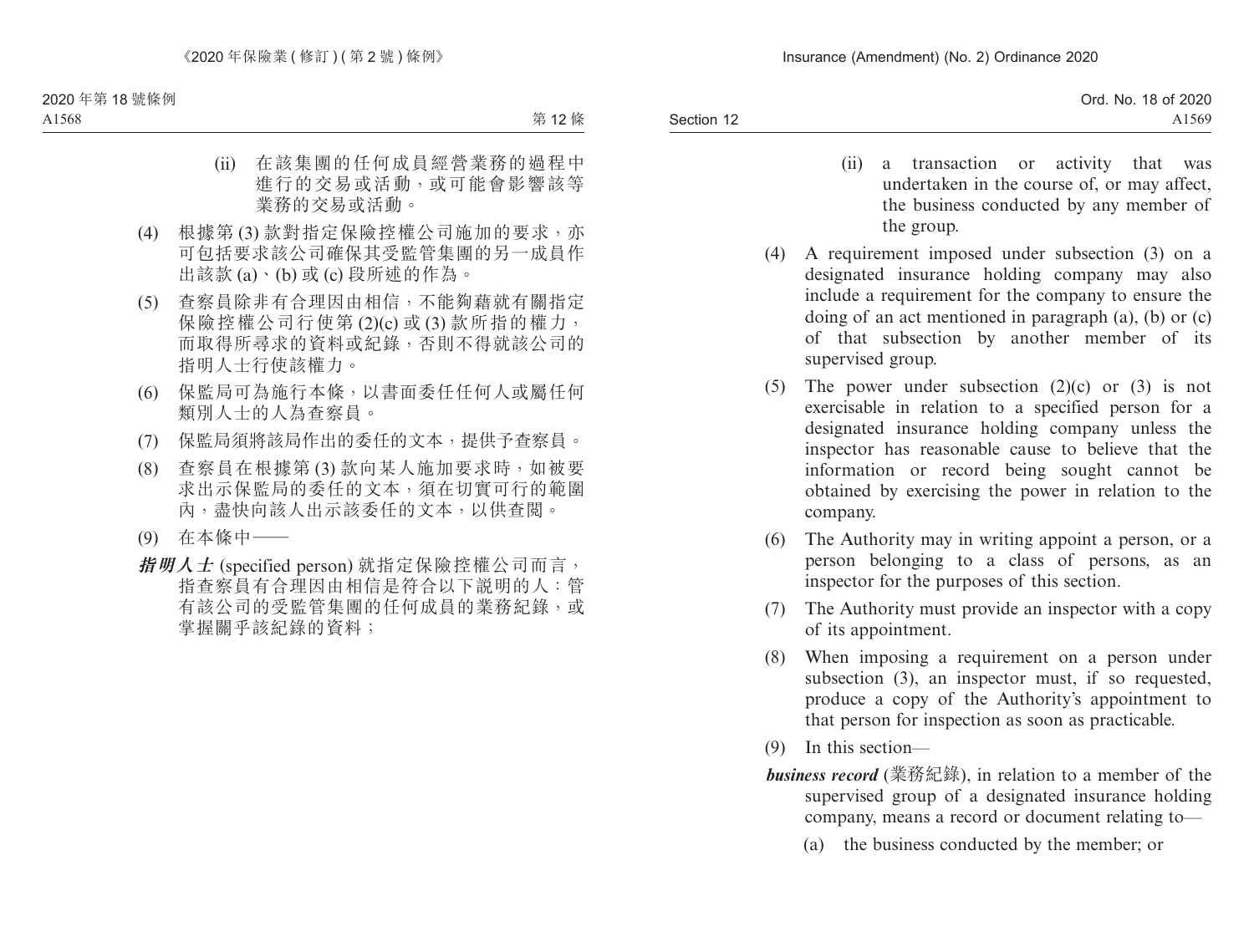|            | Ord. No. 18 of 2020 |
|------------|---------------------|
| Section 12 | A <sub>1571</sub>   |

- (b) a transaction or activity that was undertaken in the course of, or may affect, the business conducted by the member;
- *specified person* (指明人士), in relation to a designated insurance holding company, means a person whom an inspector has reasonable cause to believe has information relating to, or is in possession of, a business record of any member of the supervised group of the company.

#### **95ZZF. Inspector may require answer to be verified by statutory declaration**

- (1) If a person gives an answer to an inquiry made under section  $95ZZE(2)(c)$ , or gives an answer in compliance with a requirement imposed under section 95ZZE(3), the inspector may, in writing, require the person to verify, within the time specified in the requirement, the answer by a statutory declaration.
- (2) If a person does not give an answer to an inquiry made under section 95ZZE(2)(c), or does not give an answer in compliance with a requirement imposed under section 95ZZE(3), for the reason that the information concerned was not within the person's knowledge or possession, the inspector may, in writing, require the person to verify, within the time specified in the requirement, by a statutory declaration, that the person did not comply with the requirement for that reason.
- (3) A statutory declaration under subsection (1) or (2) may be made before the inspector and, for that purpose, the inspector is to have full power to administer the statutory declaration.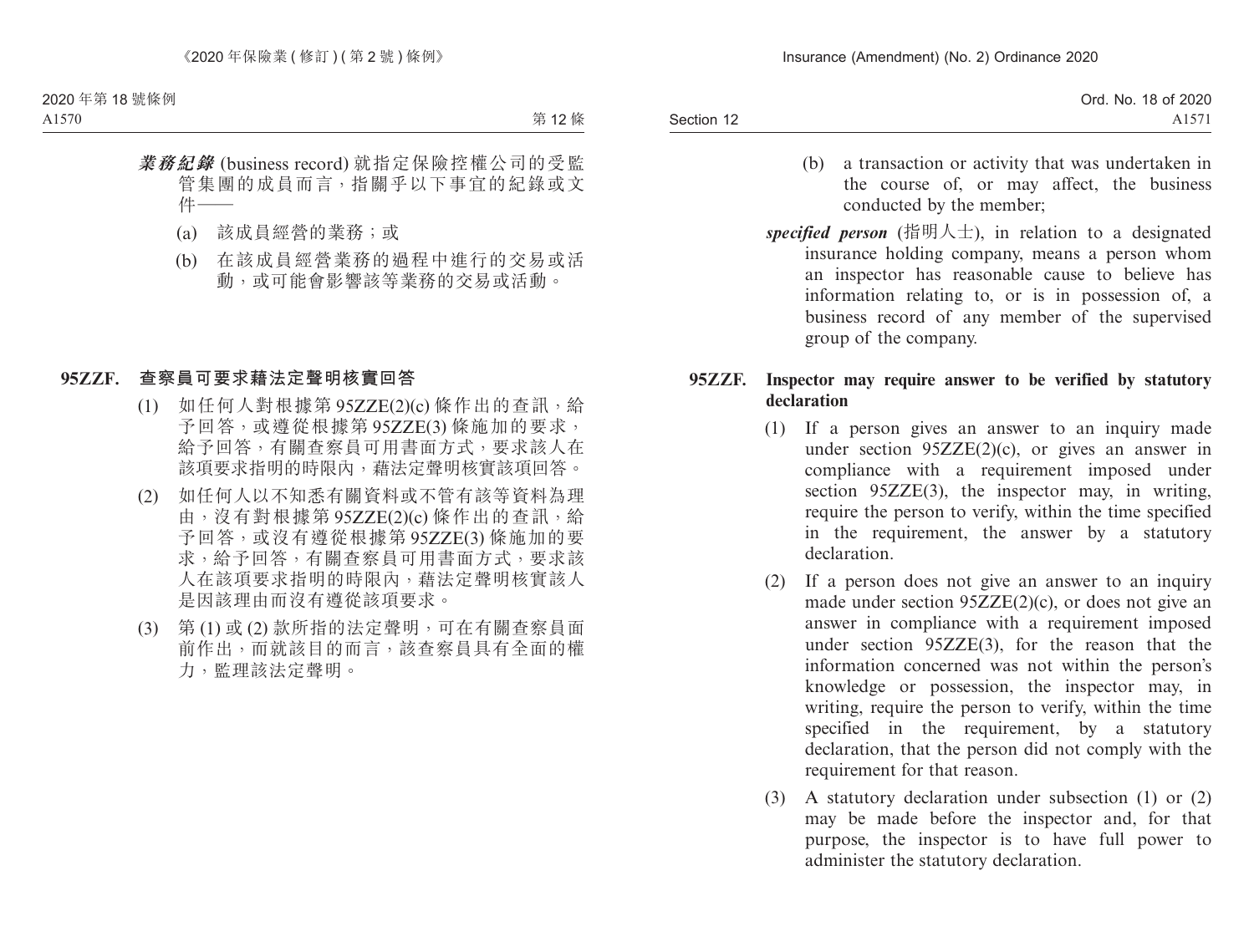|            | Ord. No. 18 of 2020 |
|------------|---------------------|
| Section 12 | A1573               |

#### **95ZZG. Power to conduct investigation**

- (1) This section applies if the Authority has reasonable cause to believe that—
	- (a) this Part may have been contravened;
	- (b) a designated insurance holding company may have been involved in defalcation, fraud, misfeasance or other misconduct in relation to the carrying on of insurance business by any member of its supervised group;
	- (c) any member of the supervised group of a designated insurance holding company has carried on, or is carrying on, insurance business in a manner that is not in the interests of policy holders or potential policy holders of the group or the public interest, and the governance framework of the group has failed to prevent this; or
	- (d) a person is, or was, not a fit and proper person as described in section  $95ZZS(1)(c)$ .
- (2) The Authority may, in writing, direct one or more of its employees, or, with the consent of the Financial Secretary, appoint one or more other persons, to investigate the matter described in subsection (1)(a), (b), (c) or (d).
- (3) The costs and expenses incurred by an investigator, other than an employee of the Authority, may be paid out of moneys provided by the Legislative Council.
- (4) The Authority must provide an investigator with a copy of its direction or appointment.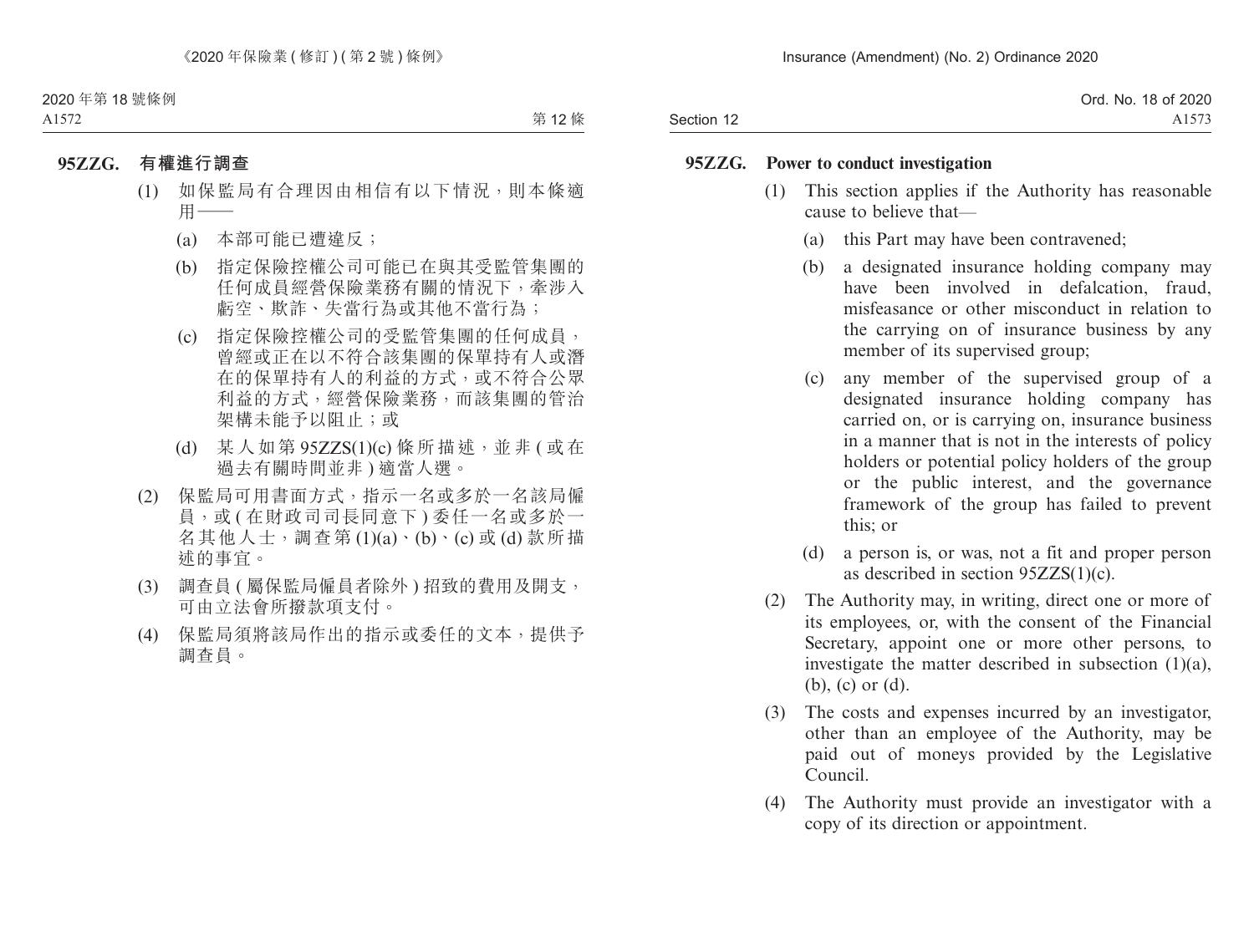| Ord. No. 18 of 2020 |
|---------------------|
|                     |
|                     |

- (5) Before first imposing a requirement on a person under subsection (6), an investigator must produce a copy of the Authority's direction or appointment to that person for inspection.
- (6) An investigator may require a specified person—
	- (a) to produce, within the time and at the place the investigator requires in writing, a specified record or document;
	- (b) to give an explanation or further particulars in respect of a record or document produced;
	- (c) to attend before the investigator at the time and place the investigator requires in writing, and answer a question relating to any matter under investigation that may be raised by the investigator;
	- (d) to answer in writing, within the time the investigator requires in writing, a written question relating to any matter under investigation that may be raised by the investigator; and
	- (e) to give the investigator all other assistance in connection with the investigation that the person is able to give.
- (7) In this section—

*specified person* (指明人士) means—

- (a) a designated insurance holding company;
- (b) a person who is relevant to the matter that an investigator is directed or appointed to investigate; or
- (c) a person whom an investigator has reasonable cause to believe—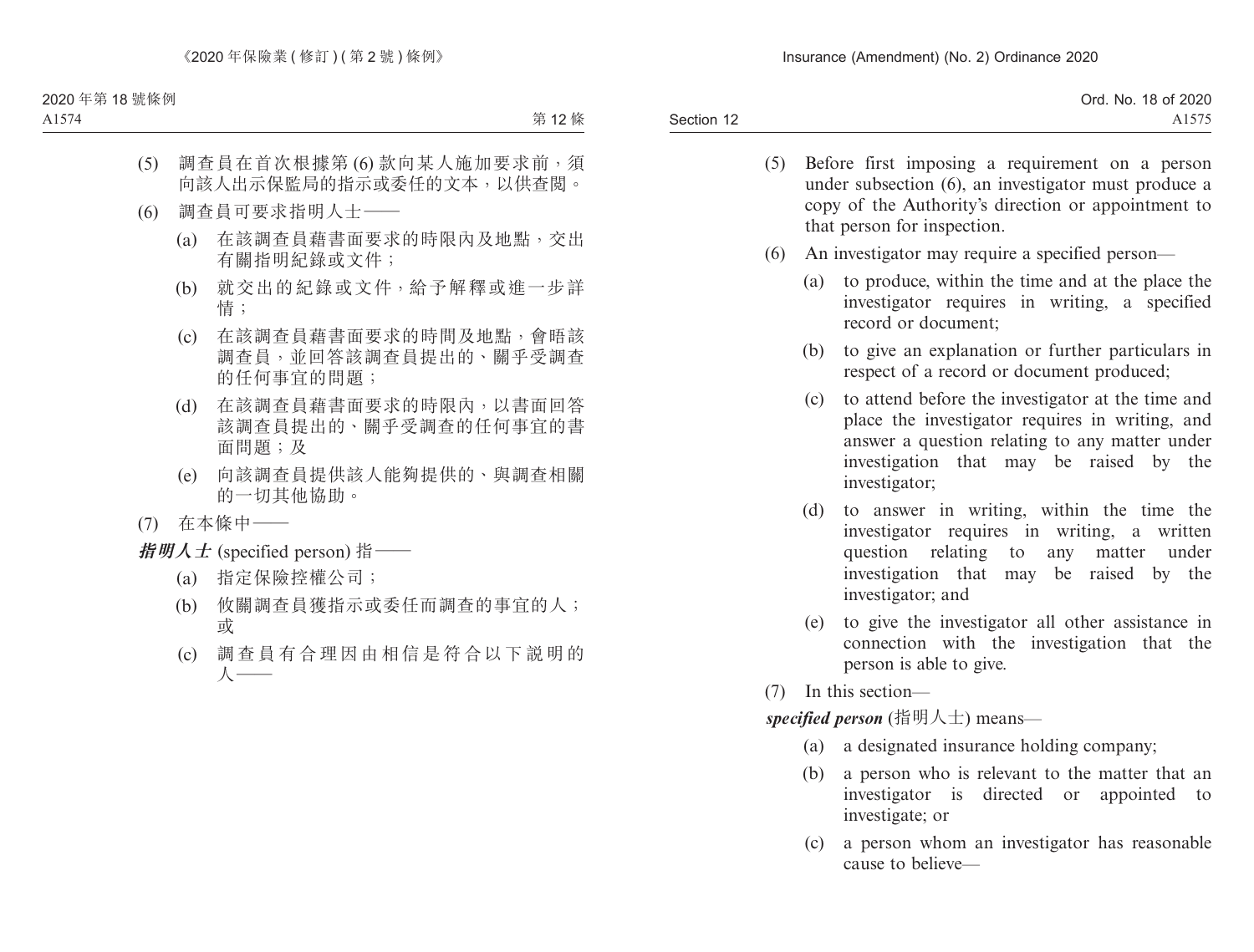- (i) to be in possession of a record or document that contains, or is likely to contain, information relevant to the investigation; or
- (ii) to be otherwise in possession of such information;
- *specified record or document* (指明紀錄或文件), in relation to a specified person, means a record or document specified by the investigator that is or may be relevant to the investigation and is—
	- (a) if the person is a designated insurance holding company—in the possession, control or custody of any member of its supervised group; or
	- (b) in any other case—in the person's possession.

## **95ZZH. Investigator may require explanation etc. to be verified by statutory declaration**

- (1) If a person gives any explanation, particulars or answer in compliance with a requirement imposed under section 95ZZG(6), the investigator may, in writing, require the person to verify, within the time specified in the requirement, the explanation, particulars or answer by a statutory declaration.
- (2) If a person does not give any explanation, particulars or answer in compliance with a requirement imposed under section 95ZZG(6) for the reason that the information concerned was not within the person's knowledge or possession, the investigator may, in writing, require the person to verify, within the time specified in the requirement, by a statutory declaration, that the person did not comply with the requirement for that reason.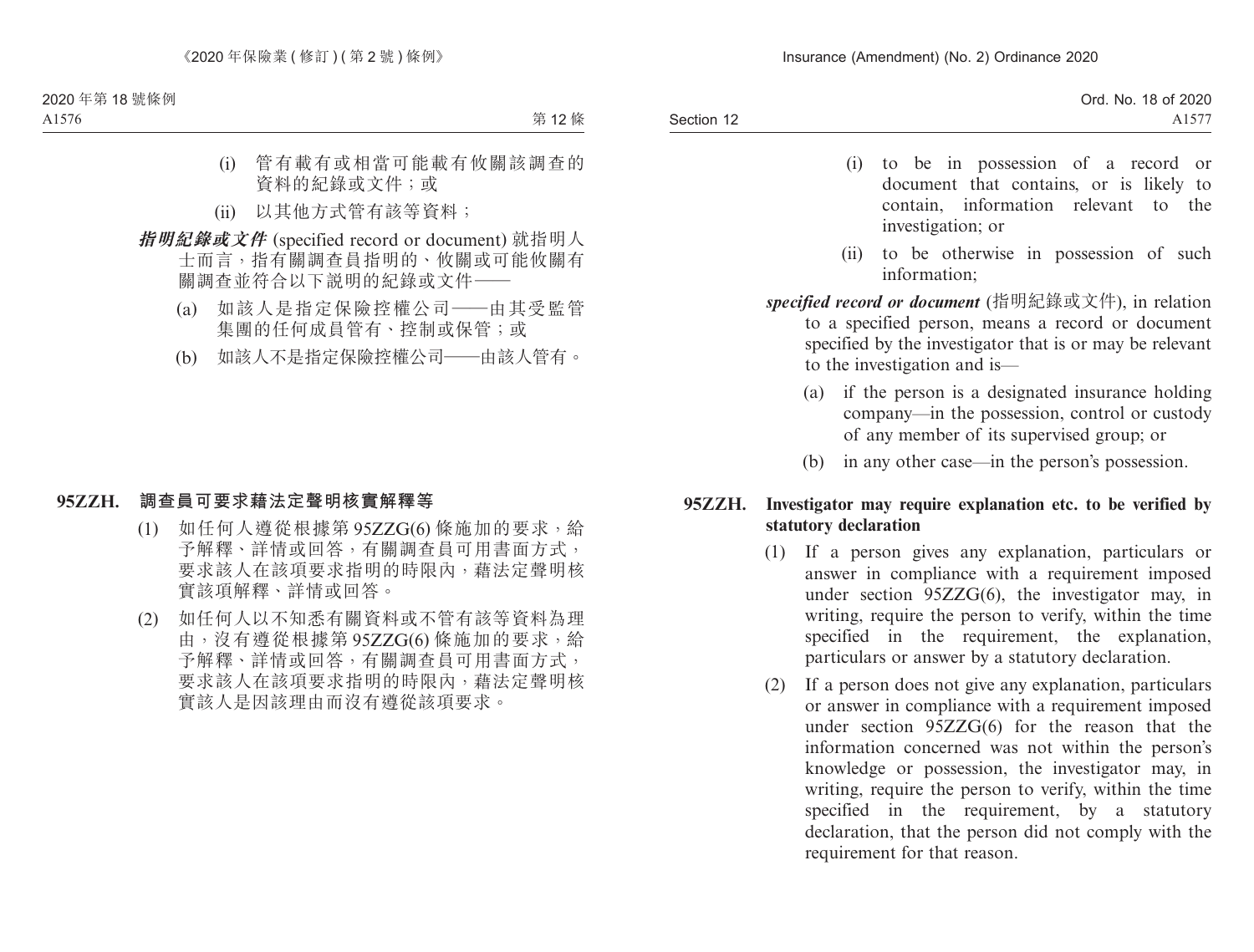| 18 of 2020<br>Ord. No.  |
|-------------------------|
| 570<br>$\Delta$<br>1111 |
|                         |

(3) A statutory declaration under subsection (1) or (2) may be made before the investigator and, for that purpose, the investigator is to have full power to administer the statutory declaration.

### **95ZZI. Application to Court of First Instance for inquiry into failure**

- (1) If a person fails to comply with a requirement imposed by an inspector under section 95ZZE or 95ZZF or an investigator under section 95ZZG or 95ZZH, the inspector or investigator may apply by originating summons to the Court of First Instance for an inquiry into the failure.
- (2) On an application under subsection (1), the Court of First Instance—
	- (a) on being satisfied that there is no reasonable excuse for the person not to comply with the requirement, may order the person to comply with the requirement within the time specified by the Court; and
	- (b) on being satisfied that the failure was without reasonable excuse, may punish the person, and any other person knowingly involved in the failure, in the same manner as if the person and that other person had been guilty of contempt of court.
- (3) An originating summons under subsection (1) is to be in Form No. 10 in Appendix A to the Rules of the High Court (Cap. 4 sub. leg. A).
- (4) Despite anything in this Ordinance, no proceedings may be instituted against a person for subsection  $(2)(b)$  in respect of a conduct if—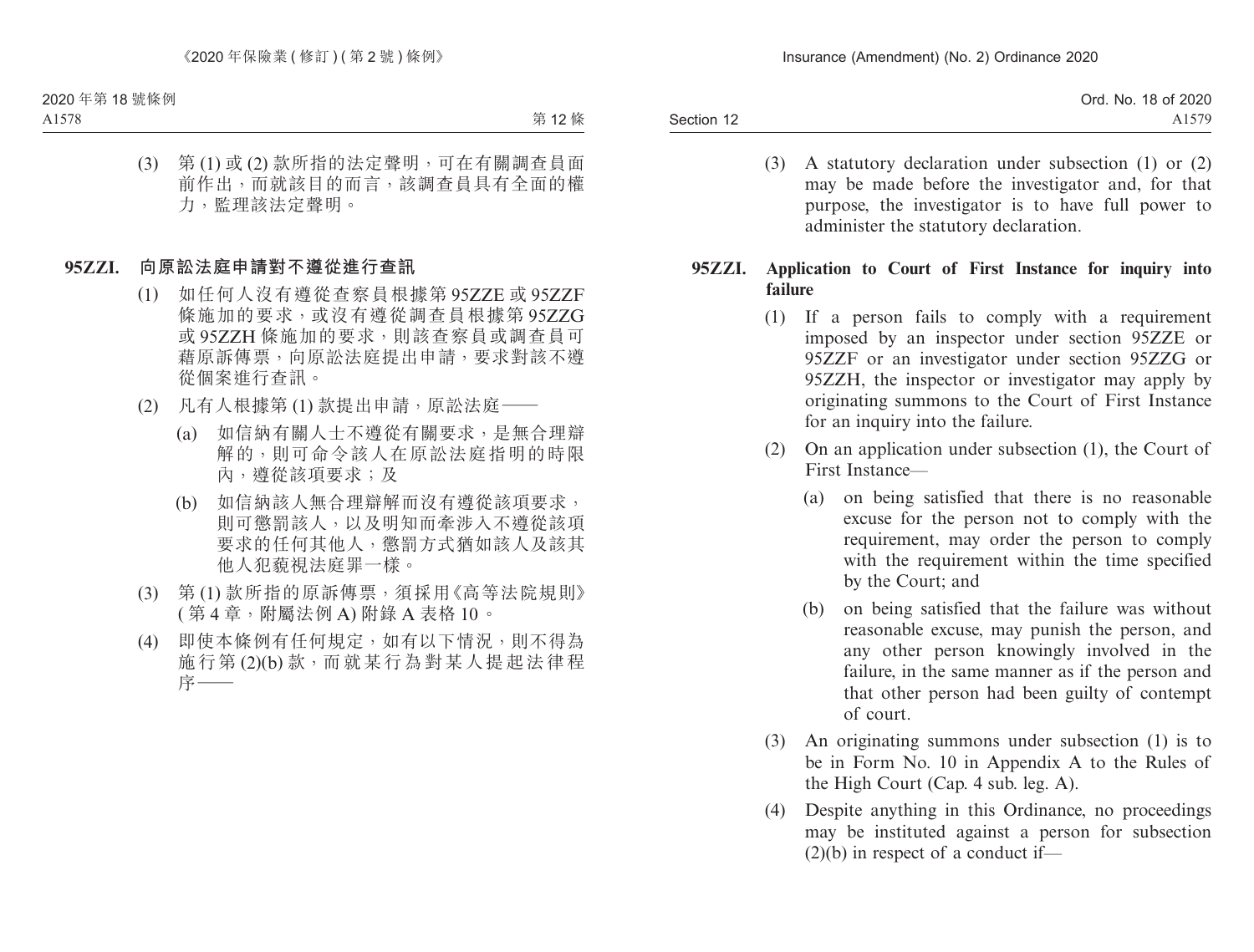| Ord. No. 18 of 2020 |
|---------------------|
| A1581               |
|                     |

- (a) criminal proceedings have previously been instituted against the person under section 95ZZJ(1), (2), (3), (4) or (5) in respect of the same conduct; and
- (b) those proceedings remain pending, or because of the previous institution of those proceedings, no criminal proceedings may again be lawfully instituted against that person under section  $95ZZJ(1)$ ,  $(2)$ ,  $(3)$ ,  $(4)$  or  $(5)$  in respect of the same conduct.

#### **95ZZJ. Offences in relation to inspections and investigations**

- (1) A person commits an offence if the person, without reasonable excuse, fails to comply with a specified requirement imposed on the person.
- (2) A person commits an offence if the person, with intent to defraud, fails to comply with a specified requirement imposed on the person.
- (3) A person commits an offence if—
	- (a) in purported compliance with a specified requirement imposed on the person, the person produces a record or document, gives an answer, or gives any explanation or particulars, that are false or misleading in a material particular; and
	- (b) the person knows that, or is reckless as to whether, the record or document, the answer, or the explanation or particulars, are false or misleading in the material particular.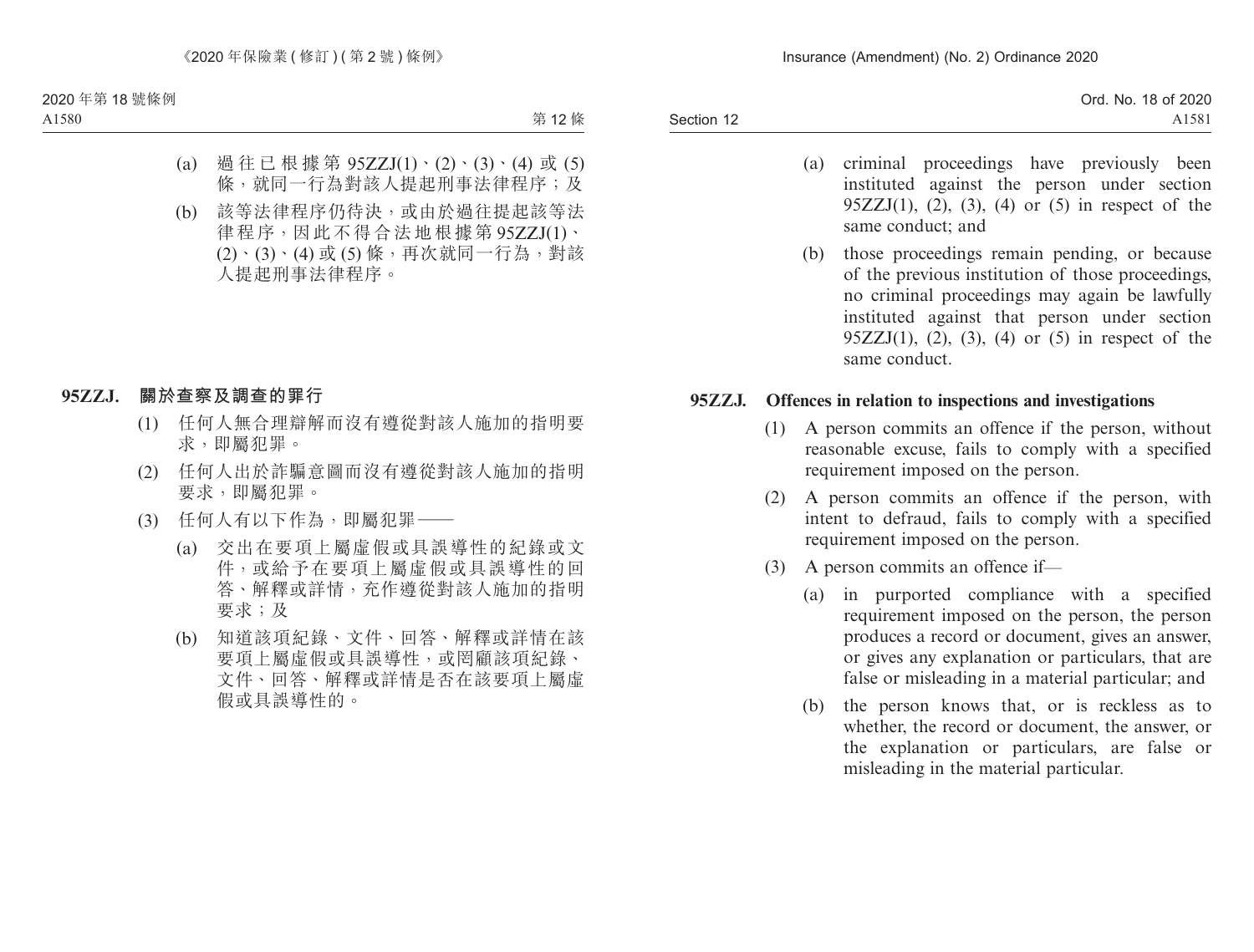Section 12 Ord. No. 18 of 2020 A1583

- (4) A person commits an offence if, in purported compliance with a specified requirement imposed on the person, the person, with intent to defraud, produces a record or document, gives an answer, or gives any explanation or particulars, that are false or misleading in a material particular.
- (5) A person commits an offence if the person, with intent to defraud—
	- (a) causes or allows another person to fail to comply with a specified requirement imposed on that other person; or
	- (b) causes or allows that other person, in purported compliance with a specified requirement imposed on that other person, to produce a record or document, to give an answer, or to give any explanation or particulars, that are false or misleading in a material particular.
- (6) A person is not excused from complying with a requirement imposed on the person under section 95ZZG(6) or 95ZZH(1) only on the ground that to do so might tend to incriminate the person.
- (7) Despite anything in this Ordinance, no criminal proceedings may be instituted against a person under subsection  $(1)$ ,  $(2)$ ,  $(3)$ ,  $(4)$  or  $(5)$  in respect of a conduct if—
	- (a) proceedings have previously been instituted against the person under section 95ZZI(2)(b) in respect of the same conduct; and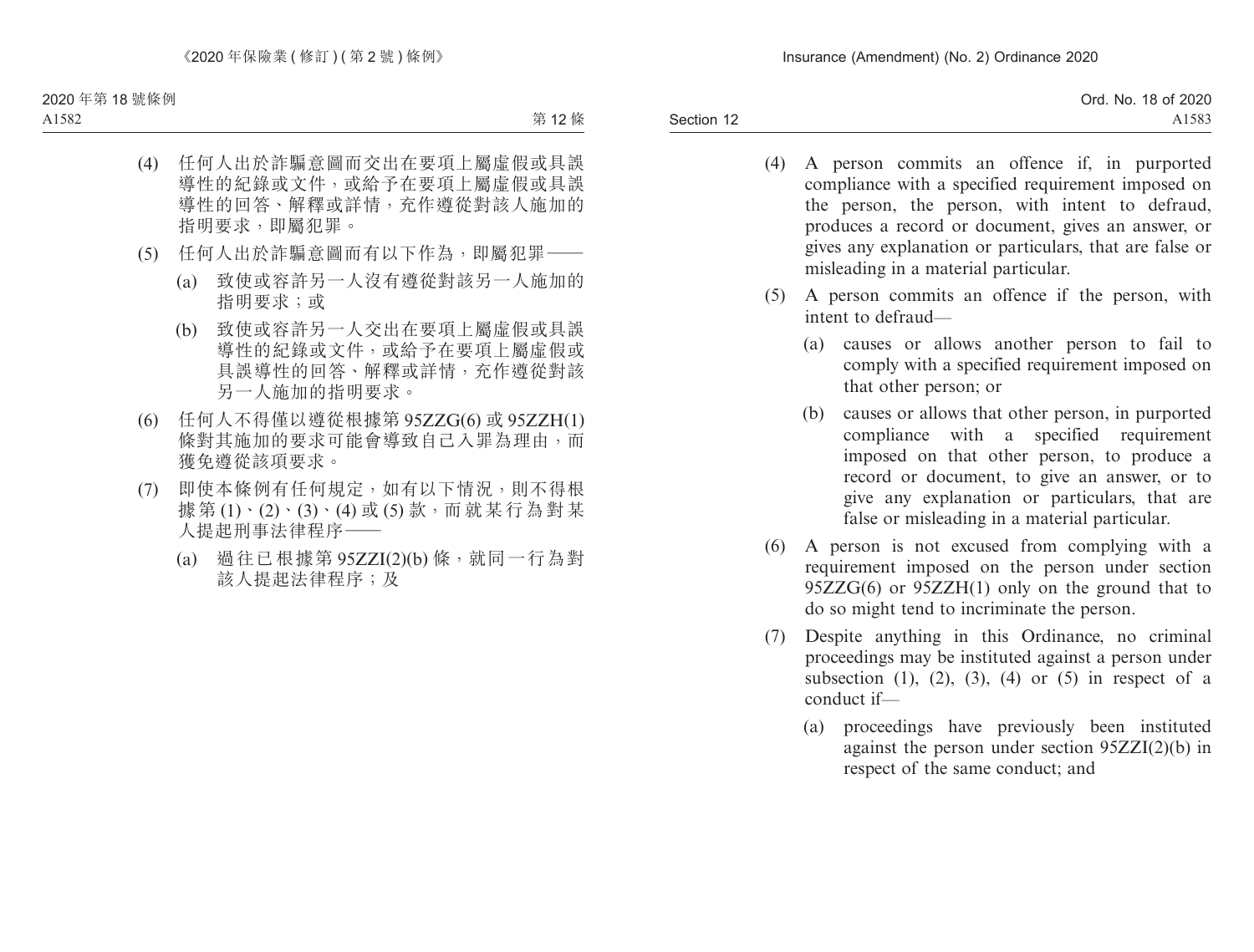|            | Ord. No. 18 of 2020 |
|------------|---------------------|
| Section 12 | A1585               |

- (b) those proceedings remain pending, or because of the previous institution of those proceedings, no proceedings may again be lawfully instituted against that person under section 95ZZI(2)(b) in respect of the same conduct.
- (8) A person who commits an offence under subsection (1) is liable—
	- (a) on conviction on indictment—to a fine of \$200,000 and to imprisonment for 1 year; or
	- (b) on summary conviction—to a fine at level 5 and to imprisonment for 6 months.
- (9) A person who commits an offence under subsection (3) is liable—
	- (a) on conviction on indictment—to a fine of \$1,000,000 and to imprisonment for 2 years; or
	- (b) on summary conviction—to a fine at level 6 and to imprisonment for 6 months.
- (10) A person who commits an offence under subsection (2), (4) or (5) is liable—
	- (a) on conviction on indictment—to a fine of \$1,000,000 and to imprisonment for 7 years; or
	- (b) on summary conviction—to a fine at level 6 and to imprisonment for 6 months.
- (11) In this section
	- *specified requirement* (指明要求) means a requirement imposed under section 95ZZE(3), 95ZZF(1) or (2), 95ZZG(6) or 95ZZH(1) or (2).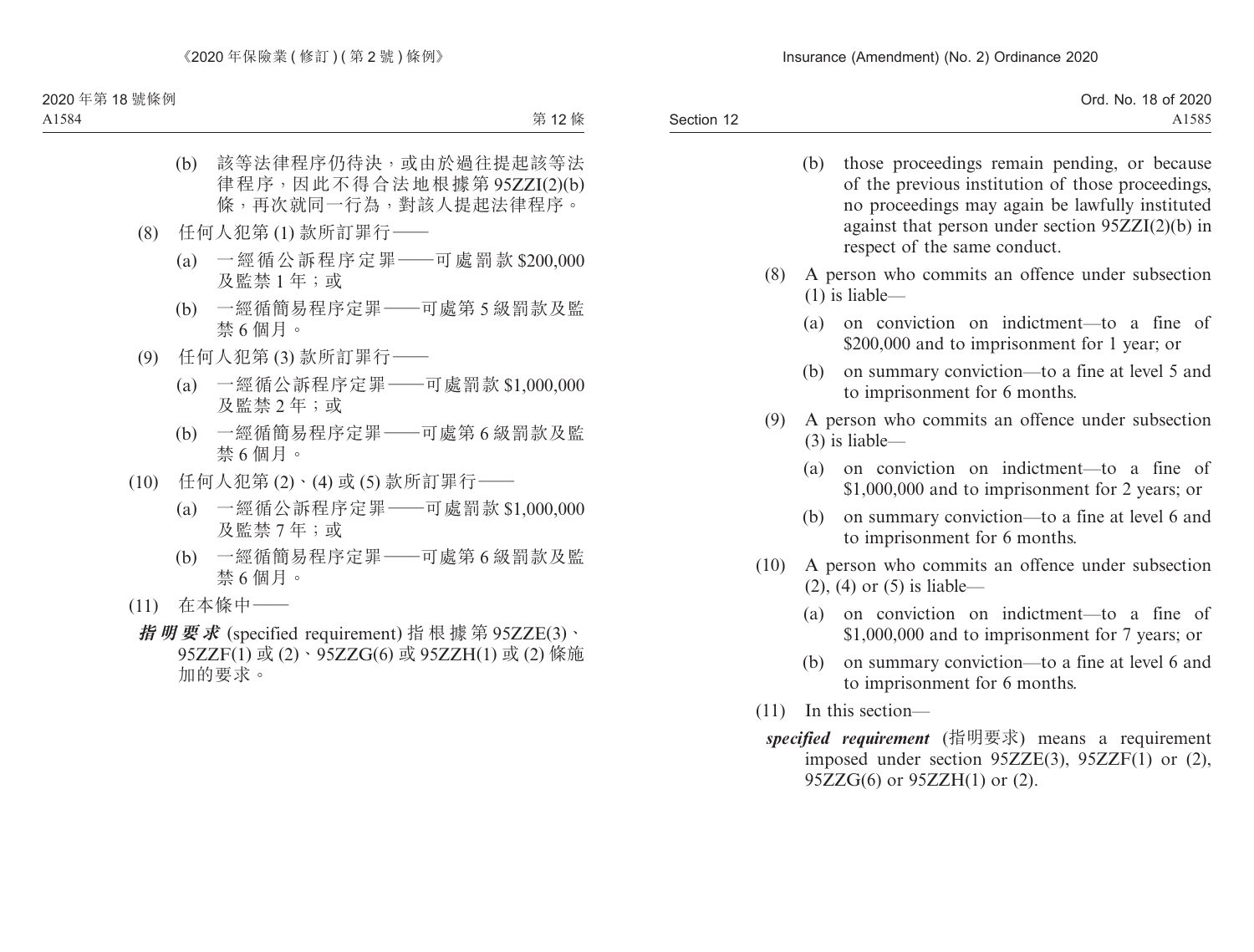|            | Ord. No. 18 of 2020 |
|------------|---------------------|
| Section 12 | A1587               |

#### **95ZZK. Use of incriminating evidence in proceedings**

- (1) If an investigator requires a person to give an answer to a question or to give an explanation or further particulars under this Division, the investigator must ensure that the person has first been informed of the effect of subsection (2).
- (2) Despite anything in this Ordinance and subject to subsection (3)—
	- (a) if an investigator requires a person to give an answer to a question or to give an explanation or further particulars under this Division; and
	- (b) the answer, or the explanation or further particulars, might tend to incriminate the person and the person so claims before giving the answer or giving the explanation or further particulars,

the requirement and the question and answer, or the explanation or further particulars, are not admissible in evidence against the person in criminal proceedings in a court of law.

- (3) Subsection (2) does not apply to criminal proceedings in which the person is, in relation to the answer, or the explanation or further particulars, charged with—
	- (a) an offence under section  $95ZZJ(1)$ , (2), (3), (4) or (5), or under Part V of the Crimes Ordinance (Cap. 200); or
	- (b) perjury.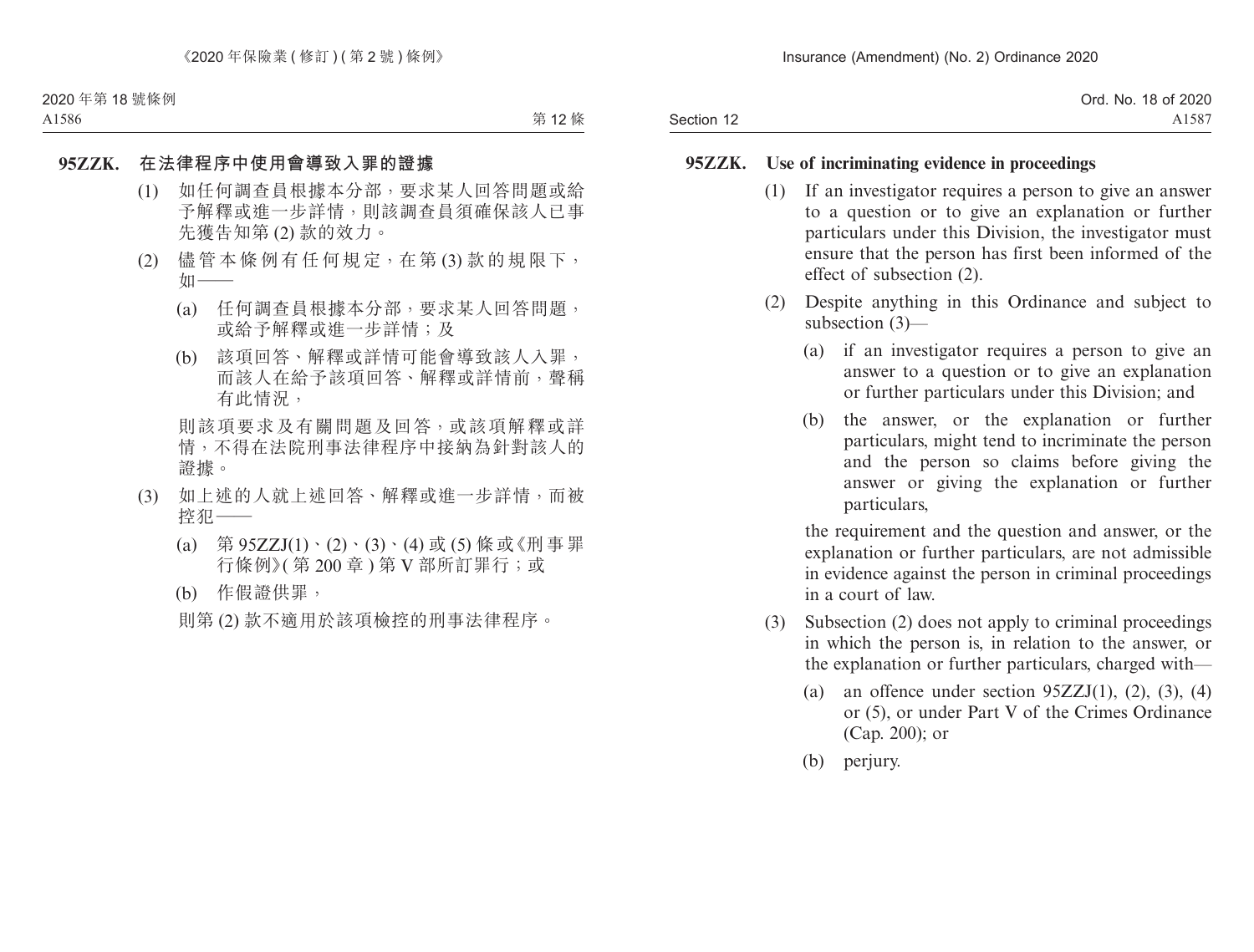|            | Ord. No. 18 of 2020 |
|------------|---------------------|
| Section 12 | A1589               |

#### **95ZZL. Offences in relation to destruction of records and documents**

- (1) A person commits an offence if—
	- (a) the person destroys, falsifies, conceals or otherwise disposes of, or causes or permits the destruction, falsification, concealment or disposal of, a record or document that the person is required by an inspector or investigator to produce under section 95ZZE or 95ZZG; and
	- (b) the person does so with intent to conceal, from the inspector or investigator, facts or matters capable of being disclosed by the record or document.
- (2) A person who commits an offence under subsection (1) is liable—
	- (a) on conviction on indictment—to a fine of \$1,000,000 and to imprisonment for 2 years; or
	- (b) on summary conviction—to a fine at level 6 and to imprisonment for 6 months.

#### **95ZZM. Order to pay costs of investigation**

- (1) If a person is convicted by a court on a prosecution instituted as a result of the findings of an investigation under section 95ZZG—
	- (a) the court may order the person to pay to the Authority the whole or a part of the costs and expenses of the investigation; and
	- (b) the Authority may recover the whole or that part of the costs and expenses as a civil debt due to it.
- (2) Subsection (3) applies if—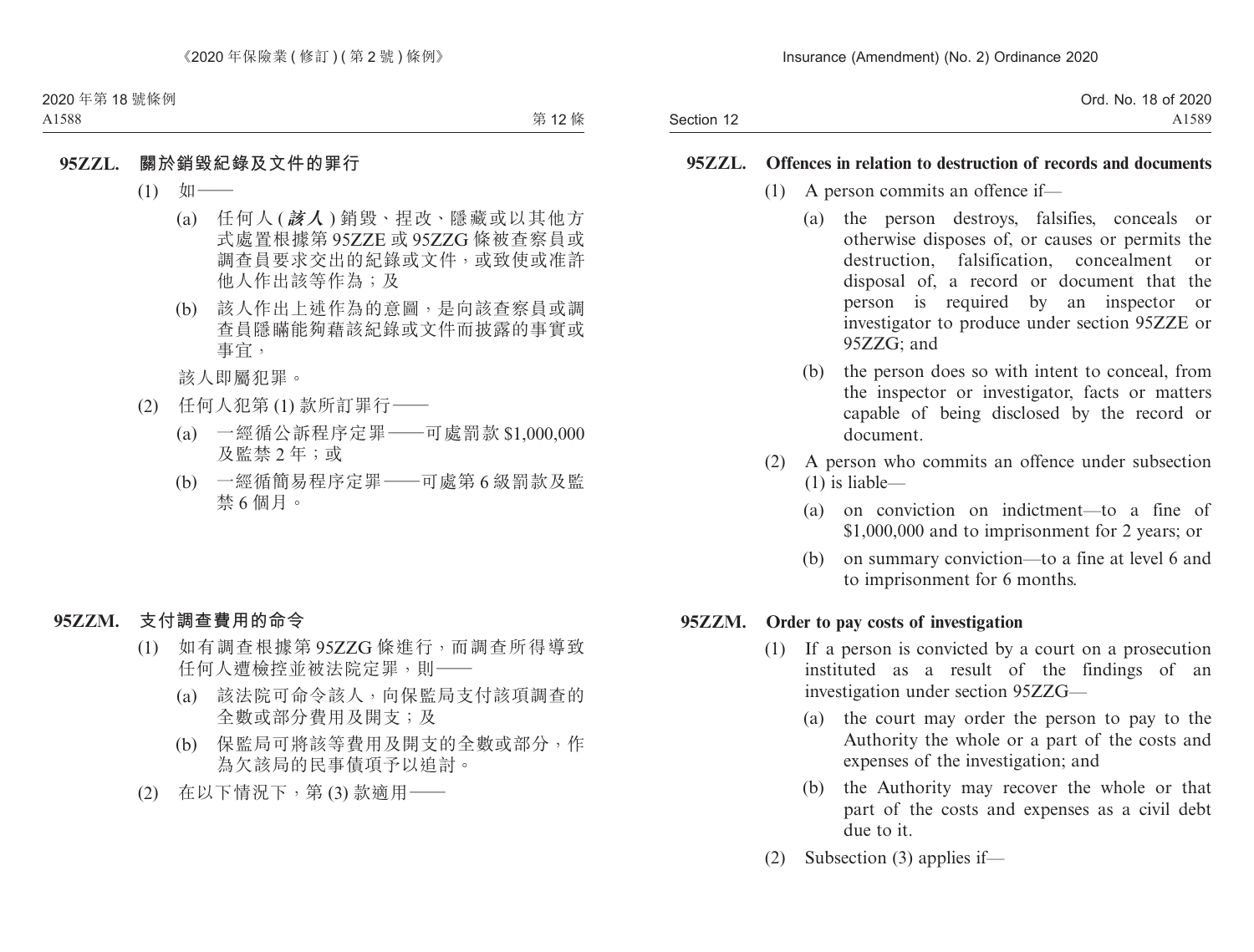| Ord. No. 18 of 2020 |
|---------------------|
| A1591               |
|                     |

- (a) the Authority receives an amount under an order made under subsection (1) in respect of any of the costs and expenses of an investigation; and
- (b) all or any of the costs and expenses have already been paid out of moneys provided by the Legislative Council.
- (3) The Authority must pay to the Financial Secretary the amount received under the order to the extent to which it has already been paid out of moneys provided by the Legislative Council.

## **Subdivision 2—Magistrate's Warrants**

#### **95ZZN. Magistrate's warrants to enter premises etc.**

- (1) Subsection (2) applies if a magistrate is satisfied on information on oath laid by a person specified in subsection (3) that there are reasonable grounds to suspect that there is, or is likely to be, on premises specified in the information a record or document that may be required to be produced under section 95ZZE or 95ZZG.
- (2) The magistrate may issue a warrant authorizing a person mentioned in the warrant, and other persons who may be necessary to assist in the execution of the warrant—
	- (a) to enter the premises, if necessary by force, at any time within the period of 7 days beginning on the date of the warrant; and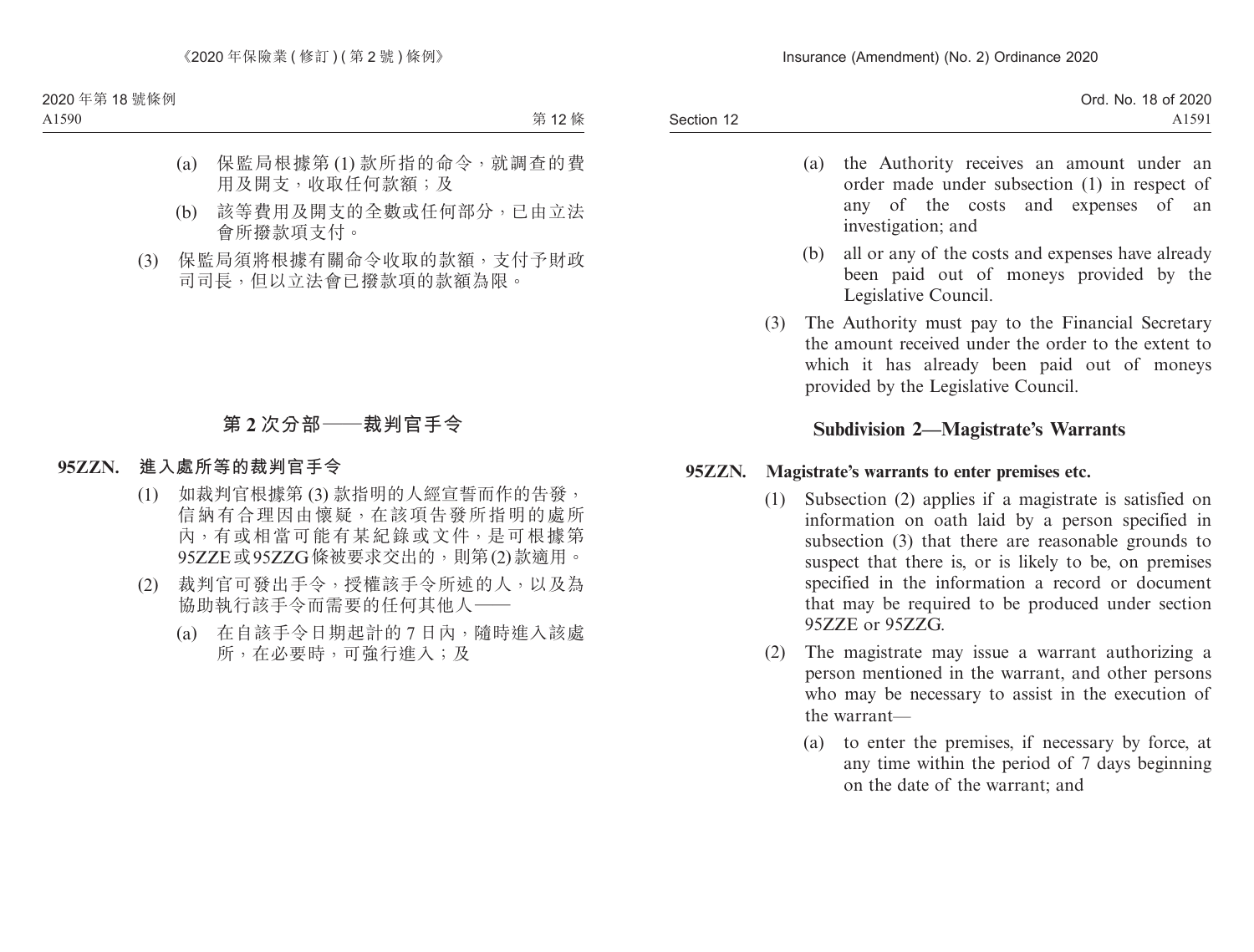Section 12 Ord. No. 18 of 2020 A1593

- (b) to search for, seize and remove a record or document that the person mentioned in the warrant has reasonable cause to believe may be required to be produced under section 95ZZE or 95ZZG.
- (3) The person specified for subsection (1) is—
	- (a) in relation to a record or document that may be required to be produced under section 95ZZE an inspector; or
	- (b) in relation to a record or document that may be required to be produced under section 95ZZG an investigator.
- (4) If an authorized person has reasonable cause to believe that a person found on the premises is employed, or engaged to provide a service, in connection with a business that is or has been conducted on the premises, the authorized person may require that person to produce for examination a record or document that—
	- (a) is in the possession of that person; and
	- (b) the authorized person has reasonable cause to believe may be required to be produced under section 95ZZE or 95ZZG.
- (5) An authorized person may, in relation to a record or document required to be produced under subsection  $(4)$ —
	- (a) prohibit a person found on the premises from—
		- (i) removing the record or document from the premises;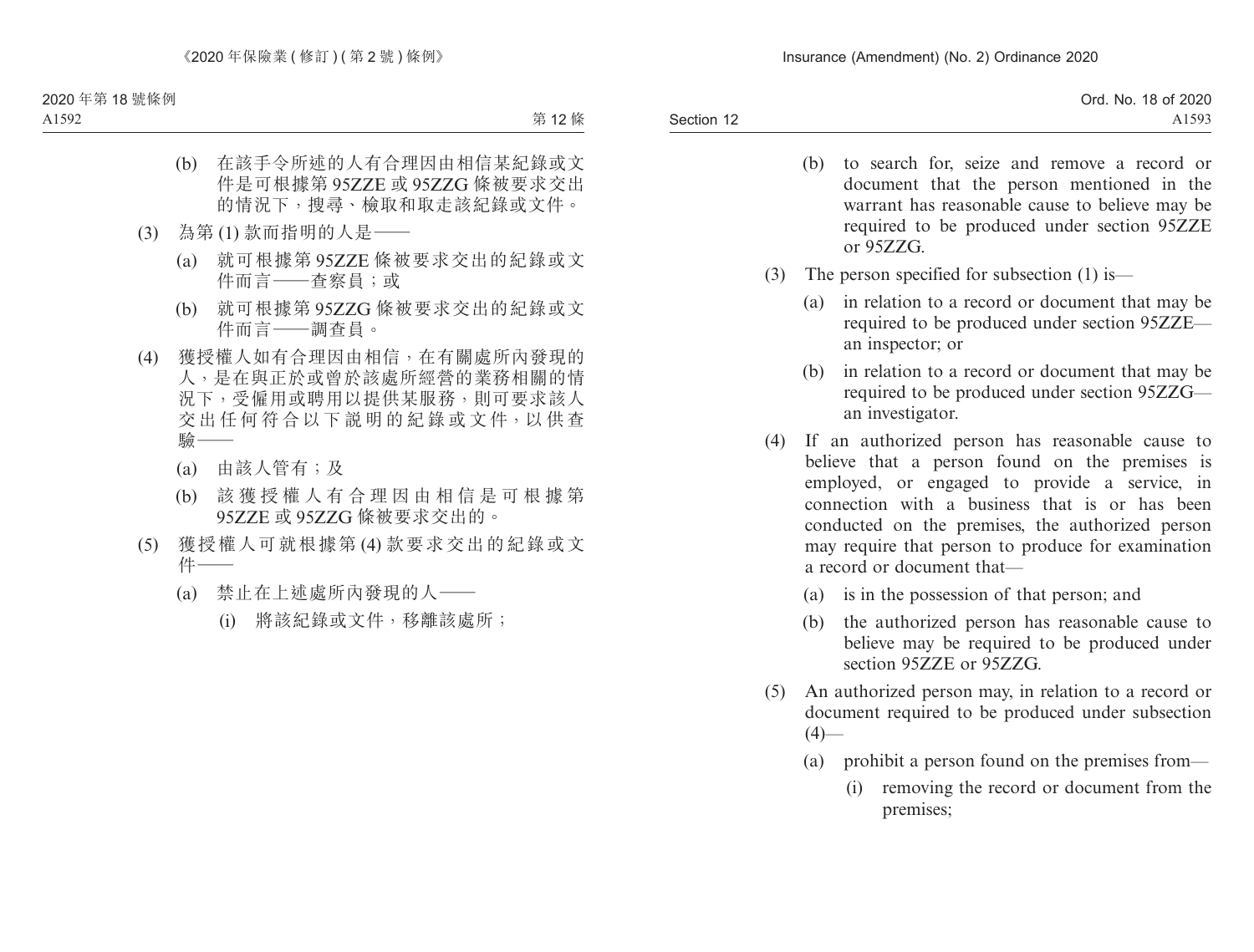- (ii) erasing anything from, adding anything to, or otherwise altering anything in, the record or document; or
- (iii) otherwise interfering in any way with, or causing or permitting any other person to interfere with, the record or document; or
- (b) take any other step that appears to the authorized person to be necessary for—
	- (i) preserving the record or document; or
	- (ii) preventing interference with the record or document.
- (6) An authorized person who enters any premises under this section must, if required, produce the warrant for inspection.
- (7) Section 102 of the Criminal Procedure Ordinance (Cap. 221) applies to any property that has, because of this section, come into the possession of the Authority, as it applies to property that has come into the possession of the police.
- (8) A person commits an offence if the person—
	- (a) without reasonable excuse, fails to comply with a requirement or prohibition imposed on the person under subsection (4) or (5); or
	- (b) obstructs an authorized person exercising a power conferred by subsection (4) or (5).
- (9) A person who commits an offence under subsection (8) is liable—
	- (a) on conviction on indictment—to a fine of \$1,000,000 and to imprisonment for 2 years; or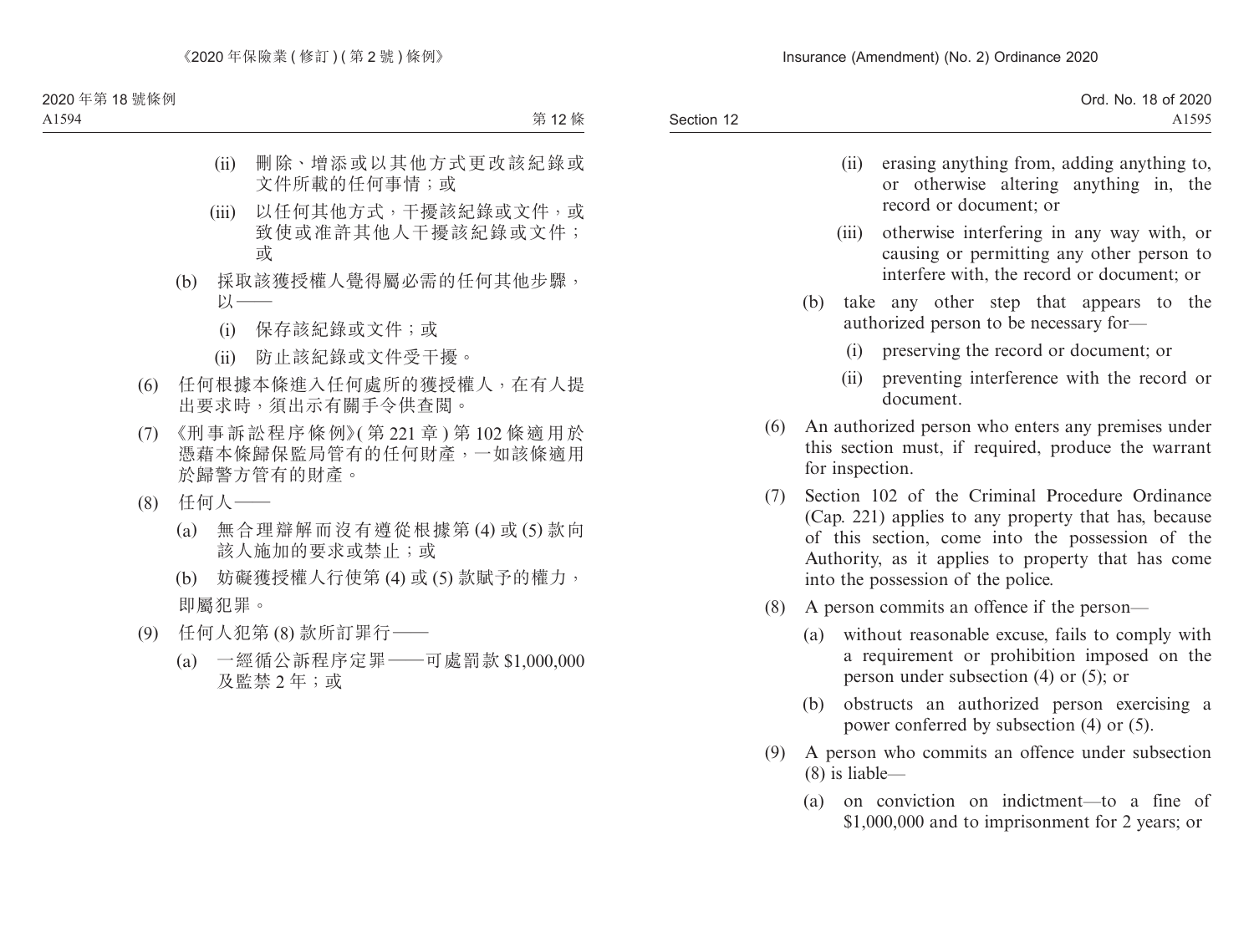| Ord. No. 18 of 2020 |
|---------------------|
| A <sub>1597</sub>   |
|                     |

- (b) on summary conviction—to a fine at level 6 and to imprisonment for 6 months.
- (10) In this section
	- *authorized person* (獲授權人) means a person mentioned in, and authorized by, a warrant issued under subsection (2) to carry out the acts set out in paragraphs (a) and (b) of that subsection.

#### **95ZZO. Removal of records and documents under section 95ZZN**

- (1) A record or document removed under section 95ZZN(2) may be retained—
	- (a) for a period not exceeding 6 months beginning on the date of its removal; or
	- (b) for a longer period that may be required because of any criminal proceedings, or any proceedings under this Ordinance.
- (2) If an authorized person removes a record or document under section 95ZZN(2), the authorized person must, as soon as practicable after the removal, give a receipt for the record or document.

## **Subdivision 3—Miscellaneous Provisions for Inspection and Investigation**

#### **95ZZP. Lien claimed on records or documents**

If the person in possession of a record or document required to be produced under section 95ZZE or 95ZZG claims a lien on the record or document—

- (a) the requirement to produce the record or document is not affected by the lien;
- (b) no fee is payable for the production; and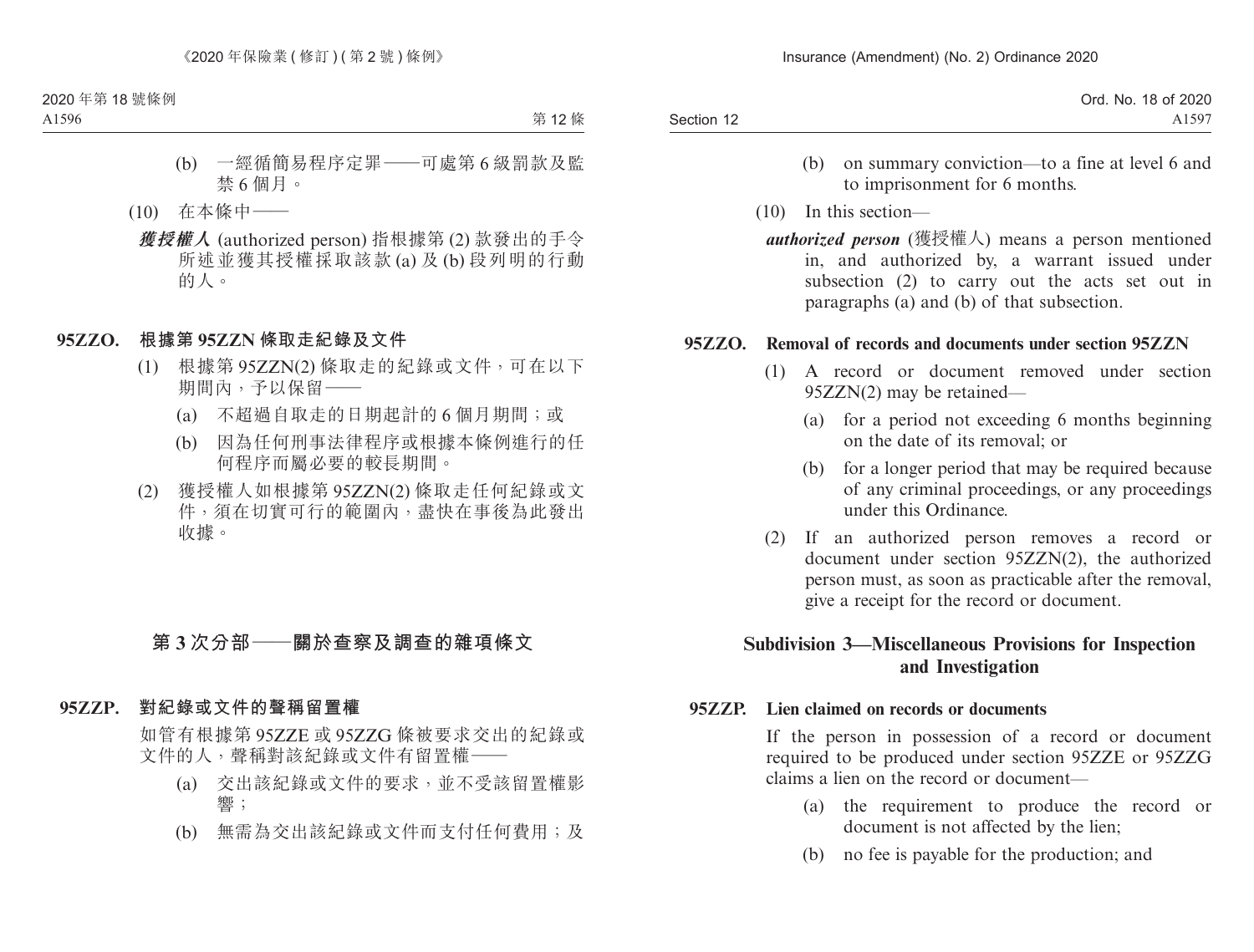|            | Ord. No. 18 of 2020 |
|------------|---------------------|
| Section 12 | A1599               |

(c) the production is without prejudice to the lien.

#### **95ZZQ. Production of information in information systems etc.**

If any information or matter contained in a record or document required to be produced under section 95ZZE or 95ZZG is recorded otherwise than in a legible form, a power to require the production of the record or document includes the power to require the production of a reproduction of the recording of the information or matter or of the relevant part of it—

- (a) if the recording enables the information or matter to be reproduced in a legible form—in a legible form; and
- (b) if the information or matter is recorded in an information system—in a form which enables the information or matter to be reproduced in a legible form.

#### **95ZZR. Inspection of records or documents seized etc.**

- (1) If a specified person has taken possession of a record or document under this Division, the specified person must permit a person who would be entitled to inspect the record or document had the specified person not taken possession of it, to inspect it and to make copies or otherwise record details of it at all reasonable times.
- (2) The permission is subject to any reasonable conditions the specified person imposes.
- (3) In this section—

*specified person* (指明人士) means—

(a) an authorized person within the meaning of section 95ZZN; or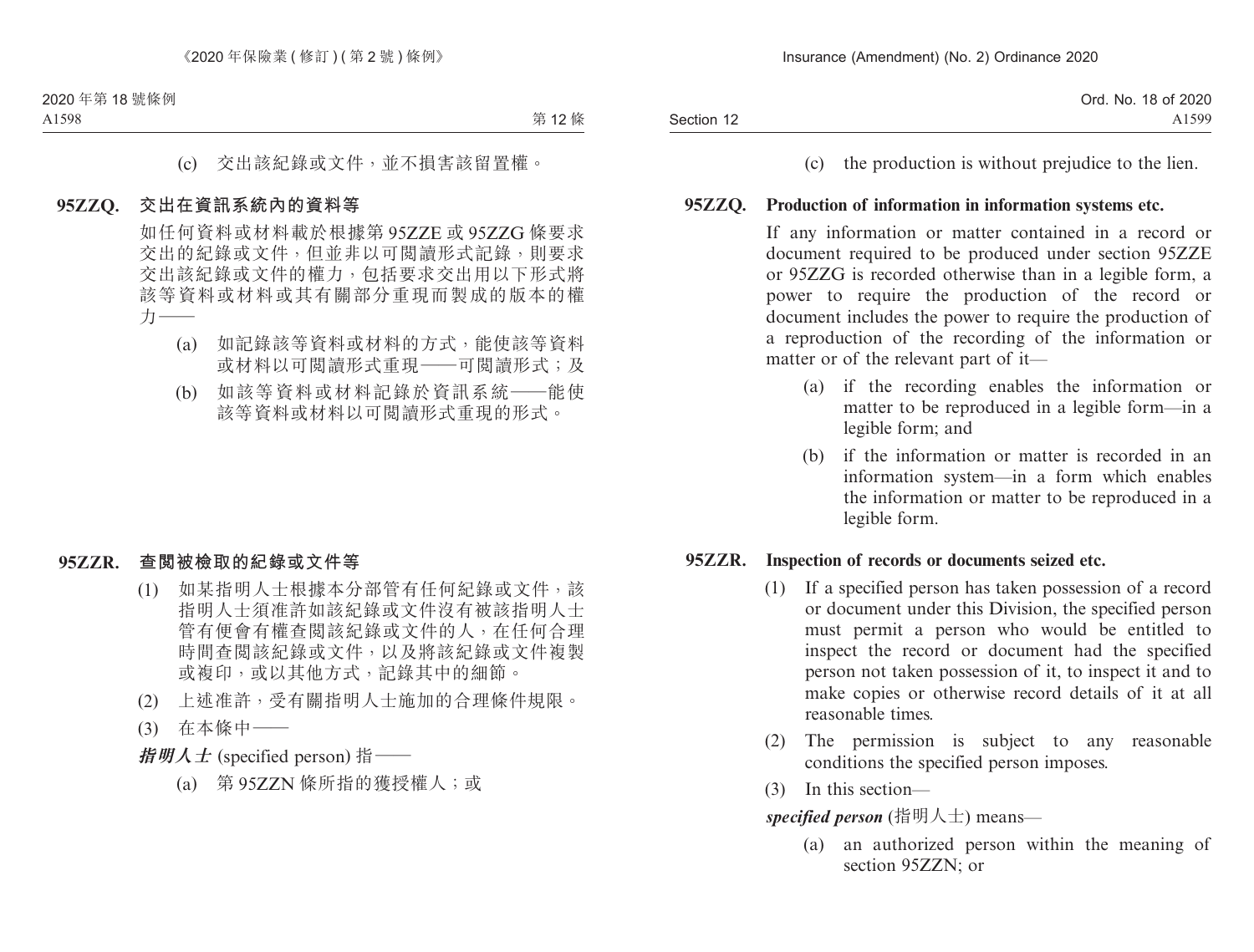|            | Ord. No.<br>18 of 2020 |
|------------|------------------------|
| Section 12 | A <sub>1601</sub>      |

(b) an investigator.

## **Subdivision 4—Disciplinary Action**

#### **95ZZS. Disciplinary action in respect of designated insurance holding companies**

- (1) The Authority may exercise any of the powers specified in subsection (2) in respect of a designated insurance holding company if—
	- (a) the company is guilty of misconduct;
	- (b) the company was guilty of misconduct; or
	- (c) the Authority is of the opinion that—
		- (i) a person who is a shareholder controller of the company, or who holds the position of a chief executive, director or key person in control functions of the company, is not a fit and proper person to be such a controller or hold that position; or
		- (ii) a person who was a shareholder controller of the company, or who held the position of a chief executive, director or key person in control functions of the company, was not a fit and proper person to be such a controller or hold that position.
- (2) The following powers are specified for subsection  $(1)$ —
	- (a) to reprimand the designated insurance holding company publicly or privately;
	- (b) to order the designated insurance holding company to pay a pecuniary penalty not exceeding the amount which is the greater of—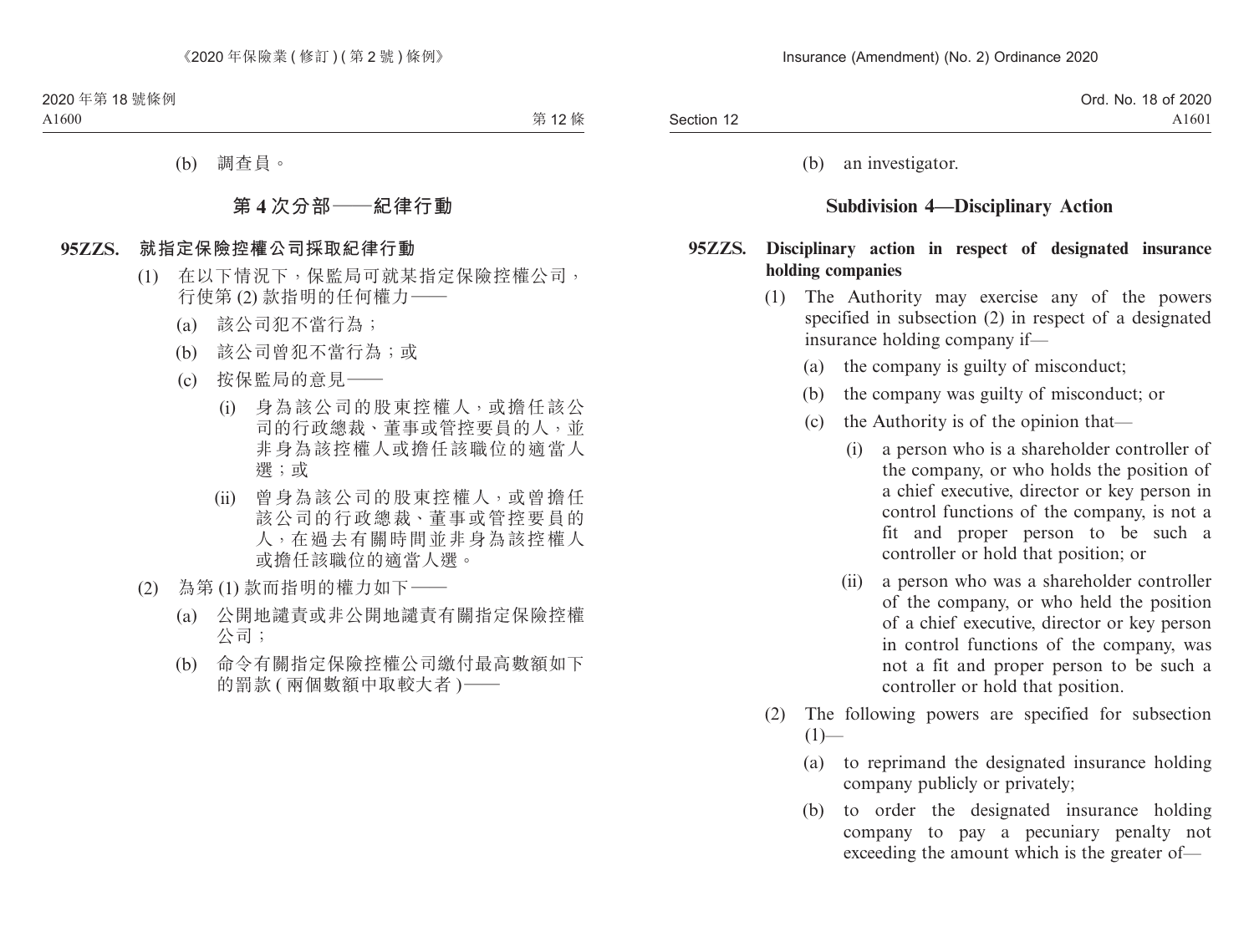|            | Ord. No. 18 of 2020 |
|------------|---------------------|
| Section 12 | A1603               |

- (i) \$10,000,000; or
- (ii) 3 times the amount of the profit gained or loss avoided by the company as a result  $of$ 
	- (A) the misconduct of the company; or
	- (B) the conduct of the shareholder controller, chief executive, director or key person in control functions of the company that leads the Authority to form the opinion referred to in subsection  $(1)(c)$  in relation to that shareholder controller, chief executive, director or key person in control functions.
- (3) If the Authority has exercised its power under subsection (1), it may disclose to the public details of its decision, the reasons for which the decision was made, and any material facts relating to the case.
- (4) The Authority, in forming an opinion for subsection (1)(c), may, among other matters (including those specified in section 95Y), take into account the present or past conduct of the person.
- (5) In this section—

*misconduct* (不當行為) means—

- (a) a contravention of this Part; or
- (b) a contravention of a condition imposed under this Part,

and *guilty of misconduct* (犯不當行為) is to be construed accordingly.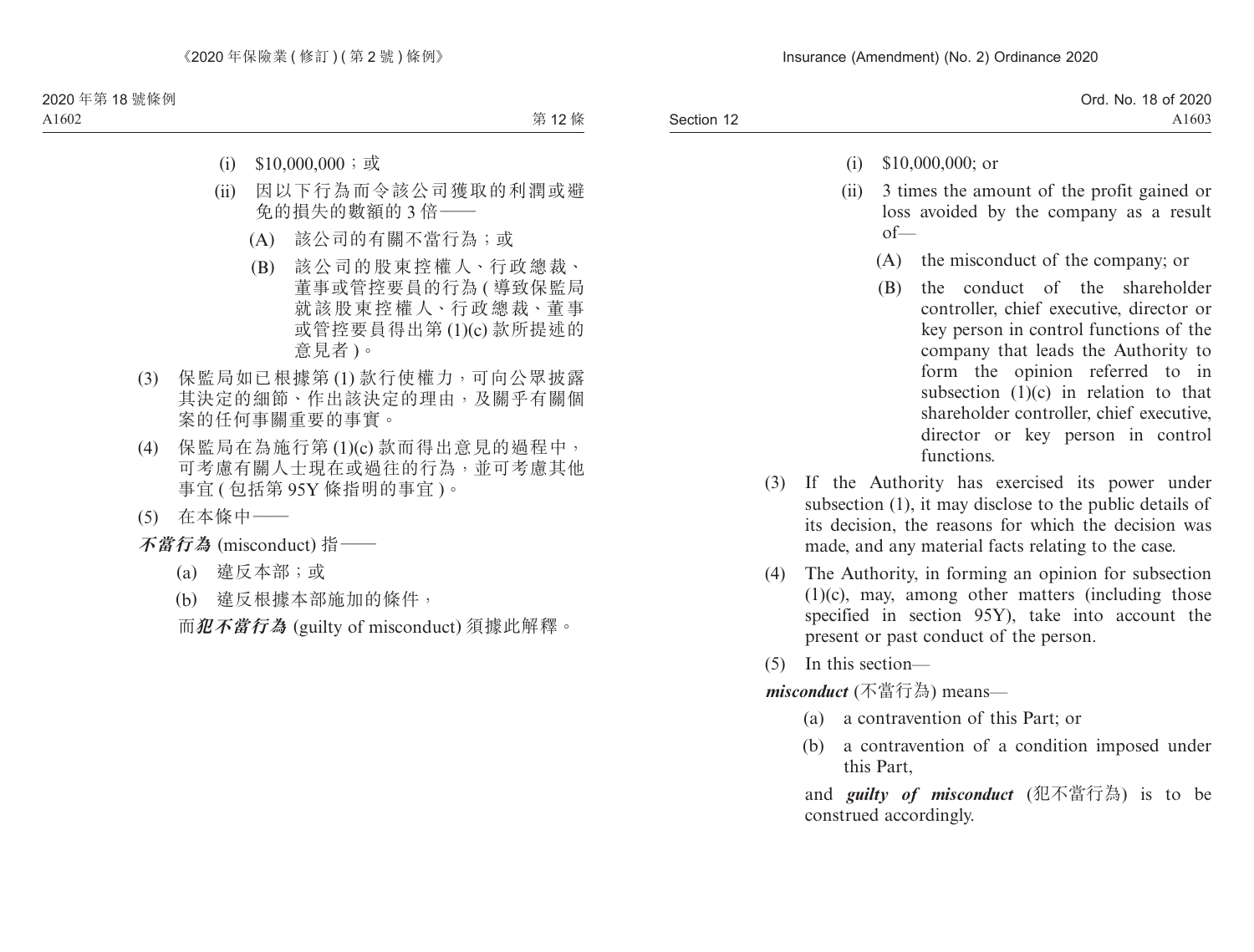|            | Ord. No. 18 of 2020 |
|------------|---------------------|
| Section 12 | A1605               |

#### **95ZZT. Procedural requirements in respect of exercise of powers under section 95ZZS**

- (1) The Authority must not exercise a power under section 95ZZS without first giving the designated insurance holding company in respect of which the power is to be exercised a reasonable opportunity  $t \sim$ 
	- (a) make written representations to the Authority; and
	- (b) if the company so requests, make oral representations to a person appointed for that purpose by the Authority.
- (2) If the Authority decides to exercise a power under section 95ZZS in respect of a designated insurance holding company, the Authority must inform the company of the decision by a written notice.
- (3) The notice must include—
	- (a) a statement of the reasons for the decision;
	- (b) the time when the decision is to take effect;
	- (c) if applicable, the terms in which the designated insurance holding company is to be reprimanded under the decision; and
	- (d) if applicable, the amount of the pecuniary penalty to be imposed under the decision and the period within which it is required to be paid.

## **95ZZU. Guidelines for exercise of power to impose pecuniary penalty under section 95ZZS**

(1) The Authority must not exercise a power under section 95ZZS to impose a pecuniary penalty unless—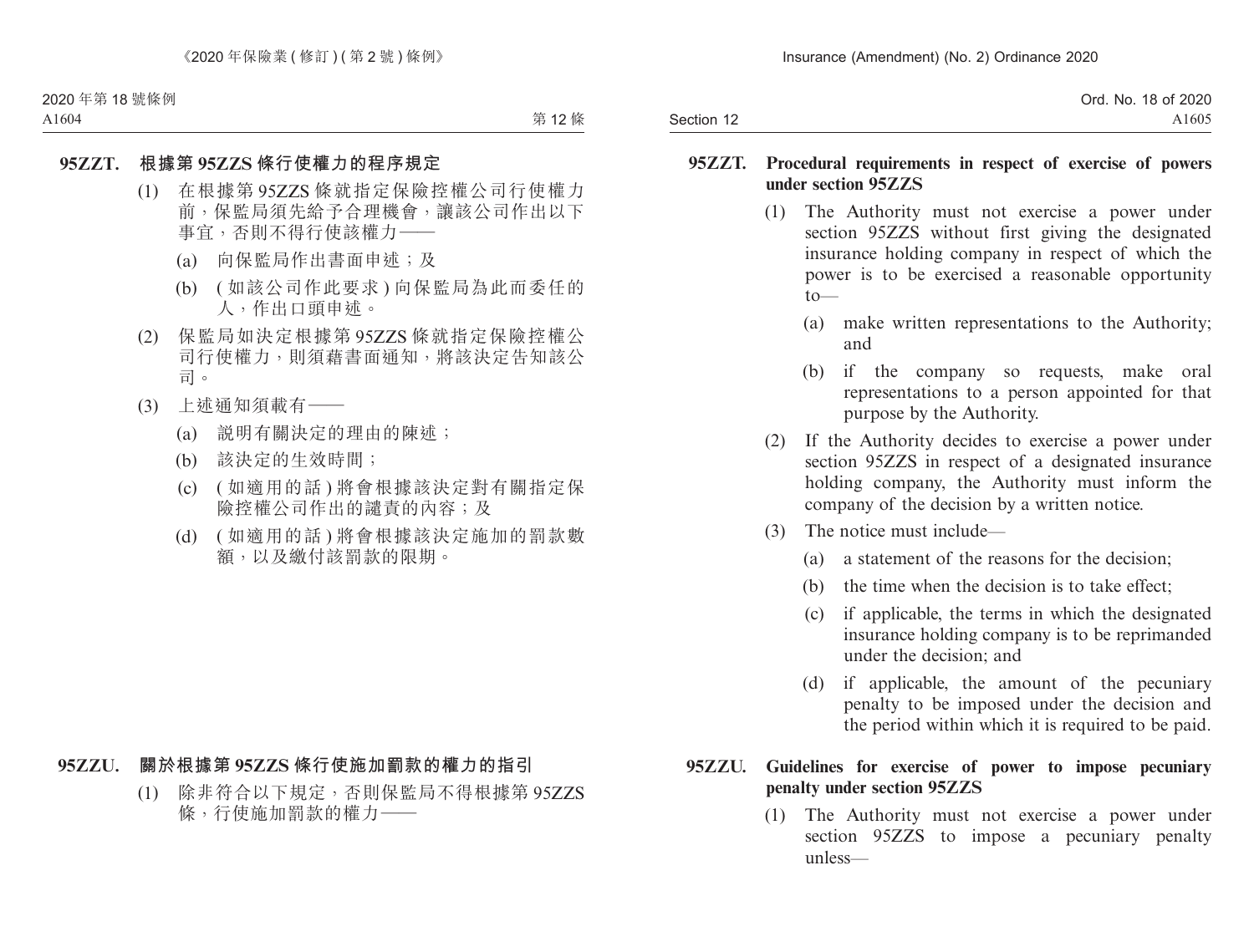|            | Ord. No. 18 of 2020 |
|------------|---------------------|
| Section 12 | A1607               |

- (a) it has published, in the Gazette and in any other manner it considers appropriate, guidelines to indicate the way in which it proposes to exercise that power; and
- (b) in exercising that power, it has had regard to the guidelines so published.
- (2) The guidelines are not subsidiary legislation.

## **95ZZV. General provisions relating to exercise of disciplinary powers**

- (1) At any time when the Authority is contemplating exercising a power under section 95ZZS in respect of a designated insurance holding company, the Authority may, if it considers it appropriate to do so in the interests of policy holders or potential policy holders of the supervised group or the public interest, by agreement with the company—
	- (a) exercise a power that the Authority may exercise in respect of the company under section 95ZZS; and
	- (b) take an additional action that the Authority considers appropriate in the circumstances of the case.
- (2) If the Authority exercises a power or takes an additional action under subsection (1), it must comply with section 95ZZT as if that section applied to the power or action, unless the company agrees otherwise.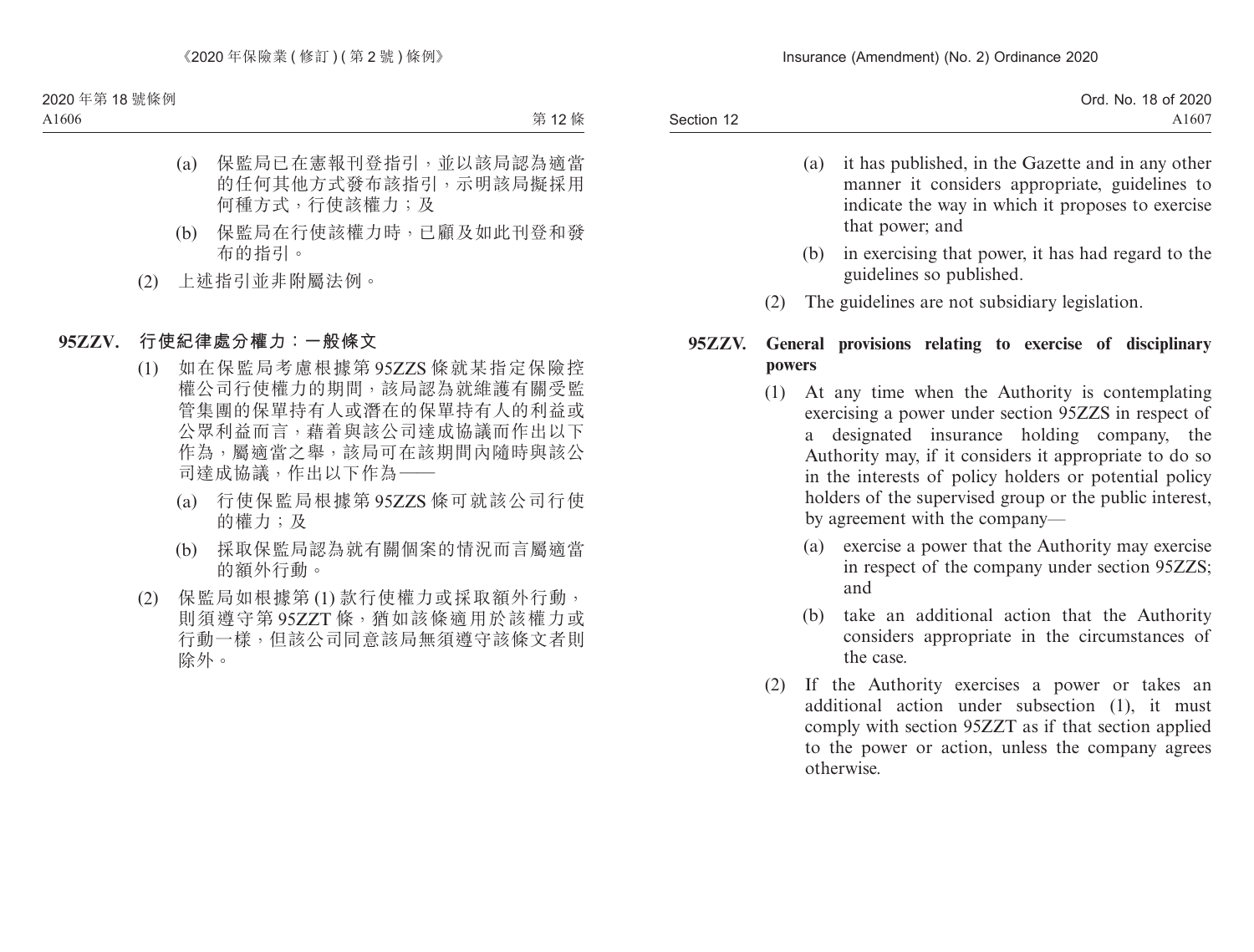Section 12 Ord. No. 18 of 2020 A1609

> (3) In reaching a decision under this Subdivision, the Authority may have regard to any information or material in its possession that is relevant to the decision, regardless of how the information or material has come into its possession.

#### **95ZZW. Order for payment of pecuniary penalty**

- (1) A designated insurance holding company ordered to pay a pecuniary penalty under section 95ZZS must pay the penalty to the Authority within 30 days, or a longer period that the Authority specifies by notice under section 95ZZT(3)(d), after the order has taken effect.
- (2) The Court of First Instance may, on an application of the Authority, register an order to pay a pecuniary penalty made under section 95ZZS in the Court.
- (3) On registration, the order is to be regarded as an order of the Court of First Instance made within the civil jurisdiction of the Court for the payment of money.
- (4) For making an application under subsection (2), the Authority must produce to the Registrar of the High Court a written notice requesting that the order be registered, together with the original and a copy of the order.
- (5) A pecuniary penalty paid to or recovered by the Authority under an order made under section 95ZZS must be paid by the Authority into the general revenue."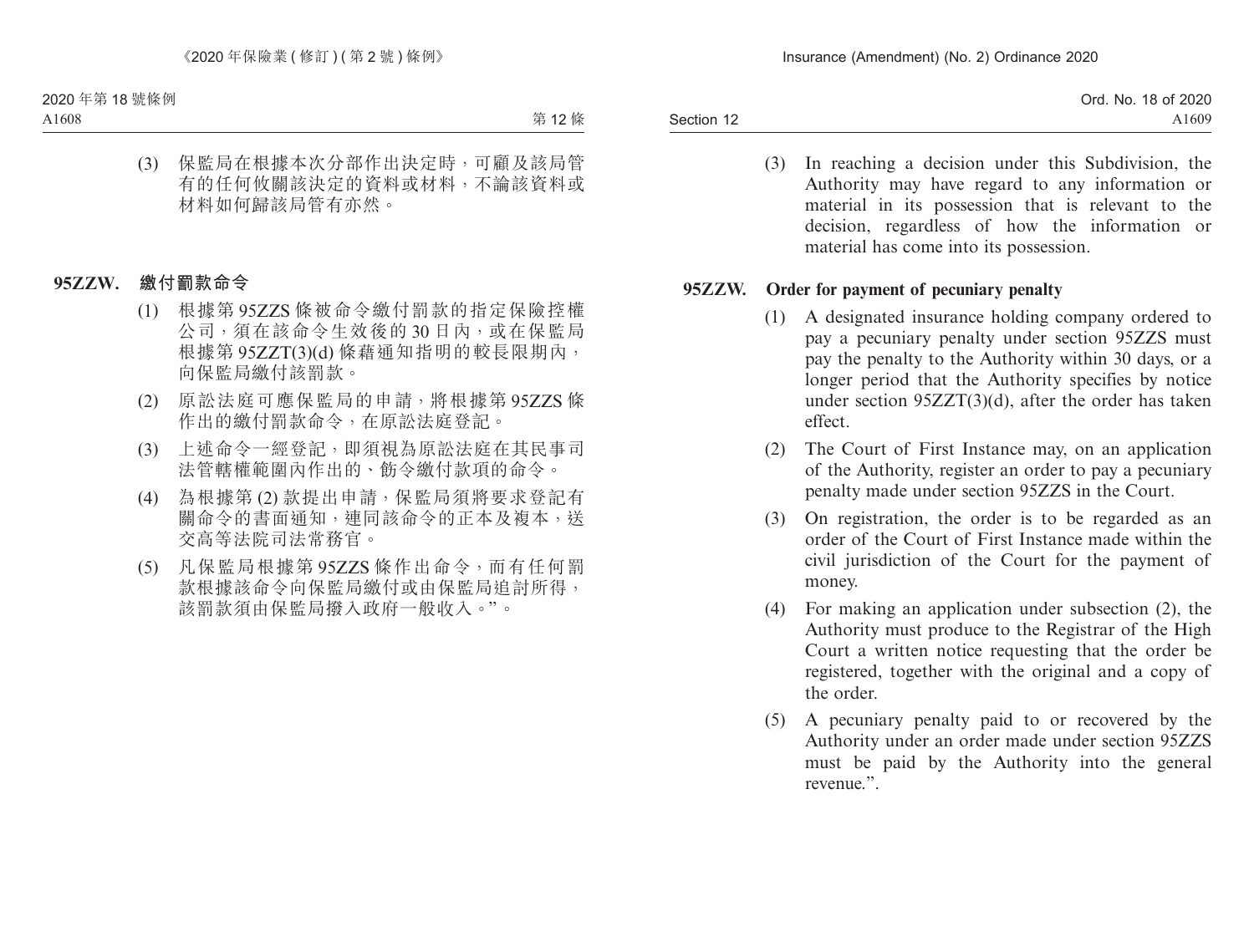|            | Ord. No. 18 of 2020 |
|------------|---------------------|
| Section 13 | A1611               |

#### **13. Section 96 amended (interpretation)**

(1) Section 96, definition of *affected person*, paragraph (b), after "Part 2"—

**Add**  $\alpha$   $\alpha$  3".

(2) Section 96, definition of *specified decision*—

**Repeal** " $\alpha$ " 2" **Substitute**

", 2 or  $3$ ".

**14. Section 118 amended (immunity)**

Section  $118(2)(a)$ —

**Repeal** "or 72"

### **Substitute**

", 72 or 95ZF".

- **15. Section 121 amended (person not to disclose information obtained in the course of inspection, investigation or disciplinary action)**
	- (1) Section 121(1)(b)—

**Repeal**  $\lq\lq$ ; or"

**Substitute a semicolon.**

(2) After section  $121(1)(b)$ —

**Add**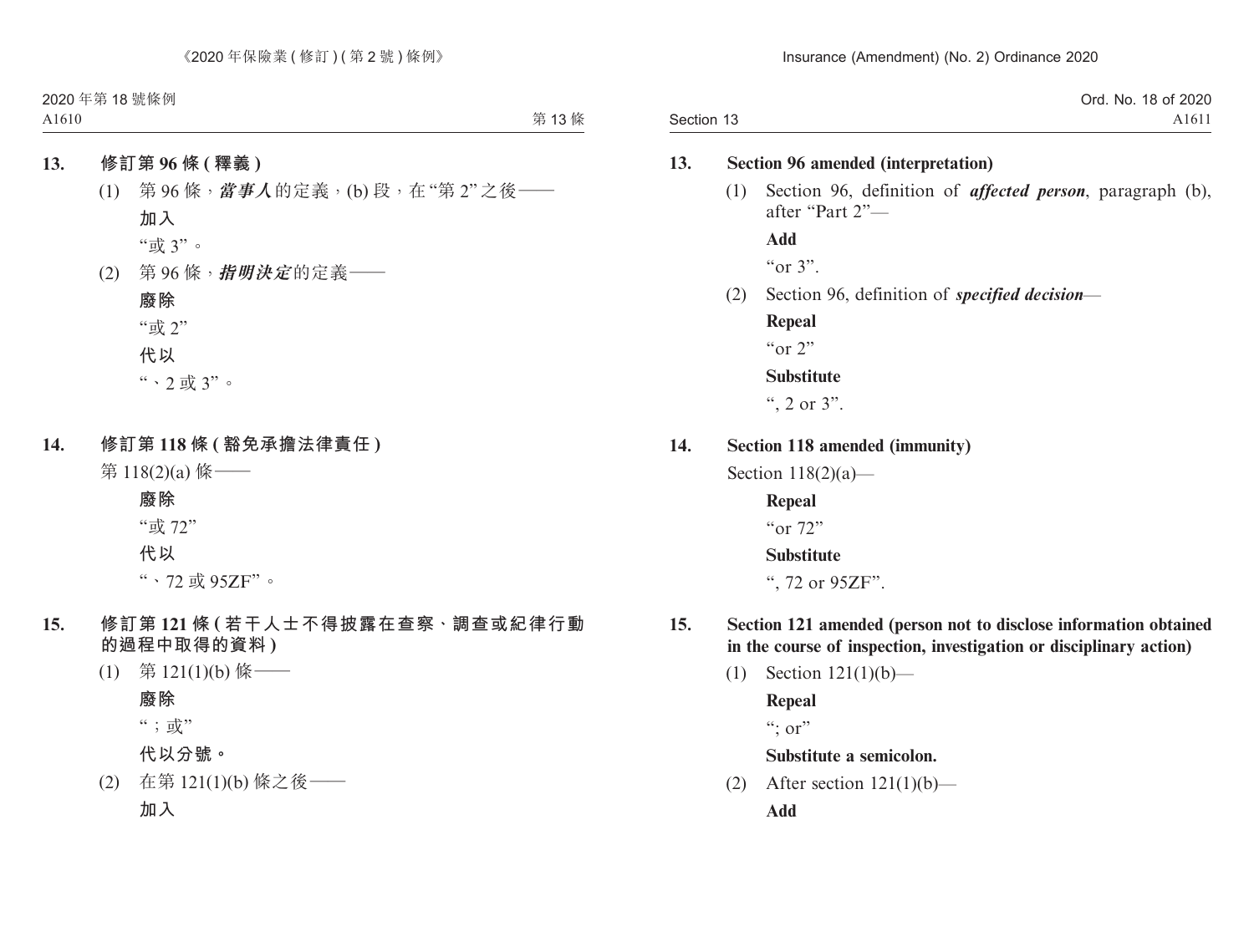|            | Ord. No.<br>18 of 2020 |
|------------|------------------------|
| Section 15 | A1613                  |

- "(ba) a person on whom a requirement under section 95ZZE, 95ZZF, 95ZZG or 95ZZH has been imposed by an inspector or investigator; or".
- (3) Section 121(1)(c)—

## **Repeal**

"or 82(2)"

## **Substitute**

",  $82(2)$  or  $95ZZT(2)$ ".

(4) Section 121(2)—

## **Repeal**

" $or$  (b)"

## **Substitute**

", (b) or  $(ba)$ ".

- (5) Section 121(7), definition of *inspector*
	- (a) paragraph (b), after " $64F$ ;"—

## **Add**

"and":

(b) after paragraph (b)—

## **Add**

- "(c) in relation to subsection  $(1)(ba)$ , has the meaning given by section 95A(1);".
- (6) Section 121(7), definition of *investigator*
	- (a) paragraph (b)—

## **Repeal the full stop**

## **Substitute**

": and":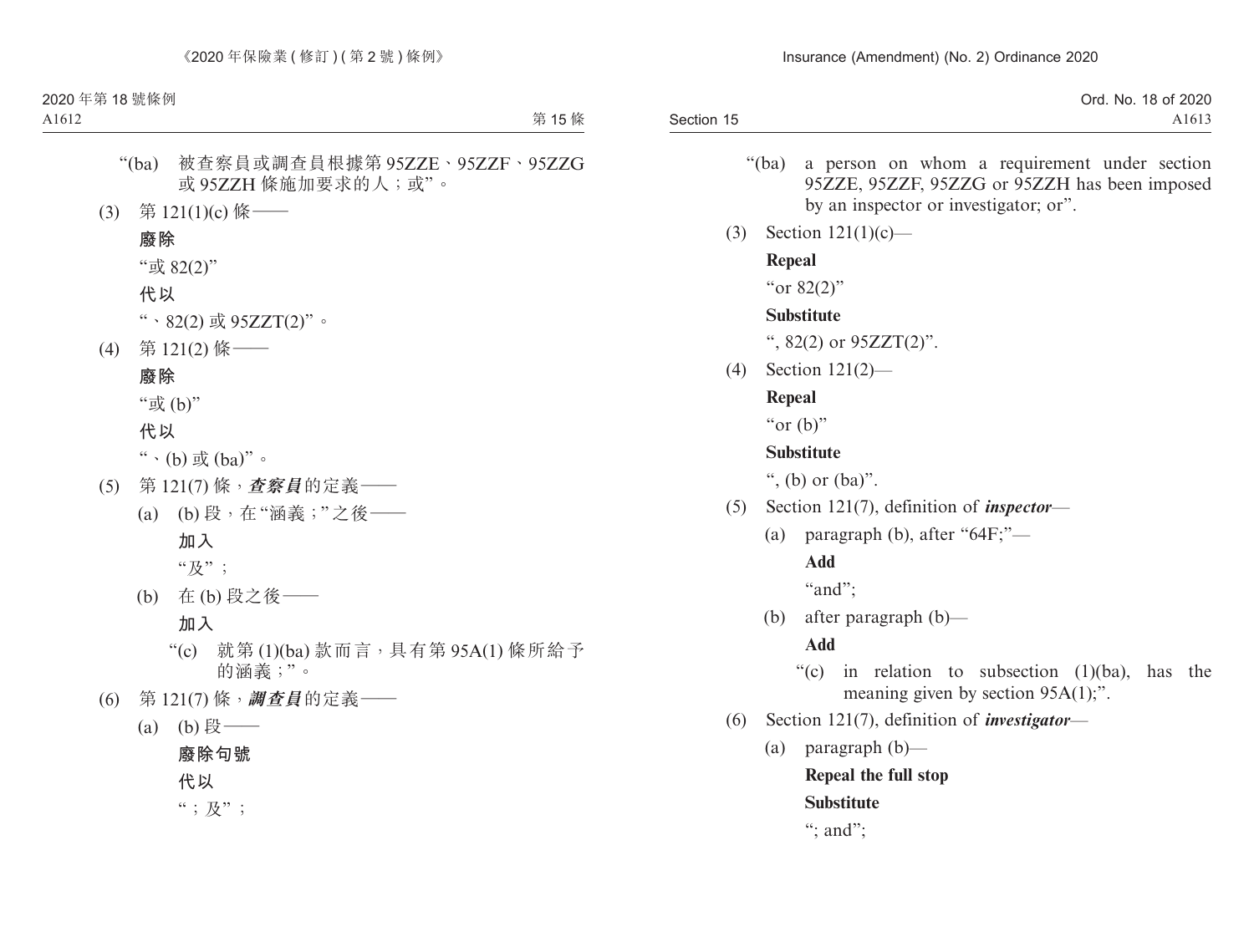|            | Ord. No. 18 of 2020 |
|------------|---------------------|
| Section 16 | A1615               |

(b) after paragraph (b)—

#### **Add**

"(c) in relation to subsection (1)(ba), has the meaning given by section 95A(1).".

#### **16. Section 124 amended (offences by bodies corporate and partners)**

(1) Section 124(1)—

#### **Repeal**

"an individual specified in subsection (3)" (wherever appearing)

#### **Substitute**

"a specified individual".

(2) Section 124—

**Repeal subsection (3).**

(3) Section 124(4)—

### **Repeal**

everything after "on the part of,"

## **Substitute**

"a specified individual if it is proved that, at the time the offence was committed, the individual was concerned in the management of the body corporate.".

(4) After section 124(6)—

## **Add**

"(7) In this section—

*specified individual* (指明個人), in relation to a body corporate, means an individual who is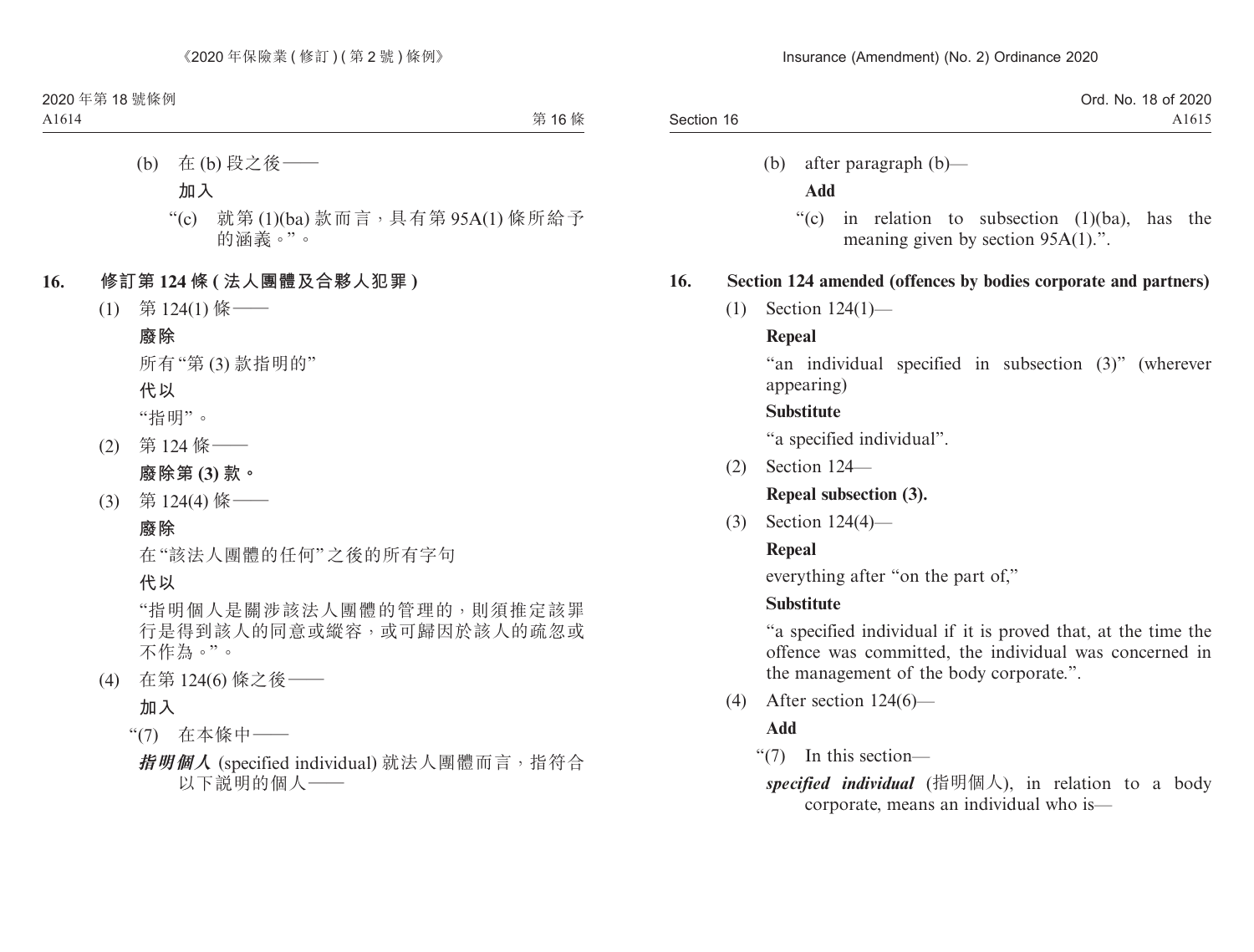Section 17 Ord. No. 18 of 2020 A1617

- (a) a controller, director, key person in control functions or responsible officer of the body corporate;
- (b) a shareholder controller or chief executive of the body corporate (only if the body corporate is a designated insurance holding company); or
- (c) a member of the body corporate (only if the body corporate is managed by its members).".

## **17. Section 129 amended (Authority may make rules)**

(1) Section 129(1)(a), after "authorized insurer"—

## **Add**

"or a designated insurance holding company".

(2) Section 129(1)(m)—

## **Repeal**

"and licensed insurance intermediaries"

## **Substitute**

", licensed insurance intermediaries and designated insurance holding companies".

## **18. Section 136 amended (procedural requirements for publishing notices under sections 13AE(14) and 123(7))**

- (1) Section 136, heading, after "**13AE(14)**"— **Add**
	- "**, 95A(4)**".
- (2) Section 136(1), after "13AE(14)"—

**Add**

",  $95A(4)$ ".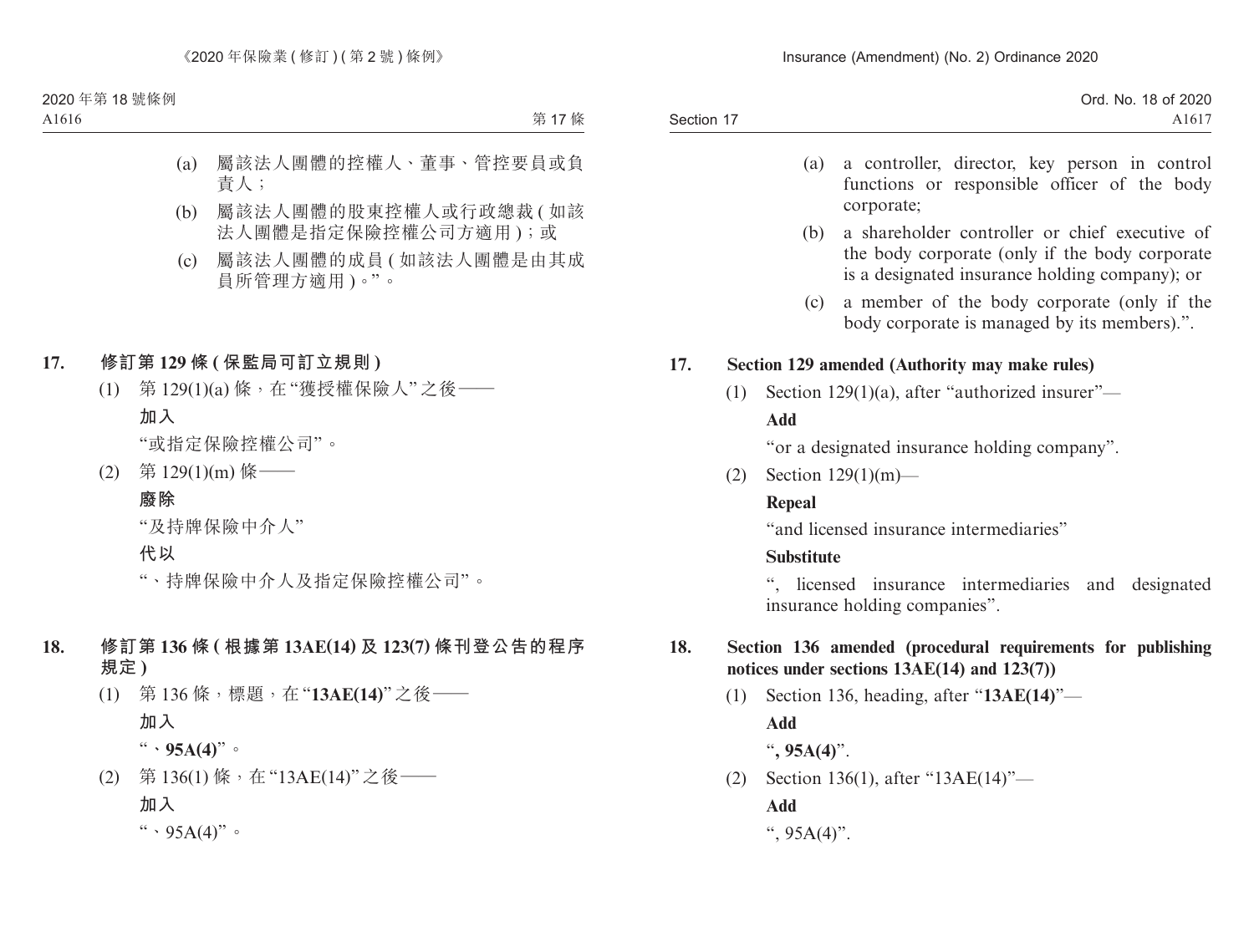|            | Ord. No. 18 of 2020 |
|------------|---------------------|
| Section 19 | A <sub>1619</sub>   |

|     | <b>Section 138 amended (amendment of Schedules)</b>                                                                                        |
|-----|--------------------------------------------------------------------------------------------------------------------------------------------|
| (1) | Section $138(2)(g)$ , Chinese text-                                                                                                        |
|     | Repeal                                                                                                                                     |
|     | "或".                                                                                                                                       |
|     | (2) After section $138(2)(g)$ —                                                                                                            |
|     | <b>Add</b>                                                                                                                                 |
|     | " $(ga)$ Schedule 7A;".                                                                                                                    |
|     | Schedule 1D amended (non-delegable functions of Authority)                                                                                 |
| (1) | Schedule 1D, section $1(n)$ —                                                                                                              |
|     | <b>Repeal</b>                                                                                                                              |
|     | "and $64ZZH(1)$ "                                                                                                                          |
|     | <b>Substitute</b>                                                                                                                          |
|     | ", $64ZZH(1)$ and $95ZZG(2)$ ".                                                                                                            |
| (2) | Schedule 1D, section 1(o), after "95"-                                                                                                     |
|     | Add                                                                                                                                        |
|     | ", 95ZZU".                                                                                                                                 |
| (3) | Schedule 1D, after section $1(o)$ —                                                                                                        |
|     | <b>Add</b>                                                                                                                                 |
|     | to designate an insurance holding company as a<br>$\cdot \cdot$ (oa)<br>designated insurance holding company under section<br>$95C(1)$ ;". |
|     | <b>Schedule 7A added</b>                                                                                                                   |
|     | After Schedule 7-                                                                                                                          |

**Add**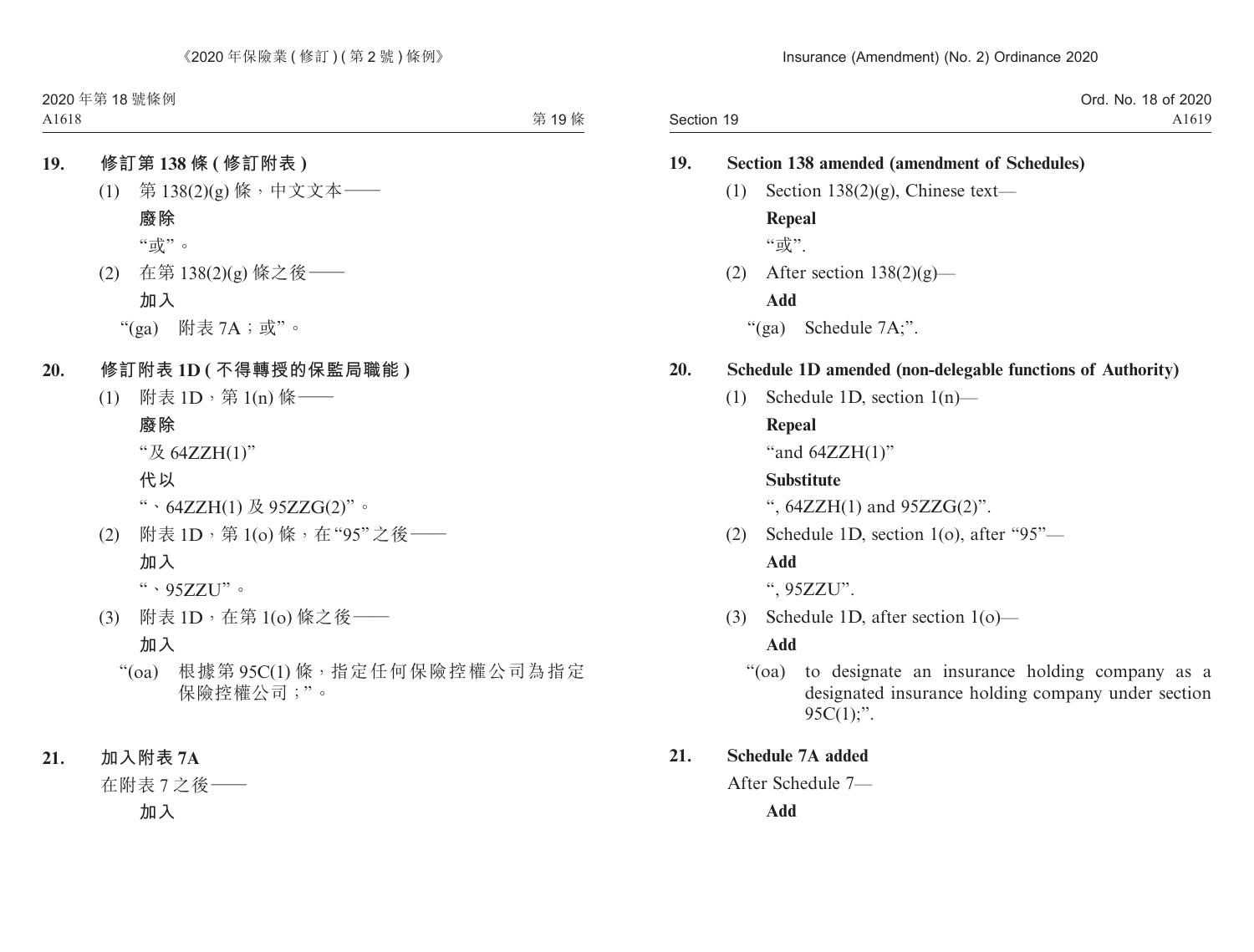## "**Schedule 7A**

[ss. 95ZV & 138]

## **Powers of Supervisory Manager of Designated Insurance Holding Company**

- 1. Power to exercise control or influence in relation to any member of the supervised group of the designated insurance holding company.
- 2. Power to enforce any arrangements that—
	- (a) the designated insurance holding company maintains with its holding company; and
	- (b) enables the designated insurance holding company to, through procuring the taking of any necessary steps by the holding company, comply with Part XIA, a notice or requirement given or imposed under Part XIA or a condition imposed under Part XIA.
- 3. Power to take possession of, collect and get in the property of the designated insurance holding company and, for that purpose, to take such proceedings as may seem to the supervisory manager expedient.
- 4. Power to sell or otherwise dispose of the property of the designated insurance holding company by public auction or private contract.
- 5. Power to raise or borrow money and grant security for it over the property of the designated insurance holding company.
- 6. Power to appoint a solicitor or accountant or other professionally qualified person to assist the supervisory manager in performing the manager's functions.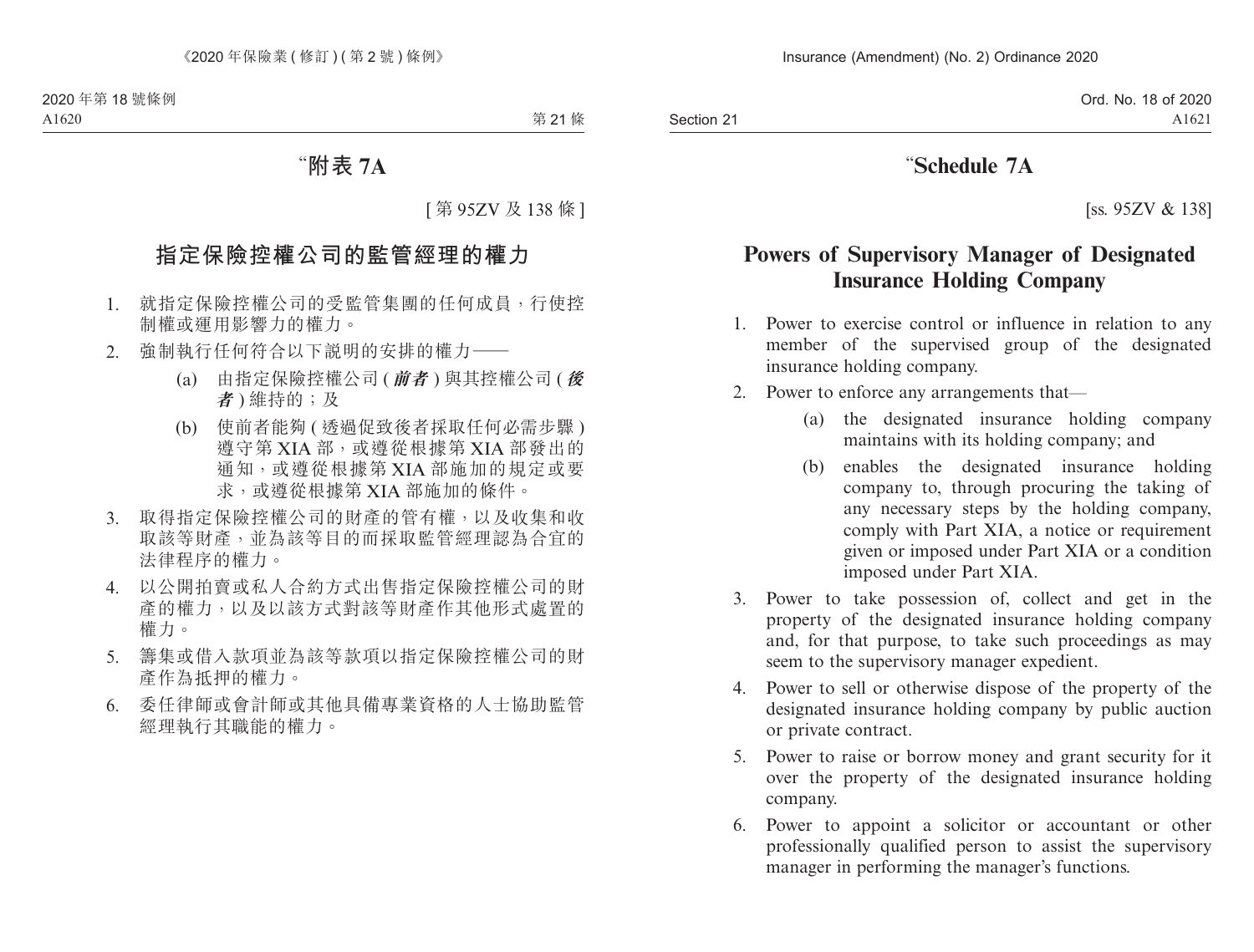|            | Ord. No. 18 of 2020 |
|------------|---------------------|
| Section 21 | A1623               |

- 7. Power to bring or defend any action or other legal proceedings in the name and on behalf of the designated insurance holding company.
- 8. Power to refer to arbitration any question affecting the designated insurance holding company.
- 9. Power to effect and maintain insurances in respect of the business and property of the designated insurance holding company.
- 10. Power to use the designated insurance holding company's seal.
- 11. Power to do all acts and to execute in the name and on behalf of the designated insurance holding company any deed, receipt or other document.
- 12. Power to draw, accept, make and endorse any bill of exchange or promissory note in the name and on behalf of the designated insurance holding company.
- 13. Power to appoint any agent to do any business that the supervisory manager is unable to do or that can more conveniently be done by an agent and power to employ and dismiss employees.
- 14. Power to do all things (including the carrying out of works) that are necessary for realizing the property of the designated insurance holding company.
- 15. Power to make any payment that is necessary or incidental to performing the supervisory manager's functions.
- 16. Power to carry on the business of the designated insurance holding company.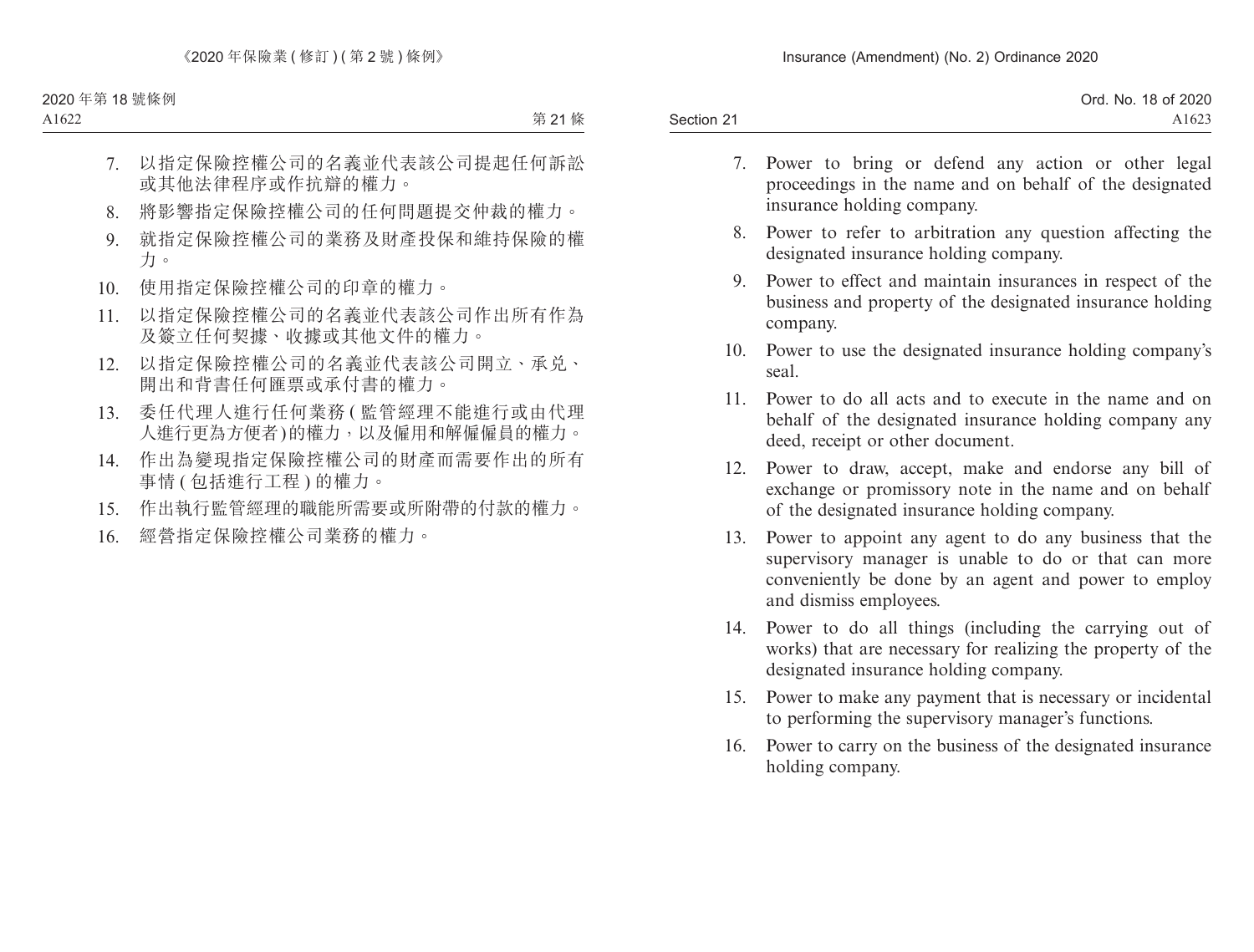|            | Ord. No. 18 of 2020 |
|------------|---------------------|
| Section 22 | A1625               |

- 17. Power to grant or accept a surrender of a lease or tenancy of any of the property of the designated insurance holding company, and to take a lease or tenancy of any property required or convenient for the business of the designated insurance holding company.
- 18. Power to make any arrangement or compromise on behalf of the designated insurance holding company.
- 19. Power to call up any uncalled capital of the designated insurance holding company.
- 20. Power to rank and claim in the bankruptcy, insolvency, sequestration or liquidation of any person indebted to the designated insurance holding company and to receive dividends, and to accede to trust deeds for the creditors of any such person.
- 21. Power to present or defend a petition for the winding up of the designated insurance holding company.
- 22. Power to make or oppose an application referred to in section 95ZZC.
- 23. Power to change the situation of the designated insurance holding company's registered office.
- 24. Power to do all other things incidental to the exercise of the powers specified in this Schedule.".

### **22. Schedule 9 amended (specified decisions)**

Schedule 9, after Part 2—

**Add**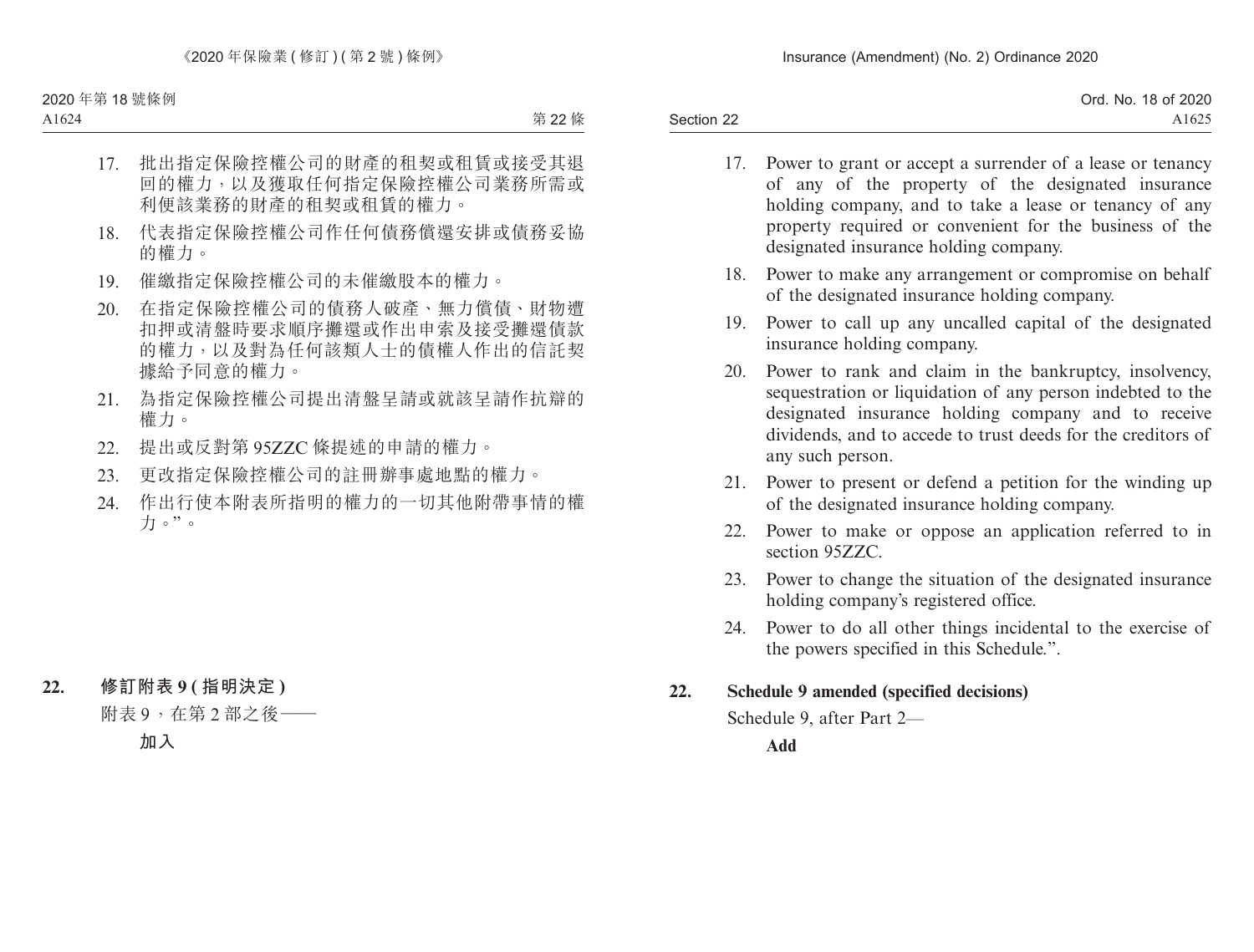Section 22

# "**Part 3**

## **Specified Decisions Made in relation to Designated Insurance Holding Companies**

| Column 1 | Column <sub>2</sub>                                                                                                                                                               | Column 3         |
|----------|-----------------------------------------------------------------------------------------------------------------------------------------------------------------------------------|------------------|
| Item     | Description of decision                                                                                                                                                           | Provision        |
| 1.       | Inclusion of an entity as a<br>member of the supervised group<br>of a designated insurance<br>holding company                                                                     | Section $95D(3)$ |
| 2.       | Refusal to approve a person to<br>be a shareholder controller of a<br>designated insurance holding<br>company                                                                     | Section $95M(4)$ |
| 3.       | Objection to a person being a<br>shareholder controller of a<br>designated insurance holding<br>company                                                                           | Section $95N(3)$ |
| 4.       | Refusal to approve the<br>appointment of a person as a<br>chief executive, director or key<br>person in control functions of a<br>designated insurance holding<br>company         | Section $95U(2)$ |
| 5.       | Objection to the appointment of Section $95V(3)$<br>a person as a chief executive,<br>director or key person in control<br>functions of a designated<br>insurance holding company |                  |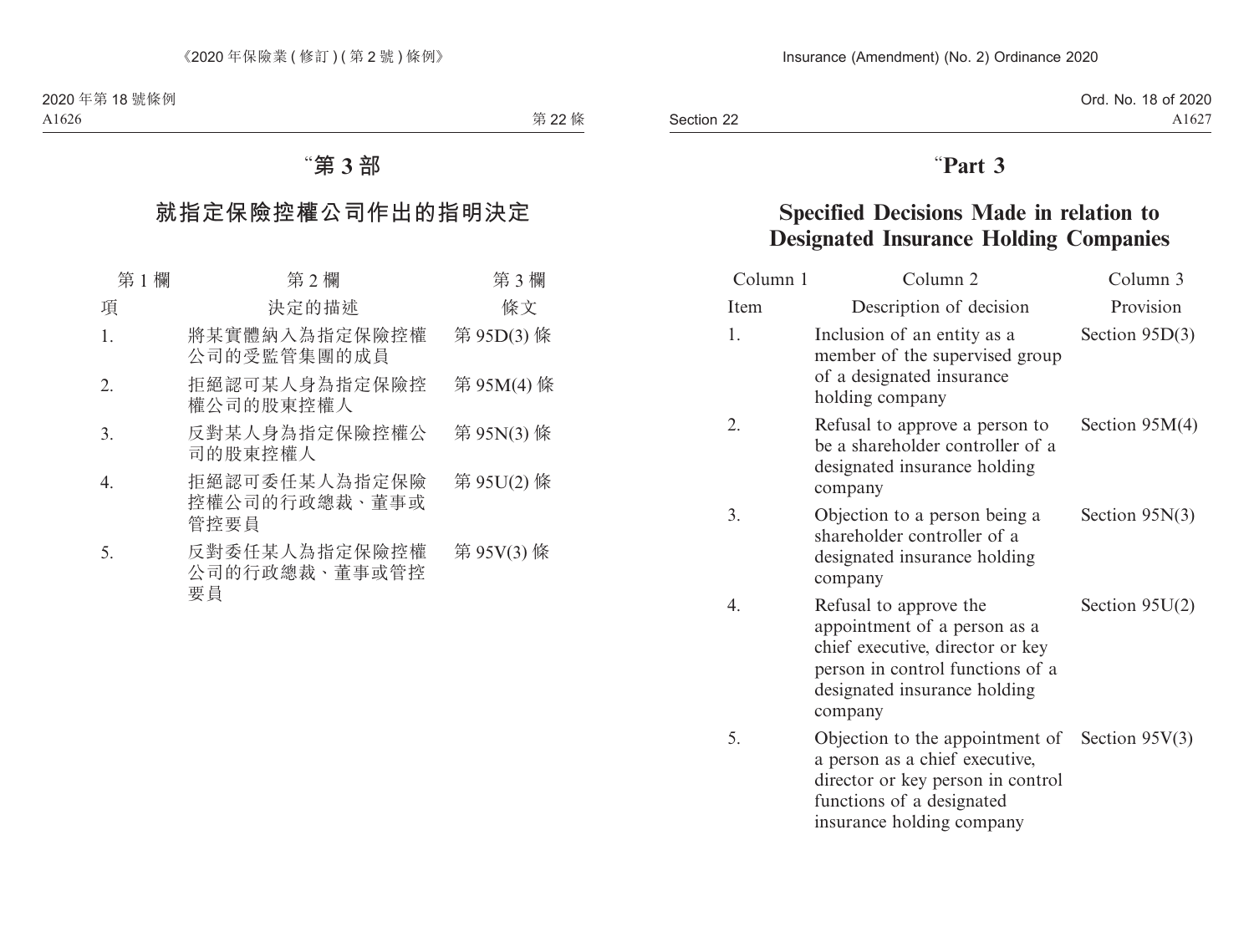#### Insurance (Amendment) (No. 2) Ordinance 2020

Section 22

Ord. No. 18 of 2020 A1629

| Column 1 | Column <sub>2</sub>                                                                                                                                                                                                                                                                           | Column 3          |
|----------|-----------------------------------------------------------------------------------------------------------------------------------------------------------------------------------------------------------------------------------------------------------------------------------------------|-------------------|
| Item     | Description of decision                                                                                                                                                                                                                                                                       | Provision         |
| 6.       | Imposition, amendment or<br>revocation of a condition in<br>relation to the approval of a<br>person as a shareholder<br>controller, or of an appointment<br>of a person as a chief executive,<br>director or key person in control<br>functions, of a designated<br>insurance holding company | Section 95Z       |
| 7.       | Variation of the prescribed<br>group capital requirements that<br>applies to the supervised group<br>of a designated insurance<br>holding company                                                                                                                                             | Section $95ZI(2)$ |
| 8.       | Refusal to approve a major<br>acquisition                                                                                                                                                                                                                                                     | Section $95ZK(4)$ |
| 9.       | Refusal to approve an assessment<br>framework                                                                                                                                                                                                                                                 | Section $95ZM(4)$ |
| 10.      | Imposition of a requirement in<br>relation to restrictions on<br>transfer of assets                                                                                                                                                                                                           | Section 95ZQ      |
| 11.      | Imposition of a requirement to<br>take action in relation to its<br>supervised group                                                                                                                                                                                                          | Section 95ZR      |
| 12.      | Variation or rescission of a<br>requirement imposed under<br>section 95ZQ or 95ZR                                                                                                                                                                                                             | Section 95ZS      |